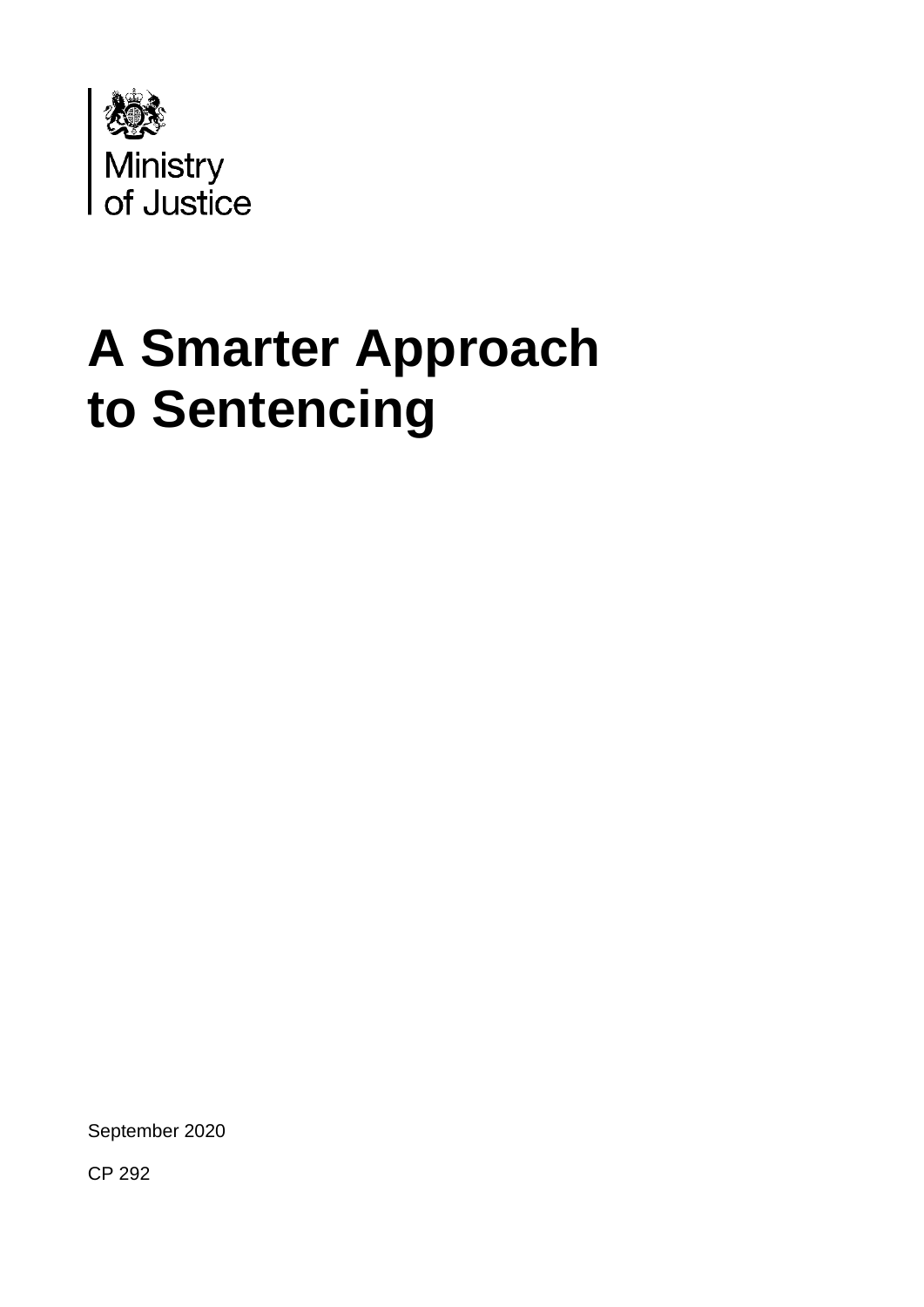

### **A Smarter Approach to Sentencing**

Presented to Parliament by the Lord Chancellor and Secretary of State for Justice by Command of Her Majesty

September 2020

CP 292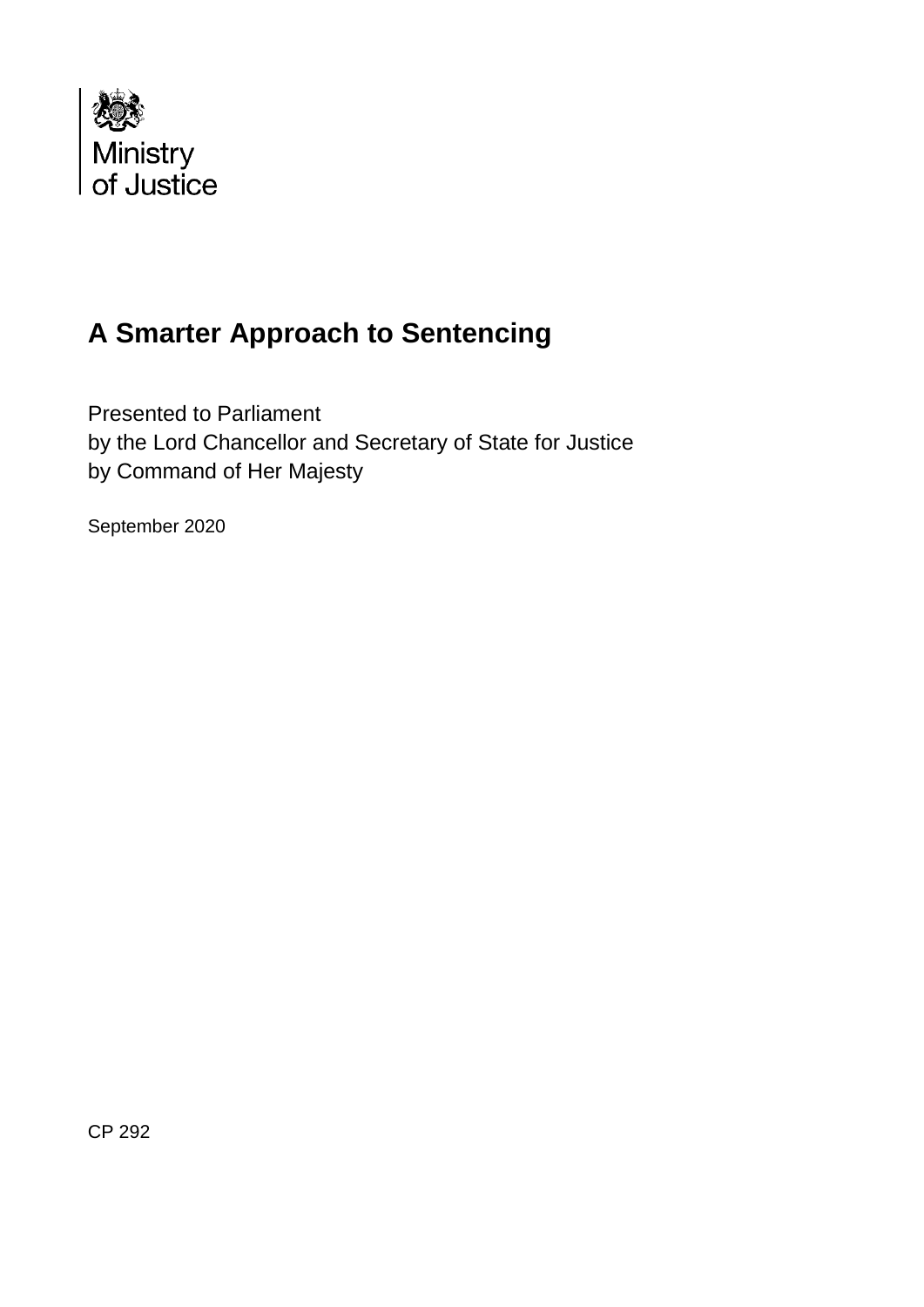

#### **© Crown copyright 2020**

This publication is licensed under the terms of the Open Government Licence v3.0 except where otherwise stated. To view this licence, visit [nationalarchives.gov.uk/doc/open](http://nationalarchives.gov.uk/doc/open-government-licence/version/3/)[government-licence/version/3](http://nationalarchives.gov.uk/doc/open-government-licence/version/3/)

Where we have identified any third party copyright information you will need to obtain permission from the copyright holders concerned.

This publication is available at [www.gov.uk/official-documents](http://www.gov.uk/official-documents)

Any enquiries regarding this publication should be sent to us at [sentencingwhitepaper@justice.gov.uk](mailto:sentencingwhitepaper@justice.gov.uk)

ISBN 978-1-5286-2140-3

CCS0920194198 09/20

Printed on paper containing 75% recycled fibre content minimum

Printed in the UK by the APS Group on behalf of the Controller of Her Majesty's Stationery **Office**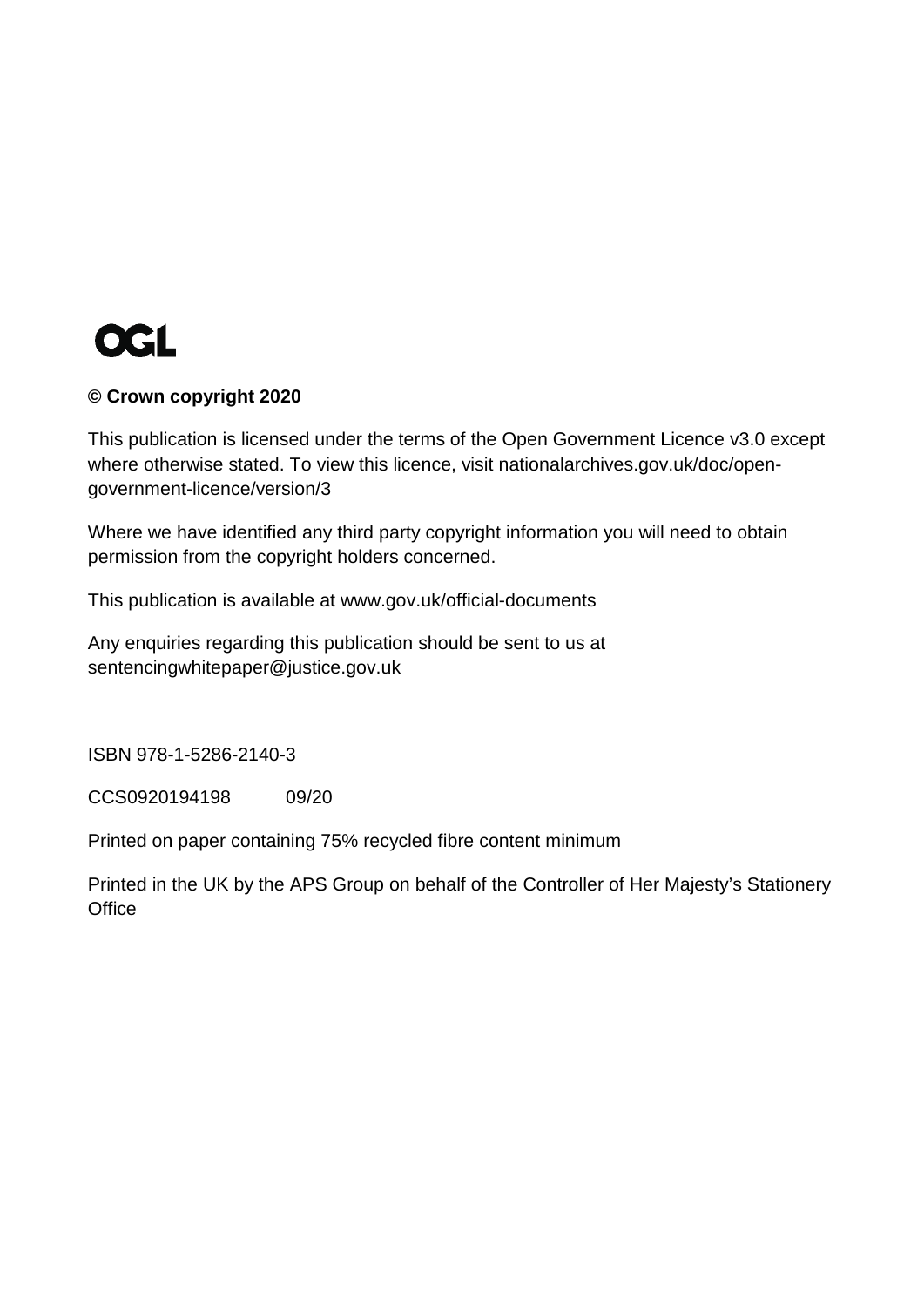## **Contents**

| <b>Ministerial Foreword</b>                                                                                         | 3              |
|---------------------------------------------------------------------------------------------------------------------|----------------|
| <b>Introduction</b>                                                                                                 | 5              |
| The role of sentencing                                                                                              | 5              |
| Identifying the problems in the system                                                                              | 6              |
| Our vision for reform                                                                                               | $\overline{7}$ |
| <b>Executive Summary</b>                                                                                            | 9              |
| Protecting the Public from Serious Offenders                                                                        | 9              |
| Supervising Offenders in the Community                                                                              | 10             |
| <b>Empowering Probation</b>                                                                                         | 12             |
| <b>Reducing Reoffending</b>                                                                                         | 13             |
| <b>Youth Sentencing</b>                                                                                             | 14             |
| <b>Next Steps</b>                                                                                                   | 15             |
| <b>Wider Programme of Reforms</b>                                                                                   | 16             |
| Action already taken                                                                                                | 16             |
| Reforms already underway                                                                                            | 20             |
| 1. Protecting the Public from Serious Offenders                                                                     | 24             |
| Introduction                                                                                                        | 25             |
| Custodial sentencing framework                                                                                      | 25             |
| Abolishing halfway release for certain serious offenders                                                            | 28             |
| A new power to prevent automatic early release for offenders who become of<br>significant public protection concern | 29             |
| <b>Whole Life Orders</b>                                                                                            | 30             |
| Longer tariffs for discretionary life sentences                                                                     | 31             |
| Increasing the time those convicted of sexual offences serving a SOPC must<br>spend in prison                       | 32             |
| Repeat offenders                                                                                                    | 33             |
| Victims of serious and dangerous offenders                                                                          | 34             |
| Conclusion                                                                                                          | 35             |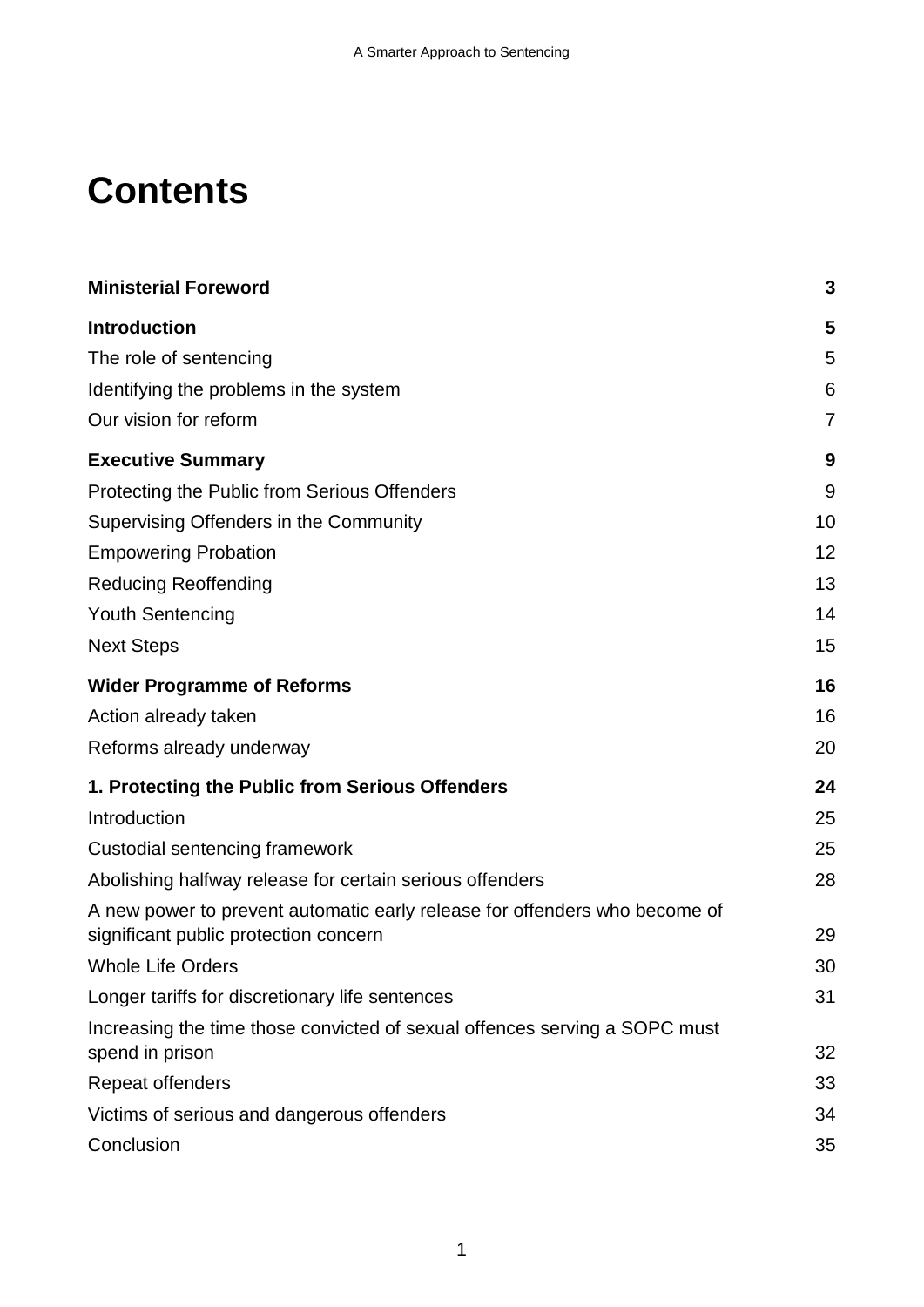| 2. Supervising Offenders in the Community                                                     | 36  |
|-----------------------------------------------------------------------------------------------|-----|
| Introduction                                                                                  | 37  |
| <b>Community Sentence Treatment Requirements</b>                                              | 38  |
| Ensuring community requirements are robust and responsive                                     | 43  |
| <b>House Detention Orders</b>                                                                 | 49  |
| Improving pre-sentence reports – addressing individual issues through tailored<br>assessments | 50  |
| Deferred sentencing                                                                           | 52  |
| Out of Court Disposals                                                                        | 52  |
| Problem-solving courts                                                                        | 54  |
| Neurodivergence                                                                               | 57  |
| Conclusion                                                                                    | 58  |
| 3. Empowering Probation                                                                       | 59  |
| Introduction                                                                                  | 59  |
| Unifying probation supervision                                                                | 60  |
| Partnership working                                                                           | 62  |
| <b>Probation Workforce Programme</b>                                                          | 63  |
| Trusting probation staff to take action                                                       | 63  |
| Conclusion                                                                                    | 66  |
| 4. Reducing Reoffending                                                                       | 67  |
| Introduction                                                                                  | 67  |
| Strengthening monitoring of those who reoffend                                                | 68  |
| <b>Cross-Government Reducing Reoffending Strategy</b>                                         | 69  |
| Criminal records reform                                                                       | 74  |
| Conclusion                                                                                    | 78  |
| 5. Youth Sentencing                                                                           | 80  |
| Introduction                                                                                  | 80  |
| Serious offences                                                                              | 84  |
| Tougher community sentences and reforms to remand tests                                       | 95  |
| Conclusion                                                                                    | 106 |
| Annex A – Race Disparity in the Criminal Justice System                                       | 107 |
| Annex B - Female Offenders                                                                    | 109 |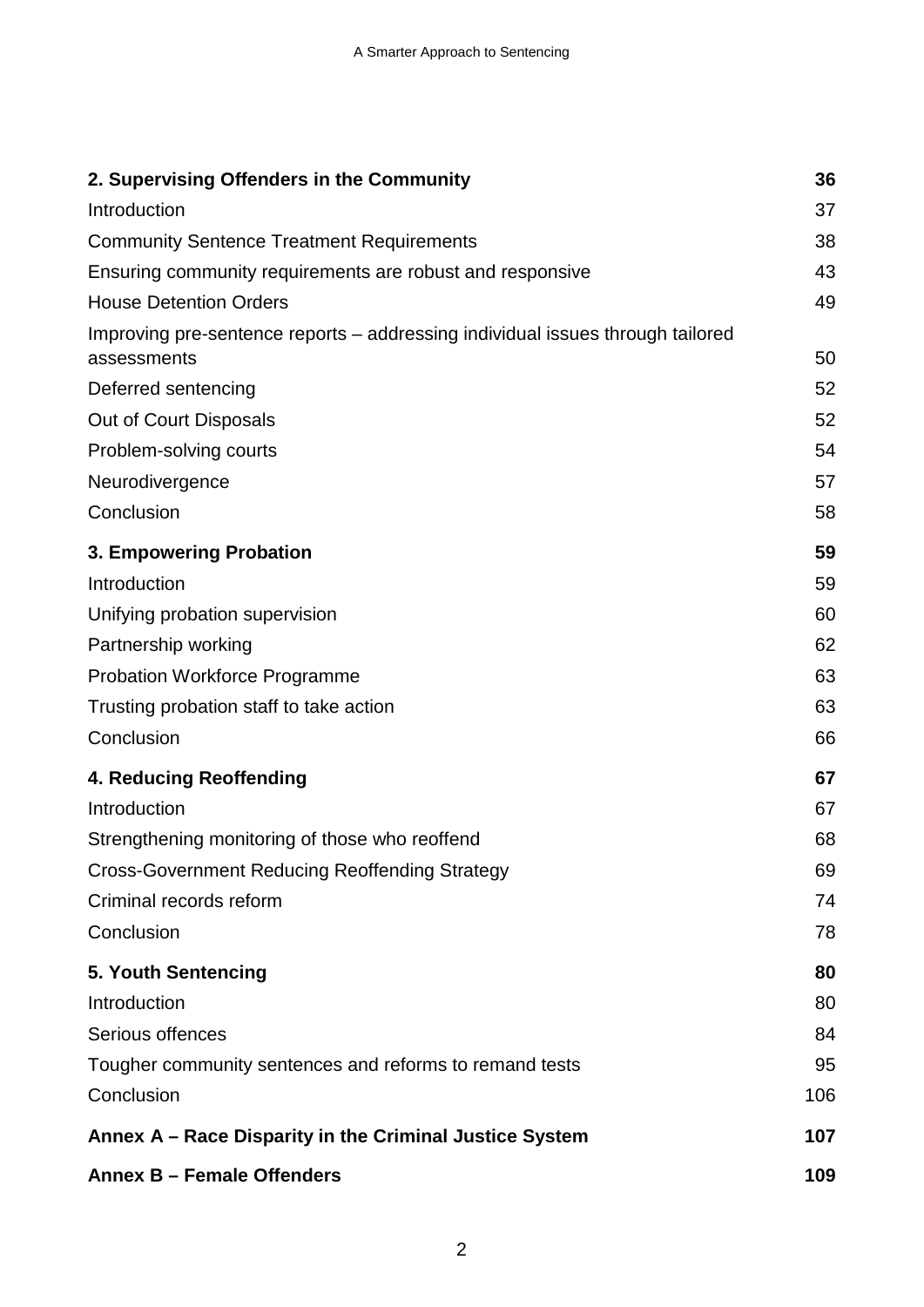## <span id="page-5-0"></span>**Ministerial Foreword**



It was clear thirty years ago when I first started practising as a criminal barrister that there were problems with sentencing. In the time since, governments have come and gone and there have been at least seventeen major pieces of sentencing law. Despite that legislative hyperactivity, few big strides have been made towards a sentencing regime that really works.

The system we have today can be complex and is too often ineffectual. Victims and the public often find it difficult to understand, and have little faith that

sentences are imposed with their safety sufficiently in mind. The courts can find it cumbersome and difficult to navigate, with judges' hands too often tied in passing sentences that seem to make little sense. The new Sentencing Code is a good start in tidying up the system, however we must be mindful not just of how sentences are handed down, but also how they are put into effect.

There are times when sentencing fails so drastically that the consequences are catastrophic and immediate.

The recent terror attacks in Britain sadly illustrate this all too well. On two occasions offenders were released into the community according to the law but clearly too early, only to commit horrifying acts of violence. We owe it to the victims, their families and the wider public to ensure that the system does all it can to protect innocent people from any dangerous threat, including sex offenders and those who would harm children.

At the other end of the spectrum, failures in sentencing lead to never-ending cycles of criminality, with low-level offenders stuck in a revolving door of crime.

Our prisons are full of these types of criminals and in many cases their offending is fuelled or exacerbated by poor mental health or substance misuse. Yet our system of sentencing is not properly equipped to support them to address these and other causes of their offending. This means they have little hope of rehabilitation and we as a society have little hope of cutting the crime they commit in the longer term. In addition to the social impact of this failure, it represents a scandalous waste of valuable public funds.

What we need is a new, smarter approach to sentencing. A system that takes account of the true nature of crimes – one that is robust enough to keep the worst offenders behind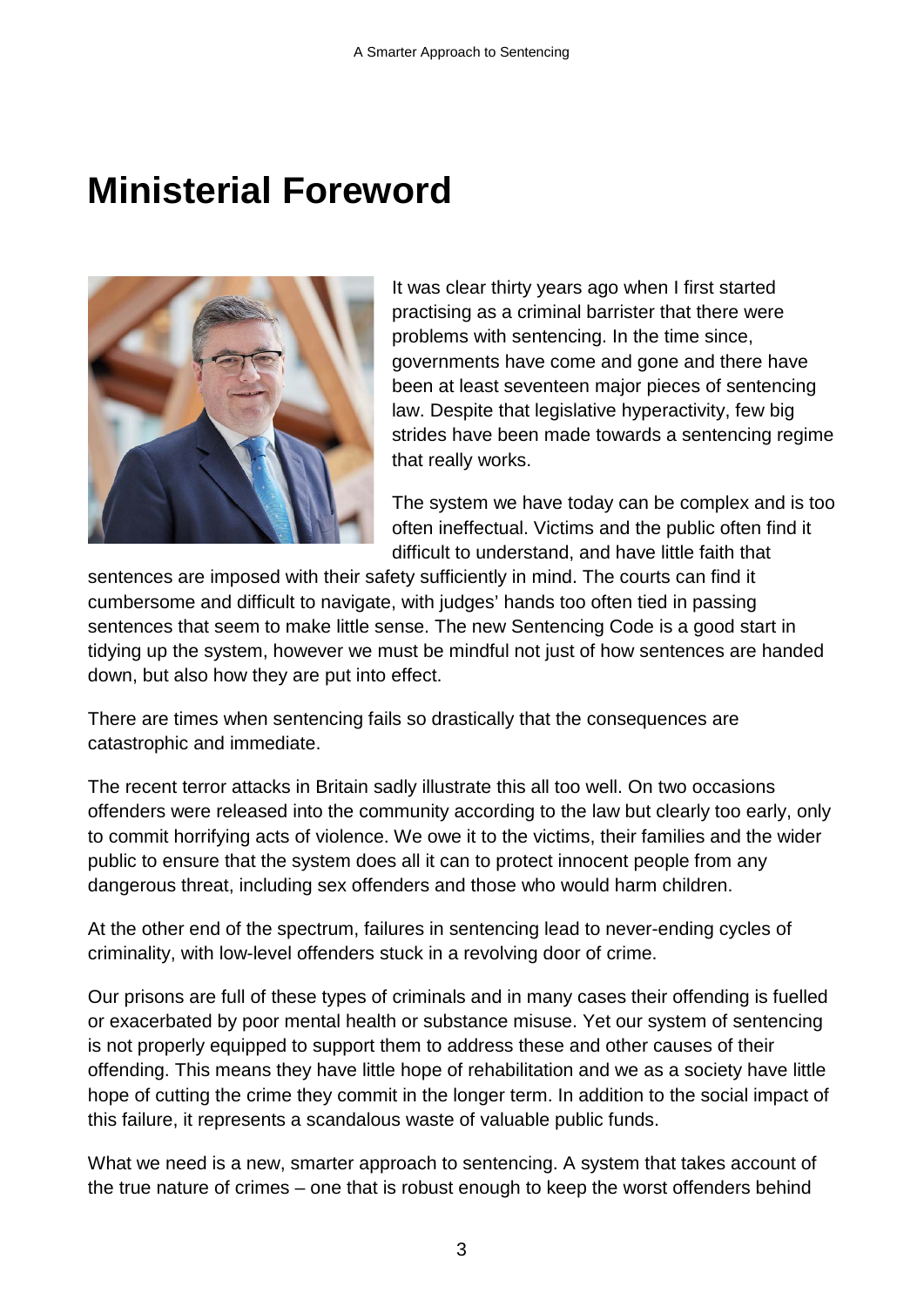bars for as long as possible, in order to protect the public from harm; but agile enough to give offenders a fair start on their road to rehabilitation.

This will of course require legislation to give the courts more powers of enforcement, but it will also mean giving them more meaningful options in the sentencing toolkit. Every department in government should be a justice department and that means we must all come together – in healthcare, in welfare, in national and local government – to pull on every lever at our disposal to make criminal justice work better.

This White Paper is about fulfilling our manifesto commitments to the British people – to bring in tougher sentencing for the worst offenders, more tagging, tighter community curfews, better treatment to break the cycle of crime, improved employment opportunities for offenders, and a root-and-branch review of the parole system. It is an opportunity to strengthen the system, so that it is more balanced and able to tailor its approach to any given situation. The measures contained within it will grow trust and confidence in the sentencing system to protect the public from the harmful effects of crime, whatever form they take.

Robert Buckland

### **Rt Hon Robert Buckland QC MP**

*Lord Chancellor and Secretary of State for Justice*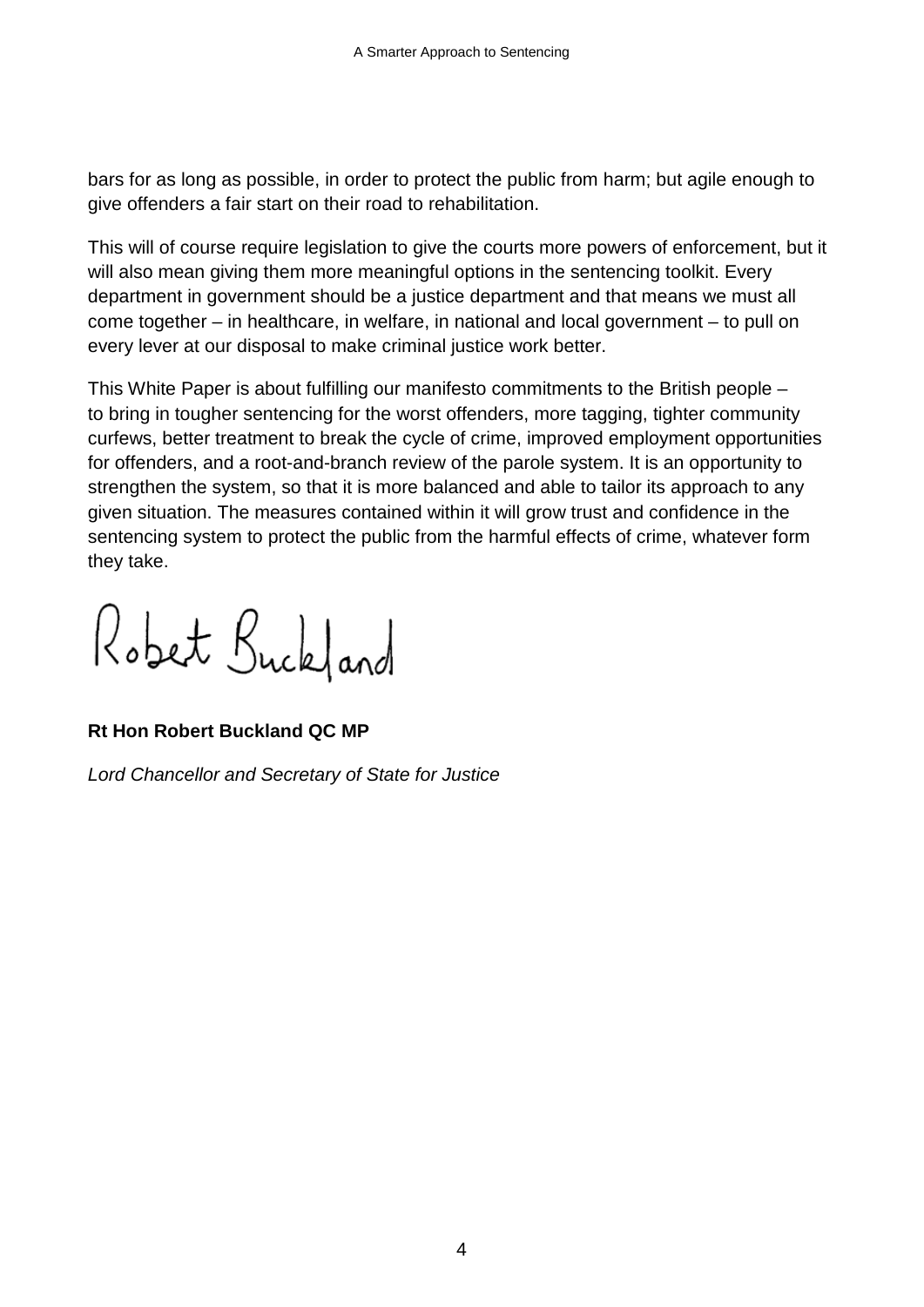## <span id="page-7-0"></span>**Introduction**

This paper sets out the government's proposals for important changes to the sentencing and release framework in England and Wales. The system of sentencing and the administration of community and custodial sentences has evolved in a piecemeal fashion. At the heart of this paper is the commitment by the Prime Minister to have a justice system that keeps people safe, as well as one which the public understand and have confidence in. We need a sentencing framework that works effectively, which can only be achieved through taking a smarter approach and targeting specific cohorts of offenders. We will do this by: (1) keeping dangerous offenders off the streets for longer to protect the public; (2) ensuring that punishment is appropriate for the crime committed; (3) working to tackle the many complex causes of offending; and (4) providing the opportunity and support to reform for those who truly want to turn their backs on crime.

This paper sets out a combination of clear proposals for legislation, as well as broader areas for reform on which we invite consideration.

As set out in the Queen's Speech, we will bring forward legislation in order to deliver on our bold agenda set out in the following pages.

The Conservative Manifesto outlined a number of areas for action, committing to:

- Introduce tougher sentencing for the worst offenders and end automatic halfway release from prison for serious crimes. For murderers of children, there will be life imprisonment without parole.
- Expand electronic tagging for criminals serving time outside jail, including the use of sobriety tags for those whose offending is fueled by alcohol.
- Create tougher community sentences, for example by tightening curfews.
- Tackle drug-related crime, and at the same time take a new approach to treatment so we can reduce drug deaths and break the cycle of crime linked to addiction.
- Improve employment opportunities for ex-offenders.
- Conduct a root-and-branch review of the parole system.
- Maintain the ban on prisoners voting from jail.

The paper sets out plans to deliver on these commitments, and go further with wider sentencing reform, to improve public safety and public confidence.

### <span id="page-7-1"></span>**The role of sentencing**

An effective criminal justice system is the basis of a free, fair and safe society. Sentencing plays a crucial role in that system – it is the means through which the public, victims, and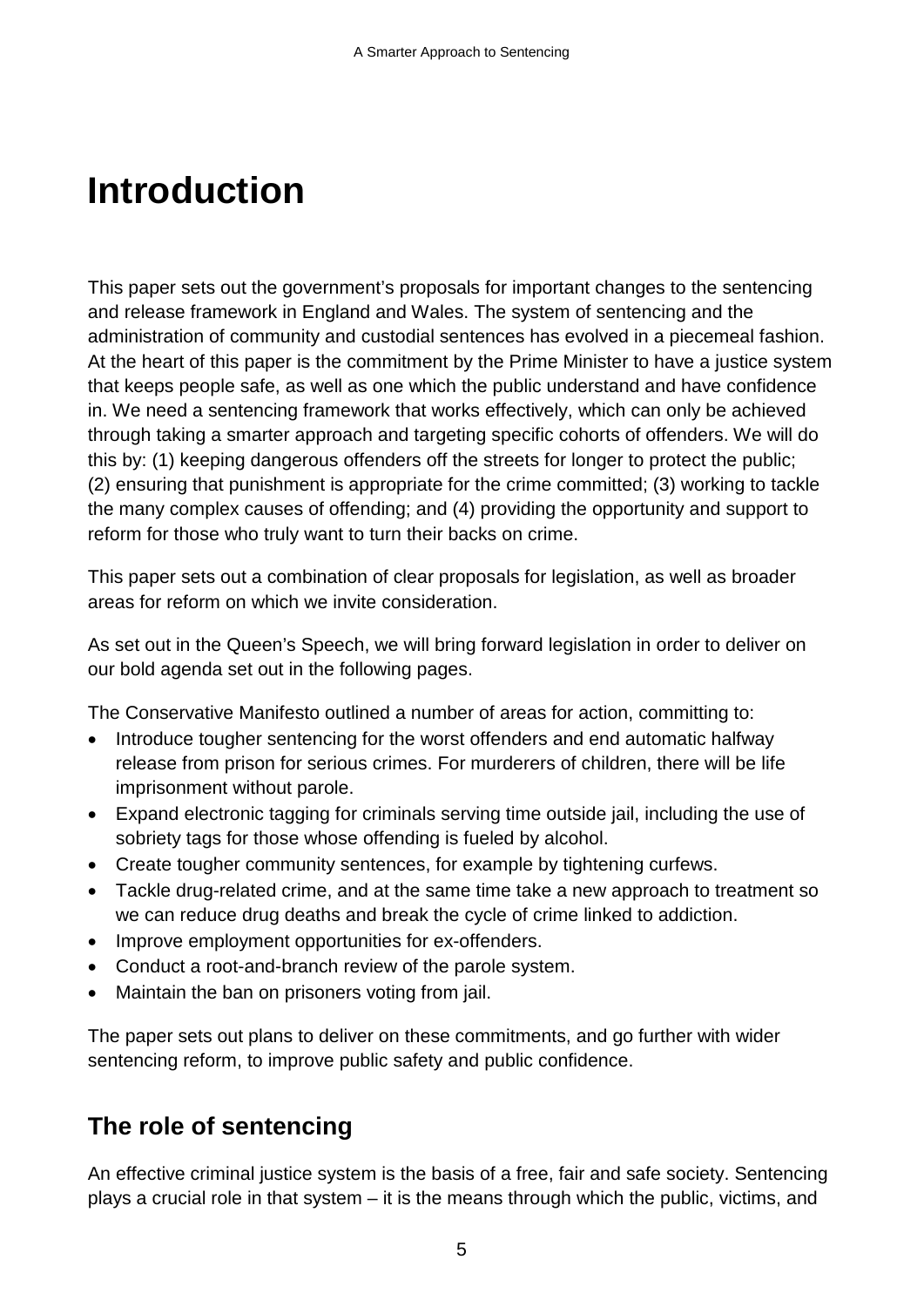offenders see justice being done. There are five key principles of sentencing that it is vital we uphold: punishment, reduction of crime, reparation, rehabilitation and public protection. We need to ensure that we are effectively delivering all of these core principles to create a smarter sentencing framework, and uphold a fair justice system that works for everyone.

While criminal offences have maximum penalties set by Parliament, a variety of factors contribute to the final sentence handed down to an individual in court. A single offence may attract a wide range of penalties depending on the circumstances of the case. This sentencing framework is complex and nuanced, and it is the role of the independent Sentencing Council to issue guidelines to assist sentencers in making these critical decisions.

The government works closely with the Sentencing Council, whose guidelines must be adhered to by the court unless it is in the interests of justice not to do so. When producing guidelines, the Council is required to consult with the Lord Chancellor and Justice Select Committee, and to give consideration to any sentencing guidelines proposed by the Lord Chancellor in relation to any offences or category of offenders.

This process ensures that sentences set by the law are properly and consistently considered and applied by the numerous courts across England and Wales. We understand this crucial role that sentencing plays in our criminal justice system, and that is why it is fundamental that the laws guiding sentencing are fit for purpose.

### <span id="page-8-0"></span>**Identifying the problems in the system**

Underpinning the proposals in this paper are concerns around three fundamental problems in our current sentencing framework:

- **Automatic Release:** Sentences passed by judges and magistrates in our courts are criticised, often not for their overall length, but for the shortness of the time offenders actually spend in custody. The blanket use of automatic early release has undermined confidence in the system. Too many serious and dangerous offenders are still released too early from custody; this risks public safety, and means the time spent in prison does not always properly fit the crime. In the last 12 months, we have seen the horrendous consequences of dangerous offenders being released from prison automatically at the halfway point of their overall sentence, with terror attacks at Fishmongers Hall and in Streatham. We promptly introduced emergency legislation and new Counter-Terrorism sentencing legislation to address this issue for terrorist offenders, but we have not fully addressed this issue for other types of serious and dangerous offenders.
- **Improving Confidence:** Confidence in non-custodial sentencing options is low, and we need to win back the confidence of the judiciary and the public in our delivery of community sentencing. Sentencers and the public need to be sure that there are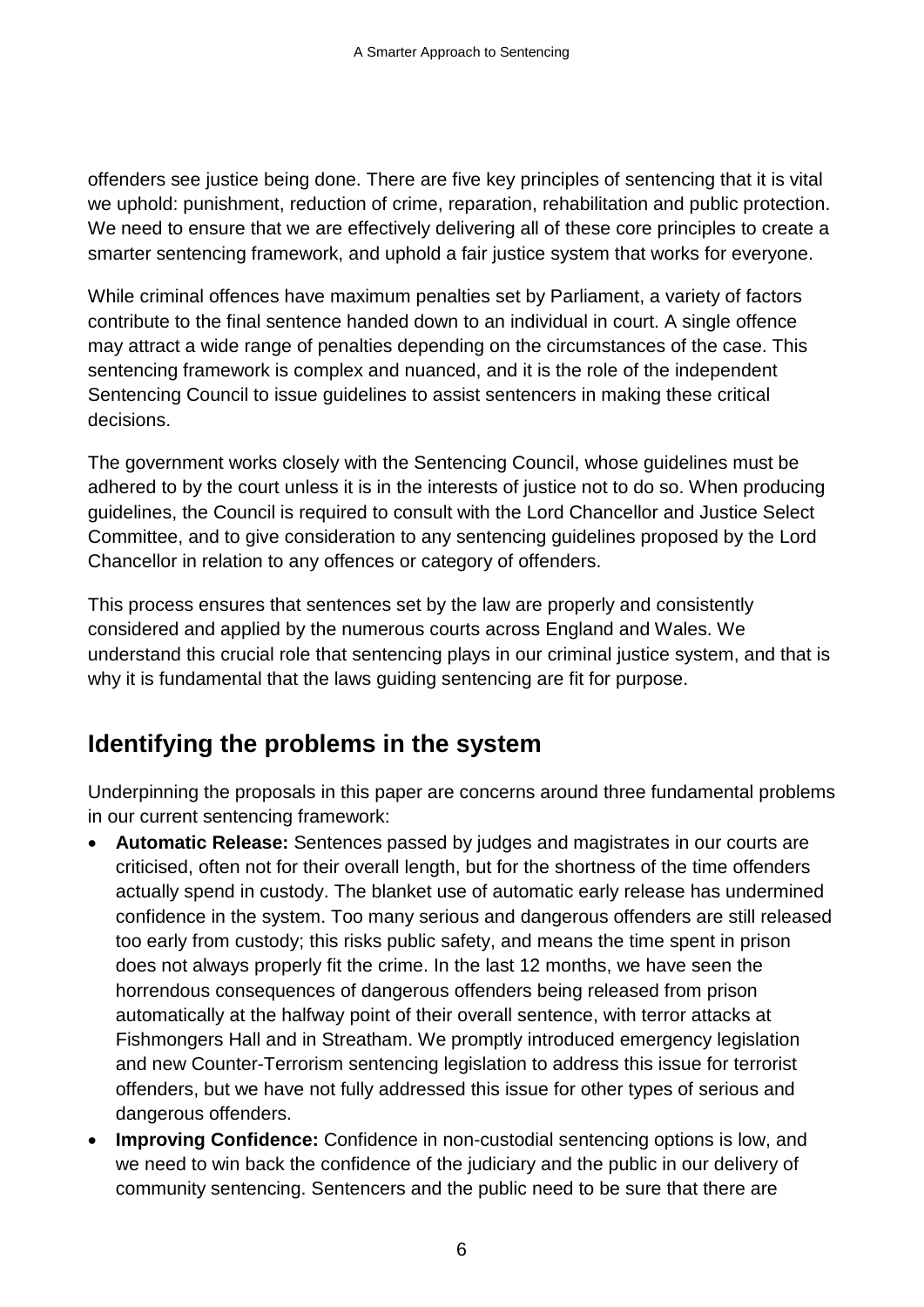effective non-custodial options for low-level offenders. We want to ensure that a wider range of non-custodial sentencing options are available to the courts, by capitalising fully on Electronic Monitoring technology, alongside enhanced community supervision delivered by a reformed National Probation Service and an expanded use of existing non-custodial conditions.

• **Addressing the Causes of Offending:** We have not done nearly enough to tackle the causes of offending, particularly where it is driven by drug and alcohol misuse. In 2018/19, 28% of men and 42% of women entering prison reported having a drug problem.[1](#page-9-1) These issues are associated with offending, particularly low-level, repeat offending. Whilst we have had routes available to help treat and manage these needs in the justice system, as well as mental health needs, there have been too few options available to sentencers, and not enough confidence in the quality of these services.

This paper sets out our plans for reform across sentencing to address these critical weaknesses in our system, both in terms of the legislative framework and delivery, to create a smarter approach to sentencing.

### <span id="page-9-0"></span>**Our vision for reform**

The sentencing framework must become more nuanced. At the moment it does not always target different groups of offenders effectively. Some of the most serious criminals can be released after serving only half of their sentence in prison. More low-level offenders could serve sentences in the community, if more effective sentences were available. Where offenders want to turn their lives around, it is essential that the right support or treatment is available to them. Our aim is to create a framework that is smart and takes a more targeted approach.

The government's top priority is protecting the public; it is essential that we have a sentencing framework that delivers this and ensures victims and the wider public have confidence that the punishment fits the crime in every case. Serious sexual and violent offenders should spend a longer proportion of their sentence in prison. For dangerous offenders, automatic release poses too much of a risk, and therefore there must be a mechanism for all dangerous offenders to come before the Parole Board prior to release.

But delivering public protection and confidence across the system is not just about better use of custody. In many cases – particularly for lower-level offending – effective community supervision keeps the public safer by providing interventions early to deflect offenders away from future offending. We can achieve this through ensuring we use the best technology available to monitor offenders, and that we provide support for those who want to turn their lives around. As part of our reforms we propose to develop a tough

<span id="page-9-1"></span><sup>&</sup>lt;u>.</u> <sup>1</sup> *HMIP Annual Report 2018/19*, HM Chief Inspector of Prisons for England and Wales, 2019.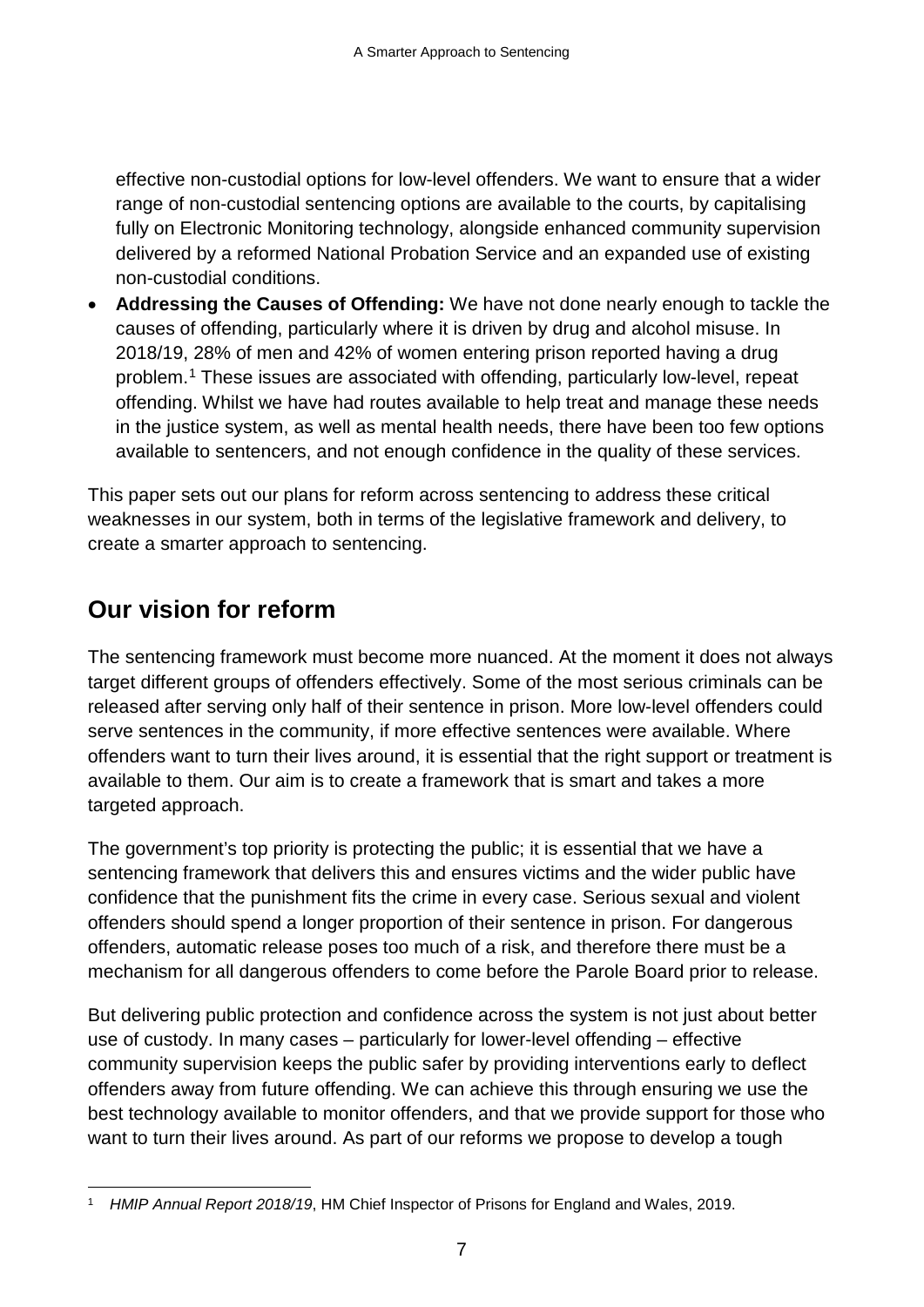community-based package based on a long and highly restrictive curfew, which will make full use of GPS and other electronic monitoring technologies.

Strengthening the way that offenders are supervised in the community requires a stronger, world-class probation service – one that keeps the public safe through effective community sentences which combine punishment with tailored programmes and treatment requirements to address specific criminogenic needs. With the support of skilled practitioners, a successful period of probation supervision can challenge and motivate offenders to address the causes of their offending. Through our reform programme, our aim is for probation practitioners to have the time, support and tools to develop productive relationships with those they supervise, to deliver interventions directly, and to place offenders with other rehabilitative services.

There is more that we, across government, need to do to address reoffending. Reoffending weakens public confidence in the criminal justice system's ability to deal with offenders. It also has a significant financial cost, not only to the criminal justice system, but to wider society; our current estimate of the total cost of reoffending is £18bn each year.<sup>[2](#page-10-0)</sup> We must better supervise and support offenders on community sentences and following release from custody if we are to address this critical issue, helping them gain employment, find accommodation, and move away from substance misuse.

Our approach to youth sentencing is already distinct and targeted. It focuses on the statutory aim of preventing offending by children and on the welfare of the child. We want a youth justice system that recognises the unique needs of children, tackles the underlying reasons why children offend, and intervenes early to provide support and to divert them where possible. There are areas where we can do more to ensure this, and if we deliver more effective community sentences, we will ensure that fewer children end up requiring custodial sentences. Where children commit the most serious and dangerous offences we must, as with the adult framework, ensure that the courts can pass appropriate sentences that properly reflect the seriousness of their crimes.

This paper aims to address specific offender needs and treat all offenders in the system fairly. To reduce crime and make a difference to victims, we need to consider the underlying causes of offending and reoffending, and take an evidence-based approach to rehabilitating offenders. However, this must include looking at offenders' demographics and backgrounds. Central to confidence in the criminal justice system is the way in which different groups are treated; inconsistent – and worse – outcomes for one group relative to another weakens the fulcrum of fairness on which the system rests. At Annex A we consider the different needs of Black and Minority Ethnic offenders and do the same for female offenders at Annex B, and outline the ways in which the government is addressing underlying disparity in the system.

<span id="page-10-0"></span> <sup>2</sup> *Economic and Social Costs of Reoffending*, Ministry of Justice, July 2019.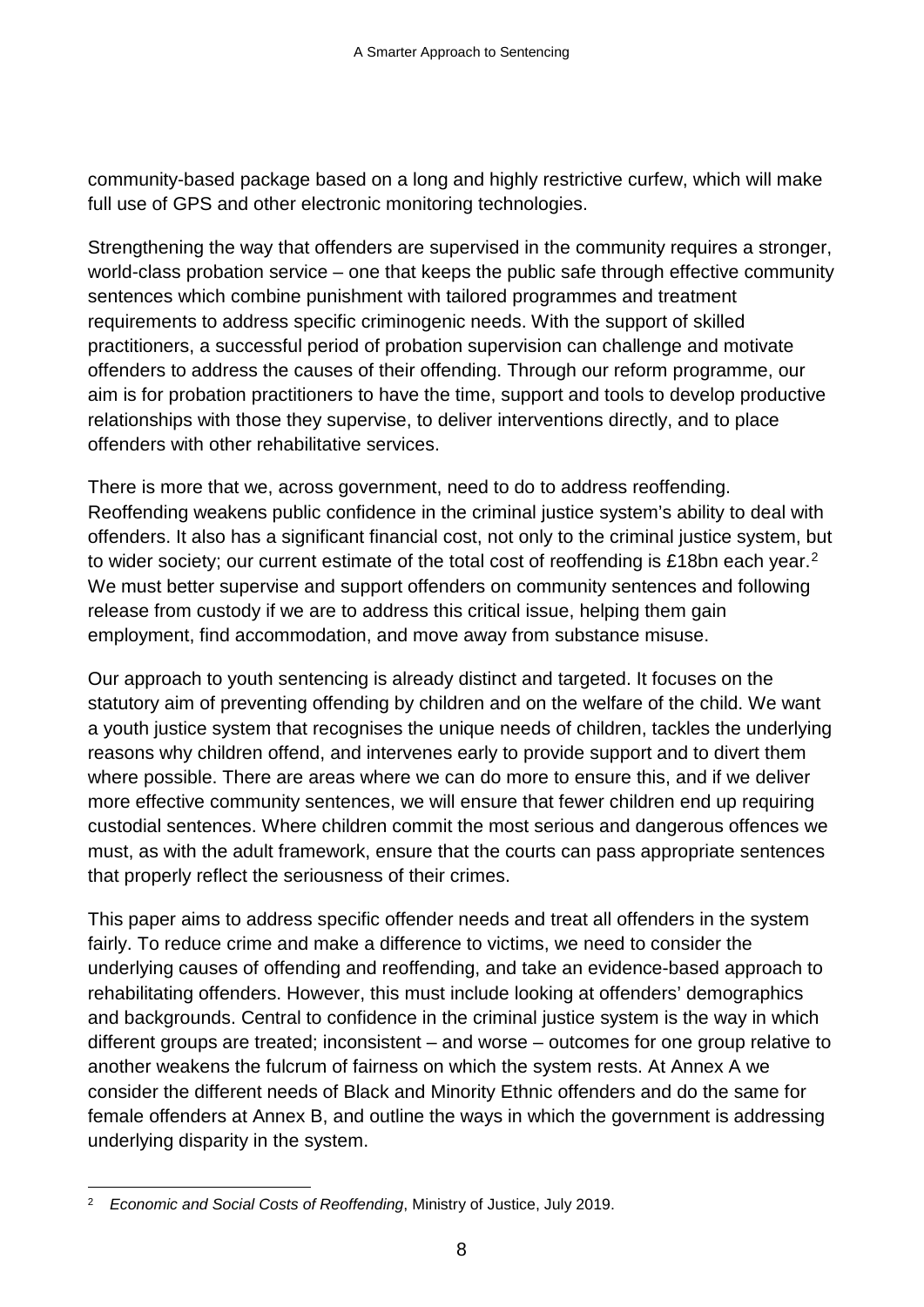## <span id="page-11-0"></span>**Executive Summary**

The following proposals will create a smarter sentencing framework, addressing specific points where we have identified issues whilst keeping in mind the system as a whole, to ensure we are taking a consistent and joined up approach.

### <span id="page-11-1"></span>**Protecting the Public from Serious Offenders**

The government's top priority is protecting the public; it is essential that we have a sentencing framework that delivers this and ensures victims and the wider public have the confidence that the punishment fits the crime in every case.

We will do this by ensuring that serious sexual and violent offenders spend a longer proportion of their sentence in prison. For dangerous offenders, automatic release poses too much of a risk, and therefore there must be a mechanism for all dangerous offenders to come before the Parole Board prior to release. In Chapter 1 we set out proposals for legislative changes to deliver this.

#### **Abolishing automatic halfway release for certain serious offenders**

We have already legislated so that serious sexual and violent offenders who receive a standard determinate sentence (SDS) of 7 years or more must serve two-thirds of their sentence in prison, with the final third served supervised on licence and subject to recall to prison. This will mean around 2,000 serious offenders will spend longer in custody.

We now propose to legislate to extend this approach to other specified serious violent and sexual offenders who receive sentences of between 4 and 7 years.

### **A new power to prevent automatic early release for offenders who become of significant public protection concern**

There is a small number of offenders who receive an SDS with automatic early release who are assessed to present a terrorist threat, but who are in prison serving a sentence for a non-terrorism-related offence. There is also a small number of offenders who present a significant danger to the public for other reasons but whose offending behaviour did not meet the threshold for imposition of a sentence with Parole Board oversight, meaning that the court imposed an SDS. For these cases, we will introduce a new power to prevent their automatic release before the end of their sentence. Under this power, the Secretary of State for Justice will be able to refer the offender to the Parole Board to assess whether it would be safe to release them before they have served their full sentence in prison.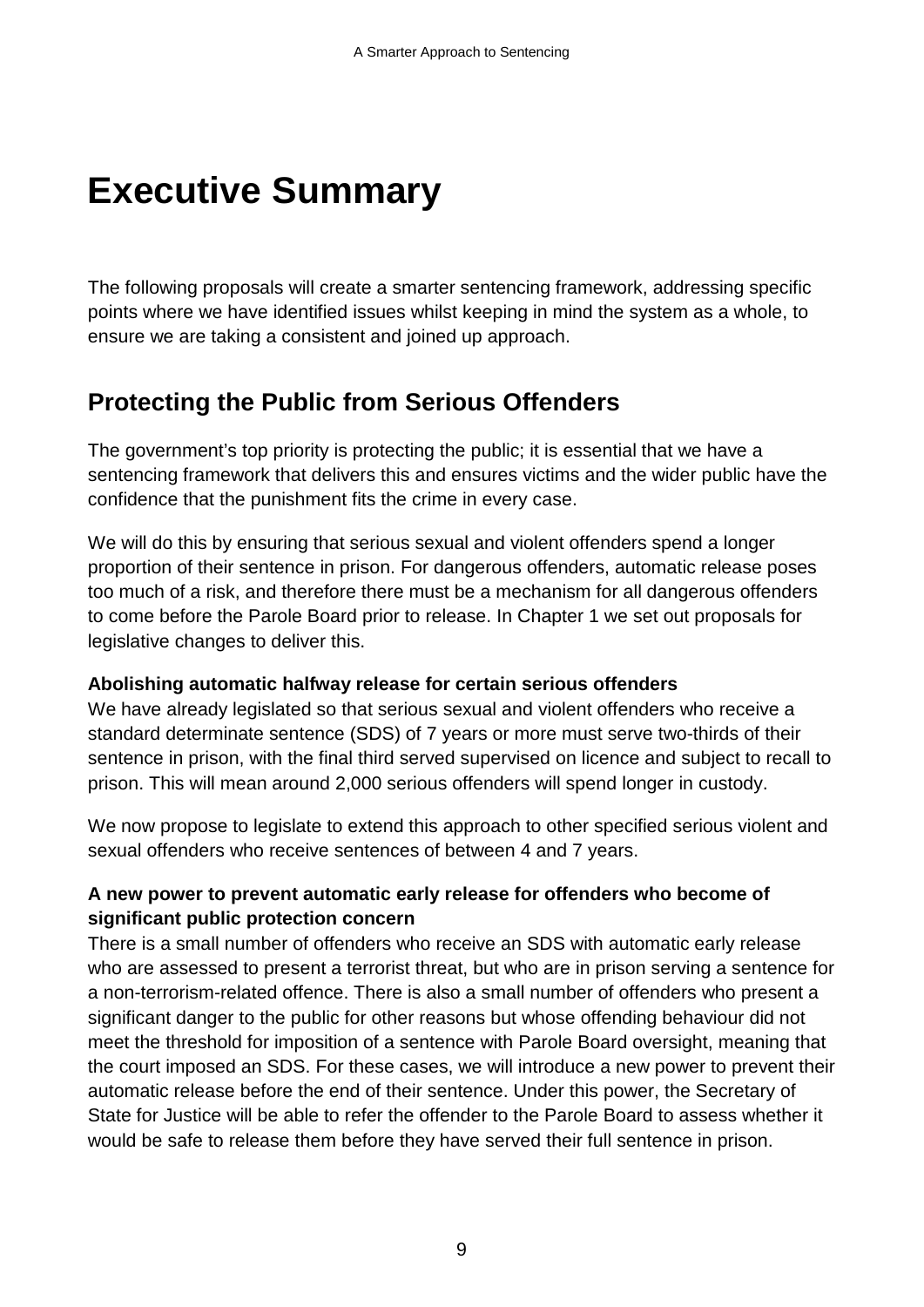### **Whole Life Orders**

Where an offender commits the premeditated murder of a child, we will legislate to ensure that the expectation is that a Whole Life Order (WLO) will be given, meaning they will spend the rest of their life in prison with no prospect of release by the Parole Board. We will also allow judges the discretion to impose WLOs on offenders aged 18 to 20 in very exceptional cases.

### **Longer tariffs for discretionary life sentences**

We will legislate to change the way that discretionary life sentence tariffs are calculated to base the tariff length (the minimum period that must be spent in prison) on what the twothirds point of an equivalent determinate sentence would be, rather than basing it on the halfway point, which is how life tariffs are currently calculated. This will mean life sentence prisoners having to serve longer in prison before they can be considered for release.

#### **Increasing the time sex offenders serving a 'SOPC' must spend in prison**

For certain sexual offenders who receive a Sentence for Offenders of Particular Concern (SOPC), we will legislate to ensure the earliest point at which they can come before the Parole Board for consideration for release is two-thirds through their custodial term. This will ensure that, for all SOPC cases, release by the Parole Board may only take place after two-thirds of the custodial term has been served.

#### **Repeat offenders**

For repeat offenders who commit key offences of a serious nature, including "third strike" domestic burglary and "second strike" possession of a knife or offensive weapon, the law provides minimum custodial sentences. Concerns have been raised that offenders too often receive sentences below the statutory minimum, failing to provide the appropriate level of punishment and deterrence.

We will change the criteria for passing a sentence below the minimum term for repeat offences with the aim of reducing the prospect that the court would depart from the minimum custodial sentence.

### <span id="page-12-0"></span>**Supervising Offenders in the Community**

Delivering public protection and confidence across the system is not just about better use of custody. In many cases – particularly for low-level offending – effective community supervision keeps the public safer by providing interventions early to deflect offenders away from future offending, by ensuring we use the best technology available to monitor offenders and by ensuring that we provide support for those who want to turn their lives around. Building on the lessons of the past, in this chapter we will set out a new vision for community supervision.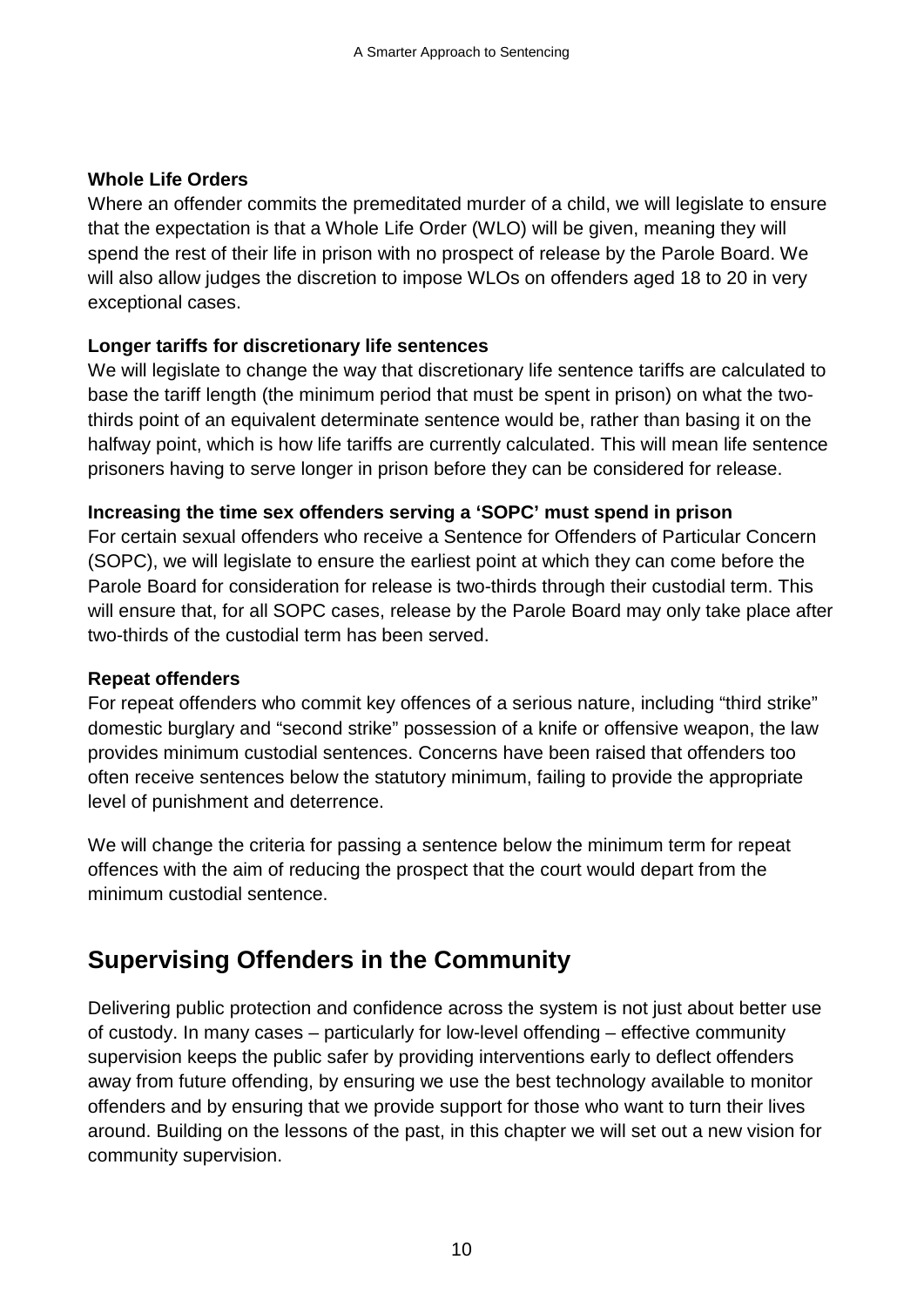### **Community Sentence Treatment Requirements**

Where an offender's needs have been identified, we will enhance the options for supervising them effectively. We are expanding the availability and usage of Community Sentence Treatment Requirements (CSTRs), to deliver tailored interventions to help support rehabilitation of those with a range of treatment needs so that we are addressing the underlying causes of the offending behaviour.

In order to further support effective scale-up of the CSTR Programme, MoJ will commit new justice funding to the CSTR Programme this financial year, in addition to the significant funding already committed by NHS England in their 2019 Long Term Plan. MoJ will also continue to develop conversations with the Welsh Government on their engagement with such work. It is critically important that we address the fundamental drivers of crime and ensure that we work towards stopping crime in the first place.

#### **Ensuring community requirements are robust and responsive**

We have introduced secondary legislation to roll out new tagging technology, the Alcohol Abstinence and Monitoring Requirement (AAMR), across England and Wales – to help break patterns of alcohol-induced offending. We will consider legislating to make it possible to impose this for longer.

As part of increasing the use, capability, and delivery of Electronic Monitoring (EM) technology on community sentences, we will legislate to increase the maximum period of EM curfew from 12 months to two years to deal with more serious offenders serving community sentences, and also allow and support more flexible use of curfews. We will also give probation staff the power to vary EM requirements.

We will legislate to remove the little-used Attendance Centre Requirement from the community sentence framework, streamlining the menu of community options and maximising use of other requirements which are more responsive to the rehabilitative needs of individuals.

#### **House Detention Order**

We propose to develop a pilot for a new, robust community-based package for offenders who have not responded to existing community sentences. This will be based on a lengthy and restrictive curfew, which would be accompanied by other measures to address rehabilitation and prevent further offending as needed.

### **Addressing individual issues through tailored assessments**

Many offenders who come before the court are struggling with a range of complex needs which have led them into a pattern of offending. If the probation service can better diagnose those issues at the outset in their pre-sentence reports (PSRs), courts have a better chance to tailor community sentences that target those issues and break the cycle of offending. Following on from the evidence that a number of people are sent to prison on short sentences without a PSR being conducted, we will pilot new ways of delivering timely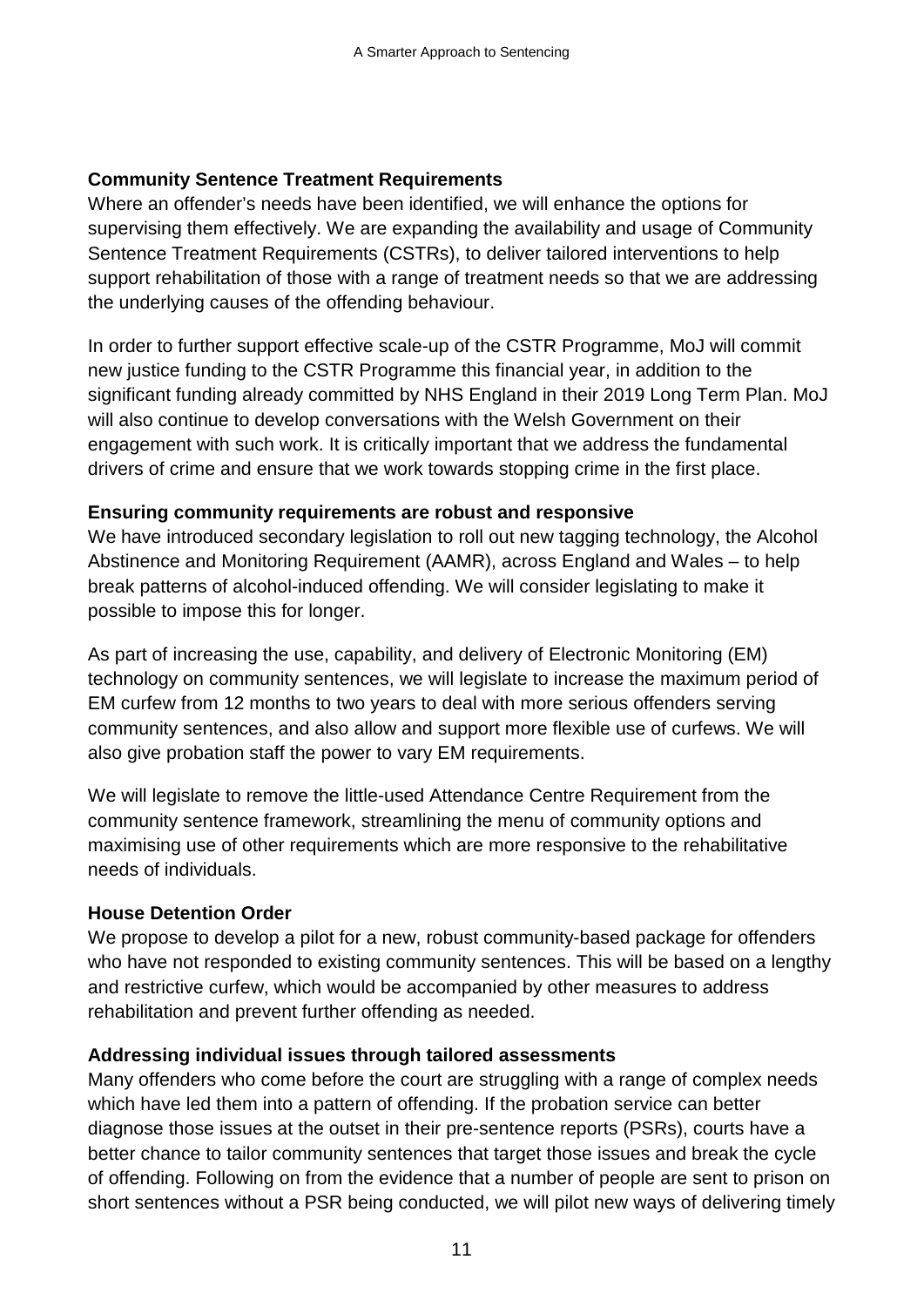and high quality PSRs, in order to improve sentencing outcomes and to increase the chances of successful compliance.

#### **Deferred sentencing**

We will encourage courts to use existing legislation, and existing services such as Liaison and Diversion as well as community advice and support services, to deliver more effective routes for people into services and materially changing their justice pathway, especially vulnerable women.

#### **Out of Court Disposals**

We will simplify the Out of Court Disposals (OOCDs) framework so very low-level offenders can be dealt with swiftly and proportionately, without coming before a court. We believe it is time to move a two-tier legislative framework, comprising community resolutions and conditional cautions.

#### **Problem-solving courts**

We will bring forward plans to pilot problem-solving courts, which will incorporate a number of evidenced problem-solving components such as regular judicial monitoring and the use of graduated sanction and incentives, for offenders with a high level of needs and often prolific offending behaviour. We intend to pilot these problem-solving court models in up to five courts.

#### **Neurodivergence**

In order to be effective, rehabilitative programmes need to match individuals to programmes based on their risks, needs and responsivity. Neurodivergent offenders are likely to need additional support to undertake Community Order requirements and effectively engage with rehabilitation programmes normed to the needs of neurotypical offenders. We will be launching a national 'Call for Evidence' to obtain a clearer picture of prevalence and the current national provision to support offenders with neurodivergent conditions in the criminal justice system. Too many orders will simply fail if these conditions are not recognised at the outset.

### <span id="page-14-0"></span>**Empowering Probation**

Probation services play a crucial role in protecting the public while working with offenders to turn their lives around. We recognise there has been significant external scrutiny of the current system, all of which has identified significant challenges and the need for reform.

To support a more robust criminal justice system, we are implementing a new sustainable model for probation services in England and Wales, to be in place by June 2021, and supported by additional investment. Under the future system, we will:

- Unify sentence management under the New Probation Service;
- Create 12 new probation regions;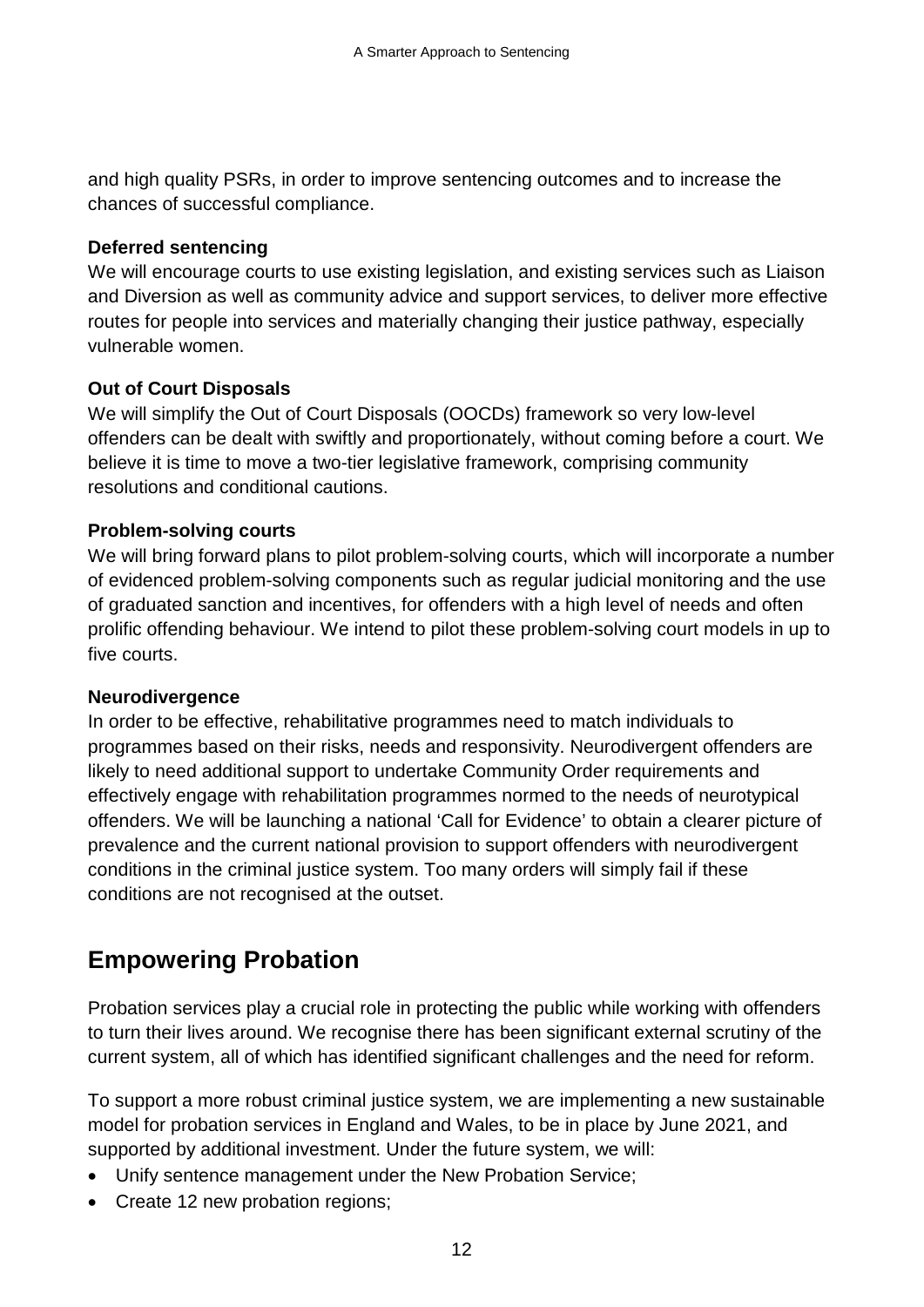- Deliver effective and innovate rehabilitation services through the public, private and voluntary sectors;
- Modernise our estate and technology; and
- Ensure our staff can thrive and develop.

### <span id="page-15-0"></span>**Reducing Reoffending**

Rates of reoffending are still too high across England and Wales. This means individuals are repeatedly posing a danger or a menace to their community and undermining public confidence in the criminal justice system. In 2018/19, around 80% of those who were convicted or cautioned had already received at least one previous conviction or caution. [3](#page-15-1) Therefore, in order to cut crime and protect the public, we have to tackle reoffending. We must better supervise and support offenders following release from custody if we are to address this critical issue.

### **Supervision of individuals to reduce reoffending**

We will use electronic monitoring to strengthen our supervision of offenders who have the highest offending rates.

### **Cross-Government Reducing Reoffending Strategy**

It is also vital that we offer support to individuals in prison, following release, and in the community, which gives them the opportunities and the tools to turn their backs on crime. We know what helps people escape the vicious cycle of crime: a job, a home, and substance misuse treatment.

In this section we introduce cross-government work underway to develop ambitious plans to reduce reoffending, focusing on employment, accommodation, and substance misuse. This government recognises that we need to take a comprehensive and strategic crossgovernment approach to tackle this persistent issue. Therefore, we will publish an update on this work, and more detail on our plans going forward, before the end of this year.

### **Criminal records**

We know that lack of employment is a major barrier to rehabilitation after release from custody. We set out proposals for legislation on reform to the criminal records regime, to reduce the time periods after which some sentences become spent for the purpose of some criminal record checks.

<span id="page-15-1"></span> <sup>3</sup> *Criminal Justice System Statistics Quarterly: March 2019*, Ministry of Justice, August 2019.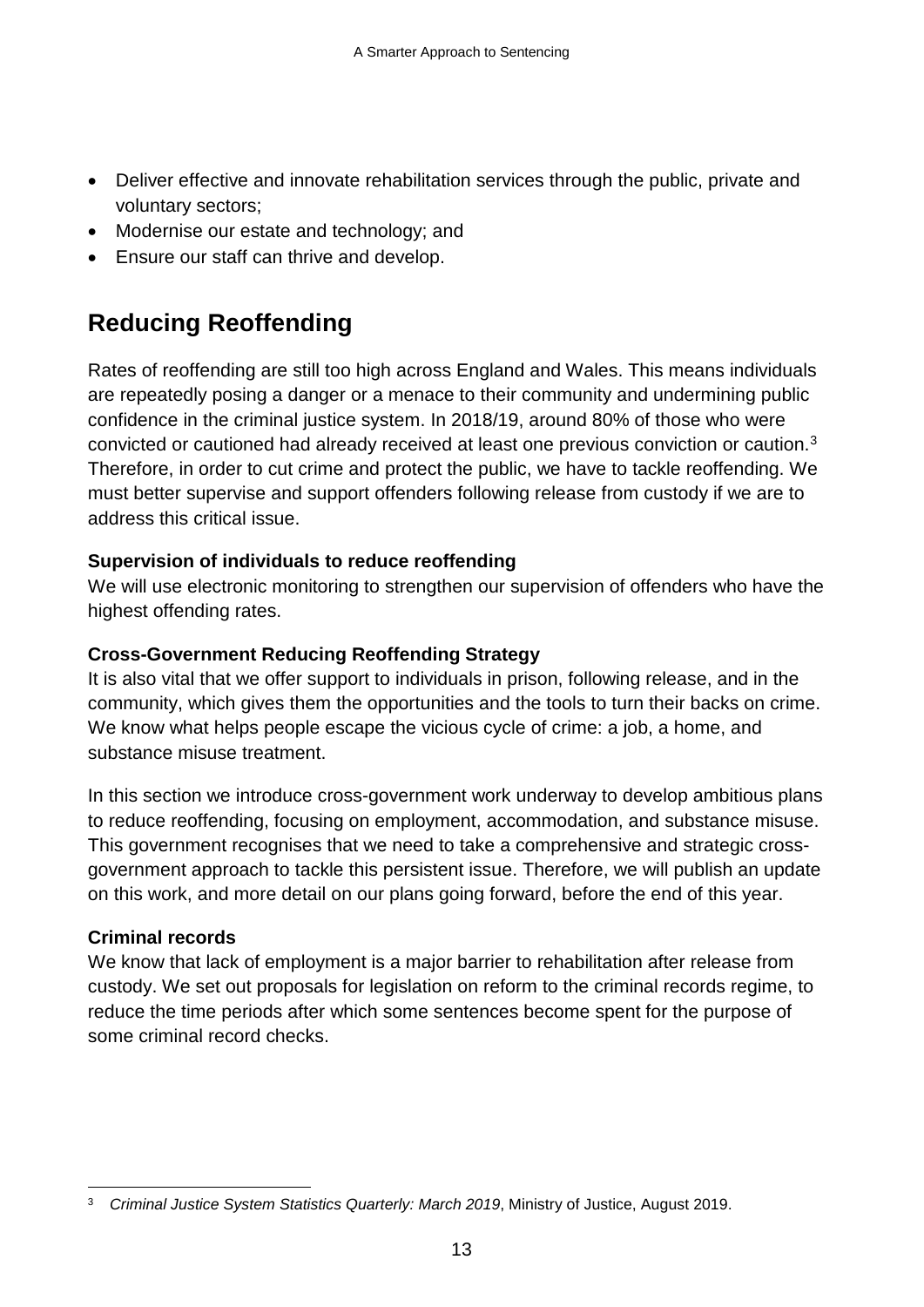### <span id="page-16-0"></span>**Youth Sentencing**

The approach to youth sentencing is distinct from that for adults and focuses on the statutory aim of preventing offending by children and on the welfare of the child, but for the very small number of children for whom custody is necessary, it is important that custodial sentences reflect the seriousness of their offending. In addition to wider local and national work to improve youth justice outcomes, we are proposing legislative change in two key areas.

### **Serious offences**

Where custody is required for public protection, we think reforms are necessary to improve the coherence of current sentences. We must ensure that courts have the tools they need to pass appropriate sentences which properly reflect the culpability of a child and the seriousness of their offending, and that sentences work fairly. We will legislate to:

- Modernise the Detention and Training Order, the most common custodial sentence, ending inflexible fixed lengths and the prescriptive 50/50 custody-community split.
- Move the release point to two-thirds for those who receive a sentence of 7 years or more for serious violent offences relating to homicide and for all serious sexual offences to ensure that time spent in custody reflects the seriousness of the offence committed.
- Ensure age and seriousness of crime is better factored into starting points for murder sentencing, and reduce the number of tariff reviews available into adulthood for murder.

### **Tougher community sentences and reforms to the remand tests**

Community sentences can be more effective than custody at reducing reoffending and we intend to give the courts the tools they need to deliver stronger high-end community sentences to effectively supervise behaviour in the community. We also want to avoid the unnecessary use of custodial remand for children. We will legislate to:

- Make greater provision in the Youth Rehabilitation Order for location monitoring and for flexibility around curfews. We will also make sure that Youth Offending Teams or probation staff (as appropriate) are the Responsible Officers for Youth Rehabilitation Orders rather than the Electronic Monitoring Provider.
- Pilot extended duration and mandatory location monitoring within the most intensive current community sentence (Youth Rehabilitation Order with Intensive Supervision and Surveillance).
- Abolish reparation orders to simplify options available to sentencers.
- Strengthen the legal tests for custodial remand to raise the threshold for imposing custodial remand and require courts to record their rationale.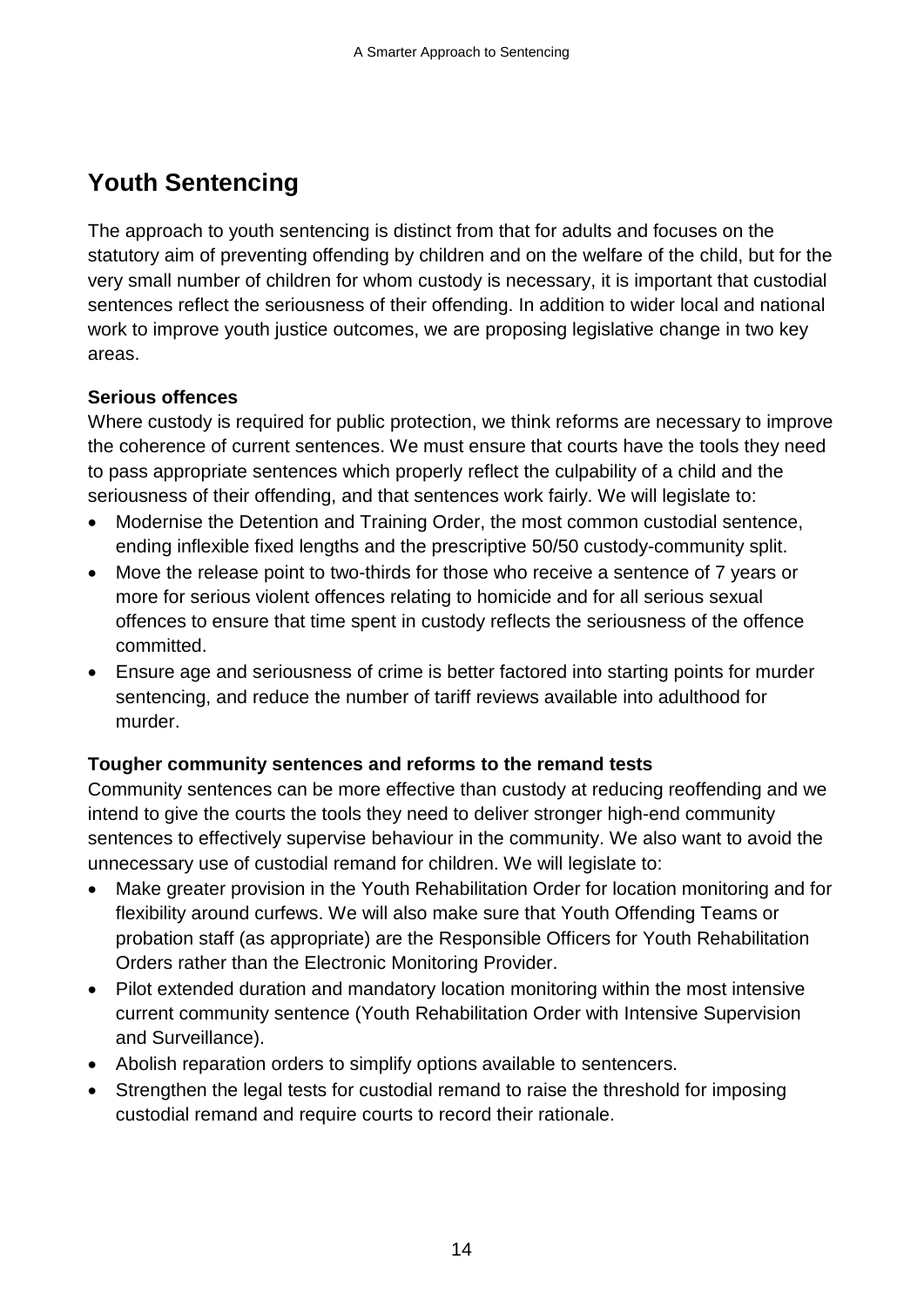### <span id="page-17-0"></span>**Next Steps**

The government will bring forward legislation next year to deliver on the proposals set out in this paper.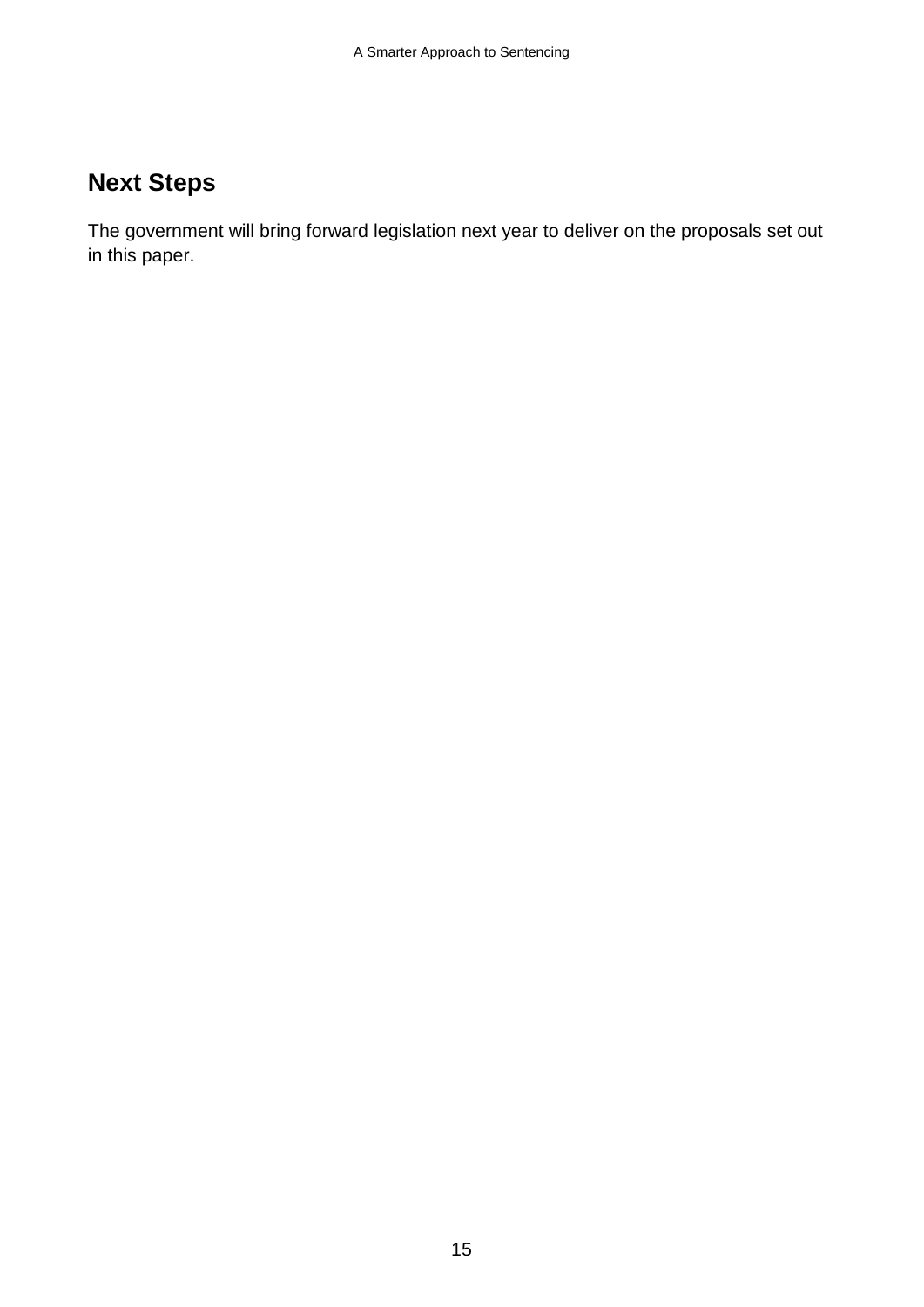## <span id="page-18-0"></span>**Wider Programme of Reforms**

### <span id="page-18-1"></span>**Action already taken**

1. Whilst this paper focuses on new areas for reform, the government has already made significant progress this year on strengthening our sentencing framework.

### **Sentencing Code**

- 2. The law governing sentencing procedure is overly complicated and has suffered from piecemeal reform, making it difficult for practitioners to follow and for the public to understand. Courts are spending time revisiting sentences and hearing appeals, or working out what law applies. This reflects badly on our justice system, it wastes time and money, and means victims are left waiting longer for resolution.
- 3. In 2014, the government agreed that the Law Commission should begin work on a major reform to address this – drafting a new Sentencing Code to bring together the sentencing procedural law that courts rely on, setting out the relevant sentencing provisions in a clear, simple and logical way, and repealing old or unnecessary provisions. We have passed paving legislation in the last year, and in March this year, the Law Commission's Sentencing Bill was introduced to Parliament.

#### **Reforms to ensure terrorist offenders spend longer in prison**

- 4. Over the last 12 months, the attacks at Fishmongers' Hall and in Streatham highlight the continued risk facing the UK from terrorism. Each attack was committed by a known terrorist offender who had been automatically released from custody at the halfway point of their sentence.
- 5. The government took swift and decisive action following the Streatham attack, introducing and passing the Terrorist Offenders (Restriction of Early Release) (TORER) Act in February 2020 to make sure that prisoners convicted of terrorist or terrorist-connected offences cannot be released before the end of their custodial term or sentence without Parole Board approval. The Act also provided that, in all cases, the earliest point of release by the Parole Board would be the two-thirds point in the sentence – including for terrorist offenders already serving a standard determinate sentence.
- 6. The Counter-Terrorism and Sentencing Bill, introduced to Parliament on 20 May 2020, goes further: it will ensure that serious and dangerous terrorism offenders will spend longer in custody, properly reflecting the seriousness of the offences they have committed. The Bill introduces a new type of sentence – the 'Serious Terrorism Sentence' – with a minimum 14-year custodial period, to be served in full, for the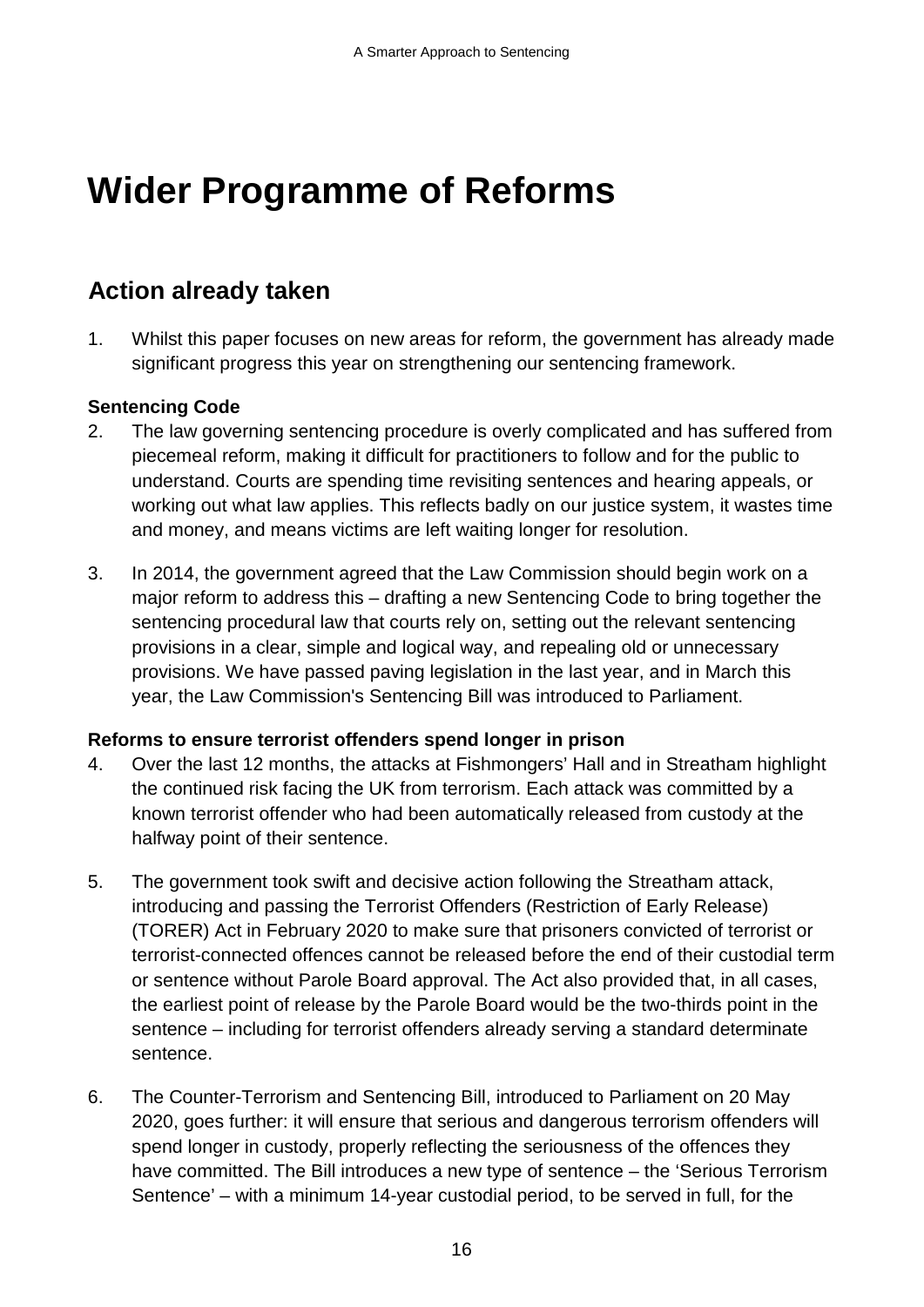most serious and dangerous terrorist offenders where the level of offending does not engage a life sentence. This new sentence includes much longer post-release supervision with a minimum licence period of 7 years up to a maximum of 25 years.

7. The Bill also requires certain serious terrorist offenders who receive an extended determinate sentence (EDS) to serve the whole of the custodial term in prison with no prospect of earlier release by the Parole Board, followed by longer extended licence periods of up to 10 years. It ensures too that, going forward, those who commit all bar the most minor terrorist offences will no longer be eligible for an standard determinate sentence (SDS) but must be given a SOPC (if the court does not impose a life or EDS sentence). This will improve our ability to supervise and monitor terrorist offenders on release by ensuring a minimum 12-month supervision period.

#### **Release of Prisoners (Alteration of Relevant Proportion of Sentence) Order 2020**

- 8. The current sentencing framework requires that offenders who receive a standard SDS serve half of their sentence in custody, and half on licence in the community with the possibility of recall. We do not believe that is the right approach for offenders who – whilst assessed not to be dangerous at the point of sentencing – have committed a crime so serious that the maximum penalty is life, and have received a sentence of 7 years or over.
- 9. In April 2020, the Release of Prisoners (Alteration of Relevant Proportion of Sentence) Order 2020 moved the automatic release point for those offenders from the halfway point of their sentence to two-thirds. This means that the sexual and violent offenders to whom this applies will now spend longer in prison, with the remaining third of their sentence spent on licence and subject to recall.
- 10. Reforms in this paper build further on this approach.

#### **Helen's Law**

- 11. 'Helen's Law' has been the subject of a long-running campaign following the appalling murder of Helen McCourt in 1988 whose body has never been found. The government has worked to develop legislation to address the concerns raised in this powerful campaign – ensuring that the Parole Board, when considering the potential release of an offender serving a sentence for murder or manslaughter, must take into account the failure to disclose the location of their victim's remains. The Bill also responds to the concerns raised in the Vanessa George case. Where a child abuse offender refuses to identify their victims, the Parole Board again must consider the failure to disclosure this information when assessing the offender for release on licence.
- 12. The Bill was introduced in the House of Commons on 8 January 2020.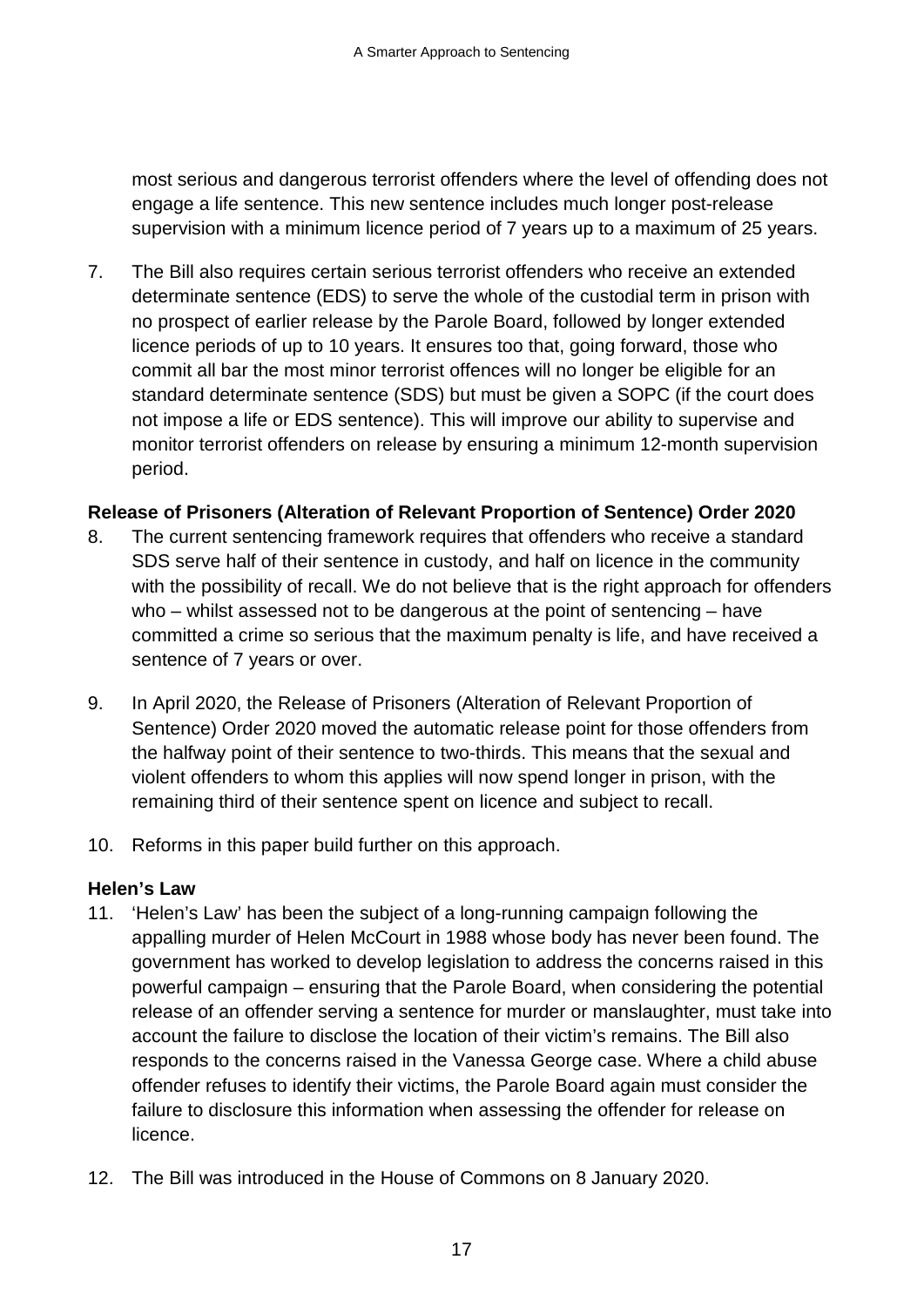### **Alcohol Abstinence Monitoring Requirement**

13. New developments in electronic monitoring provide some of the most exciting opportunities for innovation across the criminal justice system. This year we have already legislated to make "sobriety tags" available for use on community sentences for the first time. These tags perform around-the-clock monitoring of an offender's sweat to determine whether alcohol has been consumed and can be a hugely valuable tool in breaking an offender's relationship with alcohol-fuelled offending. Rollout of this technology will begin before the end of the year and, building on the rollout of GPS location monitoring tags last year, adds further to the toolkit available to sentencers.

#### **Sentencing transparency**

- 14. Sentencing is crucial to understanding the consequences of offending for the offender themselves, for victims and for the public. However, it is also complex and technical, often making it hard to understand.
- 15. In June this year, the government introduced legislation (the Crown Court (Recording and Broadcasting) Order 2020) to allow the broadcasting of sentencing remarks of High Court and Senior Circuit judges. These will be filmed in some of the most highprofile courts across the country, including the Central Criminal Court (Old Bailey). Broadcasting sentencing remarks will allow the public to see justice being delivered in the most serious cases and help them understand how these complex sentencing decisions are made. Filming in the Crown Court is expected to commence as soon as practicable after recovery from COVID-19 disruption.
- 16. We are currently investing in introducing digital technology into the criminal courts. Once these reforms are complete, they may provide opportunities for better and more cost-effective ways of sharing further Crown Court sentencing remarks more widely, through audio clips or transcription.

#### **Reforming probation**

- 17. The probation service plays a crucial role in protecting the public while supervising offenders in the community or following release from prison. We are unifying probation to bring services together under the National Probation Service (NPS). Our reforms will deliver a platform for tougher community sentences by strengthening supervision and support for offenders while providing a critical level of resilience and stability for core services.
- 18. From June 2021, the NPS will be responsible for all offender supervision services for low-, medium-, and high-risk offenders. It will also take on responsibility for delivery of unpaid work requirements, accredited programmes and other structured interventions to address rehabilitative needs. The NPS will retain its current role of providing advice to courts. Alongside this, we have launched a Dynamic Framework which will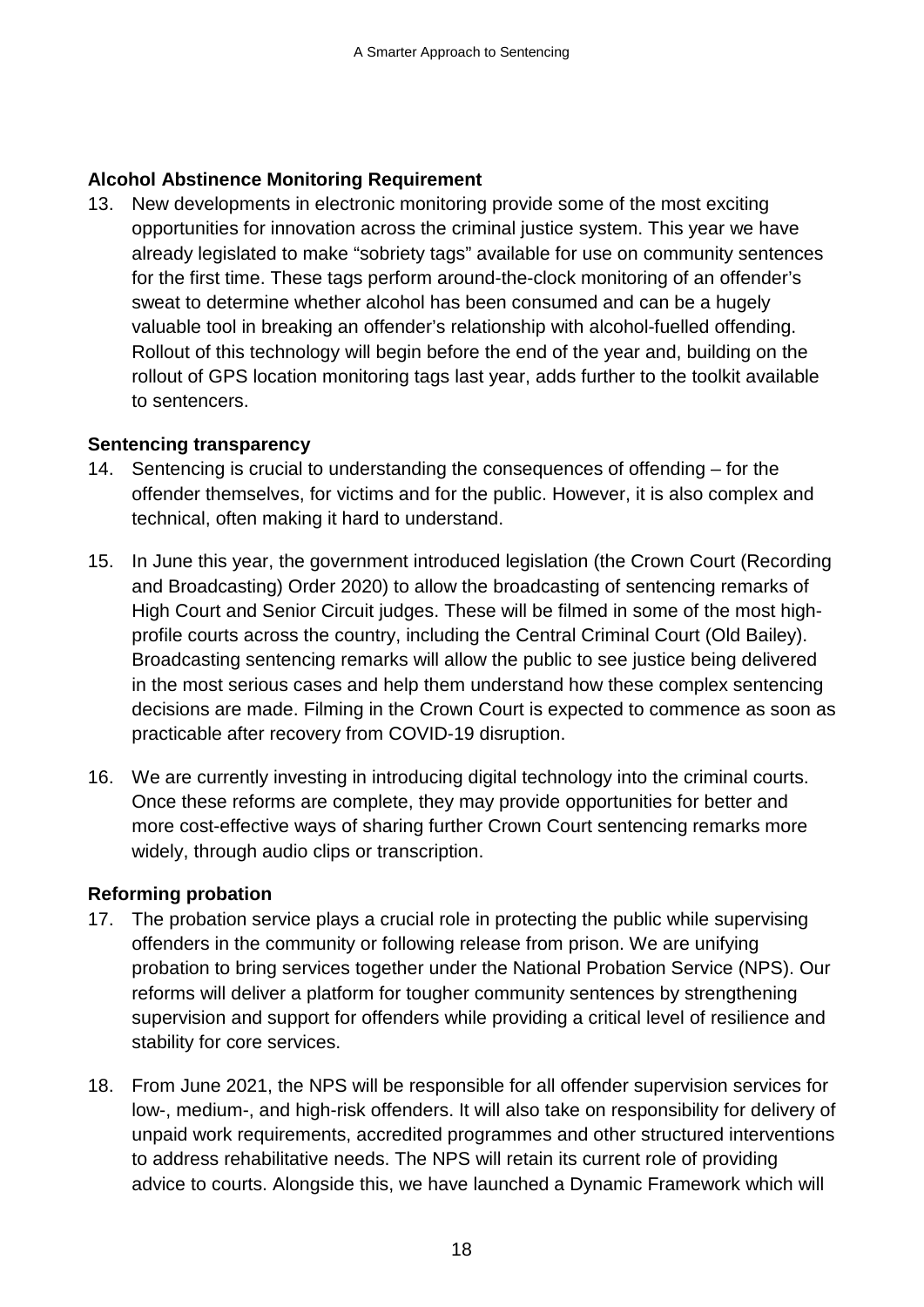allow the NPS to commission rehabilitative services such as accommodation and education, training and employment from other providers, including the voluntary and community sector, in a way that is responsive to the needs of local areas.

- 19. We are also reforming operational structures to reflect these new responsibilities. In the current system, there are 7 NPS divisions and 21 Community Rehabilitation Company (CRC) Contract Package Areas. In the future, there will be 12 NPS regions across England and Wales. We have appointed a Regional Probation Director for each region, responsible for delivery of NPS services together with commissioning of services from the market and better partnership working.
- 20. These reforms will be backed by investment in additional probation staff and in improvements to learning and development, buildings and digital services. In 2020/21 we have secured an additional £155 million for probation services.

### **Reforming the courts**

- 21. It is important that victims and the wider public have full confidence in the criminal justice system, from start to finish. The criminal courts play a crucial part in this; this is where justice is seen to be done, and where all of the elements of a criminal case come together to offer a resolution to victims, defendants, witnesses and families. We need to ensure that our courts are fit for the modern, digital world, and processes are streamlined so that we deliver swifter justice.
- 22. We are seizing opportunities for reform to ensure that the courts work fairly and efficiently. COVID-19 has presented unprecedented challenges for the criminal justice system and rapid recovery of the courts system is ongoing, with positive momentum being outlined in the recent publication of the COVID-19: Update on the Her Majesty's Courts & Tribunals Service (HMCTS) Response.<sup>[4](#page-21-0)</sup> These reforms are instrumental in helping the system recover from the global pandemic, but they will also leave us with a more robust, more resilient system for the future.
- 23. Technology has a big part to play. We have invested in more audio and video technology: rolling out the Cloud Video platform and introducing temporary measures under the Coronavirus (Emergency) Act 2020 to enable remand hearings to be held virtually from police stations and allow defendants to participate in court hearings from prison via live links. We are investing £142 million to upgrade our courts and ensure that all courts are digitally enabled.

<span id="page-21-0"></span> <sup>4</sup> *COVID-19: Update on the HMCTS response for criminal courts in England & Wales*, HM Courts & Tribunal Service, September 2020.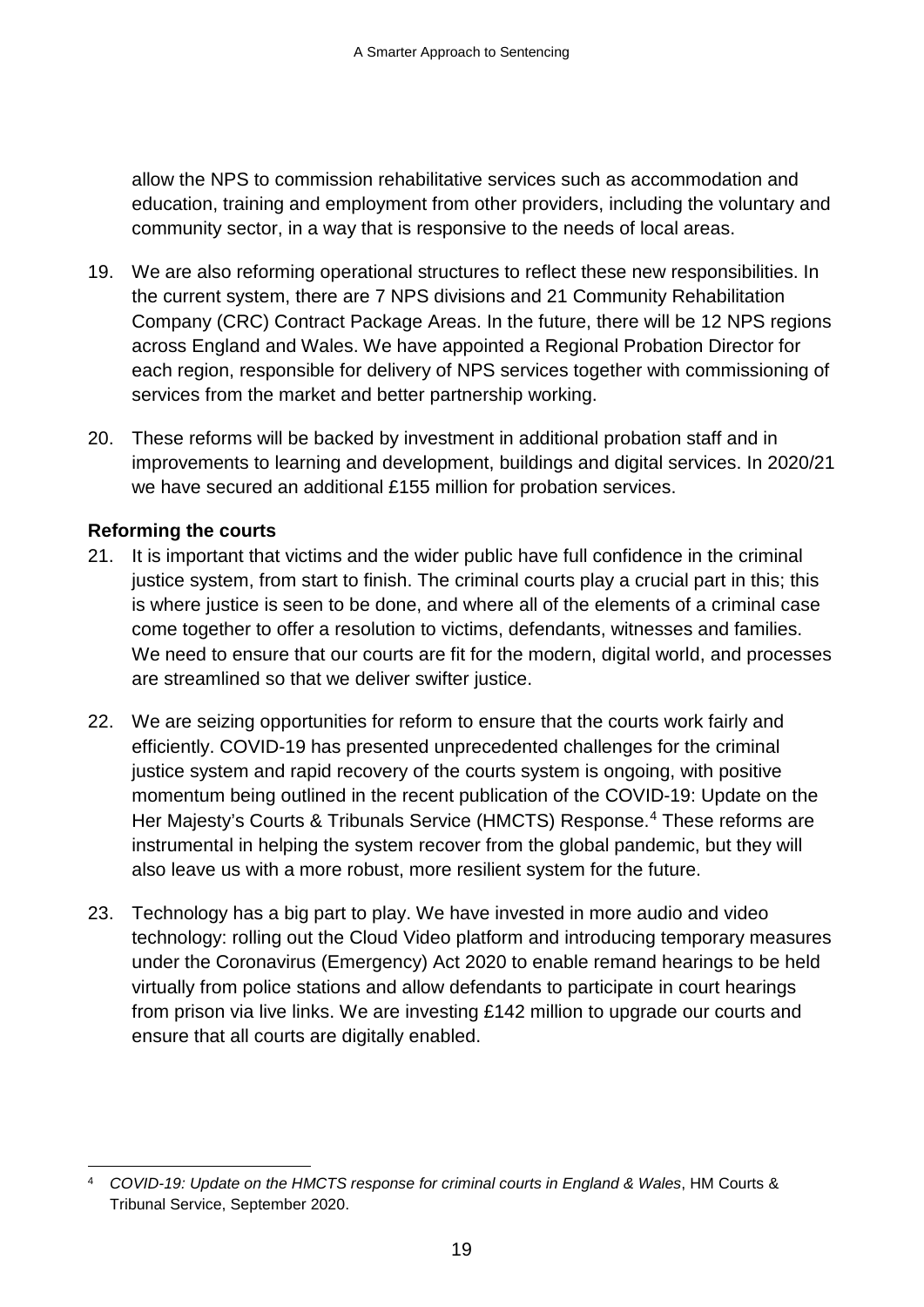- 24. Her Majesty's Courts & Tribunals Service (HMCTS) are also delivering high quality digital services, which allow the public to respond to jury summons online, rather than via the antiquated paper system, and submit pleas online for lower harm cases.
- 25. In addition to these improvements, the new Common Platform will act as a 'central hub' enabling the Crown Prosecution Service (CPS), HMCTS, legal professionals and the judiciary to access all appropriate information about a case in one place. This supports better end-to-end visibility of cases and improves system-wide efficiency and collaboration.
- 26. We must also consider how we can best support victims of crime as court users. Criminal behaviour has a devastating impact on victims' lives. We want to improve confidence in the criminal justice system and ensure that victims and witnesses feel comfortable coming forward and giving evidence. Alongside record investment in victim services, we want to go further and reform the system itself to ensure that it works better for victims and witnesses. An example is the use of section 28 to allow vulnerable victims and witnesses to record their cross-examination prior to trial, which is being rolled out and will be in place in all Crown Court Centres by the end of the year. This will make it possible for complainants who are under the age of 18 or are suffering from a mental or physical disorder to give evidence and be cross examined without being in the same courtroom as the accused. We will also guarantee victims' rights through a Victims' Law.

### <span id="page-22-0"></span>**Reforms already underway**

27. As well as there being a number of areas where the government has already legislated in the last year, there are also new areas which do not fall within this paper, but on which the government intends to act.

### **Memorial vandalism**

- 28. The government has been appalled to see pictures and reports of violence and vandalism at protests this year. There can be no justification for defacing statues and symbols of British history, or for damaging memorials to those who died serving their country. The fact that people feel able to do this with impunity suggests the law as it stands is inadequate.
- 29. The public are also rightly concerned about the respect for memorials of all types, including statues and gravestones. Memorials can have historical significance as part of our national heritage, or have other symbolic, cultural or emotional importance. When damage or desecration occurs to memorials, the law must recognise the range and level of harm that is caused.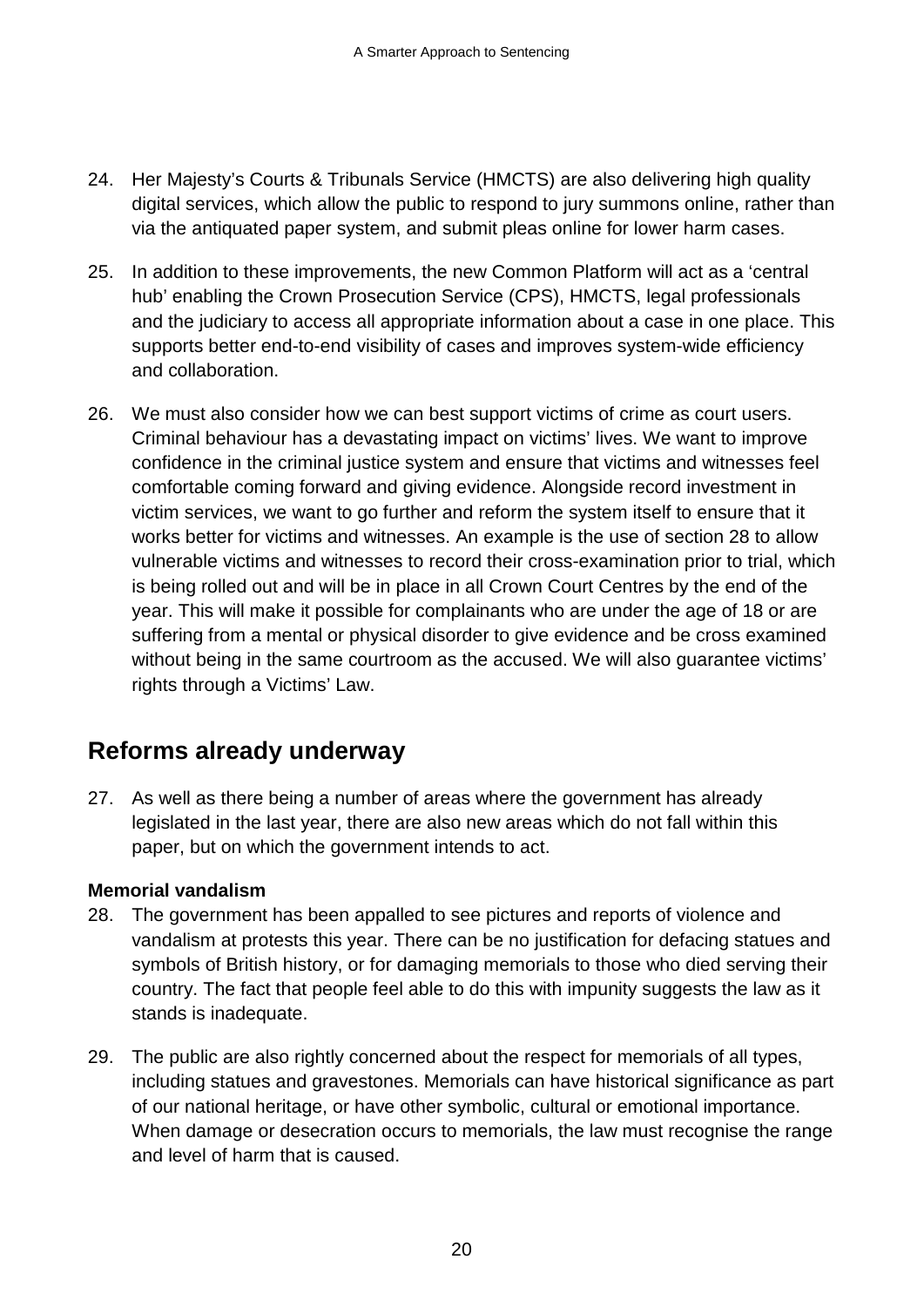30. The government will be reviewing the law in this area to ensure that where memorials are damaged or desecrated the courts are able to sentence appropriately at every level for this particular type of offending.

### **Driving offences**

- 31. The government wants to see safer roads for all road users. Whilst many deaths and injuries on the road are the result of a tragic accident, too many of these incidents involve criminal behaviour, and we want to better equip the courts to deal with such cases where the culpability of an offender is particularly high.
- 32. The government has consulted on driving offences and penalties relating to causing death or serious injury and in forthcoming legislation we will introduce provisions that will increase the maximum penalty for causing death by dangerous driving from 14 years' to life imprisonment and to increase the maximum penalty for causing death by careless driving whilst under the influence of drink or drugs from 14 years' to life imprisonment. We will also close a gap in the law by creating a new offence of causing serious injury by careless driving.<sup>[5](#page-23-0)</sup>

### **Assault on emergency workers**

- 33. In 2018 we strengthened the law with the Assaults on Emergency Workers (Offences) Act ('the 2018 Act'). The 2018 Act modifies the criminal offence of common assault or battery for instances where it is committed against emergency workers, such as police officers, prison officers, fire service personnel and many frontline healthcare workers, who are acting in the course of their functions, with a maximum penalty of 12 months' imprisonment.
- 34. The 2018 Act also provides that more serious assaults committed against emergency workers may be aggravated on sentence within the current statutory maxima for these offences. These offences include assault occasioning actual bodily harm (five years' maximum penalty), assault occasioning grievous bodily harm (five years' maximum penalty) and assault occasioning grievous bodily harm with intent (maximum life imprisonment).
- 35. The number of assaults on emergency workers is increasing. The COVID-19 pandemic has reminded us all of the vital frontline role they play. On 13 July, the government launched a targeted consultation with representative groups for emergency workers, as defined by the Assaults on Emergency Workers (Offences) Act 2018, and other key stakeholders, including the judiciary, CPS and legal practitioners, on doubling the maximum penalty for assaulting an emergency worker. We sought feedback on how the legislation is operating in practice and whether the

<span id="page-23-0"></span> <sup>5</sup> *Response to the consultation on driving offences and penalties relating to causing death or serious injury*, Cm 9518, Ministry of Justice, October 2017.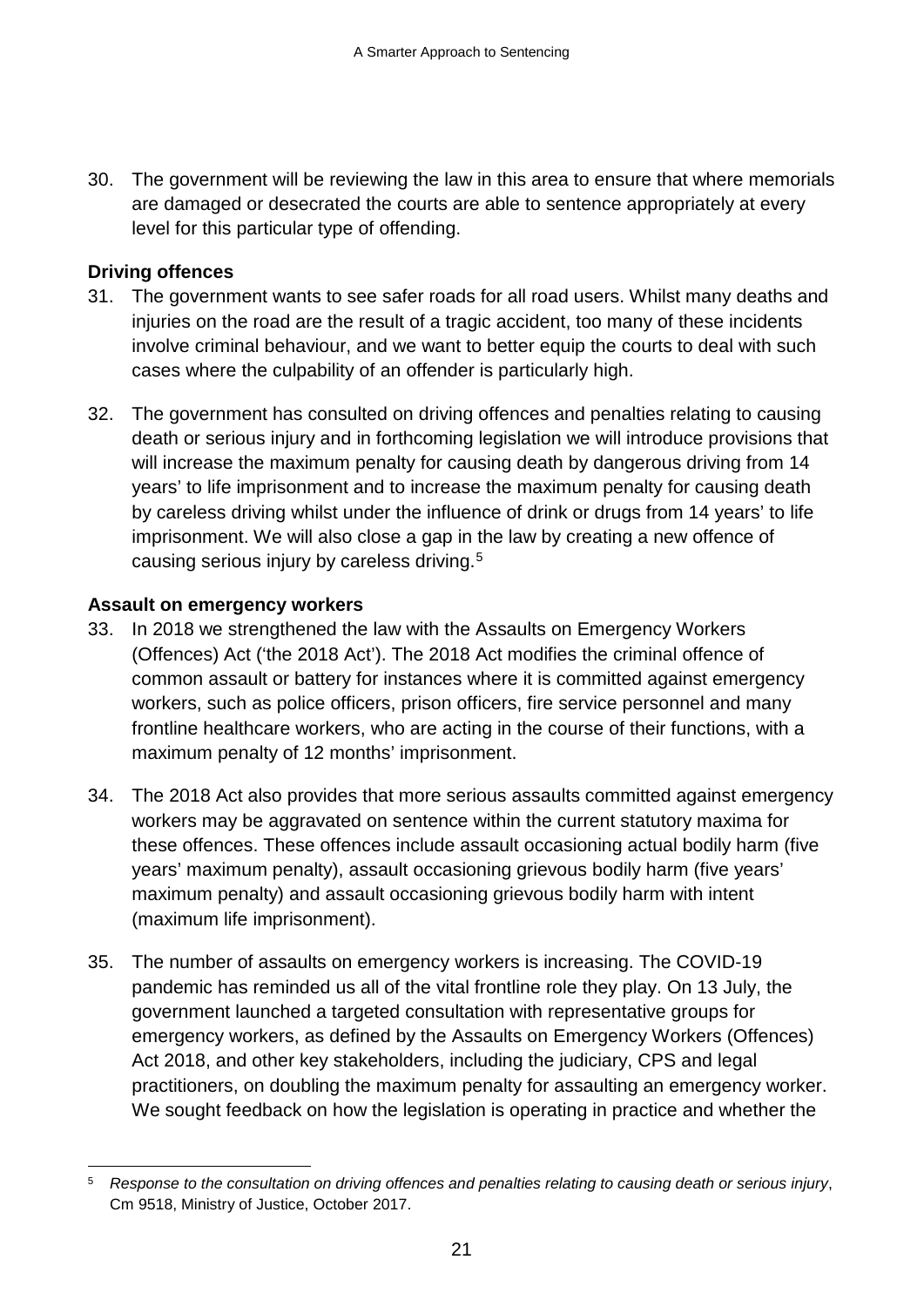current maximum penalty provides the courts with sufficient powers to reflect the seriousness of the offending.

36. The large majority of those who responded were in favour of doubling the maximum penalty from 12 months to 2 years to ensure that emergency workers have sufficient protection from the law to enable them to carry out their duties and the maximum penalty reflects the severity of the offence.

#### **Parole Board**

- 37. To support the government's commitment to protect the public from dangerous criminals, it is essential that we have a robust and effective parole system – which is there to ensure that offenders are not released if they continue to present a danger to the public. For sentences which involve discretionary release by the Parole Board, a thorough and sophisticated risk assessment is conducted to ensure that release is only granted where the offender can safely be supervised in the community subject to licence conditions.
- 38. The government committed to undertake a root and branch review of the parole system and that will be launched shortly. This is not because of concerns about the decisions that the Parole Board are taking; we are confident that the parole system is working well to protect the public and the Parole Board are expert at making those difficult decisions about release. But we want to take further steps to increase confidence and transparency in the parole system; to improve the experience of victims; and to consider whether more fundamental reform to the system in the longer term might deliver further improvements. The Review will look at all this and ensure the parole system is as robust and effective as possible.

#### **Reforming the courts**

- 39. While sentencing procedure has been deemed to be overly complicated, the same could be said about the criminal court procedures that precede sentencing. The procedures used in our courts have also formed and evolved over centuries, and as a result can be inefficient. The government is committed to delivering further reforms aimed at simplifying and streamlining a number of these processes in order to deliver swifter justice.
- 40. Local Justice Areas are geographical boundaries used to organise and administer the work of magistrates' courts. At the moment, the system of Local Justice Areas can create perverse situations, where cases are assigned to a court in the Local Justice Area where the crime was committed, even if another court (in a different Local Justice Area) is actually closer to the scene of the crime. They also make it harder for work to be efficiently moved across the country, including when a defendant is charged with multiple offences in different parts of the country. We want to build more flexibility in the system by removing these geographical restrictions and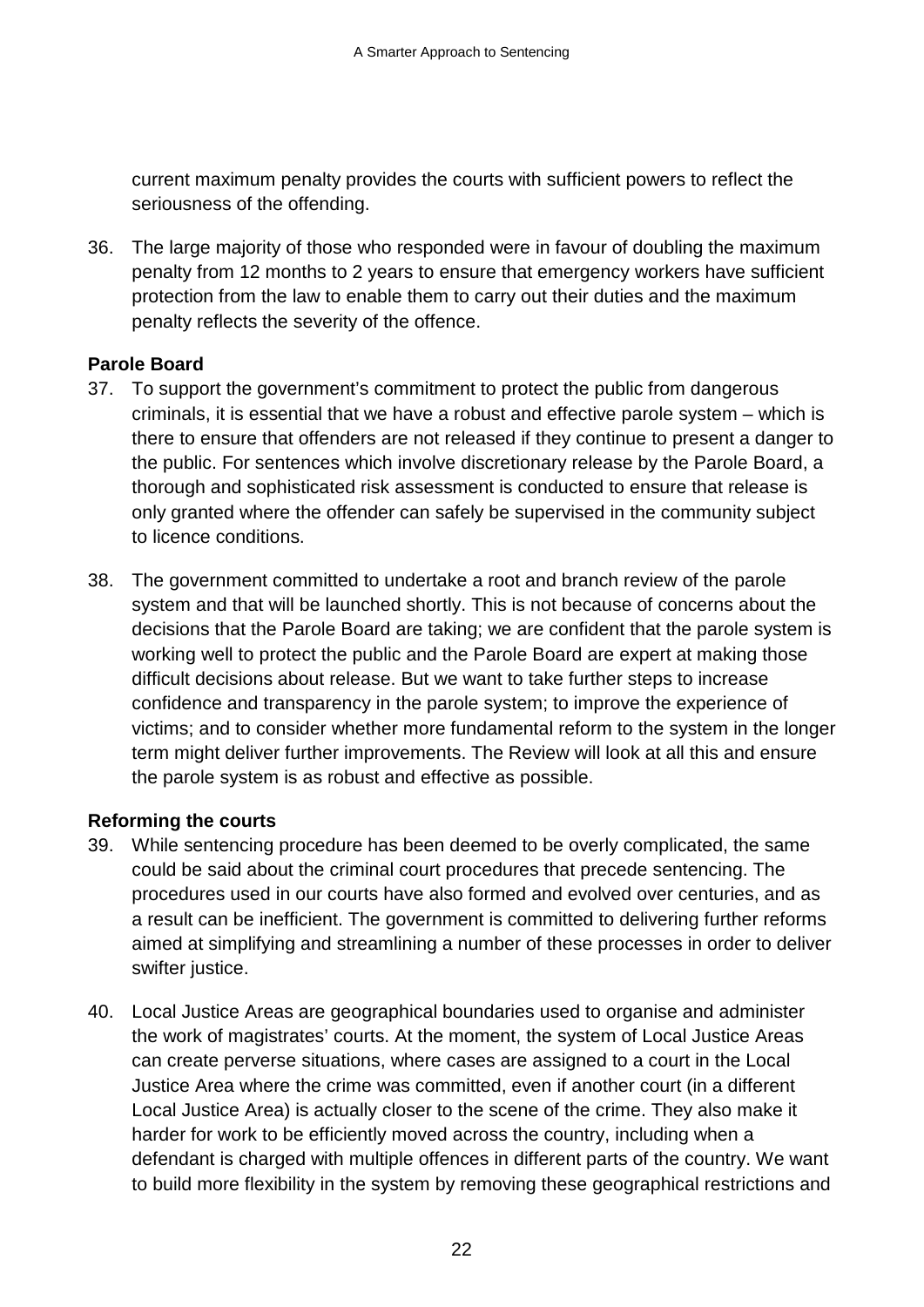make it simpler for a single court to deal with offences committed around the country by the same defendant.

- 41. We want to streamline the way the most serious indictable offences are dealt with. Currently, magistrates' courts are involved in every case of murder and rape, holding a hearing to formally "send" the case to the Crown Court for trial. This is an unnecessary process and we would like to entirely remove it. We also want to remove historic anomalies, such as those which make it difficult for the Crown Court to send a case back to the magistrates' court, despite it not being a good use of court time or good value for money.
- 42. We want to remove antiquated and paper-based processes, using technology to make criminal proceedings more efficient and more accessible. For certain summaryonly offences, such as travelling without a train ticket, we would like to offer defendants an automatic online process that could be speedily completed. This will ensure the quicker resolution of such cases and protect court time for more serious offences.
- 43. Technology will also aid us in improving the way we handle either-way crimes, that can be heard either in the Magistrates' or the Crown Court. Currently, defendants are only able to indicate a plea online for low-level offences: we want to extend this online process to all crimes. Defendants should also be able to indicate online whether they wish to elect for a jury trial, enabling the case to be sent more quickly to the Crown Court. This will help to modernise the court system and increase the numbers of decisions which can be made outside of the traditional courtroom.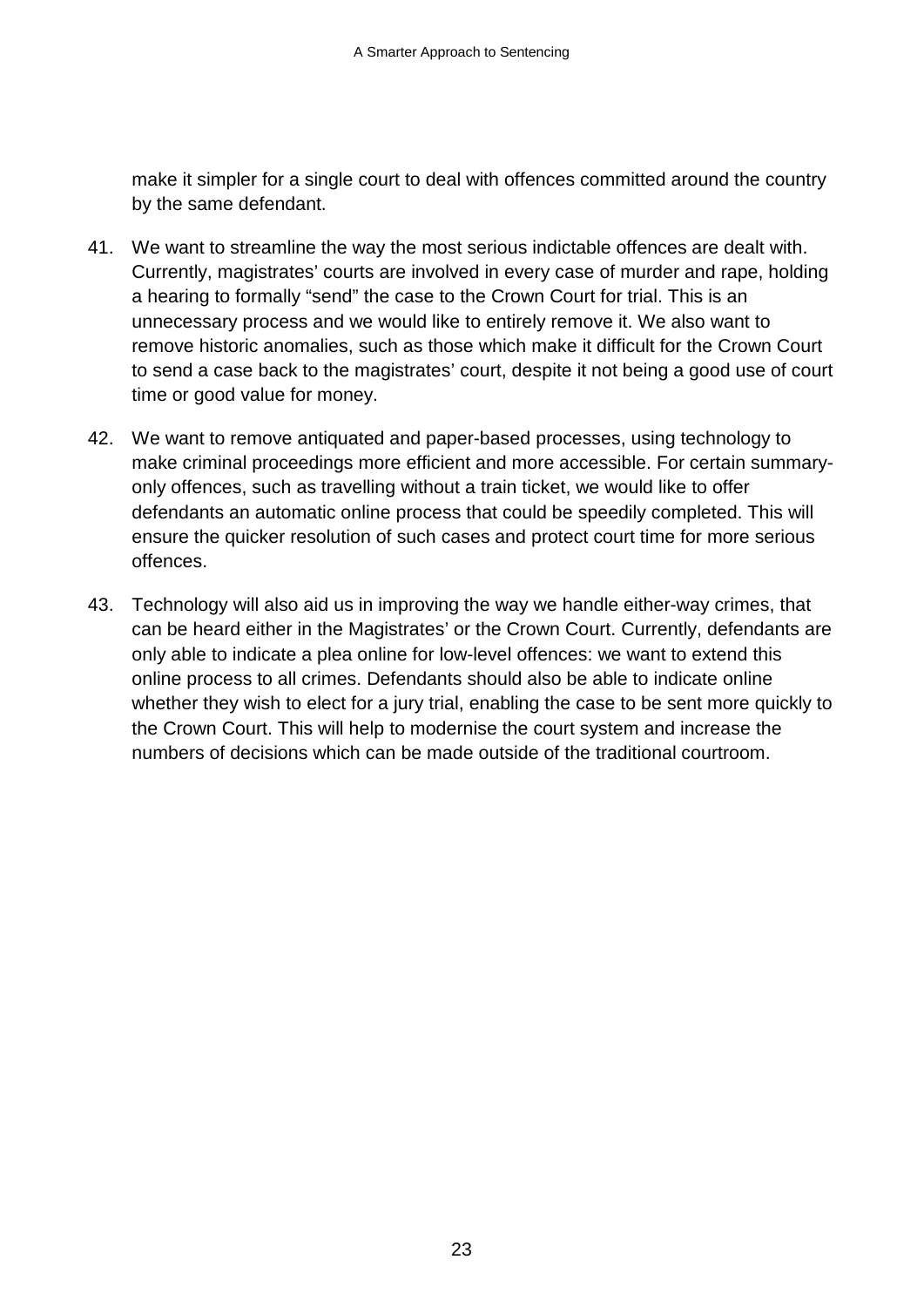## <span id="page-26-0"></span>**1. Protecting the Public from Serious Offenders**

### **Chapter Summary**

Public protection is the government's number one priority. Key to that is ensuring that serious offenders spend longer in prison, and that dangerous offenders are assessed by the Parole Board prior to release. We are proposing a series of legislative changes in this area which are set out below.

**Abolishing automatic halfway release for certain serious offenders**: Move the automatic release point from halfway to two-thirds for certain serious offenders sentenced to a standard determinate sentence (SDS) of between 4 and 7 years.

**Preventing automatic early release for offenders who become of significant public protection concern:** Introduce a new power to prevent automatic release before the end of sentence for offenders who receive an SDS but go on to pose a significant future risk to the public.

**Whole Life Orders (WLOs):** Expand the criteria for WLOs so that it will be the default position for offenders who commit the premeditated murder of a child and allow judges the discretion to impose WLOs on offenders aged 18 to 20 in very exceptional cases.

**Changing the way discretionary life sentence tariffs are calculated:** Require courts to base their calculation of a life tariff on what two-thirds of a notional determinate sentence would be (instead of half as the provisions currently require).

**Increasing the time those convicted of sexual offences serving a Sentence for Offenders of Particular Concern (SOPC) must spend in prison:** Keep offenders given a SOPC in prison until they have served at least two-thirds of their custodial term.

**Repeat offenders:** Change the criteria for passing a sentence below the minimum term for repeat offences with the aim of raising the threshold for passing a sentence below the minimum term.

**Victims of serious and dangerous offenders:** Current government policy regarding support for victims of crime, and government aims to publish the revised Victims' Code later this year.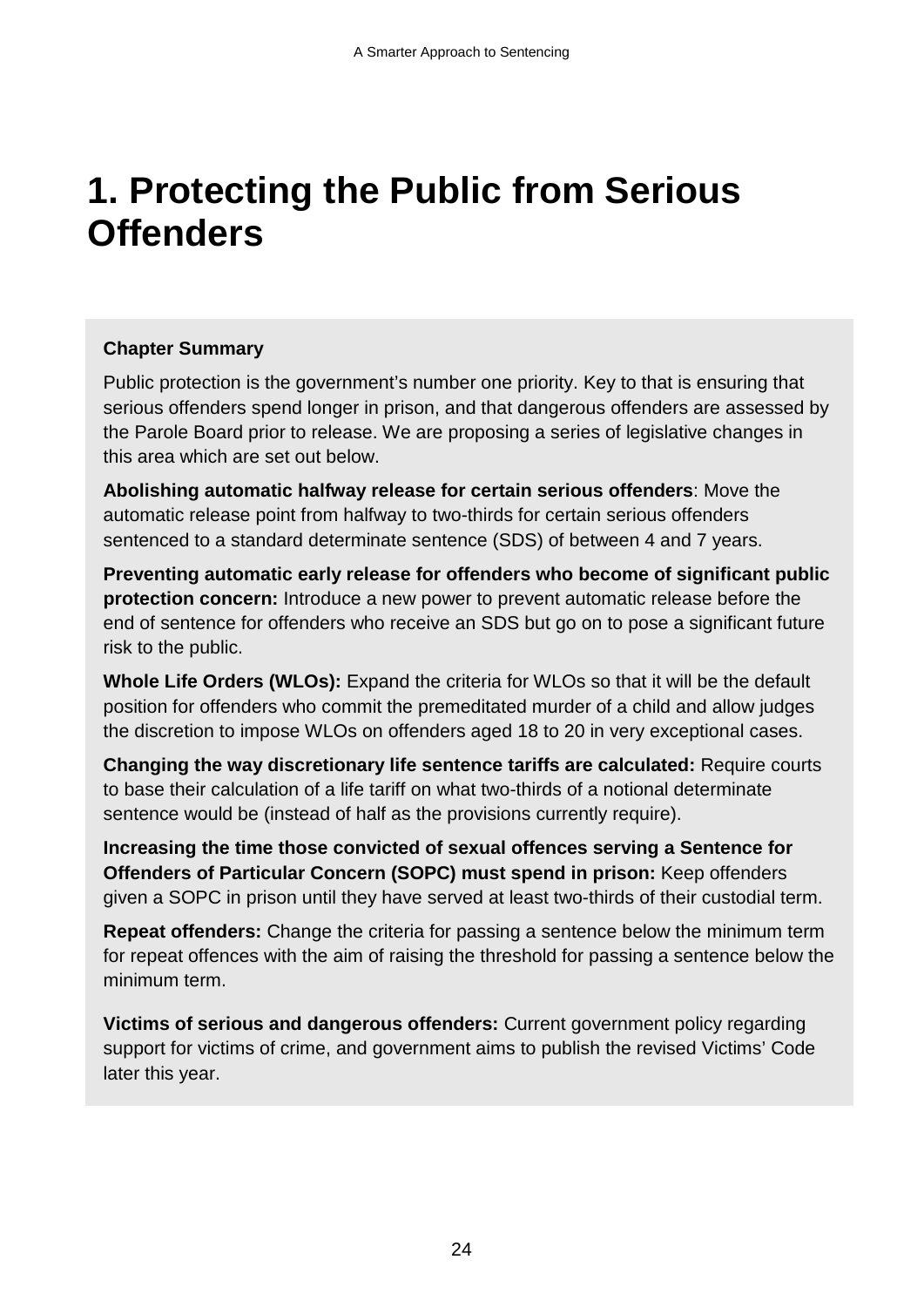### <span id="page-27-0"></span>**Introduction**

- 44. The government is committed to improving public confidence in the criminal justice system and protecting the public from the most dangerous offenders, in order to reduce reoffending and make our streets and communities safer.
- 45. This chapter sets out our approach to serious and dangerous offenders. We will ensure that offenders who commit very serious crimes face consequences that reflect the severity of their actions and that those offenders who are dangerous to the public are assessed by the Parole Board before release and their risks are managed effectively.
- 46. We have reviewed the sentencing framework for this group of offenders and identified changes to make the system more robust and effective. In doing so, we have focussed on two key aims: the need to ensure that those found guilty of the most serious sexual and violent offences must serve a proportion of their sentence in prison that truly reflects the severity of their offence; and the need to ensure that the public is properly protected from dangerous criminals.
- 47. The government considers that this package of reforms, building on an already tough system of sentencing and release for the most serious and dangerous offenders, will further protect the public and ensure that we have a system in which people can have full confidence.

### <span id="page-27-1"></span>**Custodial sentencing framework**

48. Below is a summary of the different custodial sentences available to the court for serious and dangerous offenders as they currently stand. What sentence is imposed will depend on various factors, including the seriousness of the offence or how dangerous the court assesses the offender to be. Different custodial sentences have different release provisions, which means that how and when an offender is released from prison is dependent on the type of sentence they have received.

### **Standard Determinate Sentence (SDS)**

49. Most custodial sentences are SDS. In 2019, of the 74,751 adults sentenced to immediate custody, 99% received an SDS.<sup>[6](#page-27-2)</sup> This means the offender is sentenced to a fixed amount of time in custody and, under the provisions of the Criminal Justice Act 2003, must be automatically released halfway through their sentence. Most offenders who receive an SDS do not have to be reviewed by the Parole Board

<span id="page-27-2"></span> <sup>6</sup> Ministry of Justice Court Proceedings Database.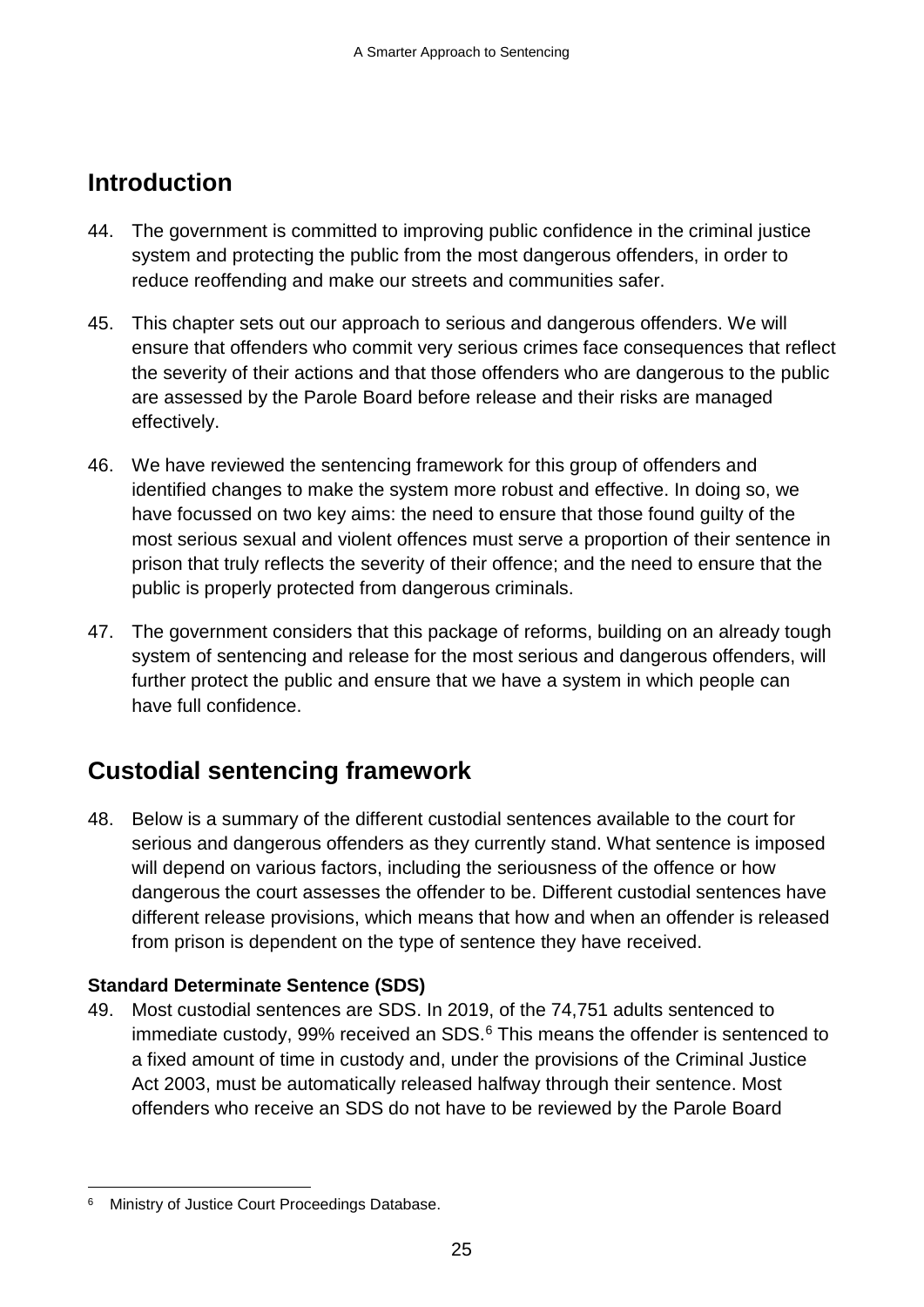before they are released. The second half of their sentence is spent on licence in the community.

- 50. If an offender has been convicted of a terrorism or terrorism-connected offence, then they cannot be released before the end of their custodial term without Parole Board approval, even if an SDS was imposed. The earliest they can be considered for release is after they have served two-thirds of their sentence in custody; but if the Parole Board chooses not to release them, they may serve their whole sentence in prison.
- 51. The government made a commitment to require offenders who commit some of the most serious types of sexual or violent offences (the types of offences which carry a life sentence as the maximum penalty in the most severe cases) but whom the courts do not deem to be a future danger to the public, to spend longer in prison, to protect the public and better reflect the seriousness of their crimes. Therefore, in April 2020, we legislated to require serious sexual and violent offenders sentenced to an SDS of 7 years or more to serve two-thirds of their sentence in prison. This means that those offenders sentenced after these changes came into force will no longer be released at the halfway point.

#### **Sentences for Offenders of Particular Concern (SOPC)**

52. This sentence is for offenders who have been convicted of specified offences (sex offences against children under 13 and certain terrorism offences) if the court decides not to impose either an Extended Determinate Sentence (EDS) or life sentence. It may be that the offence, whilst very serious, does not meet the threshold for a life sentence and the court may also find that the 'dangerousness' test for imposing an EDS is also not met (i.e. the offender is not considered to pose a future danger). In which case, for anyone convicted of one of those specified offences, the court cannot impose an SDS and must impose a SOPC. A SOPC is made up of an appropriate custodial term and a 12-month fixed licence period. Under this type of sentence there is no automatic release before the end of the custodial term; instead, offenders can only be released at the discretion of the Parole Board.

#### **Extended Determinate Sentence (EDS)**

- 53. Offenders who are assessed by the court to be 'dangerous' can be given an EDS. This applies in cases where the offender has committed a serious sexual, violent or terrorist offence (as listed in Schedule 15 of the Criminal Justice Act 2003) and where the sentencing court considers that the offender could pose a danger to the public through the commission of further such offences in the future (this is what is meant by 'dangerous' in this context).
- 54. An EDS is made up of a 'custodial term', which is the equivalent of the custodial sentence that the court would otherwise have imposed for that offence, plus an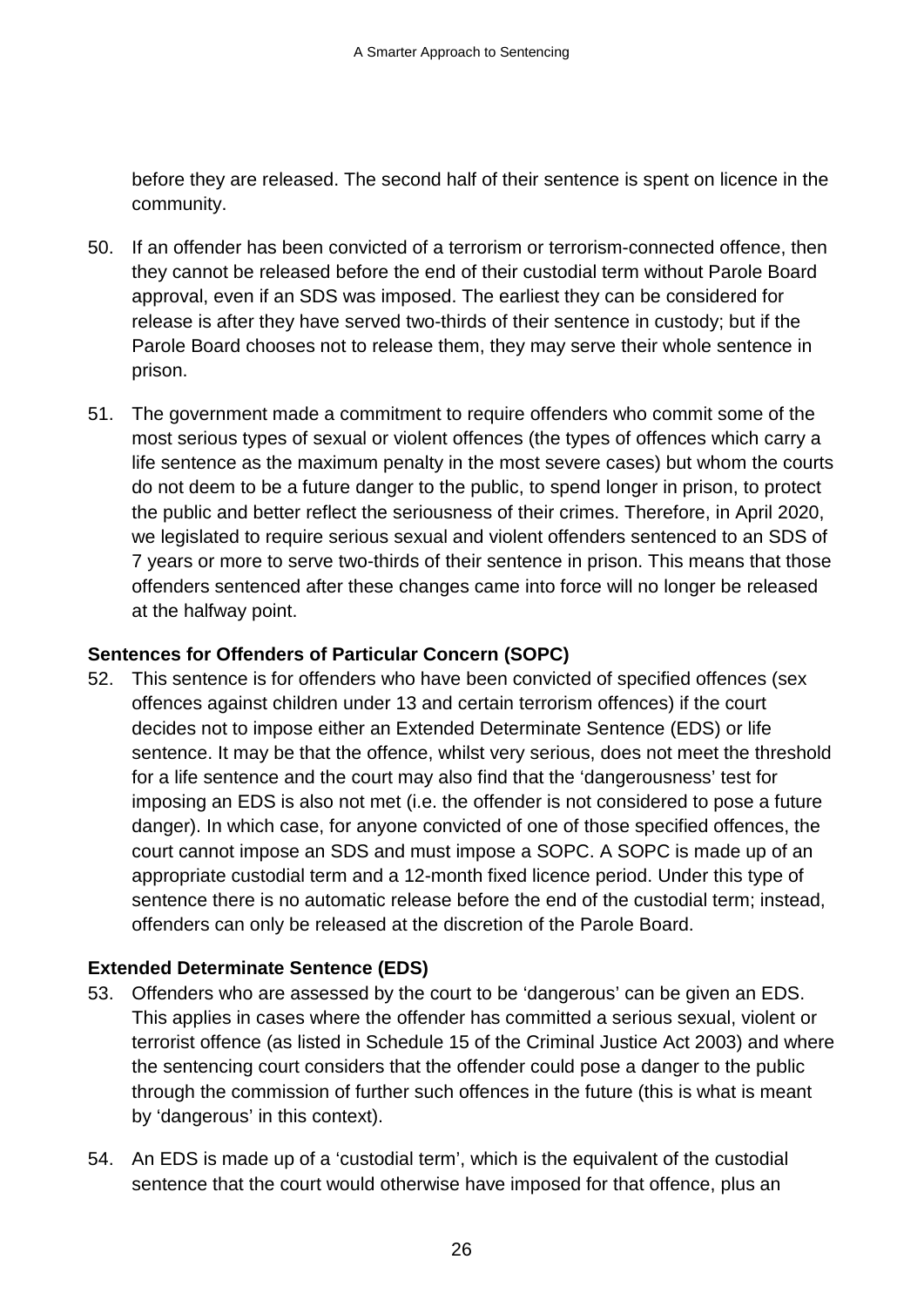'extension period', which is the additional period that must be served on licence and is imposed by the court to help manage the offender's future risk for a longer period. Extension periods can be up to 8 years for sex offenders and terrorist offenders, and 5 years for violent offenders on top of the custodial term. Release for these offenders is at the discretion of the Parole Board between two-thirds and the end point of the custodial term.

### **Life**

55. At the most serious end of the scale is a life sentence, which the offender will be subject to for the rest of their life. A life sentence is mandatory for those convicted of murder or can be given at the discretion of the judge for other serious offences. The court sets a minimum period in prison that must be served in full – this is the tariff. After the tariff has been served, the offender is eligible to be considered for parole and may be released by the Parole Board if it is satisfied that detention is no longer necessary for the protection of the public. For offenders given a life sentence, they may be held in prison indefinitely beyond the end of their tariff period – in some cases for the whole of the rest of their lives – if the Parole Board considers that it would not be safe for them to be released. If they are released from custody, a licence remains in force for the rest of the offender's life.

### **Whole Life Order (WLO)**

56. For the most serious cases of murder the courts can impose a WLO. This means that the offender will spend their whole life in prison, apart from in very exceptional cases of compassionate release.

#### **Reforms to ensure terrorist offenders spend longer in prison**

- 57. The Terrorist Offenders (Restriction of Early Release) Act 2020 (TORER) was introduced as emergency legislation in February 2020 following the terrorist attack in Streatham. It changed the release provisions for offenders serving a determinate sentence for a terrorist or terrorist-connected offence, to prevent any automatic early release and to require all such offenders to be assessed by the Parole Board to consider whether they would be safe to release before the end of their sentence. The earliest point of release by the Parole Board for all cases was set at two-thirds for terrorist offenders given an SDS or a SOPC. These changes also applied retrospectively to those already serving their sentence and yet to be released at the point the Act came into force.
- 58. The government has since introduced the Counter-Terrorism and Sentencing Bill to ensure that serious and dangerous terrorism offenders spend longer in custody, properly reflecting the seriousness of the offences they have committed. The Bill introduces a new type of sentence – the 'Serious Terrorism Sentence' – with a minimum 14-year custodial period, to be served in full, for the most serious and dangerous terrorist offenders who would have previously been expected to receive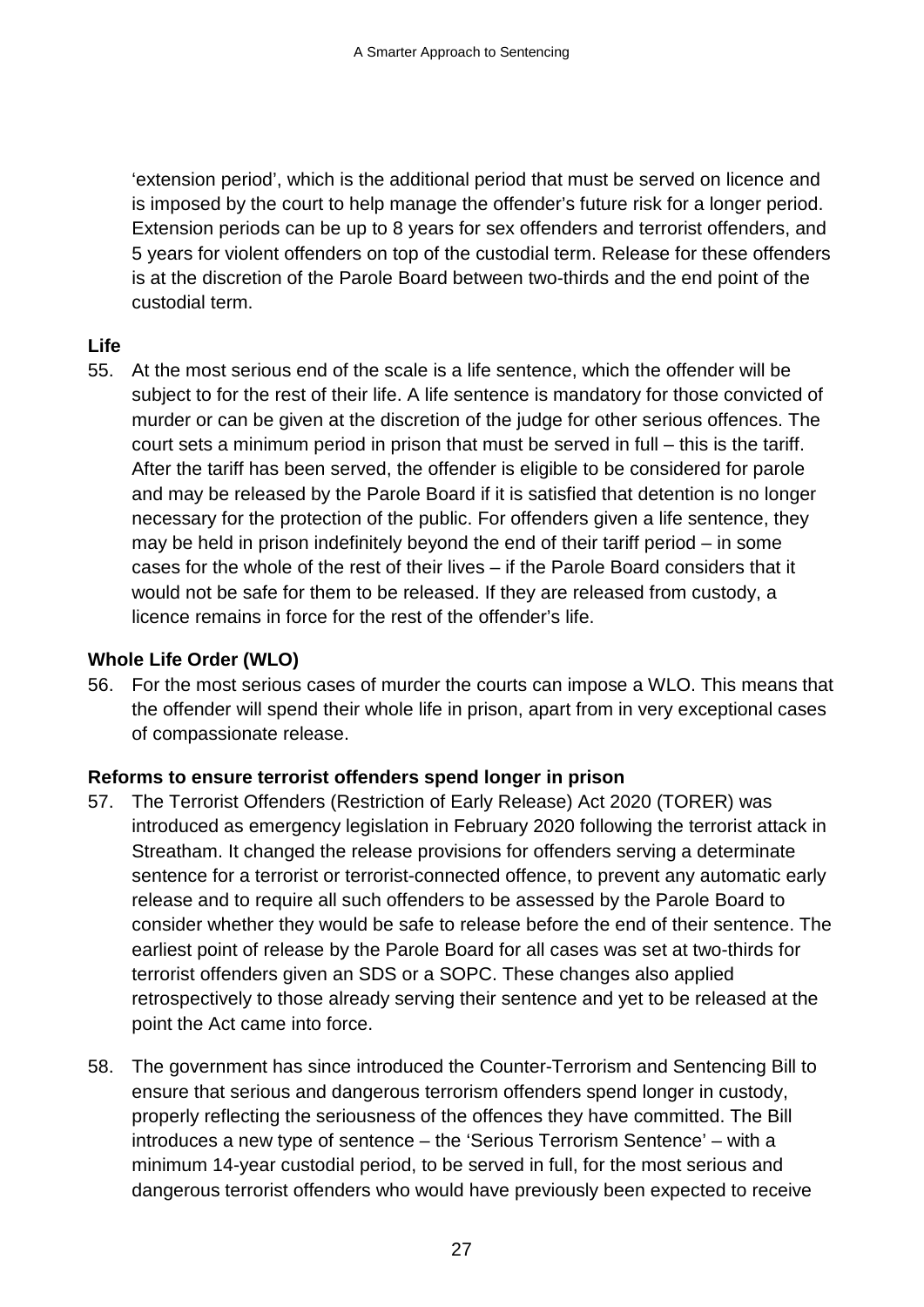an EDS. This includes much longer post-release supervision with a minimum licence period of 7 years up to a maximum of 25 years.

59. The Bill also requires certain serious terrorist offenders who receive an EDS to serve the whole of the custodial term in prison with no prospect of earlier release by the Parole Board, followed by longer extended licence periods of up to 10 years. It ensures too that, going forward, all bar the most minor terrorist offenders will no longer be eligible for an SDS but must be given a SOPC (if the court does not impose a life, Serious Terrorism, or EDS sentence). This will improve our ability to supervise and monitor terrorist offenders on release by ensuring a minimum 12-month supervision period.

### **Our Proposals**

- Keep offenders who have committed very serious offences in prison until they have served two-thirds of their SDS
- Prevent automatic early release for SDS prisoners who become of significant public protection concern
- Make WLOs the default position for premeditated child murder and allow judges the discretion to impose WLOs on offenders aged 18 to 20 in very exceptional cases
- Make the starting calculation of discretionary life tariffs longer
- Keep sex offenders who receive a SOPC in prison for longer
- Change criteria for passing a sentence below the minimum term for repeat offences

### <span id="page-30-0"></span>**Abolishing halfway release for certain serious offenders**

- 60. We have already legislated to ensure that offenders who have committed a specified sexual or violent offence, for which the maximum penalty is life and who receive a sentence of 7 years or more, serve a greater proportion of their sentence in prison. In April 2020, the Release of Prisoners (Alteration of Relevant Proportion of Sentence) Order 2020 moved the automatic release point for those offenders from the halfway point of their sentence to two-thirds. This means that offenders to whom this applies, sentenced on or after 1 April 2020, will now spend longer in prison, with the remaining third of their sentence spent on licence and subject to recall.
- 61. However, we believe it is necessary to go further, to ensure that where certain types of serious offence attract sentences of between 4 and 7 years, a similar approach is adopted.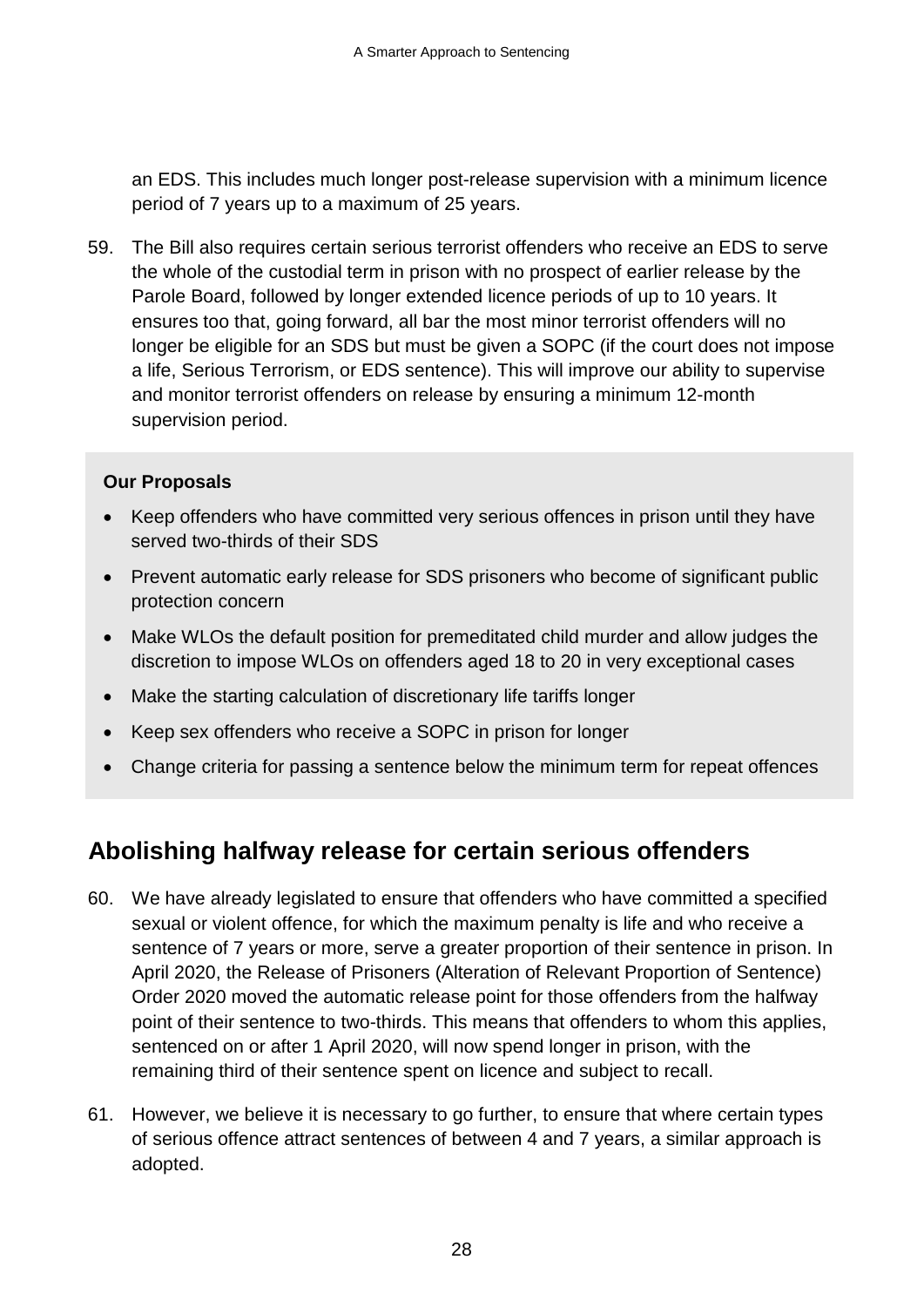- 62. For offenders who have committed serious sexual or violent offences for which the maximum penalty is life, and who receive a sentence of at least 4 years but less than 7 years, we intend to legislate to move the automatic release point from halfway to two-thirds, bringing these offenders in line with those who receive a sentence of 7 years or more. The change will apply to the same cohort of sexual offenders who are required to serve two-thirds of the sentence in prison if given an SDS of 7 years or more, including, for example, those convicted of rape. In respect of violent offences, this change will apply to a narrower set of offenders (compared to the 7-year-plus cohort) who are given an SDS of 4 to 7 years, as it will target the most serious types of violent offence for which the maximum penalty is life: those being manslaughter, soliciting murder, attempted murder, wounding with intent, and grievous bodily harm with intent. We propose to enshrine in primary legislation these measures relating to SDS of 7 years or more, as well as making the changes for the 4 to 7-year group.
- 63. Prior to the 2003 Act, there was a clear distinction made between long- and shortterm prisoners. Long-term prisoners were defined as those sentenced to 4 years or more and were automatically released at the two-thirds point of their sentence (with release possible at Parole Board discretion from the halfway point), while short-term prisoners were automatically released at the halfway point. This distinction was removed by the 2003 Act. The government wishes to target the most serious offenders, and so is partly restoring this distinction between short- and long-term sentences for those convicted of very serious offences.

### <span id="page-31-0"></span>**A new power to prevent automatic early release for offenders who become of significant public protection concern**

64. There are a small number of offenders who receive an SDS with automatic release before the end of the sentence who are assessed to present a terrorist threat but who are in prison serving a sentence for a non-terrorism-related offence. There may also be a small number of offenders who present a significant danger to the public for other reasons but whose offending behaviour and assessment of dangerousness at the point of sentencing did not meet the threshold for imposition of a sentence with Parole Board oversight, meaning that the court imposed an SDS. For these cases, we will introduce a new power to prevent their automatic release before the end of their sentence unless the Parole Board determine they are safe to release. Under this power, the Secretary of State for Justice will be able to refer the offender to the Parole Board to assess whether it would be safe to release them before they have served their full sentence in custody.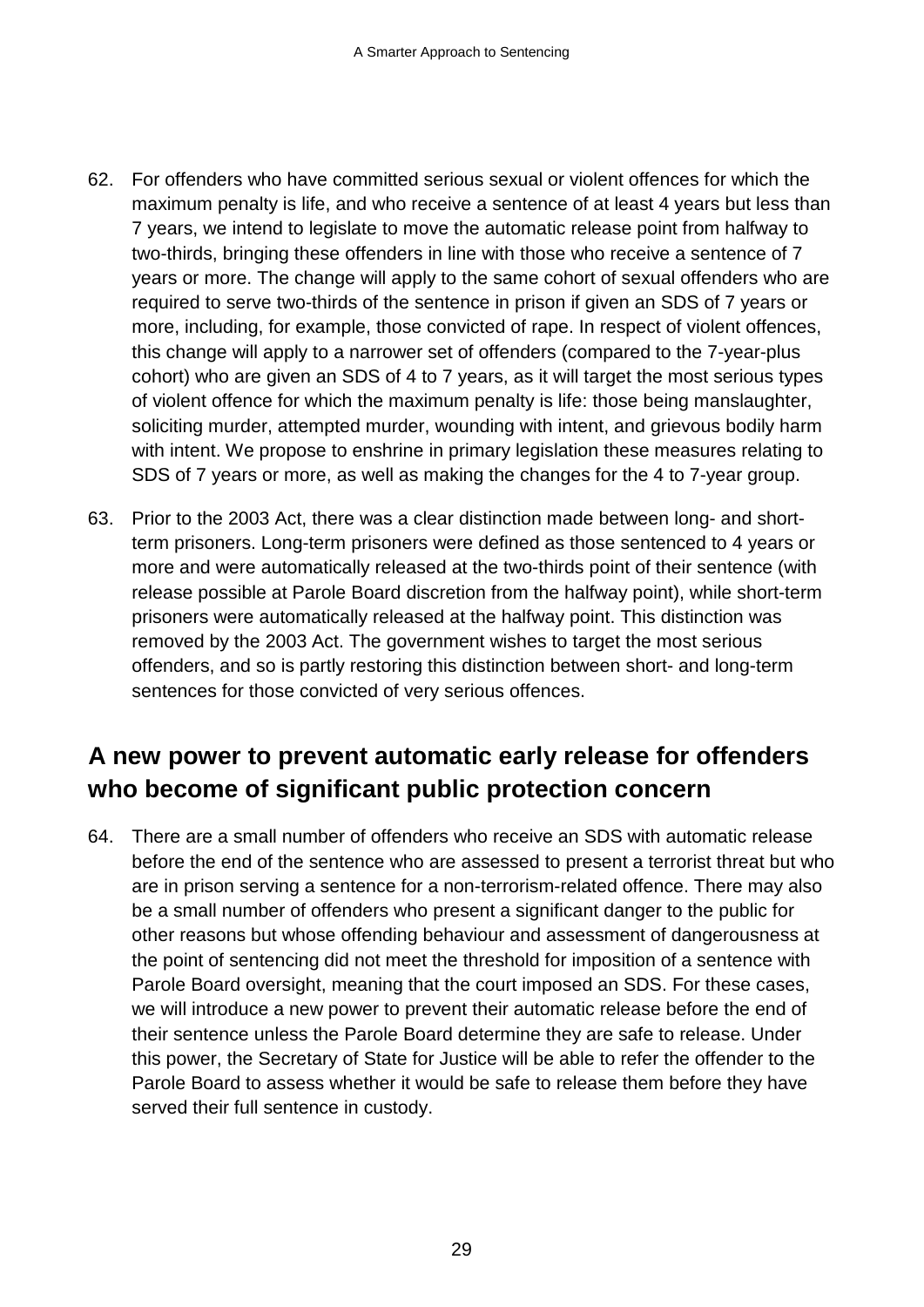### <span id="page-32-0"></span>**Whole Life Orders**

- 65. In a very few cases of murder, the circumstances are so heinous that an indefinite period of detention, without possibility of release, is necessary to fully reflect the seriousness of the offending. In these cases, a Whole Life Order (WLO), sometimes called a whole life tariff, may be imposed by the sentencing judge to ensure that the offender in question will spend the rest of his or her life in prison.
- 66. When handing down a (mandatory) life sentence in cases of murder, it is for the sentencing judge to determine how long the offender must spend in prison having regard to the relevant guidance. Currently, the imposition of a WLO is the appropriate starting point, in sentencing terms, for the following:
	- Murder of two or more persons involving a substantial degree of premeditation or planning, abduction of the victim or sexual or sadistic conduct;
	- Murder of a child involving the abduction of a child or sexual or sadistic motivation;
	- Murder of a police or prison officer in the course of his or her duty;
	- Murder done for purpose of advancing a political, religious, racial or ideological cause; or
	- Murder by an offender previously convicted of murder.
- 67. The government proposes to legislate to expand this list of circumstances so that a WLO will be the default sentencing position for offenders who commit the premeditated murder of a child. We believe that it is only right that such offenders who commit the most serious offence against those who are the most vulnerable in society should potentially receive the harshest possible punishment.
- 68. The proposal will, in several respects, follow much of the approach already taken in Schedule 21. First, it will operate within the existing Schedule 21 framework so that, although those committing the premeditated murder of a child will be expected to be given a WLO, judges will still have discretion to depart from this and impose a minimum tariff if they consider that to be the most appropriate and just sentence in all the particular circumstances of the case. In addition, as now, a child will be defined as a person under 18 years of age and the perpetrator must normally be aged 21 years or older when the murder is committed (see below on age limits for WLOs).
- 69. In setting out what is meant by premeditation, we again propose to follow the approach already taken in Schedule 21, which provides that a WLO is the starting point for the murder of two or more persons (irrespective of their age) that involves a 'substantial degree of premeditation or planning'. Given the potential severity of this punishment, we believe that it is appropriate to continue to impose a high threshold regarding the behaviour that would potentially attract the sentence. We therefore propose that the murder of one child that involves a substantial degree of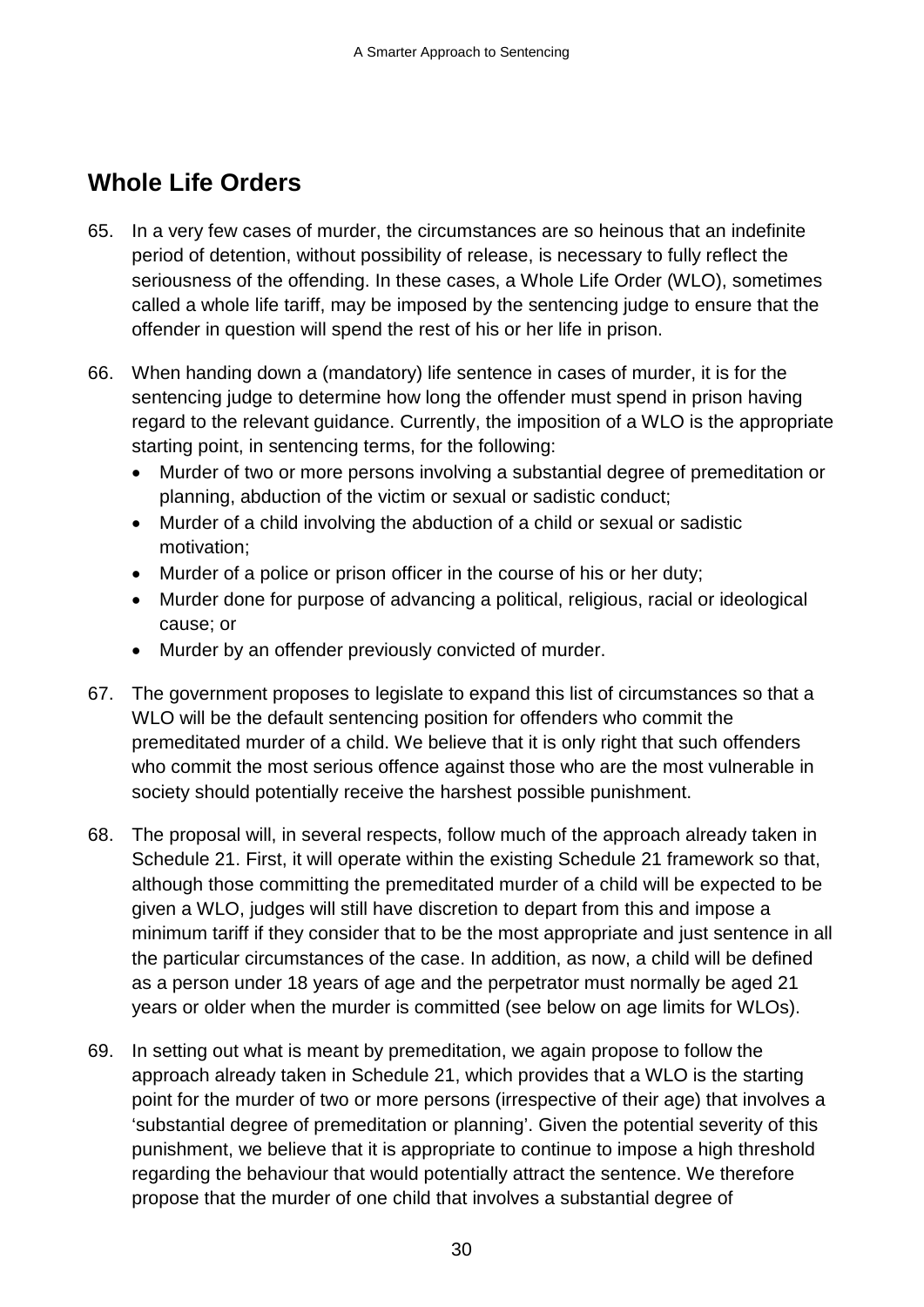premeditation or planning would have a WLO as its starting point. As now, sentencing judges would interpret that wording in relation to the specific circumstances of the case before them.

70. We also propose to remove the current prohibition that prevents a WLO being given to offenders aged 18 to 20 (Schedule 21 provides that WLOs can only be given to offenders aged 21 or over when the offence is committed). In view of the nature of a WLO and to reflect the fact that it is reserved only for the most serious of cases, we do not envisage making a change that will simply apply the current WLO starting points to offenders aged 18 and over. Instead we propose a narrow and focused change that will give judges the option to impose a WLO for these offenders in extremely exceptional cases where this is thought to be warranted.

### <span id="page-33-0"></span>**Longer tariffs for discretionary life sentences**

- 71. Where a life sentence is imposed, the sentencing judge must set a tariff (a minimum period in prison that must be served), following which the offender will only be released if the Parole Board is satisfied that detention is no longer necessary for the protection of the public. If released, the offender will then be subject to a life licence.
- 72. Tariffs imposed for mandatory life sentences for murder have increased significantly since the introduction of the starting points in the 2003 Act and we do not propose to make any changes, at the current time, to the way in which these tariffs are determined.
- 73. A discretionary life sentence can be given for offences which carry a maximum penalty of life imprisonment, including offences such as robbery, rape and manslaughter. The court may impose a discretionary life sentence where it is justified by the seriousness of the offence and, in the court's opinion, the offender poses a significant risk to the public of serious harm by committing further specified offences. A discretionary life sentence can also be given where an offender has committed a second serious or violent offence (the so-called 'two strikes' provision).
- 74. Currently, when setting a discretionary life tariff, the sentencing judge will identify a notional determinate sentence that reflects the seriousness of the offence, time spent in custody on remand and early release provisions. This allows them to calculate the tariff.
- 75. Although judges have discretion in this area and can set a longer minimum term if they think a particular case warrants it, the standard approach to setting the tariff is for the sentencing judge to decide what the notional determinate sentence would be for the offence committed (accounting for any other adjustments as described above). The tariff is then calculated to be half of that notional determinate sentence,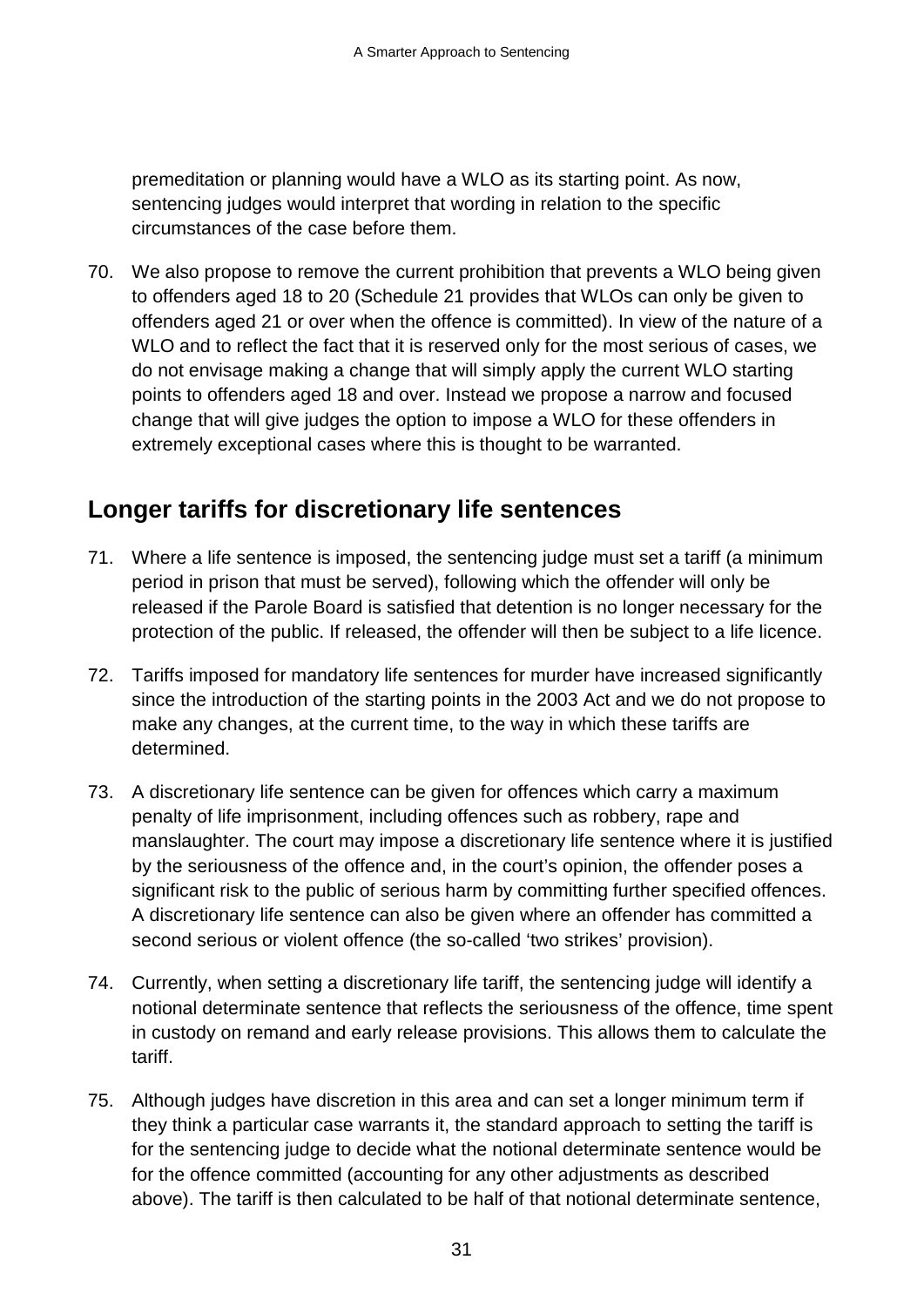taking into account the release provision which generally requires SDS prisoners to be released automatically at the halfway point in their sentence. For example, where an offender has been convicted of attempted murder, the judge may consider that if a determinate sentence were to be awarded it would be one of 20 years, with release after 10 years in prison, but the nature and seriousness of the offending is so severe that it merits a life sentence. In such a case, the starting point for calculating the minimum life tariff would be the 10-year halfway point of the equivalent determinate sentence.

76. However, this approach to tariff-setting in discretionary life sentence cases is no longer fit for purpose. We intend to legislate to bring this into line with the broader approach for dangerous offenders, so that the standard approach to the calculation of discretionary life tariffs should be based on two-thirds of a notional determinate sentence, as opposed to the current halfway approach. So, in the above example of a 20-year notional determinate sentence for an offence of attempted murder, that would mean a minimum tariff of 13 years and 4 months (instead of 10 years).

### <span id="page-34-0"></span>**Increasing the time those convicted of sexual offences serving a SOPC must spend in prison**

- 77. The Sentence for Offenders of Particular Concern (SOPC) was introduced in 2015 under the Criminal Justice and Courts Act 2015 as part of a number of measures designed to introduce a tougher approach to the release of serious and dangerous offenders. The SOPC applies to offenders convicted of offences in Schedule 18A of the Criminal Justice Act 2003, which includes rape of a child under the age of 13 and sexual assault by penetration of a child under 13 and certain terrorism offences.<sup>[7](#page-34-1)</sup>
- 78. Under the original SOPC provisions in the 2015 Act, such offenders are released at Parole Board discretion between the halfway and end points of the custodial term. Due to the recent changes in legislation relating to terrorist offences, there is now a disparity between terrorist offenders who receive a SOPC and who can only be released, at the earliest, after having served two-thirds of their custodial term and offenders who receive a SOPC for the two child sex offences mentioned above and who continue to be eligible for release from the halfway point of the sentence.
- 79. We propose to legislate to change the SOPC to make it more coherent with other changes to the sentencing framework. We intend to amend the release point of the SOPC sentence to require that all SOPC offenders must serve two-thirds of their custodial term before they become eligible to be considered for release by the Parole

<span id="page-34-1"></span> <sup>7</sup> <https://www.legislation.gov.uk/ukpga/2003/44/schedule/18a>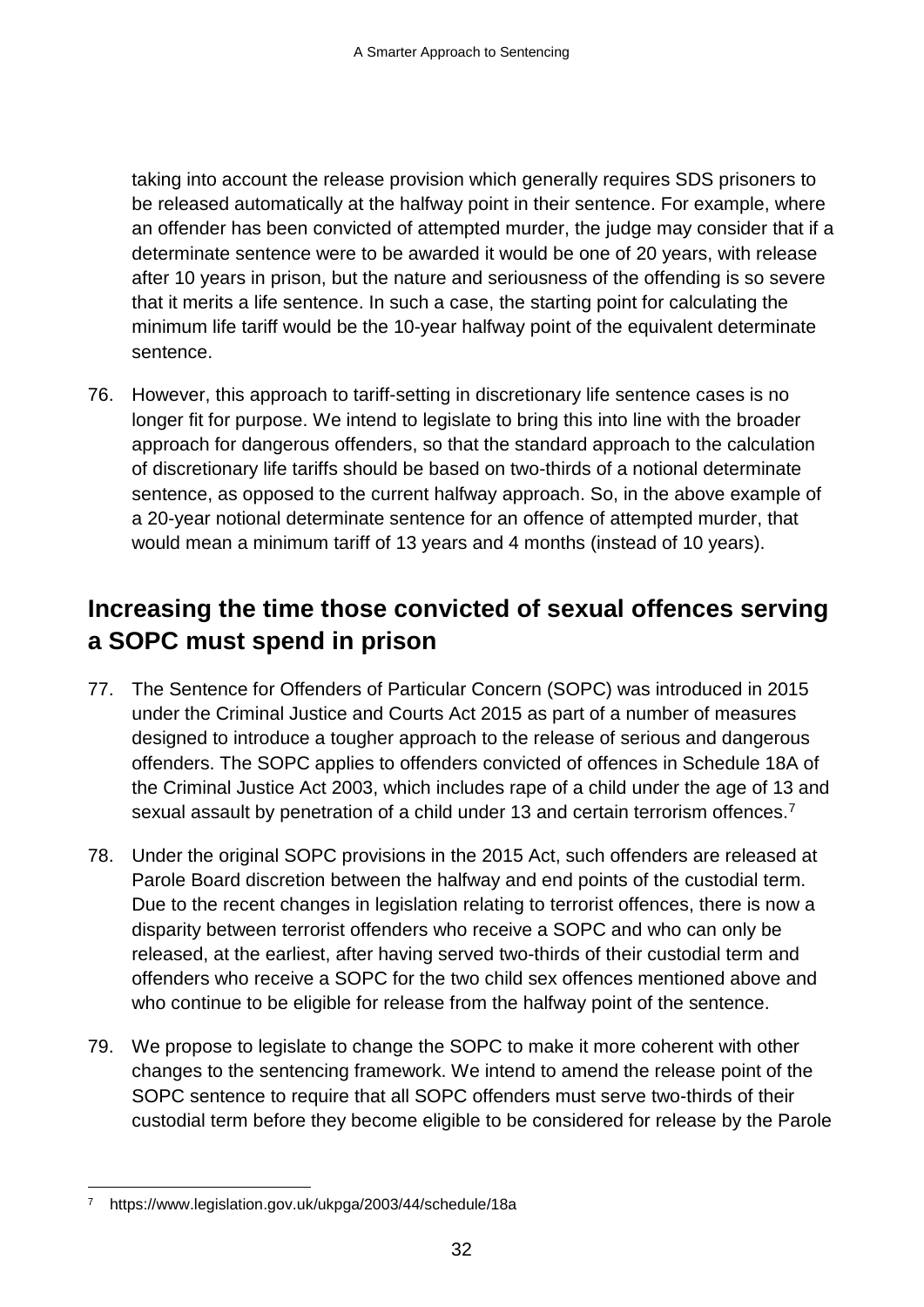Board. If not released by the Board, they will continue to serve the entirety of the custodial term as now, followed by a mandatory 12-month period on licence.

### <span id="page-35-0"></span>**Repeat offenders**

- 80. Significant public concern and harm to society is also caused by those who repeatedly offend, often despite numerous sentencing interventions. For repeat offenders who commit key offences of a serious nature, the law provides minimum custodial sentences.
- 81. These minimum sentences are not technically mandatory they are a mandatory consideration that the court must make before passing a sentence. Generally, a court may not impose the minimum when it considers that there are particular circumstances pertaining to the offender and the offence which would make it unjust. It is also possible for the court to apply a reduction for an early guilty plea, although the reduction cannot take the sentence length to below 80% of the minimum.
- 82. Concerns have been raised that offenders are receiving sentences for repeat offences which carry a minimum custodial sentence that fail to provide an appropriate level of punishment and deterrence. Our evidence shows that there is still a large proportion of repeat offenders who do not receive the minimum custodial sentence. In 2018, of all offenders sentenced to immediate custody for third strike domestic burglary, 71% of offenders received a sentence below the minimum term of 3 years custodial sentence, including those who received a reduction for an early guilty plea.<sup>[8](#page-35-1)</sup> Furthermore, our statistics show that there is a significant number of repeat offenders who do not receive immediate custody at all.
- 83. This proposal specifically concerns: "third strike" importation of class A drug (7 years min.); "third strike" domestic burglary (3 years min.); "second strike" possession of a knife or offensive weapon (6 months min.); and threatening a person with a blade or offensive weapon in public (6 months min.).
- 84. The legislation governing the majority of repeat offences provides that a court shall impose an appropriate custodial sentence "…except where the court is of the opinion that there are particular circumstances which:
	- relate to any of the offences or to the offender; and
	- would make it unjust to do so in all the circumstances."
- 85. In order to raise the threshold for passing a sentence below the minimum term for repeat offences, we will change these criteria. We will seek to reduce the occasions

<span id="page-35-1"></span> <sup>8</sup> *Criminal Justice System Statistics Quarterly: December 2018*, Ministry of Justice, May 2019.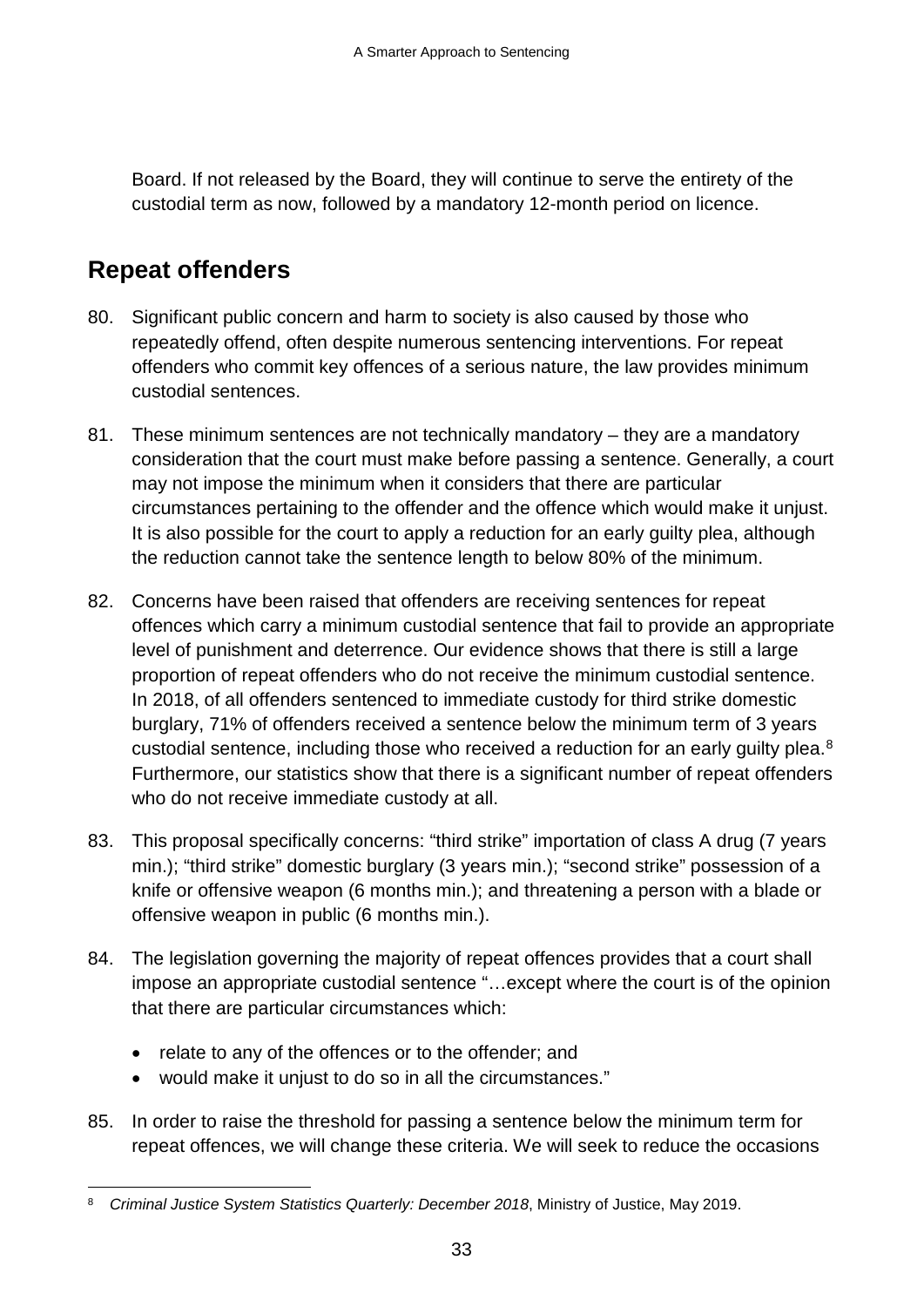in which the court would depart from the minimum custodial sentence, with the aim of reducing the prospect that the court would depart from the minimum term.

- 86. There is a separate youth justice system for under 18s which aims to effectively rehabilitate those who commit offences. The minimum sentences for repeat importation of a class A drug and domestic burglary do not apply to children. However, 16- and 17-year-olds can receive a minimum sentence for a "second strike" possession of a knife or an offensive weapon and for threatening a person with a blade or offensive weapon in a public place and our proposal will therefore apply to children for these offences. The minimum sentence for a "second strike" in the case of children is a 4-month detention and training order (DTO).
- 87. Whilst we are raising the bar for courts to depart from giving the minimum sentence for these serious crimes, they retain the ability to do so where the circumstances warrant it. The courts will continue to take the child's welfare and needs into consideration when deciding on the most appropriate sentence.
- 88. There are some offenders that we consider to be 'prolific'. These offenders commit a large number of generally low-level crimes, and often fail to respond to existing interventions by the court. For these prolific offenders we will continue to consider whether there are innovative ways in which we could tackle their persistent offending.

## **Victims of serious and dangerous offenders**

- 89. The government is determined to ensure that the victims of crime particularly those who have often suffered terribly at the hands of offenders who commit the most serious crimes – are given the support and information they need throughout the criminal justice process. One of the key objectives of the government's sentencing reforms is to improve the confidence and experience of victims who need and deserve to be treated fairly and sensitively. This will often be for many years after the offence – and particularly, for example, where victims may wish to contribute to the parole process when offenders are being considered for release (by providing a Victim Personal Statement for the Parole Board) or where they may wish to ask for certain licence conditions to protect against unwanted contact when an offender is released.
- 90. The Code of Practice for Victims of Crime (the Victims' Code) sets out minimum standards of information and support that should be offered to victims of crime in England and Wales. This includes being provided with an explanation about the meaning and effect of the sentence received by the offender.
- 91. Where the offender is convicted of a specified violent or sexual offence, and sentenced to 12 months or more in prison, the victim or a bereaved family member is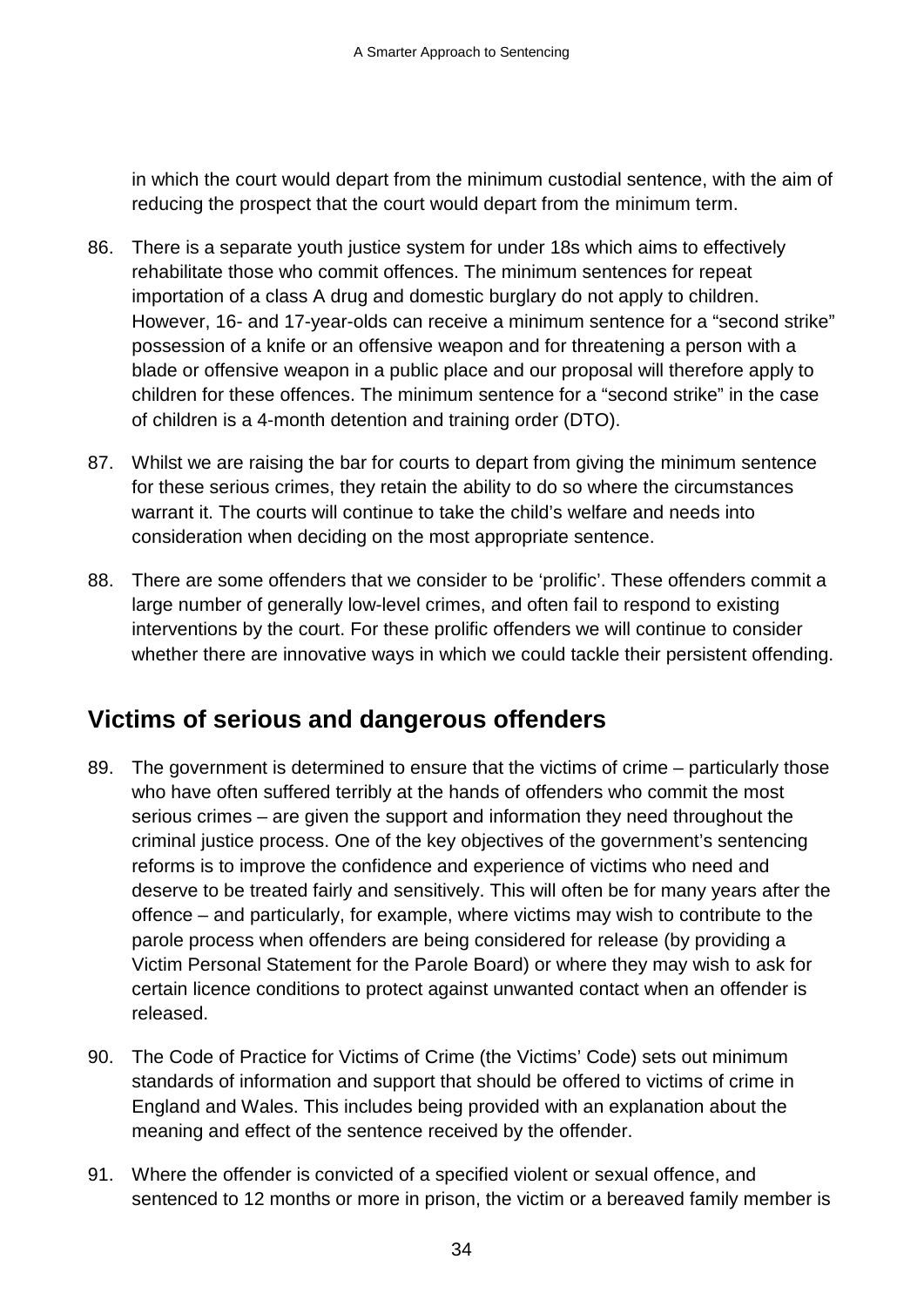entitled to a referral to the statutory National Probation Service Victim Contact Scheme (VCS). The VCS can provide eligible victims with information and advice about the criminal justice process and includes being kept informed of key stages of the offender's sentence. As part of our reforms to probation, we will invest in enhancements to the current service that victims receive, and extend the service to wider cohorts of victims such as those in cases involving unrestricted patients. We will ensure that more victims of the most serious crimes are given a fresh chance again to receive services if they initially opted out and be involved in the Parole process if they wish to. We will ensure that we provide victims with better information about the scheme. This will include a wider choice as to the method and frequency of our communication with them. Where appropriate we will use more efficient digital communication methods (e-mail, texts), moving away from postal communication wherever possible.

- 92. The recent consultations on improving the Victims' Code further highlighted the importance for victims to be provided with timely and accurate information about their cases. The consultations also set out plans to update the Victims' Code to reflect the changes implemented as part of the Review of the Parole Board Rules and Reconsideration Mechanism: Delivering an effective and transparent system.[9](#page-37-0) These changes have increased the rights of victims during the parole process, including the presumption that at parole hearings, victims will be able to read, or have read, their victim personal statement (VPS).
- 93. The government aims to publish the revised Victims' Code later this year, in advance of the consultation on a Victims' Law, which seeks to guarantee victims' rights and the level of support they should receive and upon which we shall legislate as soon as possible.

# **Conclusion**

94. Public protection lies at the heart of the criminal justice system. The legislative changes outlined above will further strengthen our response to serious, violent offending, better protecting the public, and giving greater confidence in the system. Many of these changes will also help to rationalise our approach to sentencing for offenders of this nature, addressing inconsistency and ambiguities. Combined, this should deliver a more robust approach that sees serious offenders spend longer in prison, and ensures dangerous offenders come before the Parole Board, as well as improving the transparency and administration of the sentencing framework. This will be good for victims and the wider public.

<span id="page-37-0"></span> <sup>9</sup> [https://www.gov.uk/government/publications/review-of-the-parole-board-rules-and-reconsideration](https://www.gov.uk/government/publications/review-of-the-parole-board-rules-and-reconsideration-mechanism)[mechanism](https://www.gov.uk/government/publications/review-of-the-parole-board-rules-and-reconsideration-mechanism)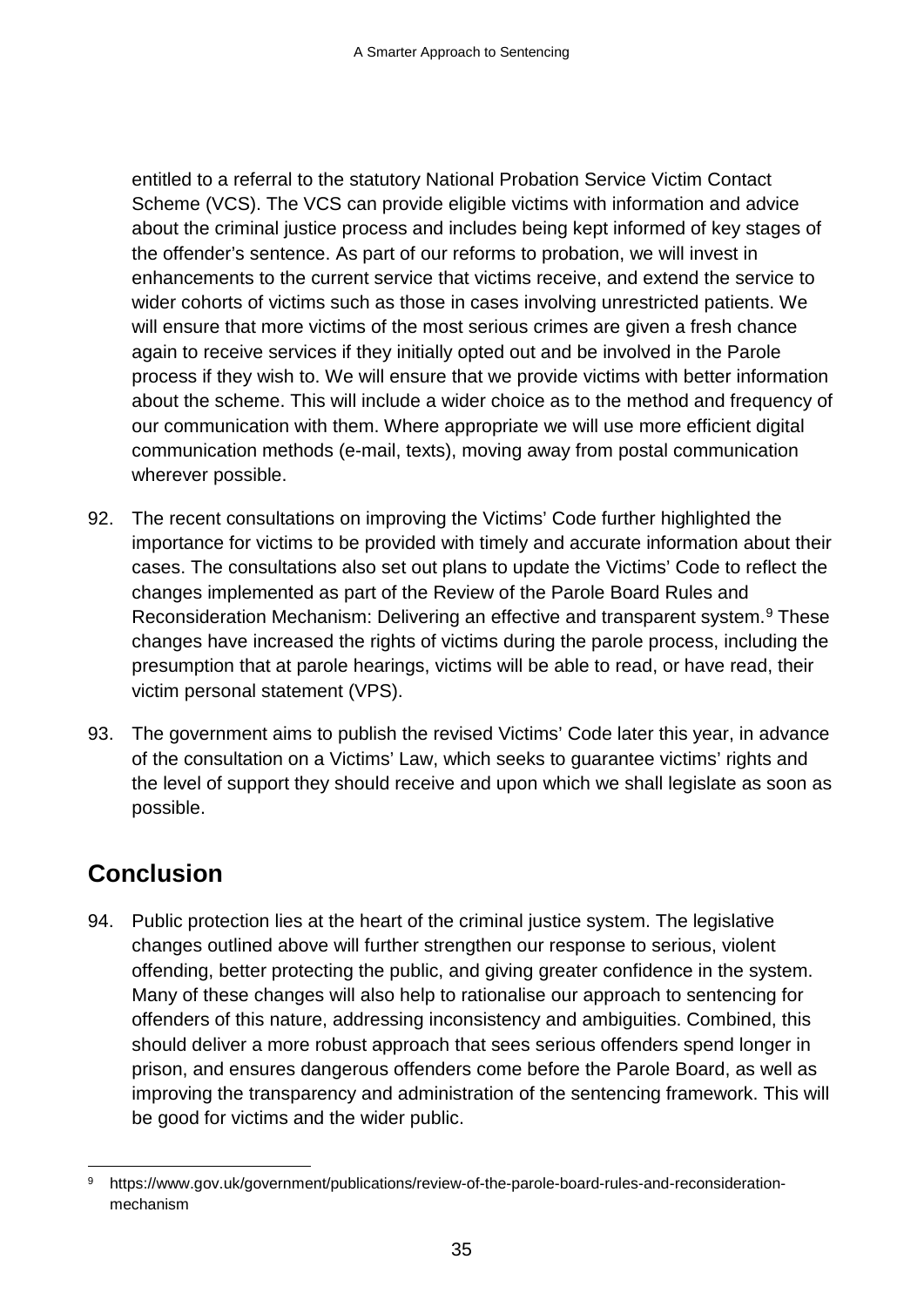# **2. Supervising Offenders in the Community**

#### **Chapter Summary**

Delivering public protection and confidence across the system is not just about better use of custody. In many cases, particularly for low-level offending, effective community supervision keeps the public safer. Often, a well-structured community order can have a greater impact than a very short term of custody. We can do this through early interventions to move offenders away from future offending, by ensuring we use the best technology available to monitor offenders and by providing support for those who want to turn their lives around. Building on the lessons of the past, in this chapter we will set out a new vision for community supervision that combines robust punishment and management of risk with a renewed focus on addressing rehabilitative needs to break the cycle of reoffending.

**Community Sentence Treatment Requirements:** We will significantly increase the availability and usage of Community Sentence Treatment Requirements, to deliver tailored interventions to help support rehabilitation of those with mental health, drug and alcohol needs.

**Ensuring community requirements are robust and responsive**: We will expand Alcohol Abstinence and Monitoring Requirements. We will increase the maximum period of electronically monitored curfew from 12 months to two years to deal with more serious offending, and also allow and support more flexible use of curfews. We will also ensure that Unpaid Work optimises rehabilitation as well as punishment. We will abolish little used Attendance Centre Requirements and Attendance Centre Orders.

**House Detention Order:** We propose to develop a pilot for a new, robust communitybased package for offenders who have not responded to existing community sentences. This will be based on a lengthy and restrictive curfew, which would be accompanied by other measures to address rehabilitation and prevent further offending as needed. **Improving pre-sentence reports – addressing individual issues through tailored assessments:** Following on from the evidence that a number of people are sent to prison for short periods of time without a pre-sentence report (PSR) being conducted, we will pilot new ways of delivering timely and high quality PSR.

**Deferred sentencing:** We will encourage courts to use existing legislation, and existing services such as liaison as well as diversion and community advice and support services, to deliver more effective routes for people into services and materially changing their justice pathway, especially vulnerable women.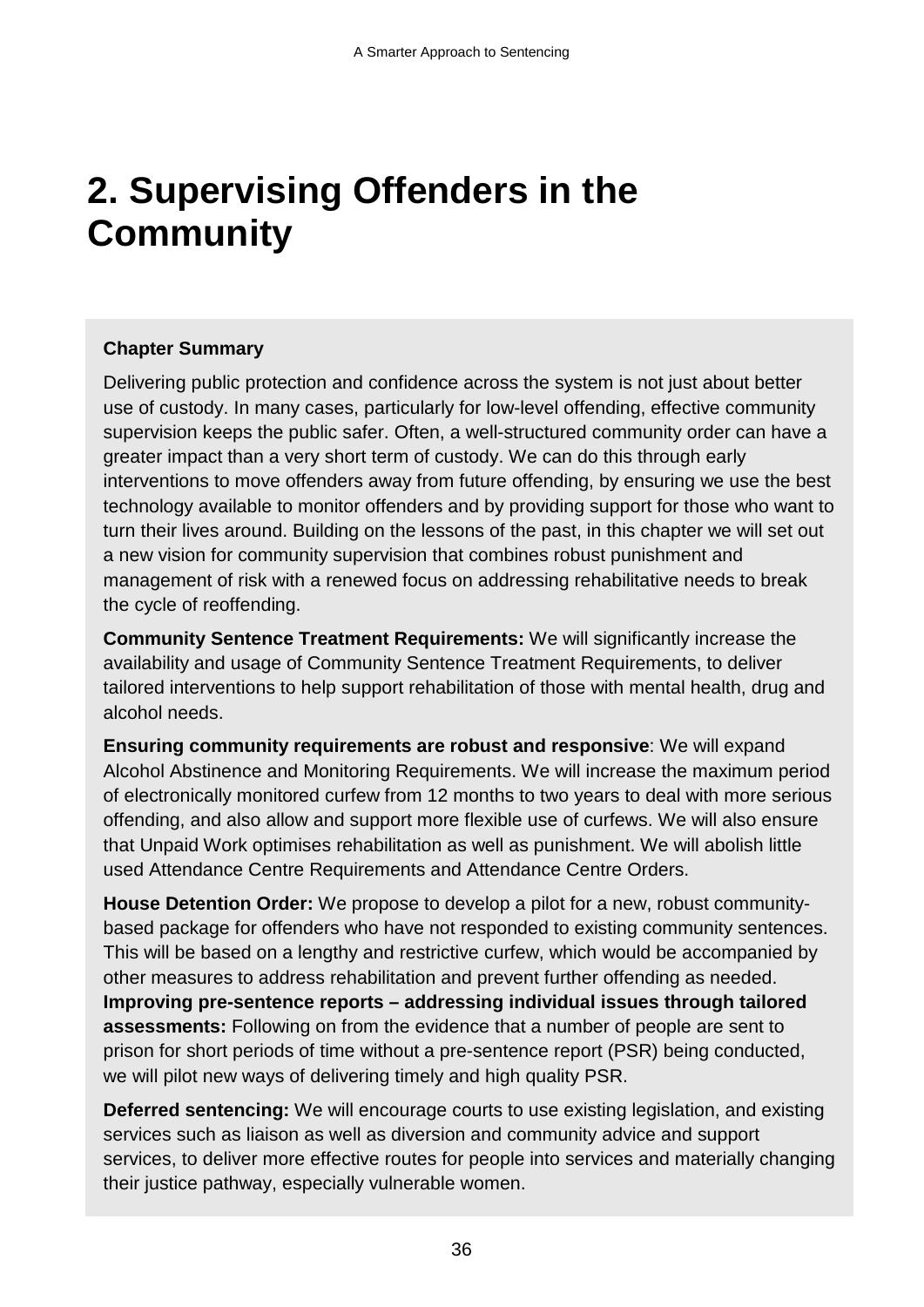**Out of Court Disposals:** We will legislate to simplify the Out of Court Disposals (OOCDs) framework, so that there is consistency across police forces in the way low-level offenders are dealt with, making the system easier to understand.

**Problem-solving courts:** We intend to pilot enhanced problem-solving court models in up to five courts, targeted at repeat offenders who would otherwise have been sent to custody. This will enable us to evaluate the effectiveness of the approach and resources required in order to inform decisions on any potential wider roll-out.

**Neurodivergence:** We will launch a national 'Call for Evidence' to obtain a clearer picture of prevalence and the current national provision to support offenders with neuro-divergent conditions in the criminal justice system.

### **Introduction**

- 95. If we are to achieve our objectives to reduce reoffending, rehabilitate offenders, reduce the number of victims and protect our communities, the case for robust and effective community sentences is clear.
- 96. Community sentences can and should be tailored to address the individual needs and problems that contribute to reoffending, as well as to punish offenders and provide reparation to the community. While short custodial sentences may punish those who receive them, they often fail to rehabilitate the offender or stop reoffending. Evidence suggests that community sentences, in certain circumstances, are more effective in reducing reoffending than short custodial sentences. A Ministry of Justice 2019 study found that sentencing offenders to short term custody with supervision on release was associated with higher proven reoffending than if they had instead received community orders and/or suspended sentence orders.<sup>[10](#page-39-0)</sup> So while short custodial sentences may be perceived as providing communities with temporary respite from offending behaviour, they are at best providing limited public protection, as most offenders continue to reoffend following release.
- 97. The evidence points to taking a different approach to this cohort, which helps to break the cycle of reoffending. If we can reduce reoffending, the benefits will be felt by society as a whole. Building on the lessons of the past, in this chapter we set out a new vision for community justice that combines robust punishment and management of risk with a greater focus on addressing rehabilitative needs. We will deliver this

<span id="page-39-0"></span> <sup>10</sup> *The impact of short custodial sentences, community orders and suspended sentence orders on re-offending*, Ministry of Justice, January 2015.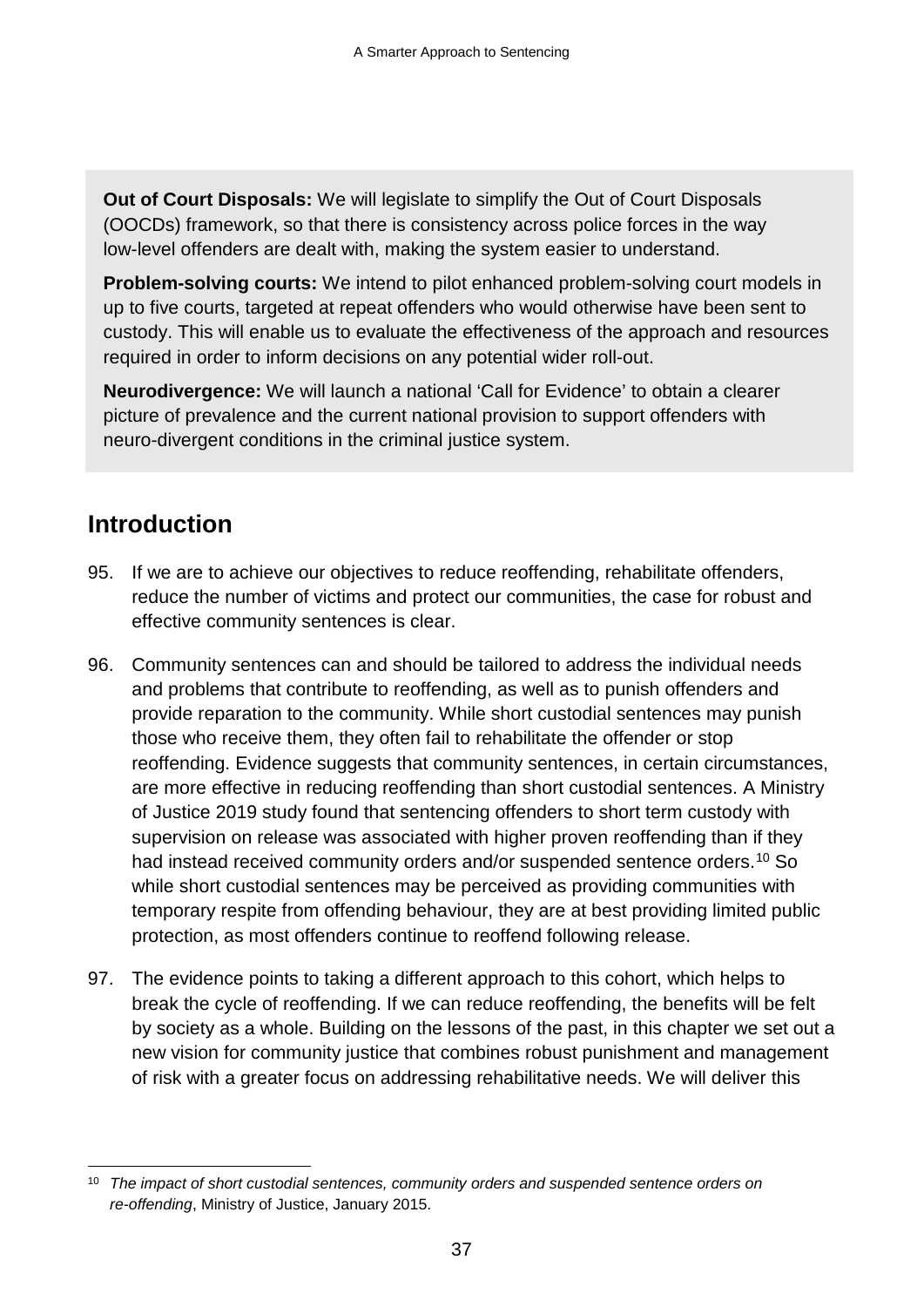through a combination of legislative reforms and significant investment in improvements to the way probation supervises and rehabilitates offenders.

98. We are clear that we will not compromise our responsibility to victims of crime or the safety and protection of the wider public. We also understand the importance of providing victims with the support they need to cope and recover regardless of the sentence received by the offender. We will work carefully and closely with the judiciary to fully embed our new approach across the criminal justice system.

#### **Our proposals**

- Increase the availability and usage of Community Sentence Treatment Requirements
- Increase the length of available electronically monitored curfew and allow more flexibility
- Give probation the power to vary electronic monitoring requirements, within a prescribed limit
- Abolish the little-used Attendance Centre Requirement and Attendance Centre Order
- Create a new type of community-based order for the courts, based on a highly restrictive and lengthy home curfew
- Bring forward a pilot to identify offenders who need pre-sentence reports to support their sentencing determination earlier in the system, and introduce a statement of purpose
- Encourage courts to use their powers to defer sentences for vulnerable people to materially changing their justice pathway, especially vulnerable women
- Reduce the number of Out of Court Disposals from six to two in legislation to simplify the framework
- Piloting the problem-solving court model in up to five courts
- Launch a 'Call for Evidence' on neurodiversity in the criminal justice system

### **Community Sentence Treatment Requirements**

- 99. Ensuring that individuals with vulnerabilities are identified early on in the criminal justice system is essential, and this is especially the case for individuals with mental health and/or substance misuse needs.
- 100. There are a range of initiatives underway to help ensure that the courts have the right information at the right time about the individual before them. For example, NHS Liaison and Diversion clinical staff are now firmly established at police stations and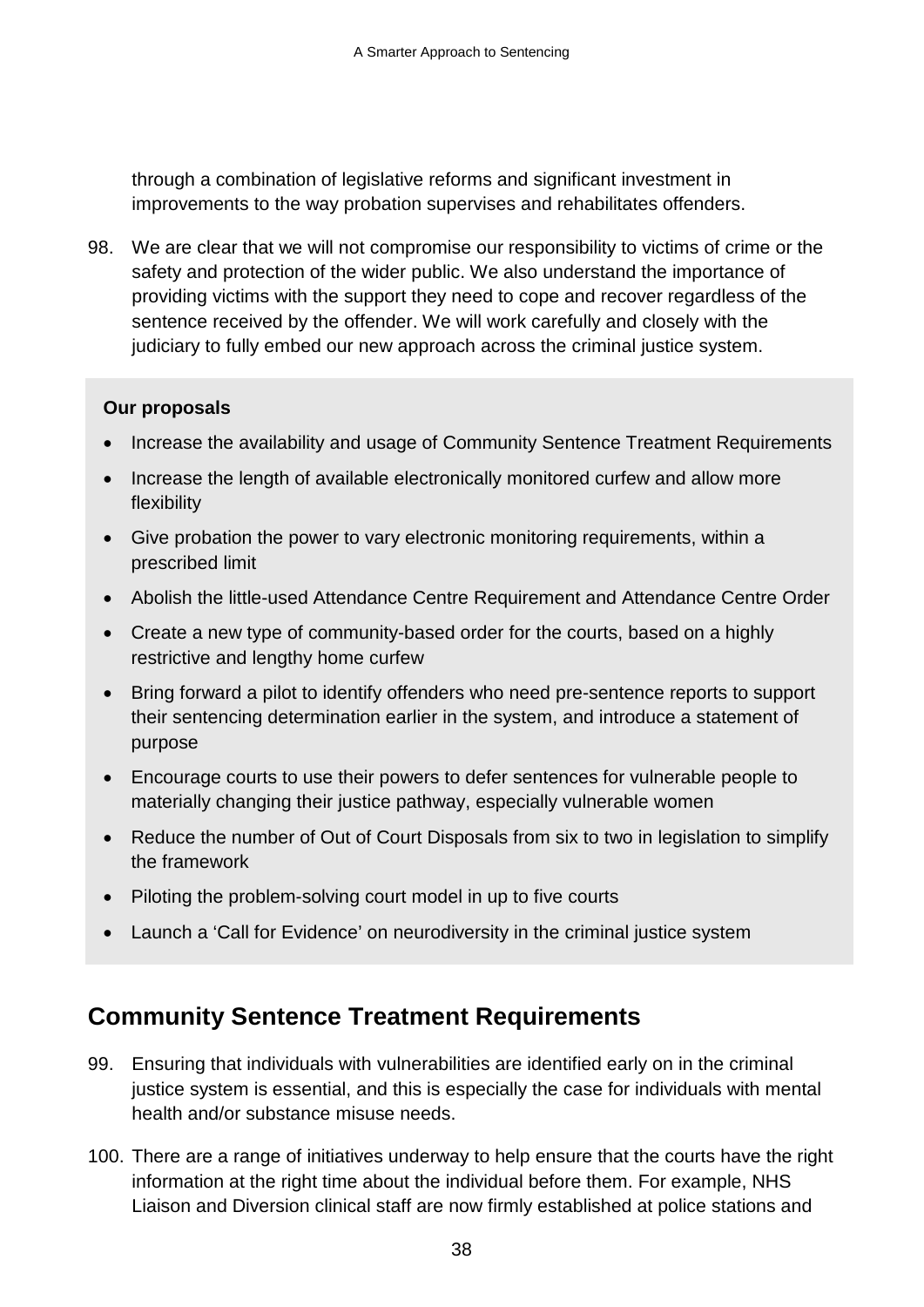magistrates' courts, providing key assessments and referrals to treatment and support, all of which should feed into pre-sentence reports prepared by probation.

- 101. The Probation Reform Programme is investing heavily to improve digital systems and data-flow between systems used by criminal justice agencies, which, together with the Common Platform, should mean practitioners can better identify individuals with vulnerabilities to help inform the sentencer's disposal decision.
- 102. We expect all those involved in an offender's progress through the system (Police, CPS, defence solicitors, prosecuting and defending counsel and Liaison & Diversion) to pro-actively identify and communicate to the CPS and probation service where they believe that the accused has a drug, alcohol or mental health issue, and this information to be taken into account when the court is deciding whether to request a pre-sentence report.
- 103. Where an offender's needs have been identified, we will enhance the options for managing them effectively. We know that offenders can experience health problems, including mental health and substance misuse, that are more complex than the general population.[11](#page-41-0) These underlying health issues can contribute to offending behaviour, and impact how effectively an individual is able to engage with their rehabilitation.
- 104. In the past the use of the existing treatment options available under a community sentence has been low. We, in partnership with the NHS, are increasing the availability and usage of Community Sentence Treatment Requirements (CSTRs), to deliver tailored interventions and support rehabilitation of those with a range of treatment needs. The Carol Black Review<sup>[12](#page-41-1)</sup> is focusing on the harm that drugs cause and looks at prevention, treatment, and recovery along with providing recommendations for those with drug and alcohol needs.
- 105. A study of adult offenders starting community orders in 2009/10 showed that of those who received a formal assessment, 32% were identified as having a drug misuse need and 38% an alcohol misuse need. The survey component of the study found that 35% of people reported having a formal diagnosis of a mental health condition. <sup>[13](#page-41-2)</sup> More recent management information of offender needs assessments, based on a snapshot of caseload data from 30 June 2018, highlights that for those with a Layer 3 (full) OASys (Offender Assessment System) assessment: 32% of offenders with a

<span id="page-41-0"></span> <sup>11</sup> *Transforming Rehabilitation: a summary of evidence on reducing reoffending*, Ministry of Justice, September 2013.

<span id="page-41-1"></span><sup>12</sup> *Independent review of drugs by Professor Dame Carol Black*, Department of Health and Social Care and Home Office, February 2020.

<span id="page-41-2"></span><sup>13</sup> *Results from the Offender Management Community Cohort Study (OMCCS): Assessment and sentence planning*, Ministry of Justice, June 2013.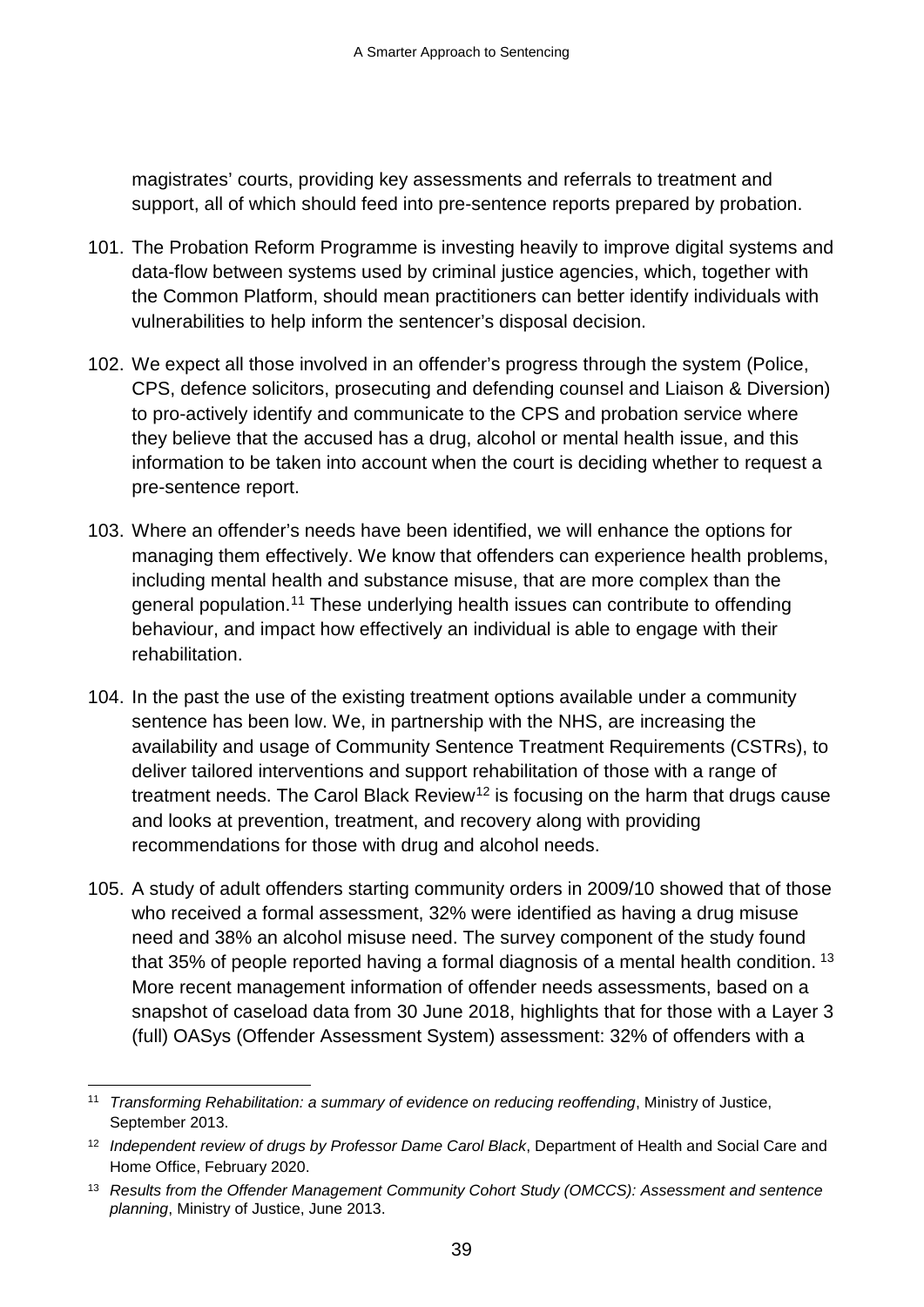community or suspended sentence orders had a drug need and 25% had an alcohol need.[14](#page-42-0)

- 106. When vulnerabilities significantly contribute to the reason for offending, this needs to be effectively addressed. There are three types of treatment requirements available:
	- Alcohol Treatment Requirements (ATRs)
	- Drug Rehabilitation Requirements (DRRs)
	- Mental Health Treatment Requirements (MHTRs)
- 107. However, despite many offenders experiencing mental health and substance misuse problems, the use of treatment requirements as part of a Community Order (CO) or Suspended Sentence Order (SSO) remains low. Whilst some treatments are carried out under the general terms of a Community Order or SSO, this is not made clear on the face of the order.
- 108. In 2019, out of all the requirements commenced under community orders or suspended sentence orders:<sup>[15](#page-42-1)</sup>
	- 0.4% (781) were Mental Health Treatment Requirements (MHTRs);
	- 4% (7,624) were Drug Rehabilitation Requirements (DRRs); and
	- 3% (5,553) were Alcohol Treatment Requirement (ATRs).
- 109. This is in the context of a decrease in the volume of people starting community orders and suspended sentence orders, which fell by 38% between 2009 and 2018. [16](#page-42-2)
- 110. Great effort is therefore underway between health and justice partners to increase the use of Community Sentence Treatment Requirements (CSTRs) as an alternative to short custodial sentences, as well as to other community sentences, when an identified health need means this is appropriate. Improving our non-custodial options could help to relieve demand on prison places. Evidence on the impact of CSTRs on prison demand will be included within an evaluation.
- 111. According to an MoJ study published in 2018, reductions in reoffending were associated with the use of community sentences as compared to short-term custody. The relative effectiveness of community orders or suspended sentence orders (regardless of whether considered altogether or separately) in reducing reoffending compared to short-term custody was greater for those with identified mental health issues.[17](#page-42-3)

<span id="page-42-2"></span><span id="page-42-1"></span><sup>16</sup> Ibid.

<span id="page-42-0"></span> <sup>14</sup> *Identified needs of offenders in custody and the community from OASys*, Ministry of Justice, July 2019.

<sup>15</sup> *Offender Management Statistics Quarterly: October to December 2019*, Ministry of Justice, April 2020.

<span id="page-42-3"></span><sup>17</sup> *Do offender characteristics affect the impact of short custodial sentences and court orders on reoffending?*, Ministry of Justice, May 2018.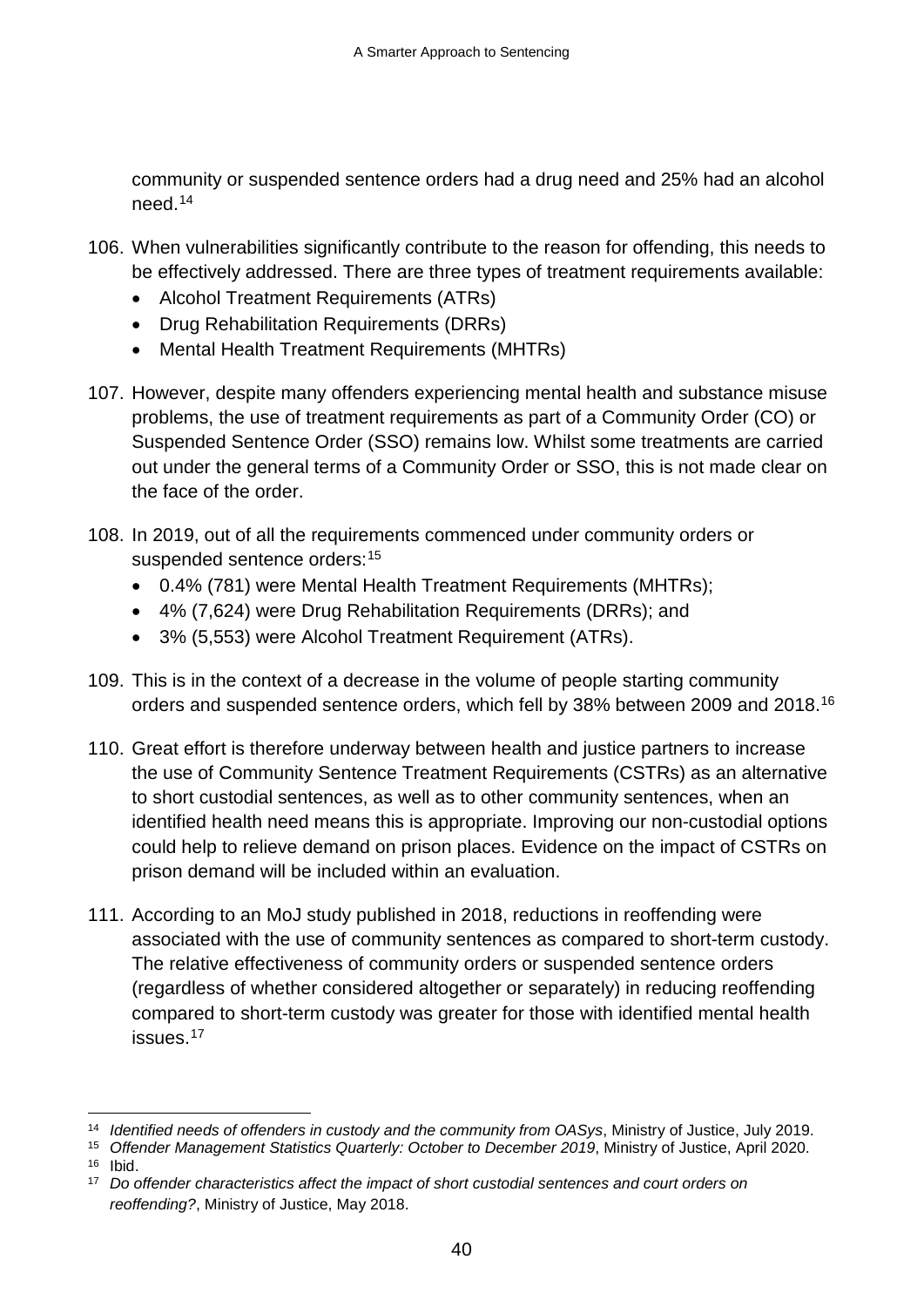- 112. For those with identified mental health issues, mental health treatment requirements (MHTRs) attached to COs or SSOs were also associated with reductions in reoffending where they were used, compared with similar cases where they were not.
- 113. Over a one-year follow up period, there was a reduction of around 3.5 percentage points in the incidence of reoffending where such requirements were used as part of a community order, and of around 5 percentage points when used as part of a suspended sentence order.<sup>[18](#page-43-0)</sup>

#### **Community Sentence Treatment Requirement (CSTR) Programme**

- 114. Through the Community Sentence Treatment Requirement (CSTR) Programme, health and justice partners are working together to ensure that greater use is made of mental health, alcohol and drug treatment requirements (MHTR/ATR/DRR) as part of community sentences. The Programme was launched in October 2017 by the MoJ, Department of Health and Social Care, NHS England and NHS Improvement, Her Majesty's Prison and Probation Service and Public Health England. It focuses on improving multi-agency working to ensure that the roles and responsibilities of all those involved in delivering CSTRs are clear, with the necessary treatment pathways in place.
- 115. After promising results from pilots in courts across five areas in England, [19](#page-43-1) wider roll-out of the CSTR Programme is underway to enable more areas to benefit from it. An initial process evaluation revealed that the Programme provides a clearer pathway for the use of mental health treatment requirements and has achieved significant increases in the number of offenders being diverted into mental health treatment programmes in the community. Over an 18-month period, the number of MHTRs across the four areas increased from 10 to 128. The Programme is currently operating in courts across thirteen areas in England, with further rollout planned with the money committed by NHSE/I in their 2019 Long Term Plan. We will achieve 50% coverage of mental health provision by 2023/24 and want to go further with drug and alcohol treatment too.
- 116. Within the CSTR Programme, exciting developments and improved mental health treatment pathways have meant that we have been able to promote the use of combined treatment requirements, where appropriate. Combined treatment requirements may be given by sentencers within one order– either MHTR/DRR or MHTR/ATR.
- 117. Many of our vulnerable offenders have complex, comorbid diagnoses (suffering from a combination of substance misuse and mental health problems) and so the ability to

<span id="page-43-0"></span> <sup>18</sup> Ibid.

<span id="page-43-1"></span><sup>19</sup> *Community Sentence Treatment Requirements Protocol*, Process Evaluation Report, Department of Health and Social Care, June 2019.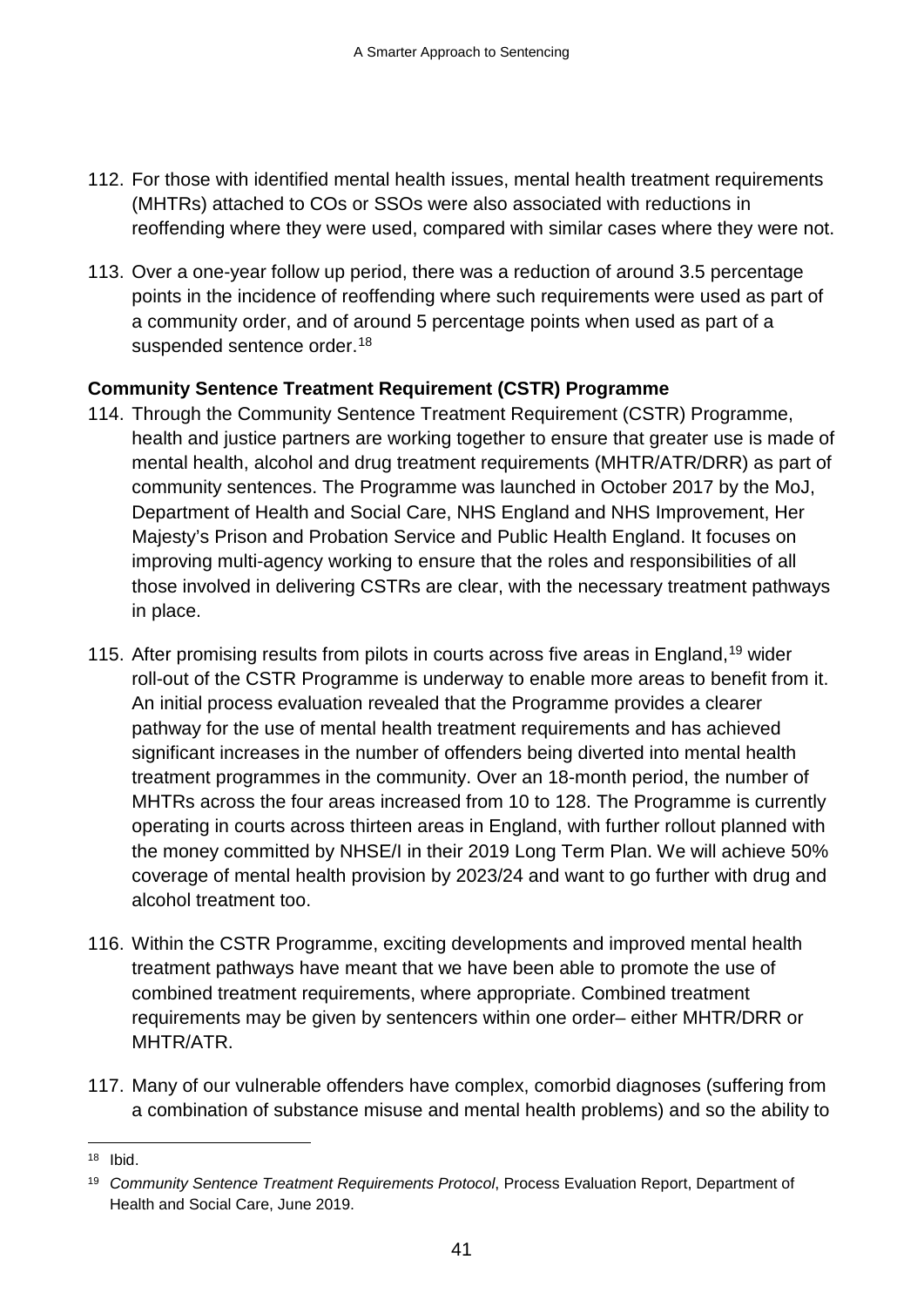offer combined treatment requirements in certain cases offers an invaluable opportunity to improve health and justice outcomes for this cohort in a way we haven't been able to do previously.

#### **Additional funding for the CSTR Programme**

- 118. In order to further support scale-up of the CSTR Programme, MoJ will commit new justice funding to the CSTR Programme for 2020/21, in addition to the significant funding already committed by NHSE/I in their 2019 Long Term Plan.
- 119. It is intended that new justice funding for 2020/21 will support programme management an analytical capacity across a number of key areas, including:
	- A network of dedicated court-based assessors to assess for all three treatment requirements, helping to identify individuals who will benefit from treatment and will become the link between Liaison and Diversion and CSTR providers. They will identify individuals suitable for CSTRs and effectively communicate and work with wider probation staff and treatment providers. The intention is that they will be substance misuse practitioners with mental health experience.
	- Funding to pilot an increase in drug testing in an area where there is a lack of capacity for testing, which may be the cause of low number of Drug Rehabilitation Requirements ordered by sentencers. The pilot will help support a better overall understanding of the links between drug testing for DRRs and whether it affects reoffending rates, and other justice outcomes.
	- Additional staff to support the programme management of CSTRs to strengthen management, accountability, impact analysis and long-term scale up of the CSTR Programme. Neurodiversity expertise will be included in the Programme which sites can draw on to ensure they are able to meaningfully support individuals with neurodiversity needs.
- 120. We also recognise that there is a need to ensure sentencers are familiar with CSTRs – in terms of how they work, and the treatment provided as part of the order. CSTRs feature in the latest guidance published by the Sentencing Council for sentencing offenders with mental disorders, developmental disorders and neurological impairments. [20](#page-44-0) The guidance explains that "community orders can fulfil all the purposes of sentencing and consideration should be given to all of the options for community orders, including Mental Health Treatment Requirements (MHTRs), Rehabilitation Activity Requirement (RAR), Alcohol Treatment Requirement (ATR), and Drug Rehabilitation Requirement (DRR) in light of what is available locally." Furthermore, during the COVID-19 pandemic, officials have worked alongside NPS and the Judicial College to support updated training for sentencers on mental health. MoJ will therefore continue working closely with wider partners to help raise

<span id="page-44-0"></span> <sup>20</sup> *Sentencing offenders with mental disorders, developmental disorders, or neurological impairments – Effective from 1 October 2020*, Sentencing Council, 2020.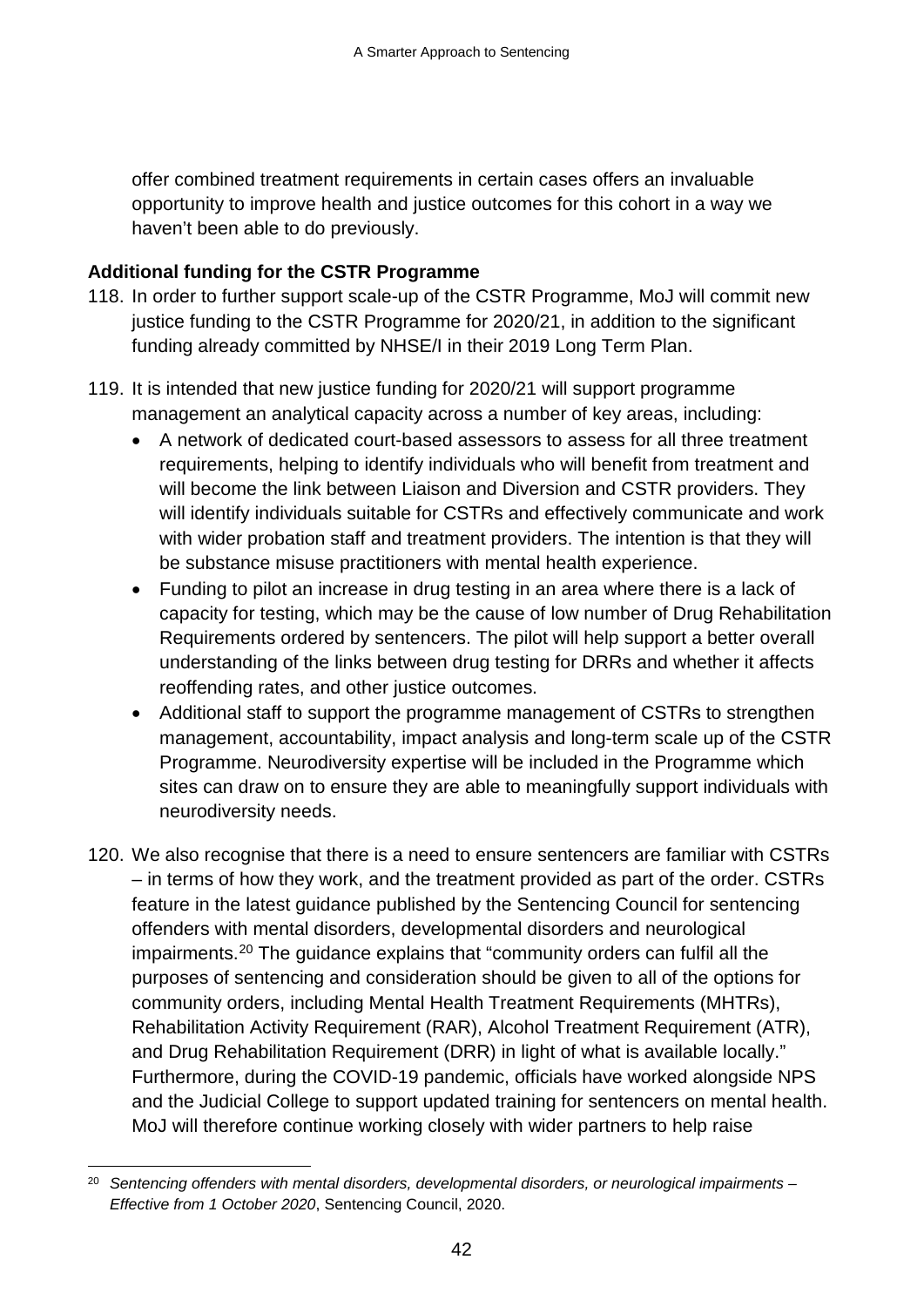awareness about CSTRs and how they can be most effectively deployed. We will consider whether sentencers could explain in their sentencing remarks why a CSTR has not been used in cases where a mental health, drug or alcohol issue has been flagged in a PSR.

121. One of the ways sentencers would be able to learn more about CSTRs is by improving their understanding of their impact and the progress being made by individuals undertaking them would be through regular court review hearings. Three of thirteen sites currently undertake reviews for all three CSTRs, and DRR reviews are regularly used in the Crown Court sites (where they are compulsory for DRRs of 12 months or more) but largely not in the magistrates' courts. Building on the evidence base on problem-solving courts, we outline below our intention to develop pilots in this area and it is possible that one of the pilots would be located at a CSTR site. Depending on the outcome of these pilots, we will then consider whether more cases should have follow-up appearances at court to ensure compliance with the CSTR and to monitor progress. Secondary legislation would be required to expand the use of court reviews beyond DRRs and Suspended Sentence Orders for which powers already exist.

#### **Clinical oversight of Mental Health Treatment Orders**

122. Currently "an offender must submit, during a period or periods specified in the order, to treatment by or under the direction of *a registered medical practitioner or a registered psychologist* (or both, for different periods) with a view to the improvement of the offender's mental condition." We are keen to explore whether a senior mental health professional registered with the HealthCare Professional Council (HCPC) or Nursing Midwifery Council (NMC) with experience of psychological therapy could be included in this definition and what legislative changes may need to be made to support this approach.

### **Ensuring community requirements are robust and responsive**

123. Strong measures in the community not only give the public confidence that offenders are not let off lightly, but – importantly – used thoughtfully they can contribute to an offender's rehabilitation, by instilling and enforcing new habits and skills. For example: electronic monitoring can discourage offending associates; curfews and exclusion zones can debar offenders from activities related to their offending; Unpaid Work teaches new skills for many offenders. More flexible sentences, or new combinations of sentences, can address offender behaviour in a more individualised way and can increase both punitive and rehabilitative effects.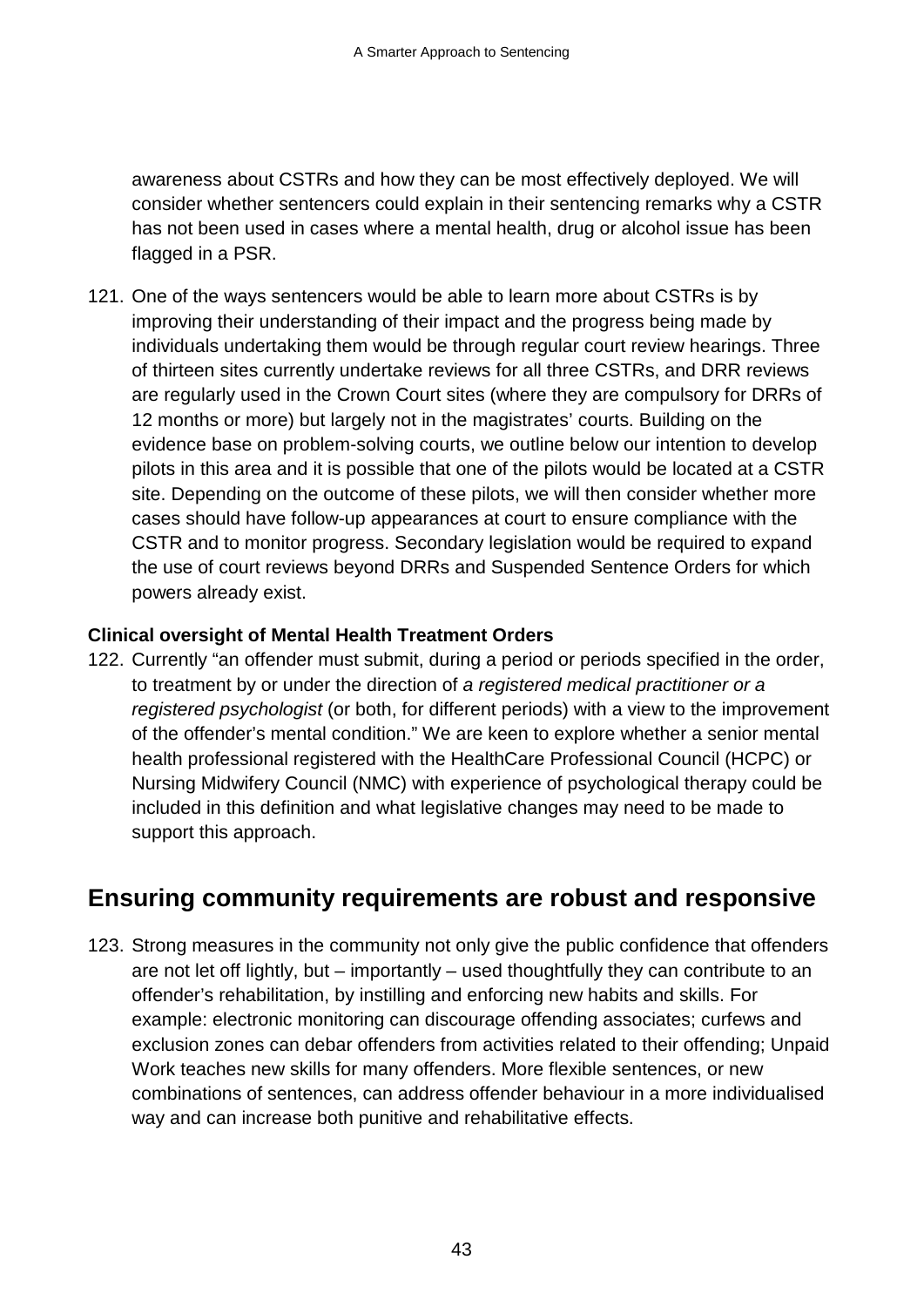#### **Alcohol Abstinence and Monitoring Requirement**

- 124. We have introduced legislation to roll out a new electronic monitoring option for courts; alcohol or 'sobriety' tags will assure compliance with the Alcohol Abstinence and Monitoring Requirement (AAMR), for use where offending is fuelled by alcohol. An AAMR imposes an alcohol ban for a specified period of up to 120 days as part of a Community Order or a Suspended Sentence Order. Roll out will begin later this year.
- 125. Evidence from two pilots of AAMR supported by the MoJ, conducted by the London Mayor's Office for Policing and Crime (2014 to 2018) and in Humberside, Lincolnshire and North Yorkshire (2017 to 2019), has revealed that the majority of offenders successfully complete the requirement, with a 94% compliance rate and 97–98% sober day rate across both pilots.<sup>[21](#page-46-0),[22](#page-46-1)</sup>
- 126. We will consider changes through affirmative secondary legislation to make it possible to impose AAMR for longer periods, as there is the potential for this requirement to support longer rehabilitation goals. In the longer term, we will also develop our use of the technology to enable courts to impose AAMR alongside a curfew order and assure compliance for both using a single tag.

#### **Curfew**

- 127. Curfew is one of a range of community requirements which can be imposed as part of a Community Order or a Suspended Sentence Order, requiring the offender to be in a particular place at certain times. If the court makes a Community Order or a Suspended Sentence Order that includes a curfew requirement, it must also impose an electronic monitoring (EM) requirement for monitoring purposes unless there are particular reasons for not doing so. This follows evidence that electronic monitoring can support a reduction in violations during the monitored period[.23](#page-46-2) A curfew cannot specify periods which amount to less than 2 hours or more than 16 hours on any day and can be for a maximum period of 12 months (under a Community Order or Suspended Sentence Order).
- 128. We plan to enable curfew requirements to carry greater punitive and rehabilitative weight in more serious cases. We want to achieve this by increasing the maximum period of the curfew from 12 months to two years. This would increase the available punitive weight of the order, but also have potential to support rehabilitation as it

<span id="page-46-0"></span> <sup>21</sup> *Evaluation of the AAMR tagging pilot: Year 2 process evaluation findings*, Roberts, E., Turley, C., Piggott, H., Lynch-Huggins, S., Wishart, R. & Kerr, J., 2019.

<span id="page-46-1"></span><sup>22</sup> *Alcohol Abstinence Monitoring Requirement: A review of process and performance from Year 2*, Hobson, Z., Harrison, A., & Duckworth, L, 2018.

<span id="page-46-2"></span><sup>23</sup> *A Systematic Literature Review Of Electronic Monitoring Of Offenders*, Danielsson, P. and Makipaa, L. 2012.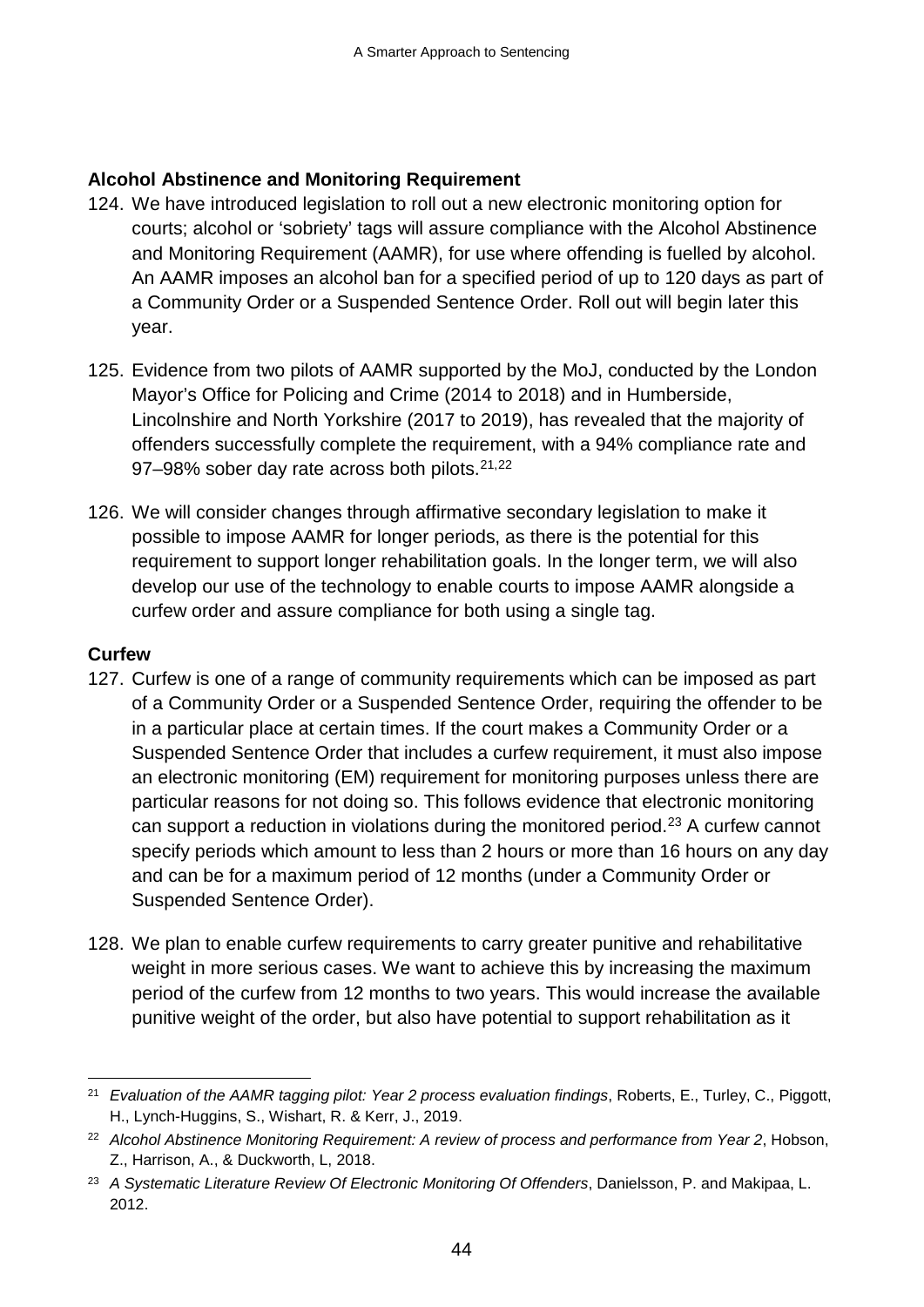would provide a longer period during which some of the positive effects of curfew could be established, such as deterring criminal associates.

- 129. It is envisaged that courts would be able to use longer curfews in particularly serious cases, where a sentence served in the community may be more effective in preventing future re-offending, prior to consideration of a custodial sentence.
- 130. An electronically monitored curfew is often set by the courts for a standard 12-hour curfew pattern of 7pm to 7am at the home address, but a curfew can be set to allow for a different pattern. We would like to see a more creative approach to imposing curfews which may better reflect the punishment intended, better support rehabilitation, and better protect victims, meaning more robust and effective orders. For example, it is possible to set several curfew periods during a 24-hour period (subject to the daily maximum) to restrict behaviour and movements. This could allow an offender to fulfil caring responsibilities for dependents at specified times but be subject to a curfew at other times. We are keen to explore how victims' views can be gathered and included when setting restrictions that may contribute to keeping them and their families safe. We will work with NPS staff and sentencers to explore what is currently possible, and better understand the possible benefits of new approaches.
- 131. We also plan to give courts the ability to impose the weekly total of up to 112 curfew hours more flexibly and creatively; whilst not exceeding the weekly maximum, we propose that the court should be able to impose longer curfews, up to 20 hours a day (an increase from the daily maximum of 16 curfew hours). The intention is that the maximum of 20 hours would be used on 'leisure' days and fewer or no curfew hours could be set on 'working' days. This would increase the punitive nature of a curfew but may also enhance rehabilitative benefits such as cutting ties between offenders and criminal associates. This proposal increases the flexibility of the sanction and also creates the potential to direct it where the need to protect the public is greatest.
- 132. Currently, all variations to EM curfews imposed by the court as a requirement of a Community Order or Suspended Sentence Order may only be made by the court. This means that to make even minor adjustments to a curfew start or end time or an appropriate change of address, probation must take the request to the court in order for it to be varied by the court. Pressures on courts, which are particularly acute at the moment, are further exacerbated by these applications.
- 133. We want to give probation the power to vary EM requirements within a prescribed range of circumstances, where the change will in no way undermine the weight or purpose of the requirement as imposed by the court. Any proposal will be scrutinised and authorised by a senior member of probation staff before a change is made and the change will be auditable. When a variation has been authorised the court record will be updated, and probation will notify the police and the monitoring provider.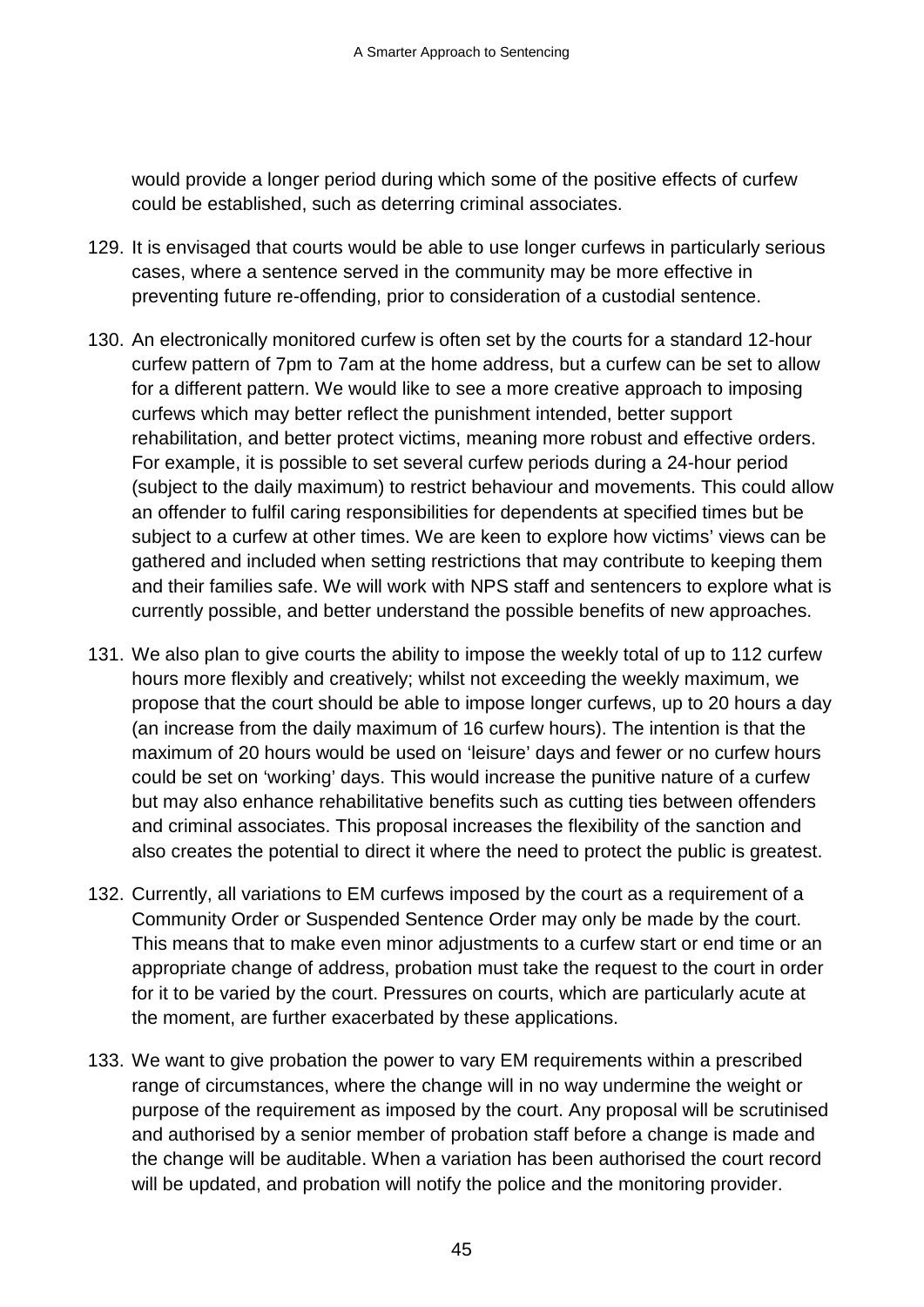Variations will be limited to a shift in curfew timings but not a change in the number of hours, and changes to address where it is identified as necessary for risk management and/or rehabilitation and within the geographical range managed by the probation team responsible for the offender. The aim of this change is to improve efficiency across the courts and probation.

- 134. This measure would not be available to vary "single requirement orders" (where compliance with the curfew is managed by the Electronic Monitoring Service, rather than probation), would not apply to court bail cases which are managed by the police.
- 135. We are also considering whether, as with probation, Youth Offending Teams should be empowered to make variations to EM requirements in a limited range of circumstances (changes of address and changes in curfew timings but not the number of hours).

#### **Unpaid Work**

- 136. Unpaid Work is an integral part of our community offer. Currently, Unpaid Work can be imposed as a requirement of a Community Order or Suspended Sentence Order. The courts can impose between 40 and 300 hours of Unpaid Work and this must be completed within 12 months. Nominated local projects are popular with both sentencers and the public, and placements are challenging. Unpaid Work can support the rehabilitative aspects of a community-based order through developing work-ready skills, including good timekeeping and working cooperatively with others.
- 137. Reforms to the probation system which are bringing Unpaid Work delivery under the remit of the National Probation Service (NPS) present a significant opportunity to ensure that the work offenders do helps rehabilitate as well as punish. There is considerable potential within the Unpaid Work requirement for on-the-job training and skills development that can support future employment opportunities and the revised delivery model further increases opportunities to develop vocational skills. There will be increased opportunity for those eligible to benefit from up to 20% of their Unpaid Work hours being served in a work-related educational or training capacity. In addition, we want to ensure that Unpaid Work is started quickly, especially where it is stand alone and will work with the NPS to ensure that where courts order Unpaid Work, offenders are started on it as quickly as possible.
- 138. It is vital that community sentences and their requirements should benefit the local community in which they are served, and sentences being responsive to local needs is a key aspect of this. We want to make sure that there is strong community participation (both members of the public and key agencies) in Unpaid Work. This is why we will support the NPS's efforts to ensure an adaptive and responsive unpaid work offer by creating a statutory duty for probation to consult key local and regional stakeholders on the design and delivery of Unpaid Work.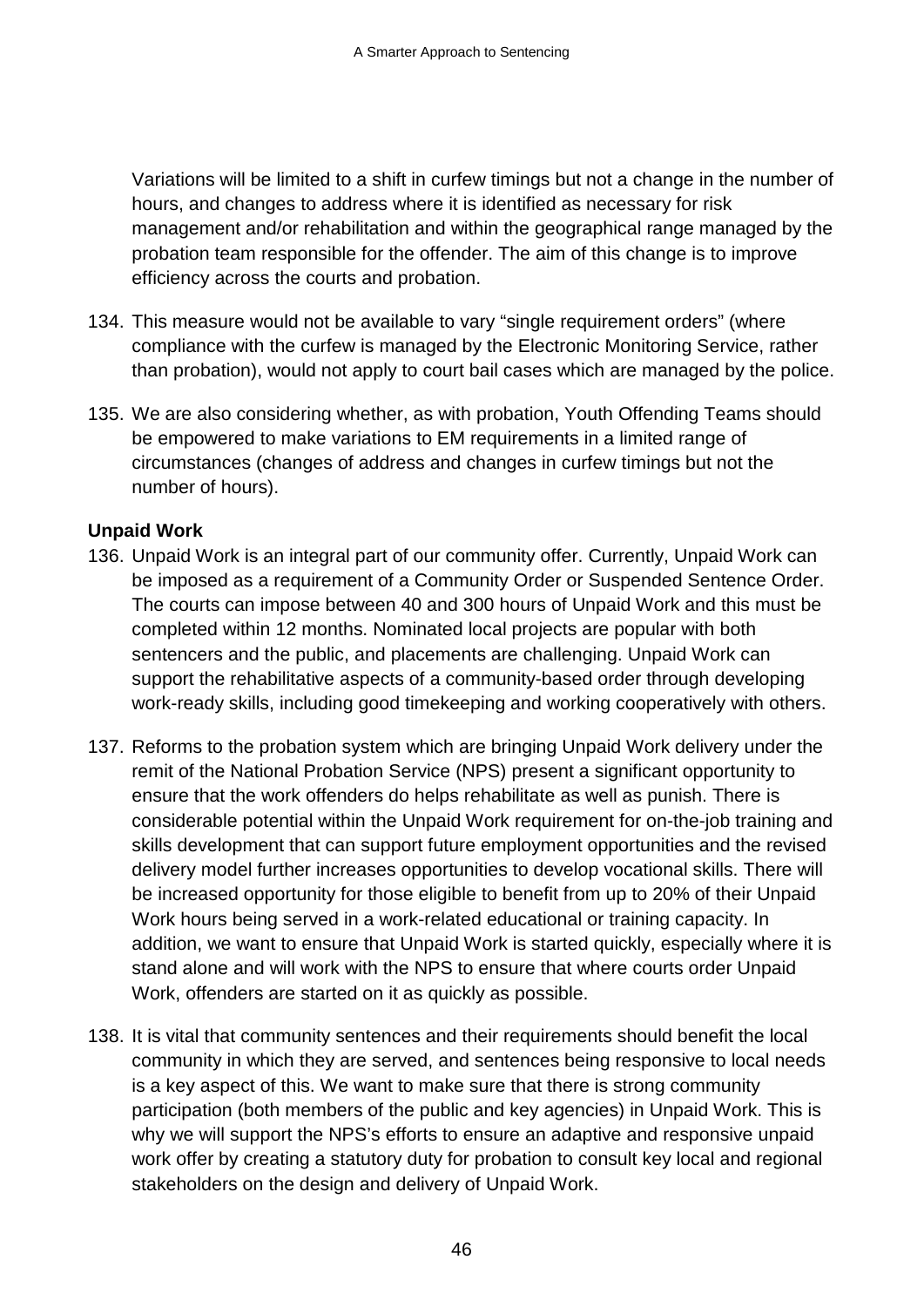- 139. Additionally, liaison arrangements with the Police and Crime Commissioner, Community Safety Partnerships and other community forums will ensure that community leaders and local officials fully understand the contribution that Unpaid Work can make to local initiatives. These links – cemented via a statutory duty – will help to develop new project work and ensure that all sections of the local community benefit from the work delivered through Unpaid Work.
- 140. Unpaid Work Supervisors will undertake, as a minimum, introductory training in health and safety, first aid, the core principles of Unpaid Work, safeguarding; PREVENT; risk awareness; dealing with challenging behaviour, pro-social modelling and diversity. They will also benefit from ongoing professional development in the core requirements of the role but may also include wider practice issues.
- 141. Her Majesty's Prison & Probation Service (HMPPS) is developing strategic partnerships with charities, such as the National Trust and the Canals and Rivers Trust who can provide a significant volume of quality Unpaid Work placements. An agreement setting out working arrangements that is endorsed at a national level will help local teams to be proactive when forming local partnerships. Unpaid Work Teams can supply considerable, regular and reliable working parties to complete a wide range of arduous tasks throughout the year. Larger charities can provide fulfilling work that can include on-the-job training, whilst benefiting the community. This can also include possibilities for service users to transition to volunteer or paid employment roles following completion of the Community Sentence.

#### **Attendance Centre Requirements**

- 142. An Attendance Centre Requirement is a little-used type of community requirement that can be imposed on young adults aged 18–24 as part of a Community Order or Suspended Sentence Order under section 214 of the Criminal Justice Act 2003. An Attendance Centre Requirement requires the individual to attend, for a specified number of hours, a designated building operated by the probation service, known as a Senior Attendance Centre. These are distinct from Junior Attendance Centres, which exist separately as part of the youth sentencing framework. Attendance at a Senior Attendance Centre can also be mandated as a standalone Attendance Centre Order for individuals aged 18–24 who are in default of payment of a sum of money, under section 60 of the Powers of Criminal Courts (Sentencing) Act 2000.
- 143. The primary purpose of an Attendance Centre Requirement is to support rehabilitative activities; it also has a punitive element through the restriction of liberty involved. The activities delivered through a Senior Attendance Centre typically include social, education and life skills training. The minimum number of hours is 12 and the maximum is 36, typically in 3-hour sessions.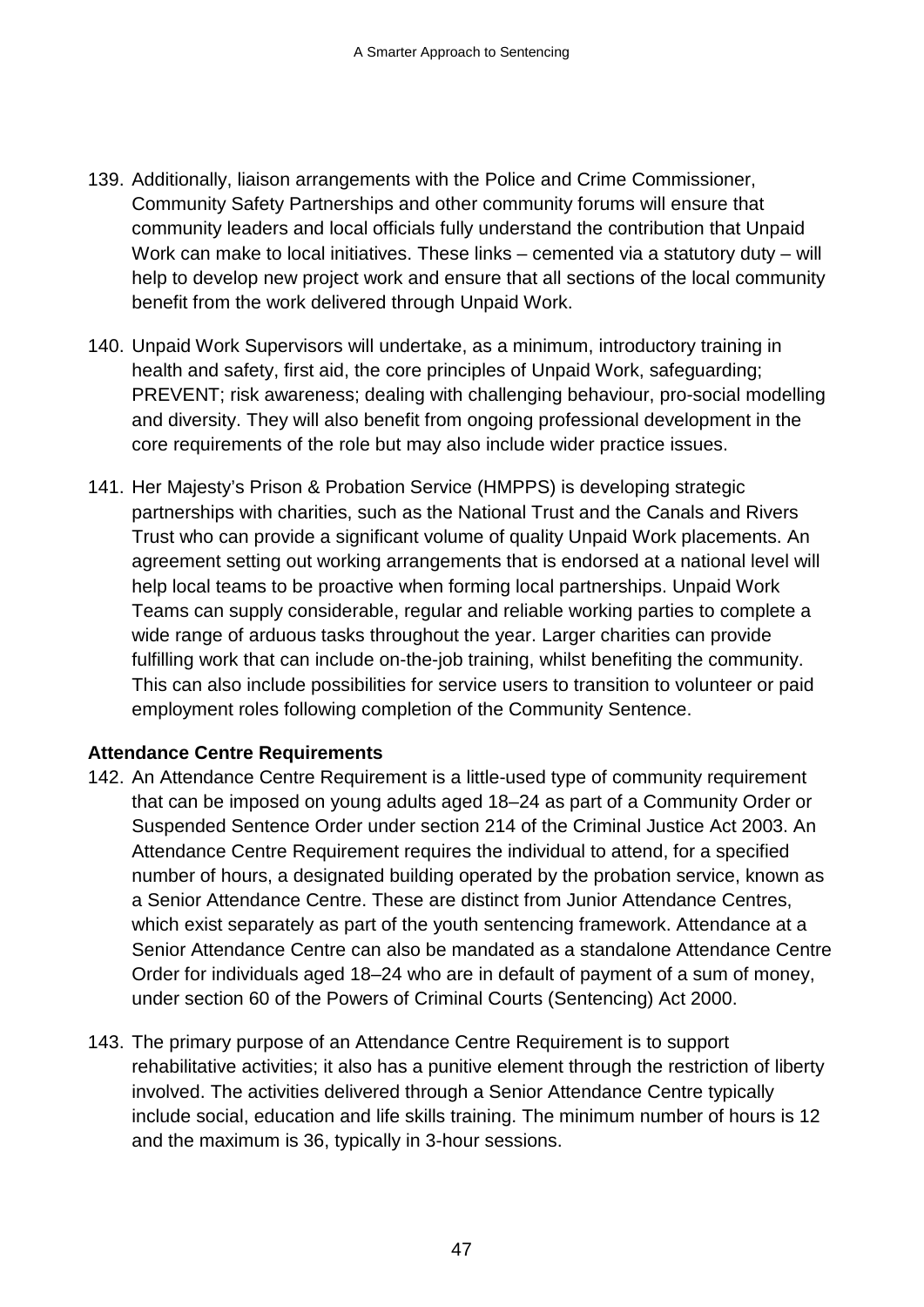- 144. Use of Attendance Centre Requirements has been declining since the introduction in 2014 of the Rehabilitation Activity Requirement (RAR), which provides a more flexible means for sentencers to ensure rehabilitative needs are addressed as part of a community sentence. Since 2017, approximately 80 offenders per month have been sentenced to an Attendance Centre Requirement, resulting in c.950 cases annually (less than 1% of all Community Order and Suspended Sentence Order starts). [24](#page-50-0) Standalone Attendance Centre Orders are even less commonly used, with only 7 imposed across England and Wales in the year to March 2020. One reason for their low usage may be that Senior Attendance Centres are not available as an option in all regions due to their uneven distribution (there are 26 centres nationally, but none in Wales or the North East for example).
- 145. In light of their declining usage, we propose to remove the Attendance Centre Requirement from the menu of available community sentence requirements. We would also remove the Attendance Centre Order from the available sentencing options to deal with defaulters. This will streamline the community sentencing framework and promote simpler and more consistent sentencing, while freeing up probation service resources which could be used more effectively elsewhere.
- 146. We believe that the rehabilitative and punitive functions of Attendance Centre Requirements can be met equally well, if not more effectively, through other available requirements such as Unpaid Work, curfews and RARs. The RAR in particular provides greater flexibility for the probation service to tailor activities to the particular needs of the individual. Similarly, we believe that additional disposals for defaulters introduced by the Courts Act 2003, such as Unpaid Work, provide an effective alternative to the Attendance Centre Order.
- 147. Senior Attendance Centres are currently operated under contract by Community Rehabilitation Companies (CRCs). On transition to future probation arrangements in June 2021, responsibility for operating Senior Attendance Centres will transfer to the National Probation Service (NPS) along with other CRC functions. The NPS will continue to operate Senior Attendance Centres in line with current arrangements unless and until legislation is enacted to remove Attendance Centre Requirements and Attendance Centre Orders from the statute book. Senior Attendance Centres may continue to operate thereafter in areas where they are an effective way to meet demand for rehabilitative activities for young adults with a Rehabilitation Activity Requirement.

<span id="page-50-0"></span><sup>&</sup>lt;sup>24</sup> Offender Management Statistics Quarterly: October to December 2019, Ministry of Justice, April 2020.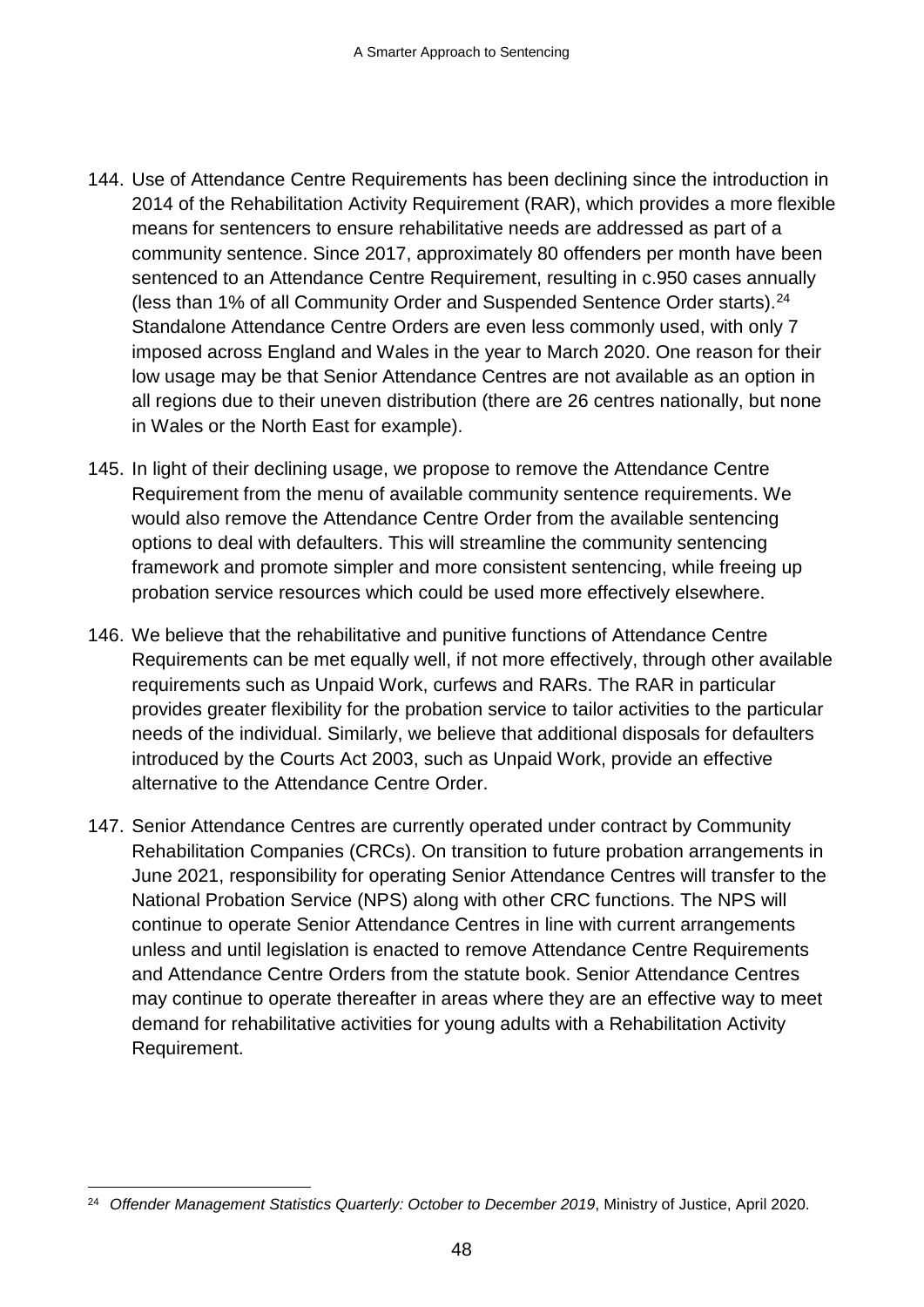### **House Detention Orders**

- 148. A persistent problem for lower level offending is the failure of non-custodial sentences to deliver better outcomes and so offenders typically end up being sentenced by courts to short spells of custody after they feel they have exhausted all other options. On average, those sentenced to short custody (6 months or less) have an average of 65 offences, with community sentences having been tried and having failed. We need to improve community-based orders to end the cycle of repeat lowlevel offenders that often leaves judges with no choice but to impose a custodial sentence. Our goal here is clear: a new and improved community orders that offers better rehabilitation opportunities, but which is principally about delivering robust punishment in the community. Such orders will be more effective at ensuring compliance and deterring crime and therefore preventing the conveyer belt that leads too many offenders on a path towards repeated short spells in prison.
- 149. We therefore intend to empower judges to place much more restrictive requirements on community orders and through enabling them to impose a tough new form of 'house detention' that severely restricts liberty. This would be a robust order, which would be served in the community and would be based on a highly restrictive and lengthy curfew, that would fully exploit GPS tagging technology. We envisage the order would provide a strong punitive response to crime in a way that current community sentences do not, while enabling those offenders in training, education or employment to maintain those obligations. We will consider piloting these orders in select areas for young adults under the age of 21, and where there is local support from Police & Crime Commissioners and evaluate their impact on offending and uptake by the judiciary before considering further expansion.
- 150. Courts should be able to add further requirements to house detention, such as Alcohol Abstinence Monitoring Requirements (so called 'sobriety orders'), internet restrictions and mandatory attendance at drug or alcohol treatment services as they see fit. The purpose of this new non-custodial option is to provide an additional tool for sentencers to apply in certain cases of lower-level offending where they judge that the offender can still be punished effectively in the community and where their likelihood to reoffend would be increased by resorting to another conventional community sentence. For these reasons, courts would not be able to use these sentences for people who would have otherwise received a custodial sentence and because they are geared at making community sentencing a more effective intervention, they could not be used for offenders who had already had a prison sentence in the past.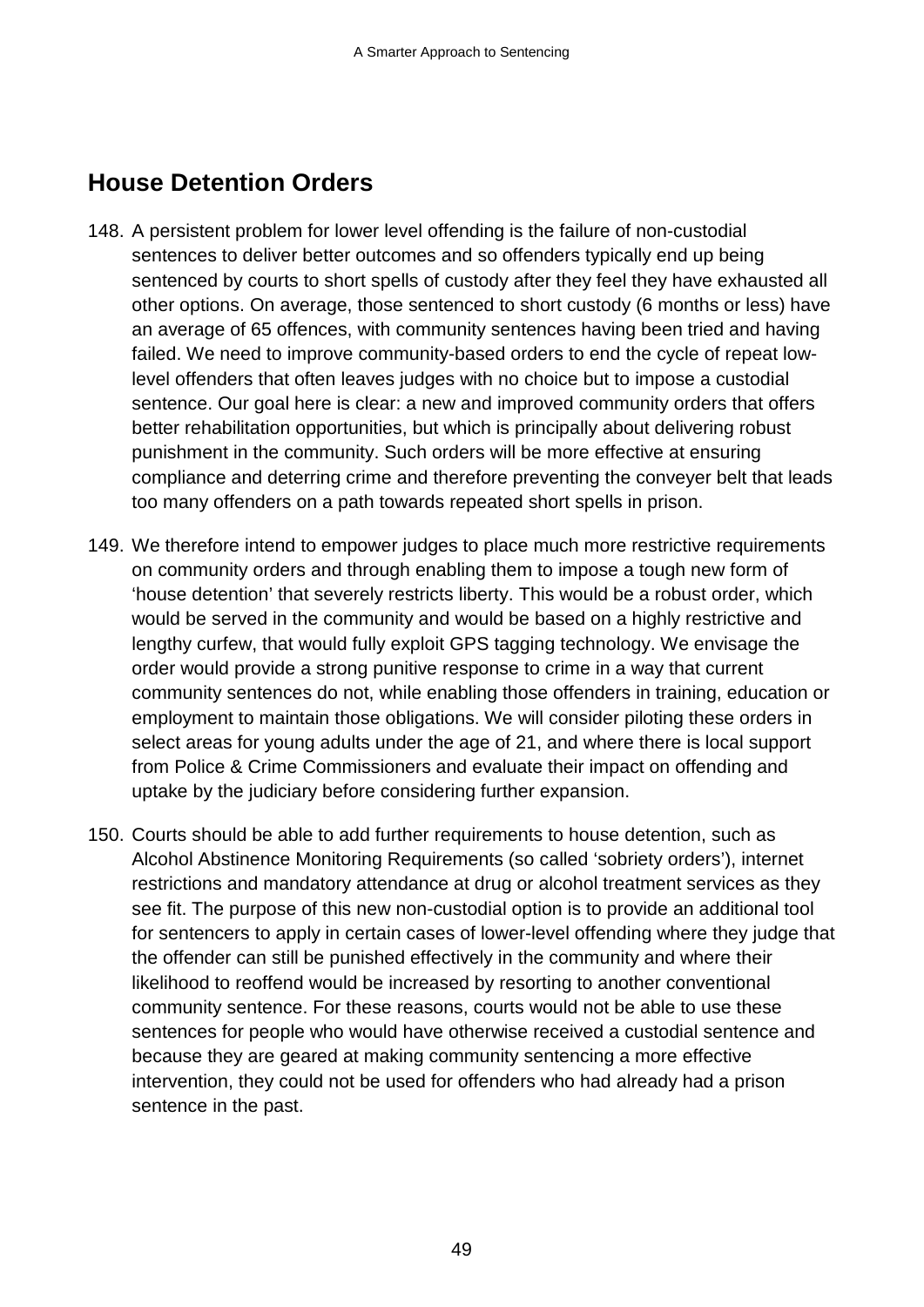## **Improving pre-sentence reports – addressing individual issues through tailored assessments**

- 151. The purpose of a pre-sentence report (PSR) is to facilitate the administration of justice, and to reduce an offender's likelihood of reoffending and to protect the public and/or victim(s) from further harm. A PSR does this by assisting the court to determine the most suitable method of sentencing an offender (Criminal Justice Act 2003, section 158). To achieve this, the National Probation Service provides an expert assessment of the nature and causes of the offender's behaviour, the risk the offender poses and to whom, as well as an independent recommendation of the option(s) available to the court when making a sentencing determination for the offender.
- 152. A PSR assists the court when the community or custodial threshold has been met, by providing:
	- a summary of the facts of the case, incorporating any basis of plea if there has been an admission.
	- an expert risk and needs assessment about the individual circumstances of the offender and the offence(s) committed, highlighting the risk the offender poses and to whom, potential vulnerabilities and/or underlying drivers of the individual's offending behaviour. In addition, it must reflect the need to guard against disproportionate treatment.
	- an analysis of the sentencing options, with an independent sentence proposal, addressing any indications of the court, and when appropriate recommending alternative sentencing options to the court in line with the sentencing guidelines and purposes of sentencing (Criminal Justice Act 2003, section 142),
	- additional information not presented to the court in aggravating or mitigating submissions, or readily available to the court, such as information about the offender and their view of the offence(s), obtained by interviewing the offender or through the liaison with other criminal justice system, clinical and communitybased agencies.
- 153. Following the determination of a suitable sentence by the court a PSR:
	- is the foundation of the administration of an offender's sentence.
	- informs the production and implementation of a risk management and sentence plan by the offender supervisor in the community or custody, to reduce the offender's likelihood of reoffending and to protect the public and/or victim(s) from further harm.
	- is reviewed by the Parole Board when determining whether an offender can safely be released into the community.
	- is considered by an appellate court upon appeal or review of the sentencing decision of the original court.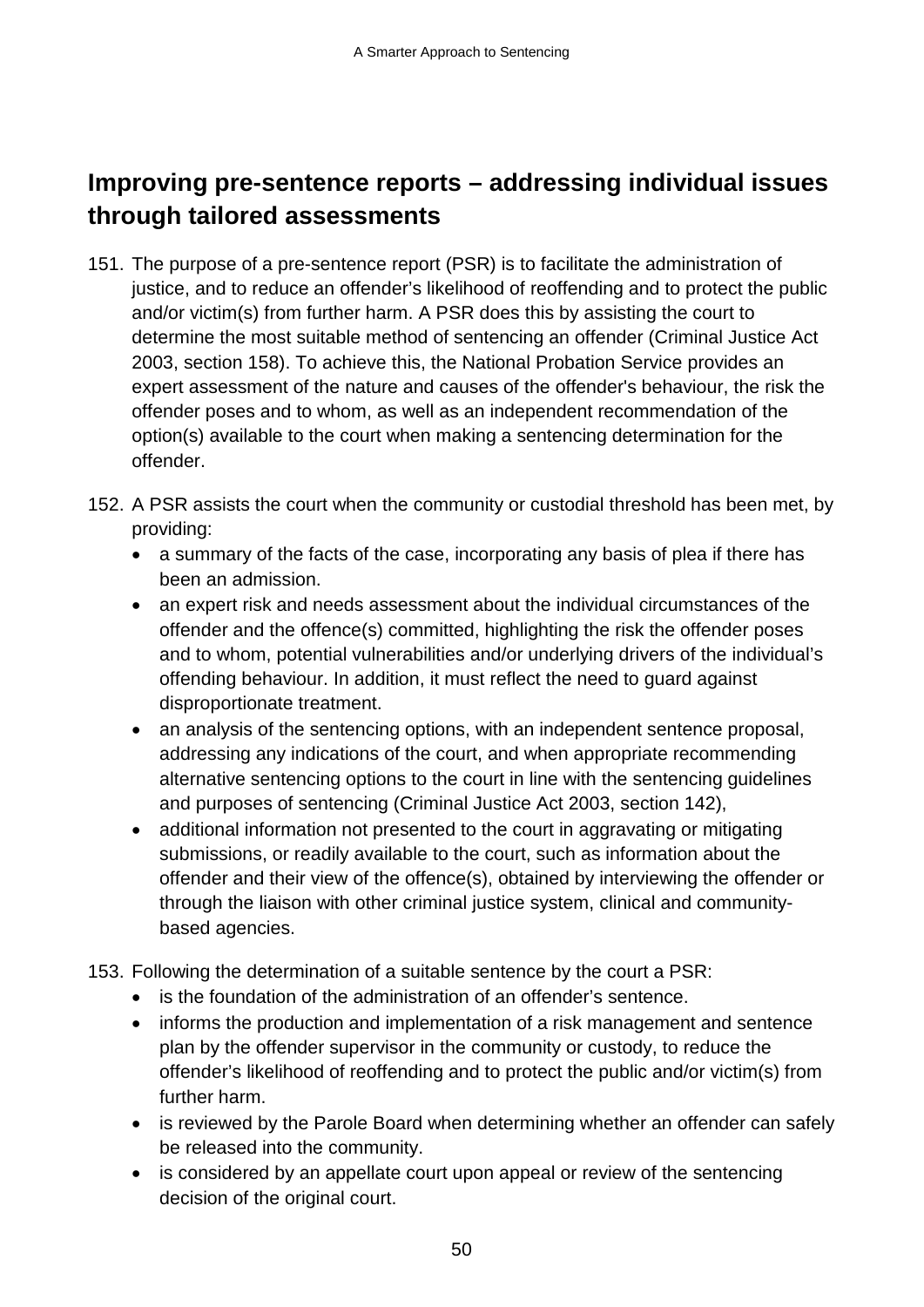- 154. We believe that the provision and quality of PSRs are key to supporting effective decision making in the criminal justice system, so the court knows when there are unresolved needs that are directly associated with offending and is aware of all individualised relevant risk factors. This then enables the appropriate risk management arrangements to be put in place to supervise the offender in the community and support their rehabilitation. There has been a significant decrease in the number of PSRs recorded in magistrates' court. Delivered PSRs have fallen from 156,659 in 2009 to 75,900 in 2019. This is a drop of 52% percent.<sup>[25](#page-53-0)</sup> However, this government is committed to increasing the delivery of targeted, quality and timely PSRs to assist sentencing determinations. Similar findings have been acknowledged by HM's Inspectorate of Probation.<sup>[26](#page-53-1)</sup>
- 155. We are committed to ensuring that probation staff are supported to deliver a high standard of reports and to significantly increase the proportion of court disposals which benefit from a PSR. Through our reforms to probation, we will invest in additional staff at courts to support more, higher-quality PSRs for more cases.
- 156. To ensure that high quality PSRs are being prepared in appropriate cases, so that sentencers have the best information available to address rehabilitative needs, we are taking forward a broad programme of work to improve the quality and delivery of advice to courts. We are not proposing to alter the current judicial discretion to decide when a PSR is necessary to assist sentencing determinations. Instead, we are proposing that further work is undertaken to build the evidence base on the impact that a PSR has by evaluating their impact on offender outcomes, sentencing behaviour and the efficient administration of justice by way of a pilot to test new ways of delivering PSRs in magistrates' courts.
- 157. The PSR pilot will test new ways to identify offenders earlier in the criminal justice system who require a PSR to support their sentencing determination. For example, testing the impact of adopting a 'Pre-Plea' pre-sentence report protocol for certain offenders, so probation officers are permitted more time to prepare a quality PSR prior to sentencing hearings. This process, in addition to closer partnership working with other criminal justice agencies such as the police, Crown Prosecution Service, defence lawyers, and NHS Liaison and Diversion services, will maximise the opportunities to increase the identification and flagging of individuals earlier in the criminal justice process that would benefit from a PSR.
- 158. In addition, the pilot will work with local courts to target the delivery of fuller PSRs for cohorts of offenders identified with more complex needs, even if that would require a short adjournment (of 5 working days) so that the National Probation Service, can:

<span id="page-53-0"></span><sup>&</sup>lt;sup>25</sup> Offender management statistics quarterly: October to December 2019, Ministry of Justice, 2020.

<span id="page-53-1"></span><sup>26</sup> *The quality of pre-sentence information and advice provided to courts*, HM Inspectorate of Probation, Research & Analysis Bulletin 2020/04, 2020.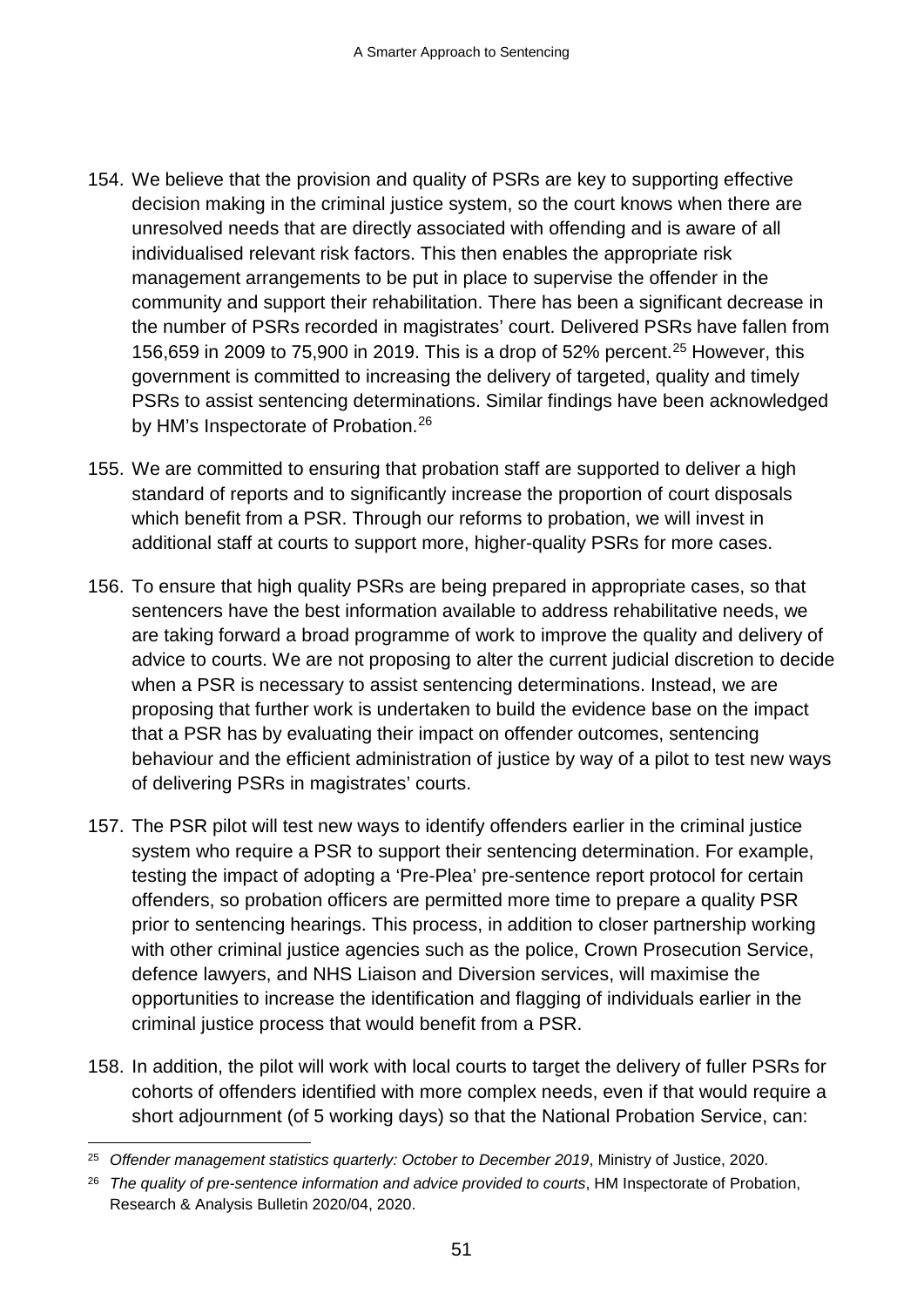interview the offender; make the necessary checks and liaisons with partner agencies; and prepare a report informed by their professional assessment and including an independent recommendation on the most suitable and deliverable sentencing options available for the court to consider. The following cohorts of offenders have been identified as the cohorts with complex needs that the PSR pilot will focus on female offenders, young adult offenders (ages 18–25), and offenders on the cusp of custody.

## **Deferred sentencing**

- 159. There are clear instances where we are not doing a good enough job in ensuring that courts and probation (and other community services) work better together. For example, an evaluation of NHS Liaison and Diversion schemes in 2016 (which identify people who have a mental health need, learning disability, substance misuse problem, or other vulnerabilities, and refer them into services at police stations and court) was unable to detect whether they had been able to successfully divert cases away from remand or custodial sentences.<sup>[27](#page-54-0)</sup>
- 160. Where the court has the capacity, we want to encourage them to use existing legislation on deferred sentences, and existing services available to them such as Liaison and Diversion or community advice and support services, to divert vulnerable offenders into services and away from further involvement in the criminal justice system, especially vulnerable women who are likely to benefit from referral to a women's centre. The majority of women sentenced to custody receive sentences of less than 12 months, often for persistent low-level offences, and there is a higher prevalence of reported needs among women in custody, including around substance misuse, trauma and mental health. The greater use of deferred sentencing will also provide opportunities for restorative justice practices to be deployed.

# **Out of Court Disposals**

161. At the very first step of the criminal justice process, we will do more to ensure that we provide effective, swift and evidence-led responses to the least serious offending, such as first-time offences of low-level cannabis possession or being drunk and disorderly. Out of Court Disposals (OOCDs) are an important tool in addressing early stages of offending behaviour. They allow the police to deal promptly with low-level offending without recourse to the courts. They can maximise the use of officer time – achieving a satisfactory outcome for the public while allowing officers to spend more time on frontline duties tackling more serious crime. They are also an opportunity to

<span id="page-54-0"></span> <sup>27</sup> *Evaluation of the Probationer Liaison and Diversion Trial Schemes*, Disley et al, RAND Corporation. 2016.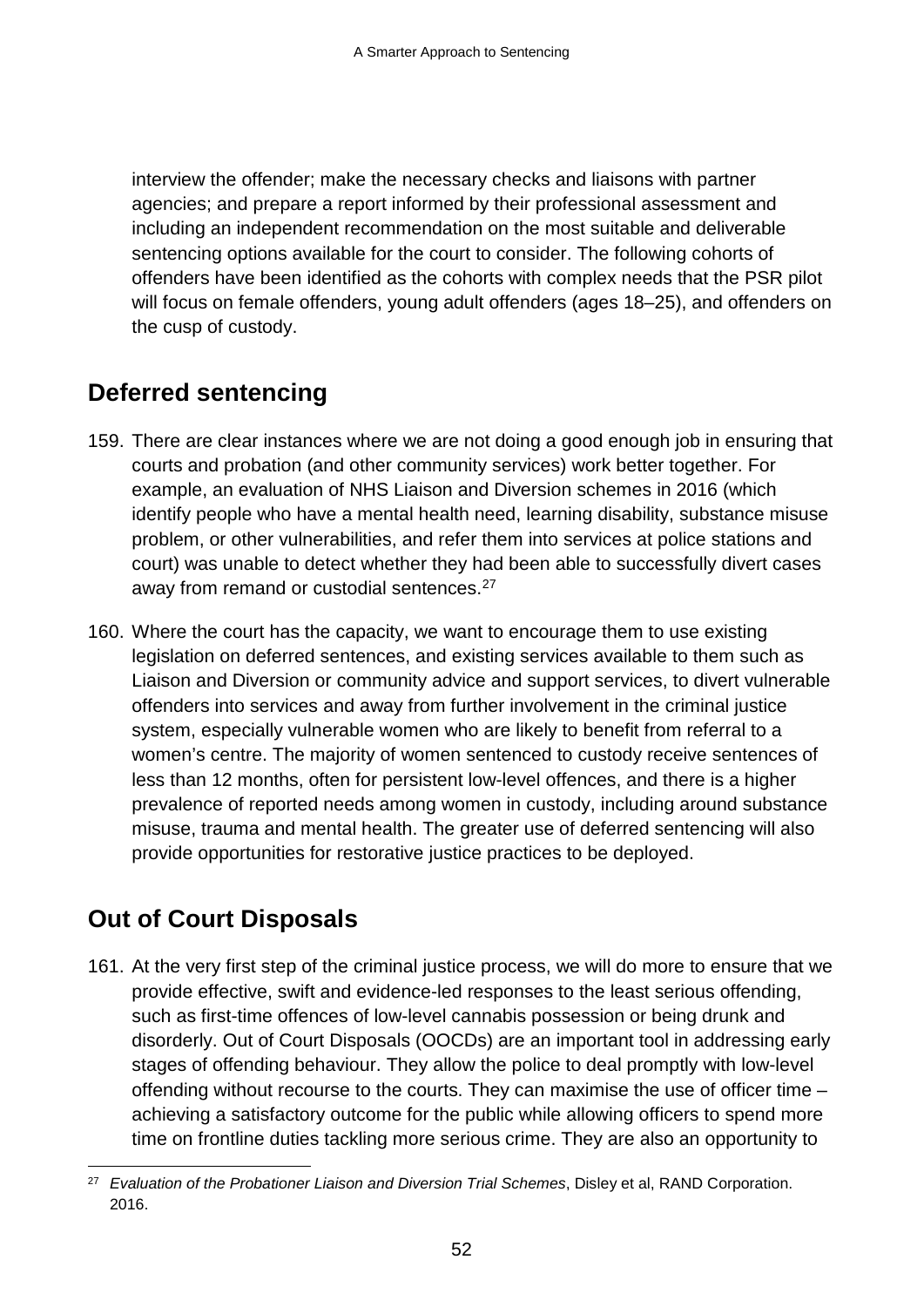provide intervention and support to potential offenders at the early stages in criminal behaviour, diverting them into rehabilitative services to help reduce escalation of offending.

- 162. A joint government and police review of OOCDs included a public consultation, which ran from November 2013 to January 2014.<sup>[28](#page-55-0)</sup> This sought views from the public, as well as practitioners within the criminal justice system, including the police, the judiciary and the Sentencing Council. The consultation responses confirmed that the OOCD framework was in need of reform. The joint government and police response to the consultation was published in November 2014. [29](#page-55-1) It set out plans to reduce the number of disposals from six to two. To take this forward, in 2014–15 we piloted a 'two-tier framework' in three police forces. [30](#page-55-2) The National Police Chiefs' Council (NPCC) supported the move to a two-tier structure and published a strategy<sup>[31](#page-55-3)</sup> at the end of 2017 encouraging a voluntary move by forces to use only conditional cautions and community resolutions. All forces signed up to the strategy. Some have moved fully to the two-tier model, some are in transition and others retain the full six OOCDs options.
- 163. MoJ has continued to support this voluntary implementation of the two-tier model but the time is now right to move this to a legislative footing, ensuring that all forces are using a consistent OOCD framework. The new framework will provide:
	- An 'upper-tier' disposal (along the lines of the current statutory conditional caution) to enable police to set enforceable conditions to be met within 16 weeks (or in exceptional cases up to 20 weeks). Non-compliance could result in a prosecution for the original offence. Conditions could be rehabilitative (e.g. engagement with mental health or substance abuse services), reparative (e.g. financial compensation, restorative justice process, formal apology), restrictive (e.g. curfew) or punitive (e.g. fine). Receiving this would form part of a criminal record but would be regarded as 'spent' within three months and only disclosed on DBS checks for certain jobs.
	- A 'lower-tier' disposal (along the lines of the current informal community resolution) which is currently non-statutory, to be available for the lowest level of offences. Receiving this would not form part of a criminal record.
- 164. As such police would use only two statutory OOCDs and not PNDs, simple cautions, cannabis or khat warnings. Fixed Penalty Notices are not within scope of this reform.

<span id="page-55-0"></span> <sup>28</sup> *Consultation on out of court disposals*, HM Government and College of Policing, November 2013.

<span id="page-55-1"></span><sup>29</sup> *Out of Court Disposals Consultation Response*, HM Government and College of Policing, November 2014.

<span id="page-55-2"></span><sup>30</sup> *Adult out of court disposal pilot evaluation: final report*, Ministry of Justice, June 2018.

<span id="page-55-3"></span><sup>31</sup> *Charging and Out of Court Disposals: A National Strategy*, National Police Chief's Council, January 2018.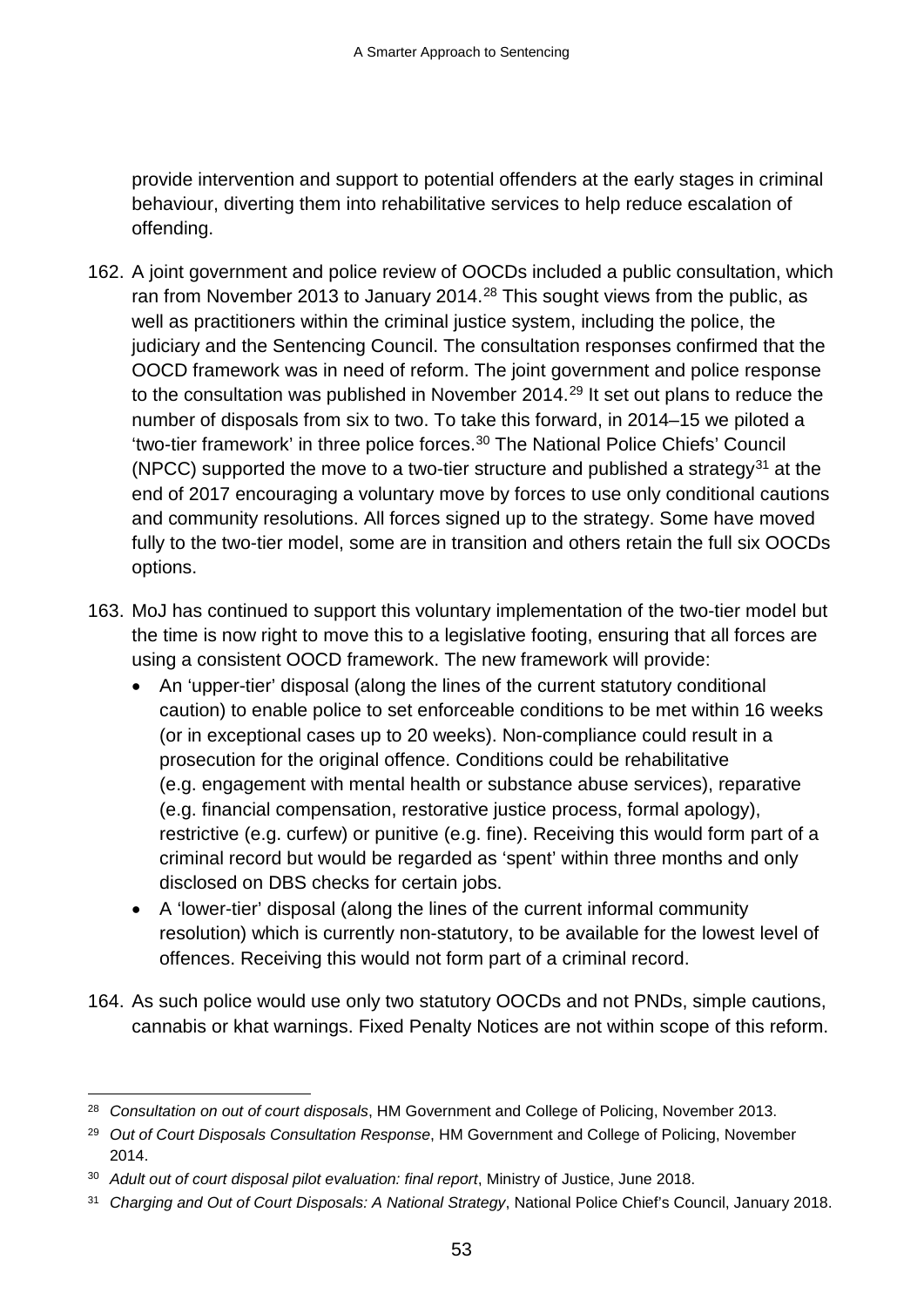- 165. A number of forces operate local deferred prosecution schemes, within regulatory and operational guidelines, and we welcome evidence-based development of these initiatives. We continue to support the deferred prosecution model, recommended in the Lammy Review,[32](#page-56-0) and are working with a number of forces to pilot the 'Chance to Change' scheme for adults and young people.
- 166. Streamlining the OOCDs options would bring national consistency, an opportunity for early intervention with vulnerable offenders and a greater focus on victims. Both these options allow police to attach some form of condition or action to the disposal. OOCDs with conditions can support people where needed, helping to divert first time and low-level offenders away from further contact with the criminal justice system and into meaningful and rewarding life choices. They also provide an opportunity to refer those who have mental health issues or other health vulnerabilities into service interventions to support the underlying factors that are contributing to offending behaviour. Financial penalties, compensation, victim reparation and restorative justice outcomes will all be available to use where police consider these more appropriate and proportionate than rehabilitative interventions.
- 167. We know that operational change takes time and we will work carefully and closely with police forces and PCCs to ensure that these important changes are implemented in a sensible timeframe to support forces, over several years so the reforms do not impact on operational delivery.

# **Problem-solving courts**

- 168. For those offenders whose offending is linked to substance misuse and other complex needs, we propose to pilot a new 'problem-solving' court approach, providing an intense but alternative sentence to custody through treatment interventions and links to wider support services, with judicial oversight through regular court reviews, more intense probation supervision, and a system of incentives and sanctions to encourage compliance.<sup>[33](#page-56-1)</sup>
- 169. The success of this approach can be seen in the Family Drug and Alcohol Court (FDAC) for parents in family court proceedings, which includes reviews with the same judge and testing for drugs and alcohol, plus engagement in treatment. FDAC's

<span id="page-56-0"></span> <sup>32</sup> *An independent review into the treatment of, and outcomes for, Black, Asian and Minority Ethnic individuals in the Criminal Justice System*, The Lammy Review, September 2017. (Recommendation 10.)

<span id="page-56-1"></span><sup>33</sup> *Problem-solving courts: An evidence review*, Bowen, P. & Whitehead, S., Centre for Justice Innovation, London, UK, 2016.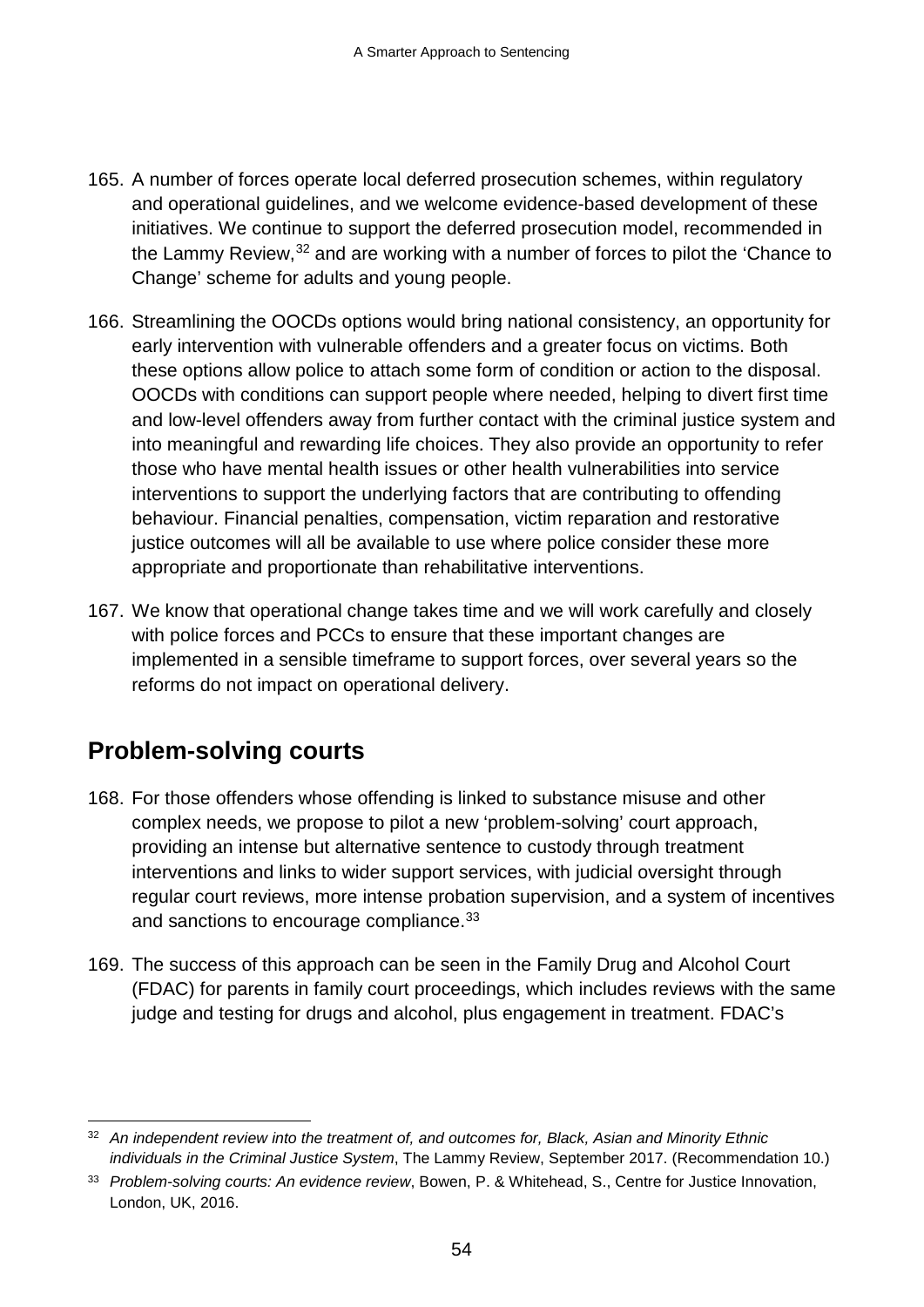therapeutic approach can have a range of positive outcomes for participating families, in addition to being cost-effective.<sup>[34](#page-57-0)</sup>

- 170. There have also been some locally driven criminal problem-solving models producing positive results. For example, Greater Manchester, which runs a PSC-type approach for women, has a lower annual average reoffending rate for female offenders compared to similar urban areas, and England and Wales overall (15% compared to 23% for the April 2017 to March 2018 cohort). [35](#page-57-1) The court is part of the local Whole System Approach to vulnerable women in the criminal justice system, which seeks to address their often complex needs, including experience of abuse and trauma, by bringing together statutory and third sector agencies to provide joined-up, holistic support. The key actors involved attribute the positive outcomes above to this approach.
- 171. However, while there have been trials of aspects of these approaches in England and Wales in the past, the full gamut of traditional problem-solving court components successfully used in other jurisdictions to improve offender behaviour and reduce use of custody and reoffending, particularly within treatment court models<sup>[36,](#page-57-2)[37](#page-57-3)</sup> has never been fully established here. Where some elements have been integrated into previous initiatives, evaluations were either limited in scope or did not take place.
- 172. In 2016, a problem-solving court Working Group established by the then Lord Chancellor, Rt Hon Michael Gove MP, and the Lord Chief Justice, concluded that a new model that more closely resembles international best practice by incorporating a core set of elements should be tested here, including:
	- entry via a guilty plea (with the exception of domestic abuse cases);
	- regular reviews of progress;
	- oversight throughout by a single judge; and
	- graduated sanctions and incentives, including the imposition of short custodial stays for non-compliance before continuing on the programme, and judicial power over breach decisions.
- 173. Where the model is dealing with drug- and alcohol-related crime, the Working Group felt that the court should have the ability to use frequent and random drug testing and

<span id="page-57-0"></span><sup>&</sup>lt;u>.</u> *<sup>34</sup> Changing lifestyles, keeping children safe: An evaluation of the first Family Drug and Alcohol Court (FDAC) in care proceedings*, Harwin, J., Alrouh, B., Ryan, M. & Tunnard, J., London: Brunel University, 2014.

<span id="page-57-1"></span><sup>35</sup> *Proven reoffending statistics: January to March 2018*, Ministry of Justice, 2020.

<span id="page-57-2"></span><sup>36</sup> *Problem-solving courts: An evidence review*, Bowen, P. & Whitehead, S., Centre for Justice Innovation, London, UK, 2016.

<span id="page-57-3"></span><sup>37</sup> *Review of the effectiveness of specialist courts in other jurisdiction*, Plotnikoff, J., & Woolfson, R., London: Department for Constitutional Affairs, 2005.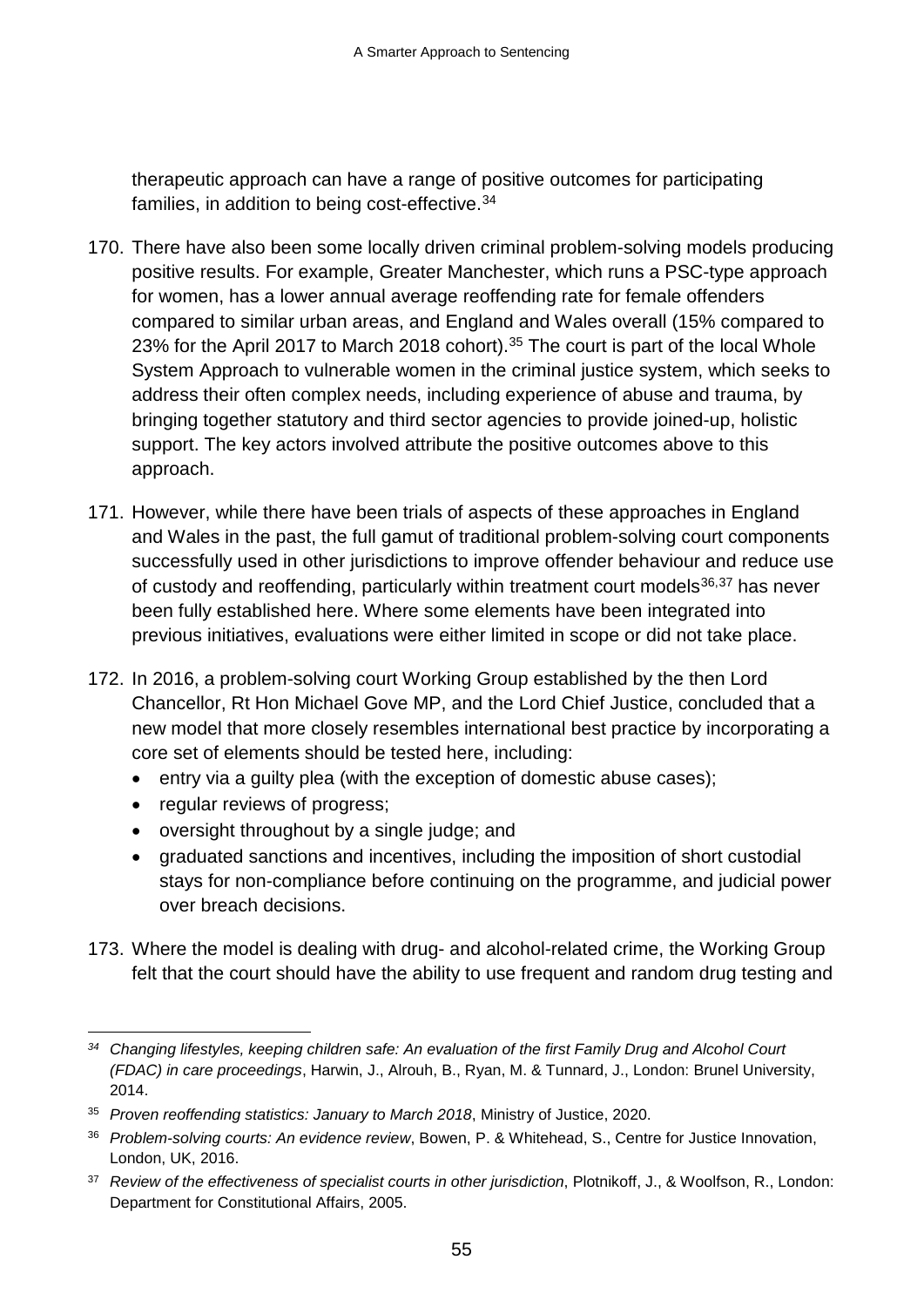testing for alcohol misuse. The Group set out that each court should have a court co-ordinator and accessible multi-disciplinary service provision.

- 174. We now intend to pilot enhanced problem-solving based on these recommendations in up to five courts. Substance misuse has been the traditional focus of problemsolving courts and is the area providing most of the international evidence base.  $38,39$  $38,39$ It was also the proposed focus of a new approach to problem-solving courts by the 2016 Working Group and we would expect this to form a core part of the pilots.
- 175. The second intended area of focus for the pilots is female offenders, given the high proportion of female offenders in receipt of short prison sentences, the promising outcomes of the Manchester women's problem-solving court model, and our commitment to addressing the underlying needs of female offenders.
- 176. Third, we believe a more innovative and intense approach to addressing the underlying behaviour of domestic violence perpetrators through their inclusion in the pilots would reinforce our recent efforts to tackle this perennial and important issue through the Domestic Abuse Bill, development of an Integrated Domestic Abuse Court (IDAC) pilot, and additional funding. Certain adaptations to the model are likely to be required in cases of domestic violence.
- 177. These pilots should be evaluated using a broad set of outcomes, related for example to offender behaviour including drug usage; other health and wellbeing indicators; the use of prison; compliance of offenders; judicial confidence; and reoffending measures, to enable us to be confident about their impact and longer-term sustainability.
- 178. Some of the components will require primary legislation to test within pilot locations:
	- Use of an immediate short custodial stay as a sanction for non-compliance, after which the sentence would continue in the community.
	- Enabling judges to initiate breach decisions at review hearings instead of this being solely the responsibility of the Probation Service.
	- Expansion of drug testing beyond Drug Rehabilitation Requirements (DRRs), to incorporate offenders who may not be dependent or reach the threshold for a DRR, but whose drug misuse drives their offending behaviour.

<span id="page-58-0"></span> <sup>38</sup> *Research on drug courts*, Belenko, S., A Critical Review. National Drug Court Institute Review, III (2), 2001.

<span id="page-58-1"></span><sup>39</sup> *A systematic review of drug court effects on recidivism*. Wilson, D. B., Mitchell, O., & MacKenzie, D. L., Journal of Experimental Criminology 2(4), 2006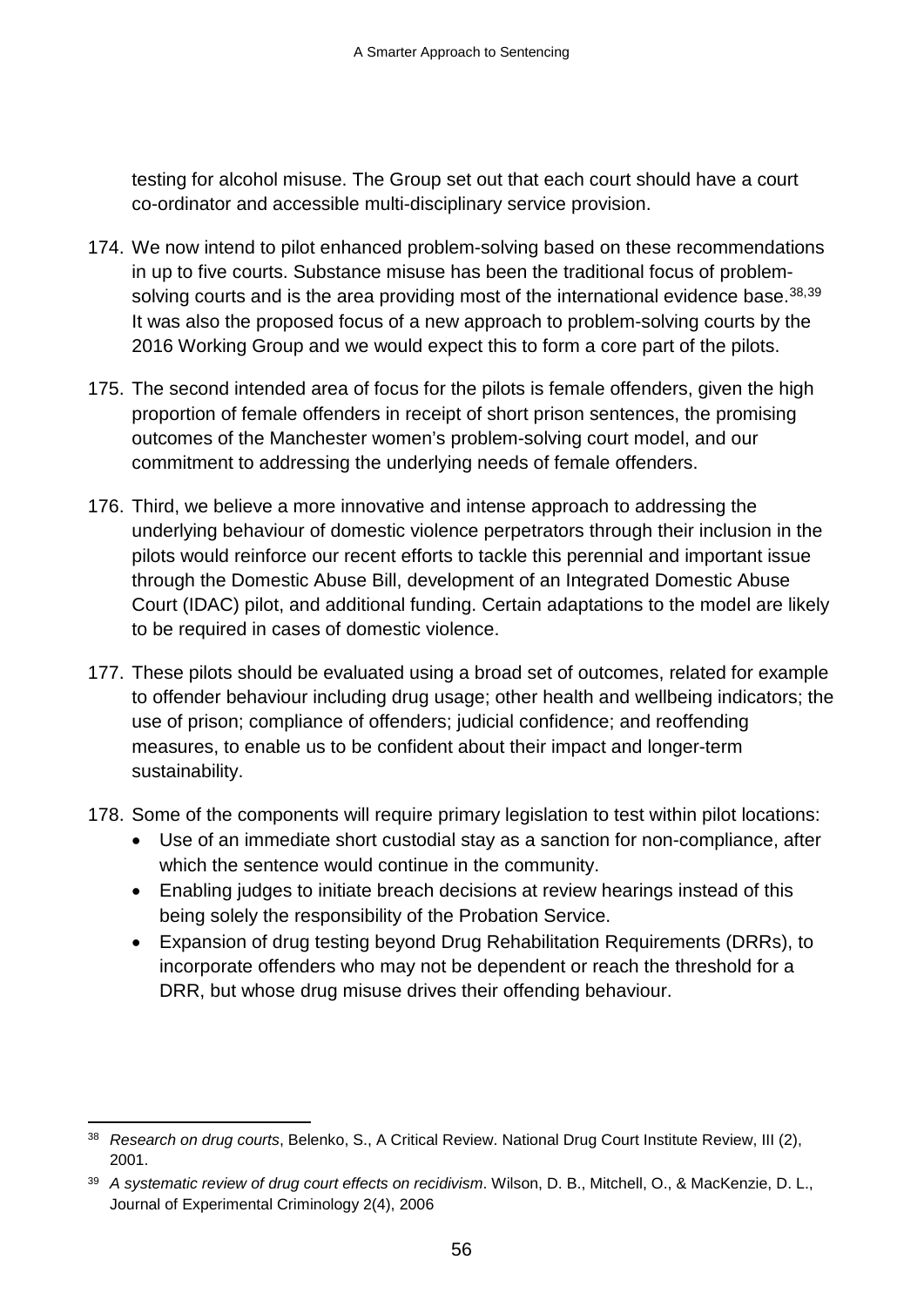- 179. We also intend to explore inclusion of voluntary alcohol testing. Secondary legislation will be required to expand the use of court reviews beyond DRRs and Suspended Sentence Orders for which powers already exist.
- 180. To ensure a coordinated approach among partners and accessible service provision to provide the greatest chance of success, MoJ will work closely with the judiciary and with core departments including the Department for Health and Social Care, the Ministry of Housing, Communities and Local Government, and the Home Office to drive this initiative forward.

### **Neurodivergence**

- 181. Too often, the criminal justice system fails to recognise or understand neurodiversity. with resulting poor outcomes and more reoffending. In order to be effective, rehabilitative programmes need to match individuals to programmes based on their risks, needs and responsivity. Neurodivergent offenders are likely to need additional support to undertake Community Order or Suspended Sentence Order requirements and effectively engage with rehabilitation programmes formed to the needs of neurotypical offenders. This additional support should take into account the communication styles and abilities of neurodivergent individuals.
- 182. Neurodivergent offenders often have speech, language and communication needs. Consequently, this cohort can experience difficulties understanding and processing complex information, particularly in stressful circumstances, such as whilst serving a community sentence. They are required to understand the processes and their sentencing requirements, as well as be able to communicate proficiently with a wide range of individuals. There is a risk that this cohort face extra challenges when trying to comply with criminal justice processes and procedures. If these challenges are identified, and support is put in place to mitigate their effects, this could result in higher and more effective engagement with community sentence requirements, increased compliance within the criminal justice system, fewer breaches, and more effective rehabilitation outcomes, which could contribute to the reduction of reoffending. The aim of these proposals is, therefore, to place them on an equal footing with the general population in their ability to comply with requirements.
- 183. We will shortly be launching a national 'Call for Evidence' to obtain a clearer picture of prevalence and the current national provision to support offenders with neurodivergent conditions in the criminal justice system. As well as learning from existing local evaluations, a national call for evidence will provide an understanding of the availability of accredited programmes tailored for neurodivergent offenders and the impact these programmes have. It will also allow us to gain insight into how often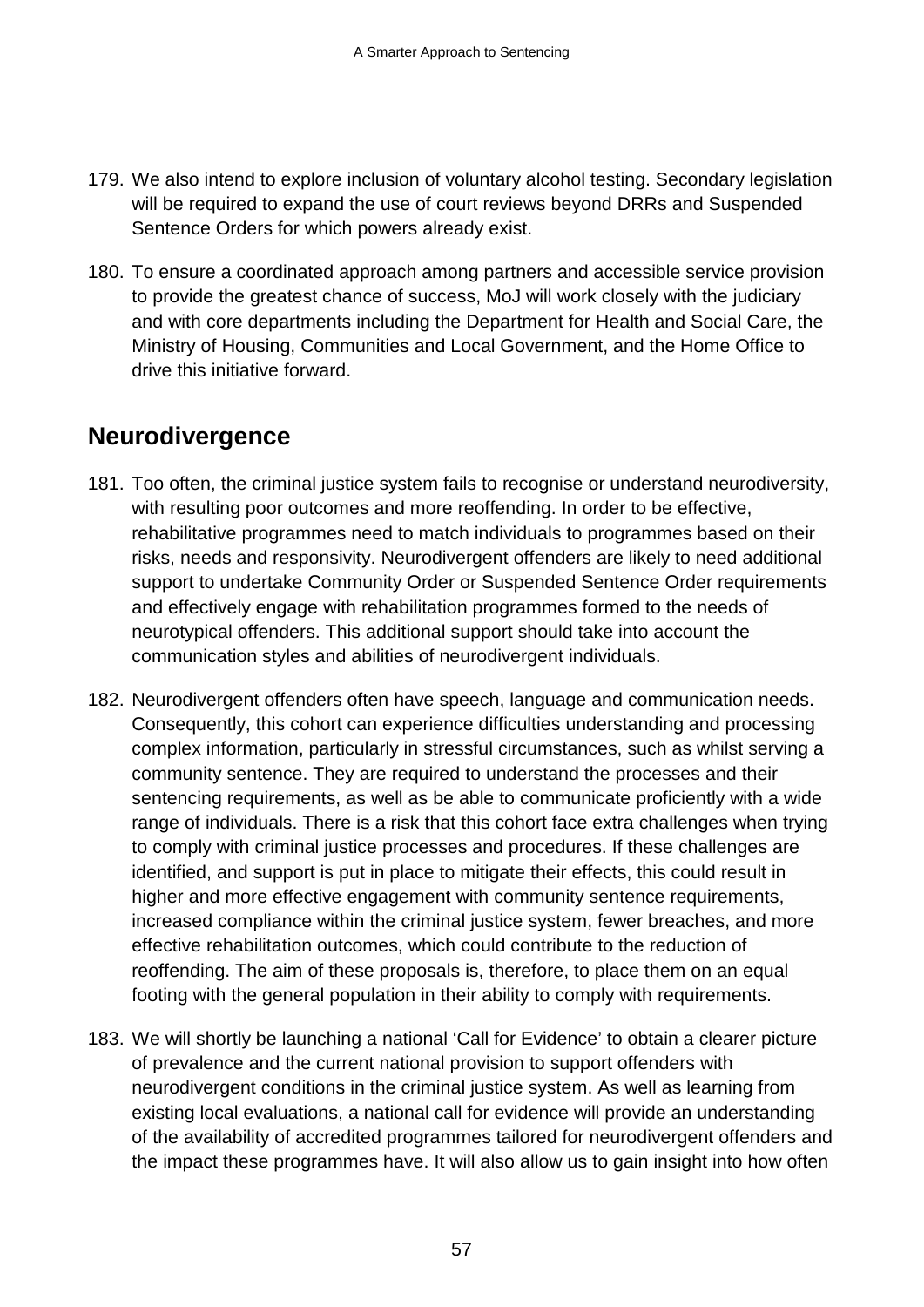these existing tailored programmes are being implemented in the community, as this could highlight further training and provision needs.

184. We will be improving awareness, understanding and training on neurodiversity across the system. We will develop a national training toolkit to upskill frontline staff on neurodiversity which would include upskilling on Speech, Language and Communication Needs.

#### **Offender Mental Health**

- 185. The Independent Review of the Mental Health Act highlighted that there are still cases where sentencers appear to make decisions that prison is the safest option for some people who are mentally unwell, under current legislation in the Bail Act (1976) or the Mental Health Act (1983). This is either whilst they are waiting for an assessment as to whether they meet the threshold for detention under the MHA, or, after they are assessed as meeting this threshold, while they are waiting for a bed in a mental health inpatient setting. Prisons should be places where offenders are punished and rehabilitated, not a holding pen for people whose primary issue is related to mental health.
- 186. HMPPS is leading a project to better understand how these cases arise. It involves analysis of warrants of people arriving in reception to see who was being remanded 'for own safety', and those arriving under different warrants but who are clearly unwell and in need of transfer. This project should provide more data and detail about what stage in their journey through the criminal justice system this decision is made, to inform how we approach making change.
- 187. The overall aim of this piece of work is to ensure custody is not used inappropriately, and individuals who are unwell are treated in the right place and at the right time.

# **Conclusion**

188. The government is committed to protecting the public and building their confidence in the criminal justice system, while also reducing reoffending and rehabilitating offenders. Community sentences play a key role in achieving these aims. In this chapter we have set out the vision for reforming and strengthening community sentences, ensuring there are robust community options for sentencers that will both protect the public and support offenders to turn their lives around.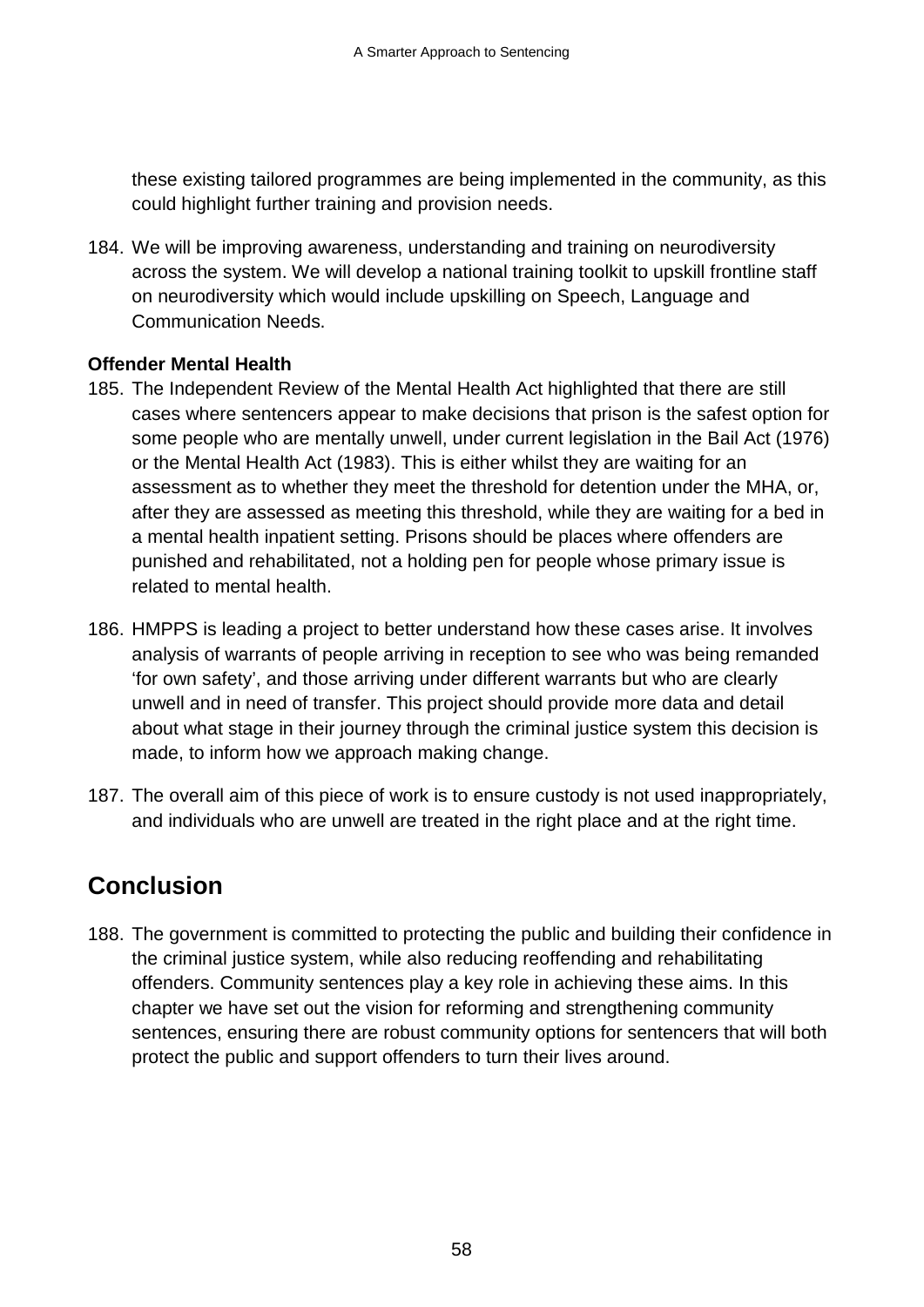# **3. Empowering Probation**

#### **Chapter Summary**

The probation service has for too long operated in the shadows and with the work of its dedicated professionals not sufficiently valued or understood. We want this to change. Probation services deliver more than merely the supervision of offenders. With the support of skilled practitioners, a successful period of probation supervision will see offenders challenged and motivated to address the causes of their offending: supported to find stable accommodation and employment, and to make a sustained move away from relationships, associations or addictions that will lead to reoffending.

Effective supervision is at the heart of our plans to improve probation services. We want probation practitioners to have the time, support and tools to develop effective relationships with those they supervise, to deliver effective interventions directly, and to place offenders with other rehabilitative services. We will do this through investment and reforms to the way that probation services are delivered, alongside improvements to the powers available to probation practitioners.

**Partnership working:** We want to ensure that there is improved strategic delivery and local partnership working. A refreshed joint policing and probation strategy for IOM will be published by the end of 2020.

**Improving the service to victims and the wider community:** Community sentences should also be seen to be served in the community and should be actively benefiting the community within which they are being served. We want to make sure that, in particular, there is a greater community voice in determining how Unpaid Work schemes should be focussed to bring about the most benefit.

**Increasing the powers of probation practioners:** We plan to consider the strong arguments for varying the responsibilities and powers available to probation practioners to enable them to act swiftly and responsively on their professional judgement, to make sure we have a strong and responsive probation service that is delivering reductions in reoffending.

### **Introduction**

189. Strengthening the way that offenders are supervised in the community requires a stronger, world-class probation service – one that keeps the public safe through the effective supervision of offenders in the community, by delivering programmes and other interventions to address criminogenic needs, and by bringing together a wide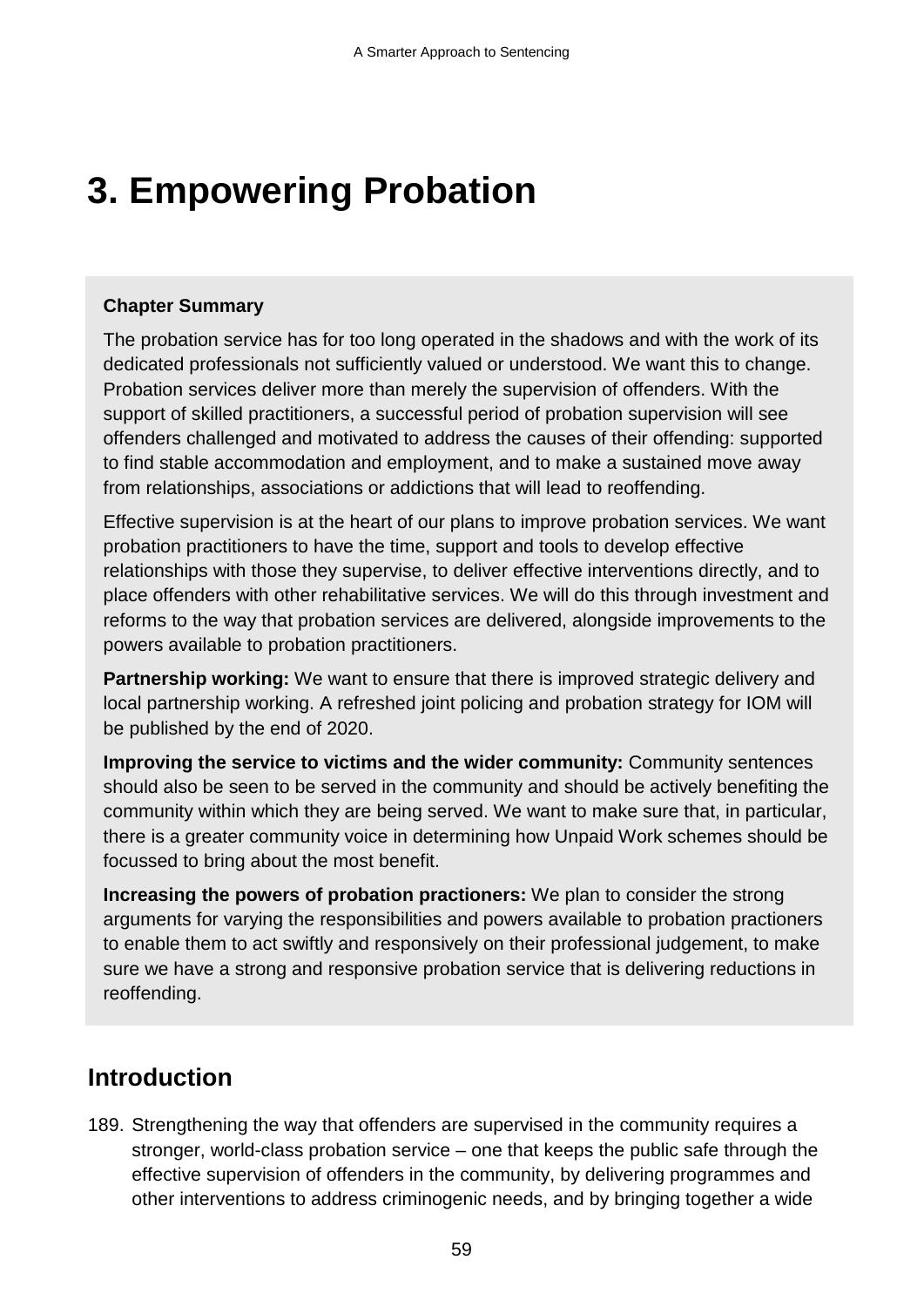range of statutory agencies and private and voluntary organisations to provide rehabilitation and support.

190. In strengthening probation we want to ensure that services are effective and give confidence to judges, magistrates and the public, and that are structured in a way that supports local partnership working and is responsive to the needs of local areas.

### **Unifying probation supervision**

- 191. In May 2019, we announced that when Community Rehabilitation Company (CRC) contracts came to an end, all sentence management responsibilities for low-, medium-, and high-risk offenders would be held by the National Probation Service (NPS). This means that from June 2021, the NPS will be responsible for the effective delivery of community sentences, licences and other forms of post-sentence management by ensuring offenders are properly supervised, requirements are coordinated and delivered, risks are managed and enforcement action taken after any breach, including recall to custody. This will sit alongside and complement the existing NPS responsibility for providing advice to courts ahead of sentencing on the most suitable type of sentence for the offender. NPS Wales unified their offender management services in December 2019, and the learning from that process is helping to shape the future design for England. In March 2020 we published a detailed vision for the probation structures in the Draft Target Operating Model for the Future of Probation Services.
- 192. In June 2020 we announced changes in this model in response to the experience of COVID-19. Under our revised approach to probation reform, Unpaid Work, Accredited Programmes and Structured Interventions will no longer be contracted out but will instead be delivered by the NPS directly. We consider that bringing these services into the NPS in addition to sentence management will put us in the best possible position to respond to any further disruption caused by COVID-19 and enable a smoother recovery out of exceptional delivery arrangements we have had to put in place. Advice to court will continue to be a core duty of the NPS with increased focus on quality of assessment and pre-sentence reports. The NPS will build on the existing enhanced through the gate services with a new resettlement model which improves links with prisons, enhances pre-release planning by probation practitioners and provides increased focus on short term sentences.
- 193. The revised model puts us in the best place to be able to deliver these ambitions. It will facilitate more strategic and integrated probation supervision through fostering close collaboration with strategic partners including local courts and Police and Crime Commissioners.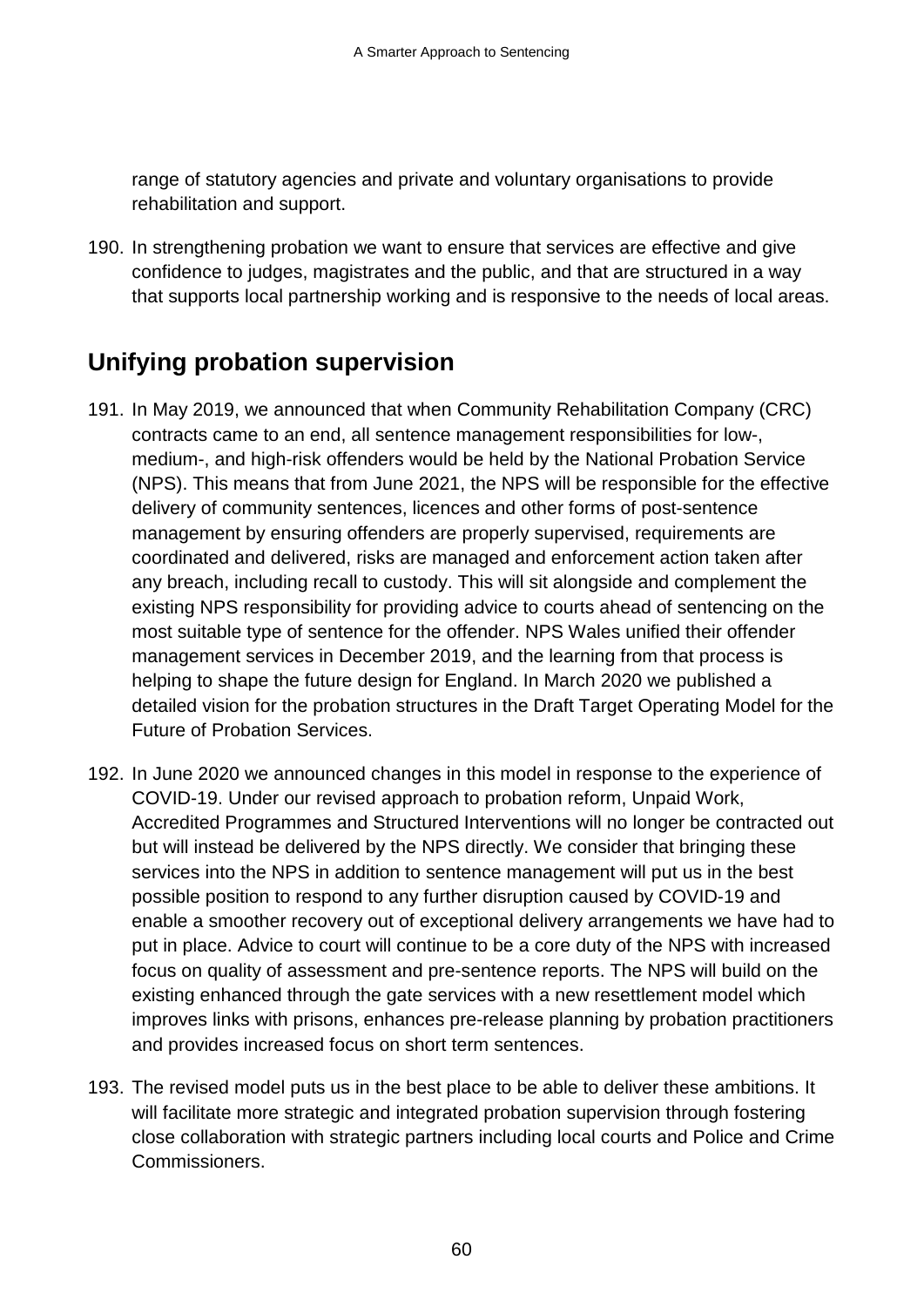194. Our approach for all services for Day 1 of the new model will be to move existing CRC staff and delivery models into the NPS with minimal disruption with ongoing work thereafter to embed and improve service delivery. The transition to a level of service as envisaged by the Draft Target Operating Model for probation is likely to take time given the backlogs to Unpaid Work and Accredited Programmes created by exceptional delivery arrangements as well as a likely spike in court orders once jury trials resume. This would be the case regardless of which organisation delivery sat with, but we consider that bringing this work in-house gives us greater flexibility to deal with this.

#### **Structural and organisational changes to probation**

The National Probation Service (NPS) will be responsible for managing all offenders on a community order or licence following their release from prison in England and Wales.

The NPS will continue to deliver those services reserved to the public sector such as advice to court. From June 2021, the NPS will also deliver offenders' Unpaid Work and behavioural change programmes in England and Wales.

The voluntary and private sectors will play an enhanced role in the probation system, running services such as education, employment, and accommodation commissioned through the Probation Services Dynamic Framework.

There will be 12 probation areas across England and Wales, introducing 11 new probation areas in England, with existing arrangements remaining unchanged in Wales.

In England, each area will be overseen by a new dedicated regional director who will provide strategic leadership and be responsible for the overall delivery and commissioning of probation services.

The regional directors, along with the NPS Director in Wales, will work closely to ensure an effective, unified approach from the pre-sentence stage in court through to supervision in the community.

We will take action to strengthen the standing of the probation workforce and also make changes that support continuous professional development.

#### **Benefits of the future model for probation**

- 195. In developing the future model for probation, we want to ensure that services are effective and provided in a way that judges, magistrates and the public have confidence in, and are structured in a way that supports local partnership working and is responsive to the needs of local areas.
- 196. Unifying sentence management under the NPS should have a positive impact on the judiciary's faith in probation's ability to deliver, as we know sentencers have expressed greater confidence in the NPS, with whom they have a more direct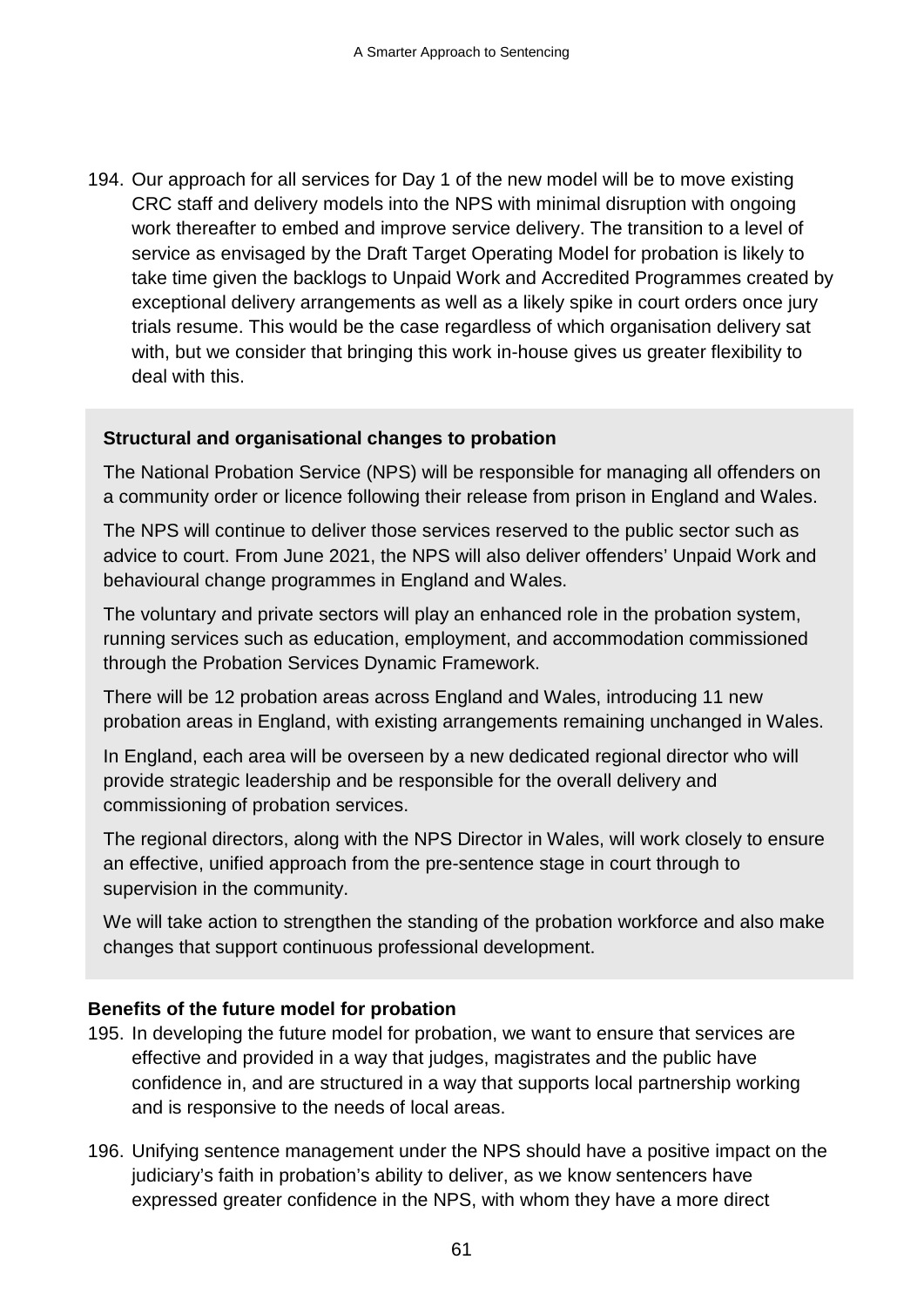relationship than CRCs. There will be a single organisation responsible for providing advice to court and delivering the sentence, and we anticipate that this will result in benefits in the preparation of pre-sentence reports (PSRs).

- 197. Additionally, it will mean greater central control over the quality of services and enable greater clarity around minimum standards. It will also mean that there will be one probation voice in local partnership arrangements.
- 198. The creation of a Dynamic Framework for resettlement and rehabilitative interventions will enable more local commissioning and support the direct participation of smaller voluntary sector and specialist organisations in the delivery of these interventions, something that has not been consistently achieved under the current model. This will help services to be more locally responsive and provide more ready access to services that better address individual needs, particularly vulnerable offenders and those with complex needs.

# **Partnership working**

- 199. Across the system, we want to ensure that there is improved strategic delivery and local partnership working. In creating 11 new probation regions across England, alongside the existing area in Wales, we have sought to achieve the right balance between the potential for efficiencies across the probation system and arrangements that are closer to other criminal justice system structures and which can facilitate partnership working.
- 200. In England, each of the NPS divisions will be overseen by a Regional Probation Director who will provide strategic leadership and be responsible for the overall delivery and commissioning of probation services. In Wales, the Executive Director for HMPPS already has responsibility for all probation services and prisons, and this will remain unchanged. These leaders will have clear responsibility for strengthening engagement in local and regional partnerships.
- 201. This will ensure there is greater transparency around probation performance, that services are responsive to local priorities, and opportunities are taken to co-commission those services that are key to reducing reoffending with partners such as Police and Crime Commissioners (PCCs), local authorities and health commissioners.
- 202. We want to support probation providers to work with local partners to develop innovative services that respond to offenders' needs. There are already schemes in some areas, and in future we would like to see arrangements develop in other areas. The plans set out in our response to the probation consultation for Regional Directors to have funding reserved for innovative, cross-cutting approaches, will support this.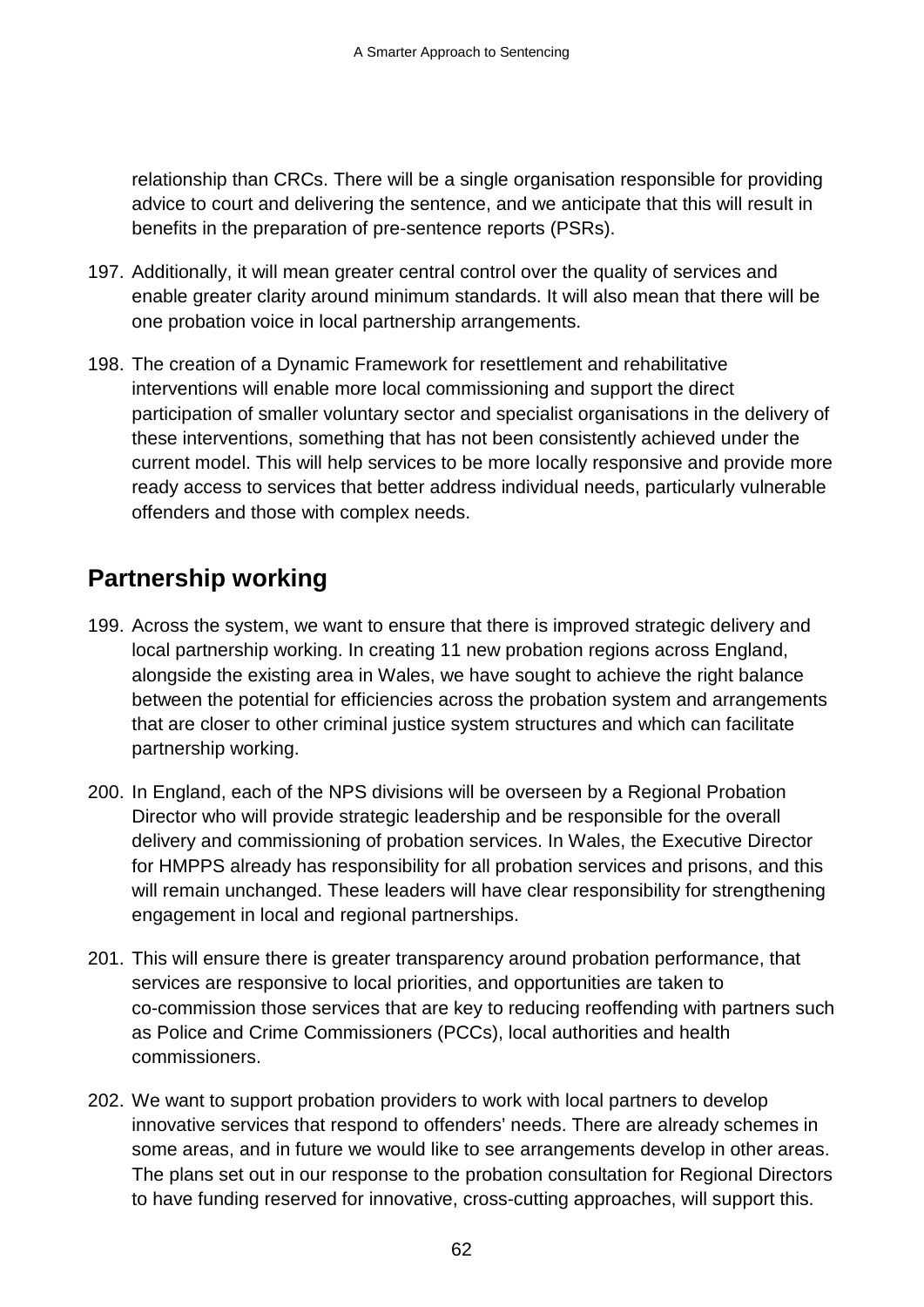- 203. We also want to re-focus how law enforcement partners work together to supervise offenders in the community, through strategic arrangements such as Integrated Offender Management (IOM). IOM enables the police and probation to jointly provide an enhanced supervision of priority offenders identified in local areas in line with the government's crime reduction and reducing reoffending plans. We will publish a refreshed joint policing and probation strategy for IOM by the end of 2020.
- 204. Community sentences should also be seen to be served in the community and should be actively benefiting the community within which they are being served. We want to make sure that, in particular, there is a greater community voice in determining how Unpaid Work schemes should be focussed to bring about the most benefit. This is why we are introducing a statutory duty for probation to consult a range of voices when designing and delivering Unpaid Work placements and schemes. Further detail on the design of Unpaid Work under the new model for probation is available in the 'Supervising Offenders in the Community' chapter of this paper.

### **Probation Workforce Programme**

- 205. In January 2020, the Probation Workforce Programme was launched to ensure the wider changes happening in probation go hand-in-hand with positive changes for our workforce. Our staff are integral to the successful operation of the NPS model, and we need to ensure we have a motivated and professional workforce that can deliver for the probation service.
- 206. The Workforce Programme will seek to address the significant shortfall of trained probation officers in the system by focusing on four key workstreams: capacity and efficiency, capability, pay rewards and policies, and infrastructure. This will ultimately ensure that we have the right number of people with the right capabilities and appropriate support to deliver a strong and effective service both now and in the future. The workforce strategy was launched in July 2020 and we have already started recruiting new probation staff. This strategy set out our commitment to increase recruitment of probation staff this year and have a minimum of 1000 new probation practitioners in training by January 2021. Our ambition is to make sure probation officers have manageable and varied caseloads and are encouraged specialisms. As part of this work, we will explore options to improve the professionalisation of the probation officer and probation support officer role.

## **Trusting probation staff to take action**

207. We want to make sure that probation practitioners have the necessary powers to be able to properly supervise offenders in the community, in particular, that they are able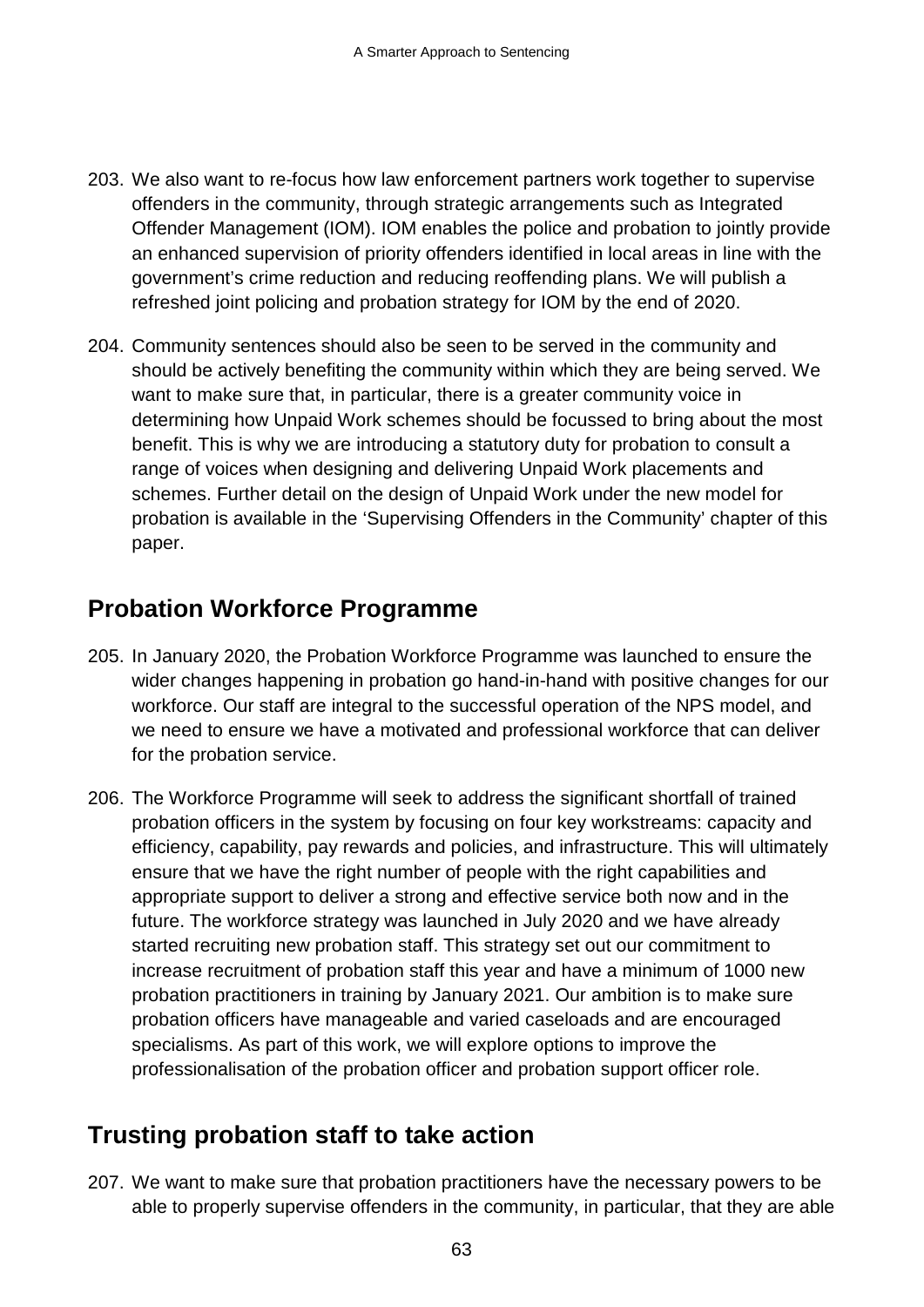to act quickly and responsively to behaviour that needs to be addressed without necessarily needing to return to the courts.

- 208. A core function of the probation service is to supervise offenders in the community. That is, to require an offender to attend an appointment so the probation practitioner responsible for their sentence can identify existing or emerging needs and risks, and either provide interventions directly or refer them to other organisations. For offenders released from custody, this kind of supervision is built into the duration of their licence.
- 209. In contrast, not all Community Orders or Suspended Sentence Orders provide for this general supervision power for the length of the order. Unless an Order contains a Rehabilitation Activity Requirement (RAR), legislation as currently framed explicitly provides for supervision only in connection with the requirements imposed by the order. While offenders are under a general duty to keep in touch with their Responsible Officer in accordance with such instructions they may be given from time to time, the legislation does not clarify what 'keeping in touch' means and if it includes attending probation supervision appointments.
- 210. In practice, this means that a probation practitioner who may wish to supervise offenders who have completed all of their requirements (but whose Order has not expired), do not currently have legislative cover to do so unless the Order contains a RAR. Also, practitioners who may wish to supervise offenders for reasons unconnected to the requirements of the Order do not currently have legislative cover to do so.
- 211. We believe there is an important role for the Court in setting out the requirement(s) an offender should undertake as part of their community order at the point of sentencing. And the priority of the probation service must always be to support the purpose of the Order and the administration of justice. However, we also believe there is merit in probation staff having sufficient flexibility within their prescribed duties and responsibilities to respond to the unique journey of each offender as they progress through their sentence. Supervision unconnected to requirements, carried out after the completion of requirements, may be warranted for two reasons. First, the Responsible Officer may feel that supervision is necessary to address issues that either arise post-sentencing and are not strictly related to the original requirements, or after requirements are complete and remain outstanding. Second, the Responsible Officer may also feel supervision is necessary if there is reason to believe that the offender's level of risk to the public has increased.
- 212. We will therefore legislate to give probation practitioners greater flexibility to take appropriate action where they have concerns about an offender's rehabilitative needs or risk to the public. In practice, this would empower Responsible Officers to compel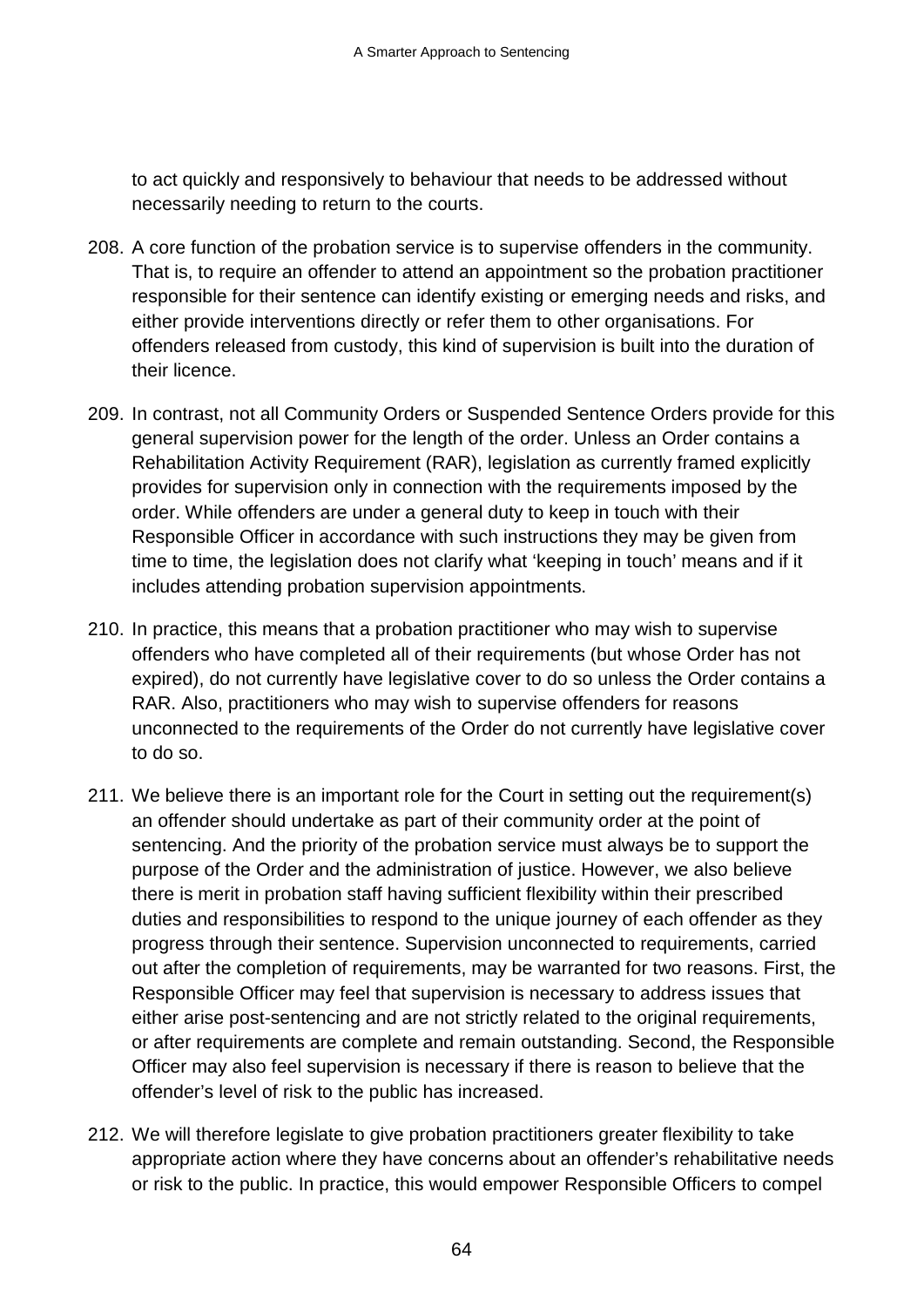offenders to attend supervision appointments and, where appropriate, participate in rehabilitative activities for the length of a Community Order or Suspended Sentence (either through supervision sessions or onwards referral to other organisations).

- 213. Alongside this change, we plan to consider the arguments for varying the responsibilities and powers available to probation practitioners to enable them to act swiftly and responsively on their professional judgement. We want to take the opportunity provided by the Probation Reform programme to bring about greater change.
- 214. It is currently possible for courts to bring community sentences to a conclusion before the original end date if the individual has sufficiently fulfilled the order's requirements. Where offenders breach their order, there is a process where Responsible Officers can give warnings before taking enforcement proposals to court.
- 215. We recognise that swift breach action where individuals fail to comply with a requirement of the court's order is central in securing public confidence in community sentences, as well as having the potential to further influence and change offender behaviour. Effective use of community sentences relies on the relationship between the probation practitioner and the offender; we therefore need to ensure that probation has the right mechanisms, tools and powers to support and enhance this relationship.
- 216. Other jurisdictions will mark progress made by offenders with events recognising the positive changes they have made. In England and Wales, we have seen examples of offender achievements being recognised with letters or certificates. For individuals who have experienced difficult relationships with the state, for example through the education system or the care system, it may be the first time anyone in authority has ever acknowledged progress.
- 217. In view of this, as well as the potential to harness the improvements to the probation service brought about by reform, we will further explore the options and their implications. There is a spectrum through which we could consider giving probation practitioners a range of more immediate options before taking an order back to court:
	- 'Administrative' variation of existing requirements to respond to an offender's changes in circumstances. We are pursuing this policy via the powers to vary timings of curfews, outlined in this paper.
	- Flexible enforcement of court-imposed requirements, that would allow the Responsible Officer to adjust and vary these requirements to encourage and influence changes in offender behaviour. Under this model, we would consider whether the sentencer (at sentencing) should specify the minimum and maximum number of hours to be completed at the discretion of the offender manager.
	- Imposition of new requirements for non-compliance/breach.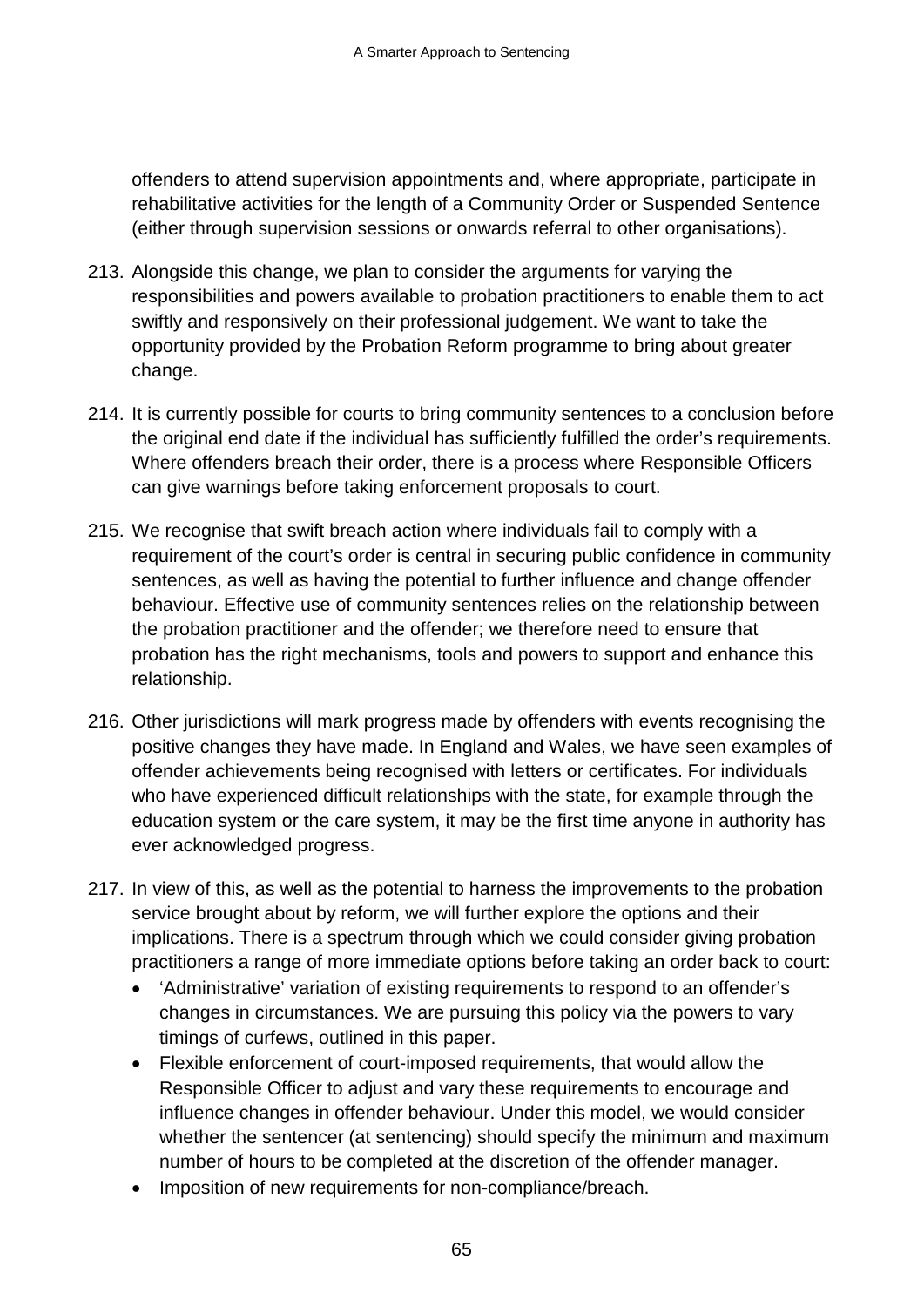- 218. Options under this spectrum could mark a distinct change in the way in which probation supervise offenders in the community. We believe that enhanced powers could afford probation staff greater flexibility to respond to offenders' needs in a way that reflects their professionalism and expertise.
- 219. However, within this policy, it is vital that the flexibility afforded to probation is consistent with the court's original sentence. Due to the importance of the relationship between the courts and probation, we will explore these options with relevant key stakeholders to decide on the most appropriate and effective powers to potentially introduce.

# **Conclusion**

- 220. In order for community supervision to work effectively, it needs to be accompanied by a robust probation service, to fulfil the key aims of protecting the public while also providing support for offenders who wish to turn their lives around.
- 221. This chapter has reiterated plans for the National Probation Service. By strengthening probation in this way, we want to ensure that services are effective for those who require them and give the public confidence in the system.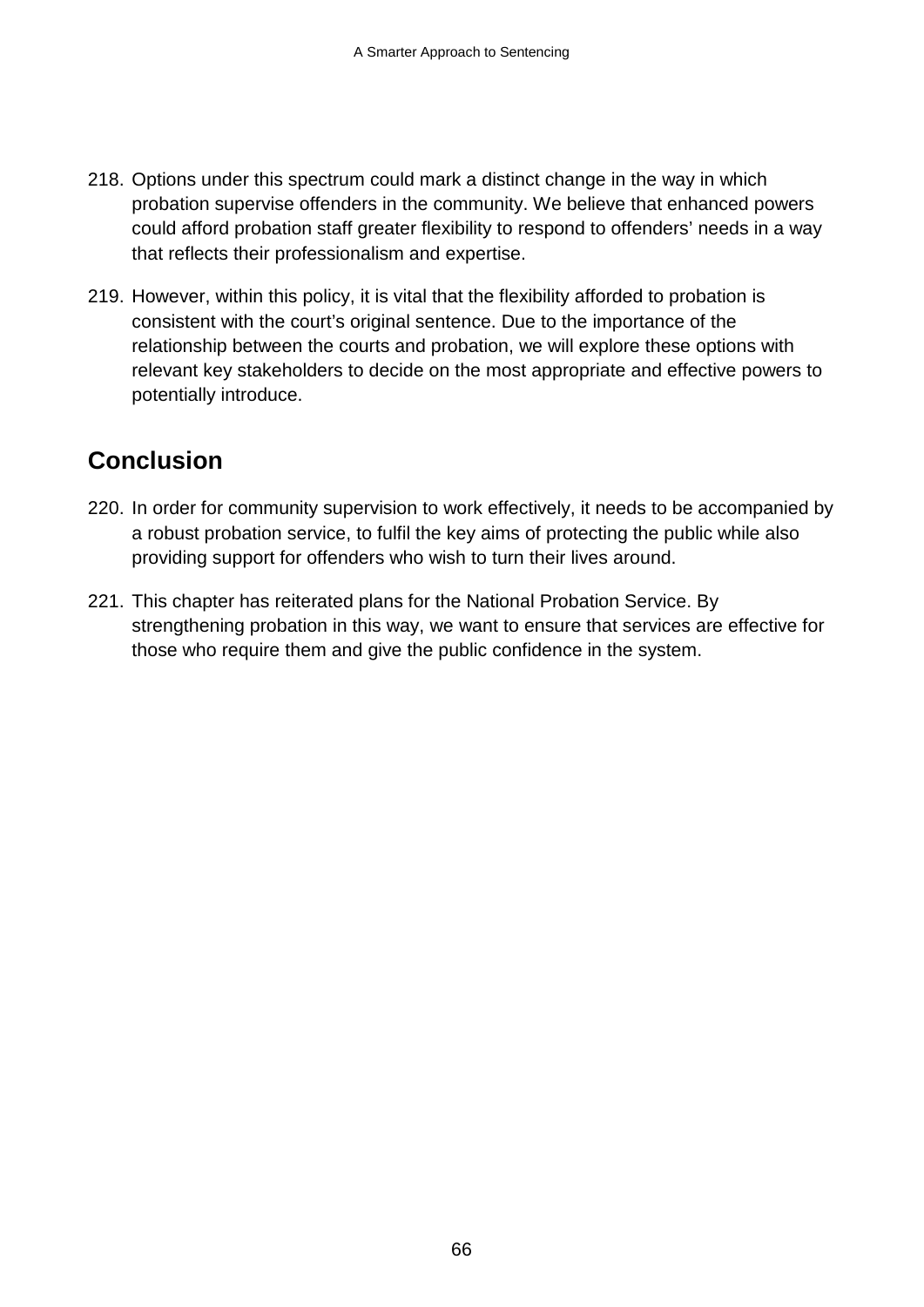# **4. Reducing Reoffending**

#### **Chapter Summary**

We acknowledge the nature and scale of this challenge. The criminal justice system alone will not achieve a reduction in reoffending. All of government and the wider public sector need to work together, with society as a whole, to address reoffending.

Reoffending rates in the UK have remained persistently high for over a decade, with a proven adult reoffending rate of around 29% in the most recent data. [40](#page-69-0) Crucial to addressing reoffending is improving how individuals are supervised and supported following release from prison, and in the community. We want to ensure that individuals have strong foundations in place to turn their backs on crime: a job, a home, and substance misuse treatment.

**Electronic Monitoring:** we will strengthen our supervision of offenders who have the highest reoffending rates, using GPS tagging on acquisitive criminals during their licence period to better protect the public.

**Cross-Government Reducing Reoffending Strategy:** every part of government has an important role in reducing reoffending and we set out our ambition for wider work in this area over the coming year, focusing on accommodation, employment, and substance misuse.

**Criminal records reform:** we will change the rehabilitation periods that govern the length of time before a conviction becomes "spent" in order to increase the number of offenders who are able to find work after their sentence, and so reduce reoffending.

# **Introduction**

222. Reoffending is one of the most significant issues facing our criminal justice system. In 2018/19, around 80% of those who were convicted or cautioned had already received at least one previous conviction or caution.<sup>[41](#page-69-1)</sup> Not only is reoffending a drain on time and money in the criminal justice system, it costs society £18bn each year and also weakens public confidence in the system. [42](#page-69-2) It is something that this

<span id="page-69-0"></span> <sup>40</sup> *Proven Reoffending Statistics: January to March 2018*, Ministry of Justice, January 2020.

<span id="page-69-1"></span><sup>41</sup> *Criminal Justice System Statistics Quarterly: March 2019*, Ministry of Justice, August 2019.

<span id="page-69-2"></span><sup>42</sup> *Economic and Social Costs of Reoffending*, Ministry of Justice, July 2019.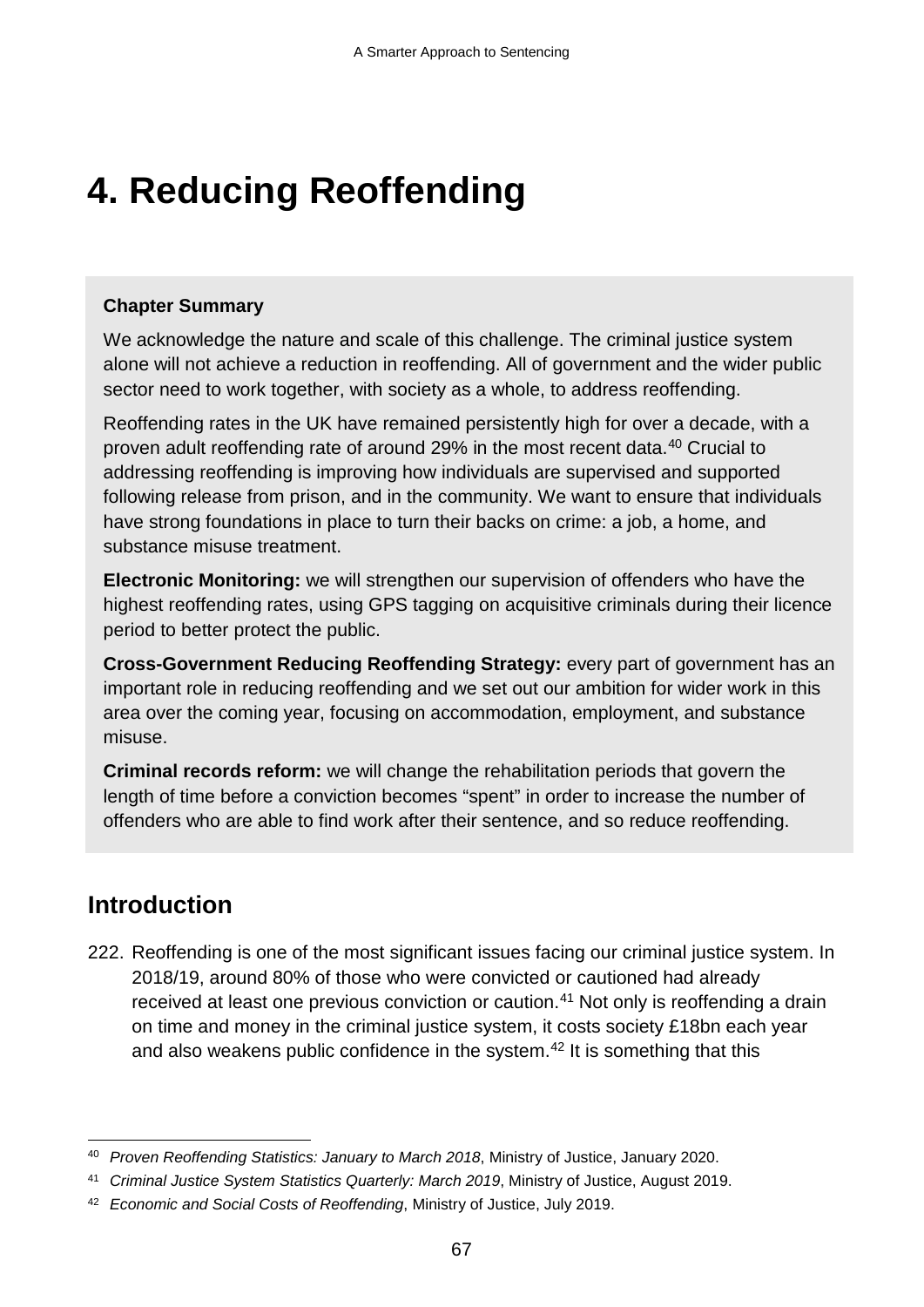government is committed to making clear progress in addressing. This chapter sets out our approach to reducing reoffending.

## **Strengthening monitoring of those who reoffend**

- 223. Robust and effective supervision throughout a custodial sentence served in the community is essential in reducing reoffending. Relationships with probation practitioners and the structure provided by rehabilitative interventions can help to give offenders the tools to turn their lives around. Effective supervision – and a clear understanding of the consequences of not complying with licence conditions – can support desistance from future offending.
- 224. Improving supervision starts in custody under the Offender Management in Custody model. In this model, supervision by Prison Offender Managers is used to deliver aspects of the sentence plan which might include:
	- Teaching and practicing problem-solving techniques.
	- Recognising the specific roles of thought, emotion and behaviour.
	- Targeted work to address harmful behaviour such as domestic abuse and sexual offending.
	- Targeted work addressing issues identified through the Offender Personality Disorder (OPD) pathway.
	- Targeted work to support graduates from Accredited Programmes.
	- Reviewing feedback from interventions and consolidation of the skills learnt.
- 225. Handovers are and always will be a critical phase and can include circumstances when individuals are moving from one prison to another; from the youth estate to the adult estate or from prison back into the community. As such, under the model, emphasis has been placed on each handover. The focus will be recognising both achievements and challenges by looking back over the sentence, along with looking forward, to prepare the individual for release. For cases that are not eligible for a handover meeting, they will have a pre-release handover report that will be shared with their Responsible Officer in the community.
- 226. There are, however, some individuals who continue to show a propensity to reoffend once released from custody. Acquisitive offenders have the highest levels of reoffending across all offence types. In 2017/18, 32% of those convicted of robbery and 52% of those convicted of theft went on to reoffend within a year of release; on average individuals convicted of theft who reoffend will do so five times over their lifetime.<sup>[43](#page-70-0)</sup> These are often also the offenders who prove the hardest to apprehend; in

<span id="page-70-0"></span> <sup>43</sup> Proven Reoffending Statistics: January to March 2018, Ministry of Justice, January 2020.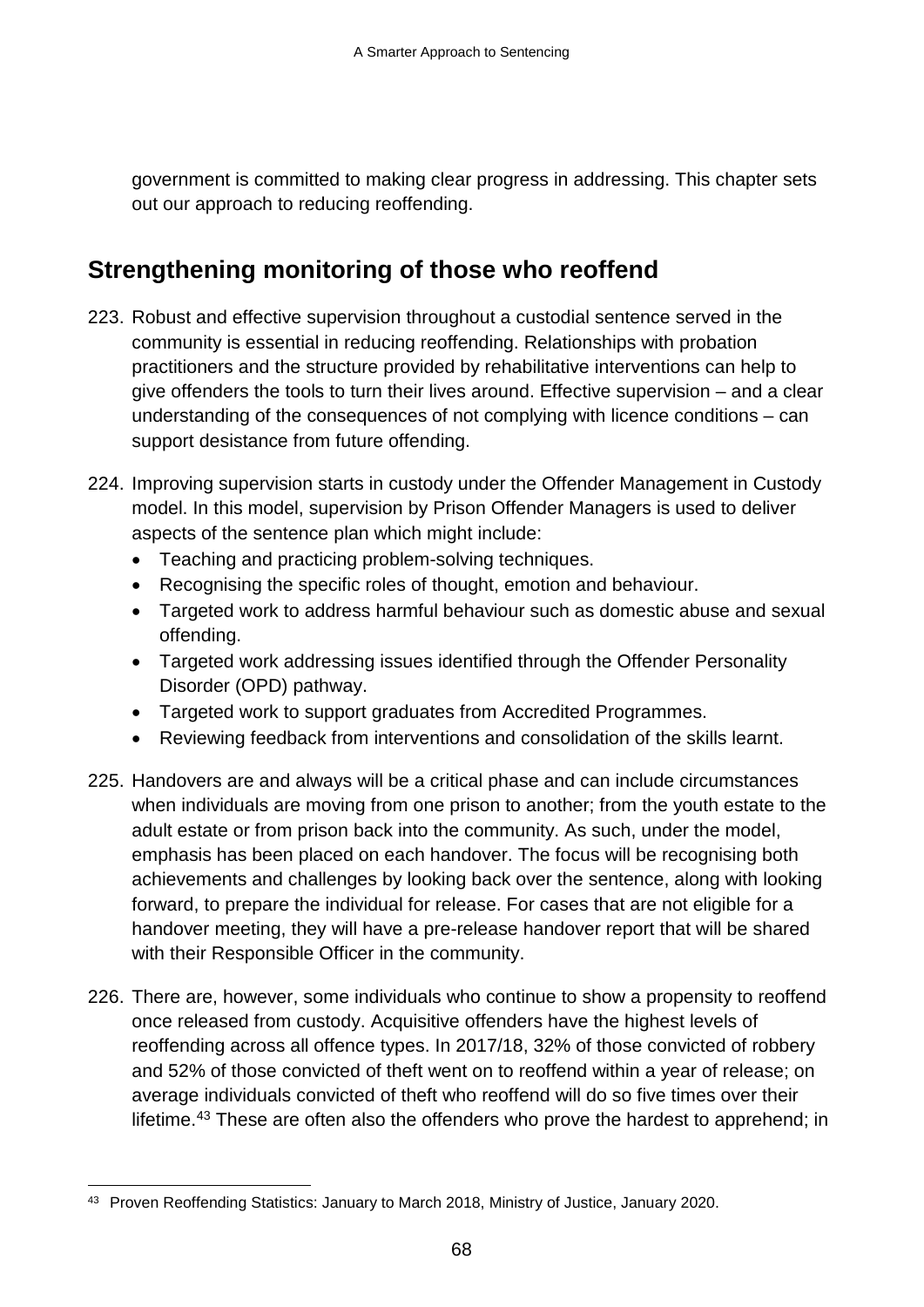2019/20, 58% of robbery cases and 76% of theft resulted in no suspect being identified by the police.<sup>[44](#page-71-0)</sup>

227. For these individuals, a new intervention is required to bring a stop to this cycle of reoffending, which is a threat and a menace to victims and communities. Therefore, next year we will begin using GPS electronic monitoring on these offenders for the first time. We will be testing new approaches, working jointly with police to ensure that the full benefits of the location monitoring data are shared between probation and policing, and that we can work together to deter future offending and act quickly when this, or violations of licence requirements, do occur. We will lay secondary legislation in order to bring this into effect.

# **Cross-Government Reducing Reoffending Strategy**

#### **Summary**

- 228. The government has already taken action to break the cycle of reoffending by announcing bold reforms to probation, and with its vision for robust and reparative community justice. HMPPS Wales have also established a "Framework to support positive changes for those at risk of offending".[45](#page-71-1)
- 229. In addition to this already ambitious agenda, we have also initiated a programme of work across a wide range of different government departments, representing a renewed cross-government effort to tackle the drivers of reoffending across both custody and community sentences. We recognise that the drivers of reoffending are complex and varied, but also that we need to drive meaningful progress and get the basics right. Evidence shows that if individuals have a job, a home, and access to treatment if they need it are less likely to reoffend. This needs to be a crossgovernment effort, and we also need to draw on the expertise of the private and voluntary sector.
- 230. The COVID-19 pandemic emphasised that collaboration between Departments is key. The Ministry of Justice, HMPPS, Cabinet Office, Ministry for Housing, Communities and Local Government (MHCLG), Welsh Government, and Department for Work and Pensions (DWP), all worked at pace to secure accommodation and access to benefits for those leaving prison during this period. We continue to work closely with the Department for Health and Social Care, NHS England, Public Health England and Public Health Wales on the provision and continuity of healthcare for

<span id="page-71-0"></span><sup>&</sup>lt;sup>44</sup> Crime Outcomes in England and Wales 2019 to 2020, Home Office, July 2020.

<span id="page-71-1"></span><sup>45</sup> *A Framework to support positive change for those at risk of offending in Wales*, HM Prison & Probation Service in Wales, April 2017.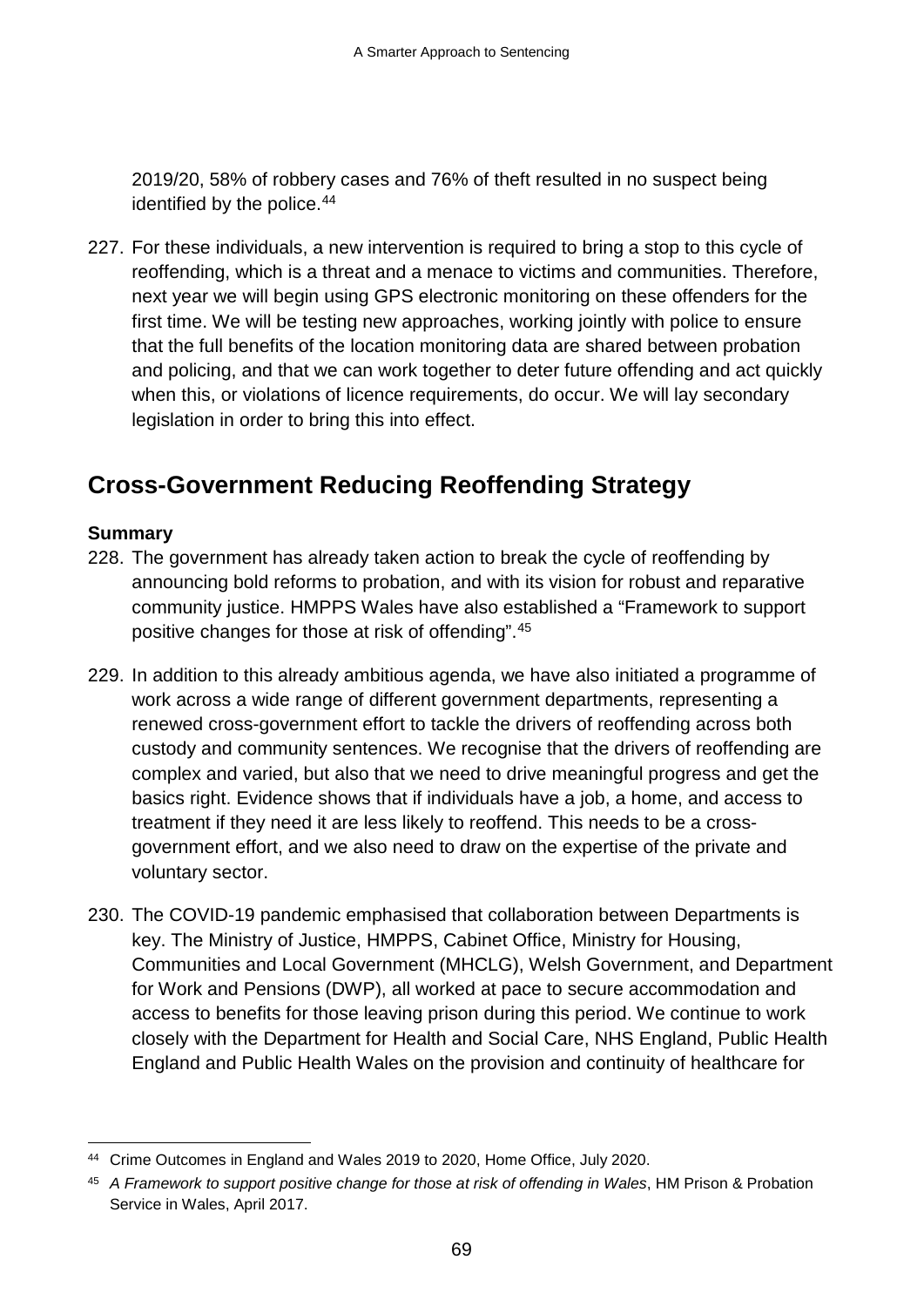those in prison, and following their release into the community. We are seeking to build on this momentum and other positive work to date.

231. We have identified three key areas of focus for our wider work to reduce reoffending: employment, accommodation and substance misuse. These are government priorities because they have a significant impact on reoffending.

# **Employment**

- 232. We want to increase the employment rate for those leaving prison so that gain independence and contribute to wider society and the economy. There is evidence that having a job can also have a positive effect on reoffending outcomes: offenders who found P45 employment in the twelve months after release from prison had one-year reoffending rates that were 6–9 percentage points lower than similar offenders who did not find employment.<sup>[46](#page-72-0)</sup>
- 233. 62% of those in custody with an Offender Assessment System (OASys) assessment (used in prison and probation to measure the risks and needs of offenders) completed before 30 June 2018 needed some form of help to get a job. [47](#page-72-1) Of offenders released from custody in 2019/20 who were available for work and where employment circumstance was known, 12% were employed six weeks following their release while 88% were unemployed.[48](#page-72-2)
- 234. We will build on the work with DWP to increase employment opportunities for people leaving prison. The foundation for this is the National Partnership Agreement for employment and welfare support in custody and the community 2019–2022[49](#page-72-3) which is supported by an ongoing joint programme of work between the MoJ, HMPPS and DWP. This joint work will build on the role of DWP Prison Work Coaches in supporting those in custody to access Universal Credit and other benefits, as well as find employment on release. It will also take advantage of the New Futures Network (NFN), who now have employment brokers in place in every prison group across England and Wales working with a wide range of employers to bring employment opportunities into our prisons.
- 235. It is also important that government leads by example. Going Forward into Employment is the Civil Service's way of doing so by recruiting ex-offenders into the

<span id="page-72-0"></span> <sup>46</sup> *Analysis of the impact of employment on re-offending following release from custody, using Propensity Score Matching*, Ministry of Justice, March 2013.

<span id="page-72-1"></span><sup>47</sup> *Identified needs of offenders in custody and the community from OASys*, Ministry of Justice, July 2019.

<span id="page-72-2"></span><sup>48</sup> *Community Performance Quarterly: update to March 2020*, Ministry of Justice, July 2020.

<span id="page-72-3"></span><sup>49</sup> *National Partnership Agreement for employment and welfare support in custody and the community*, Department for Work and Pensions, Ministry of Justice, and Her Majesty's Prison and Probation Service, July 2019.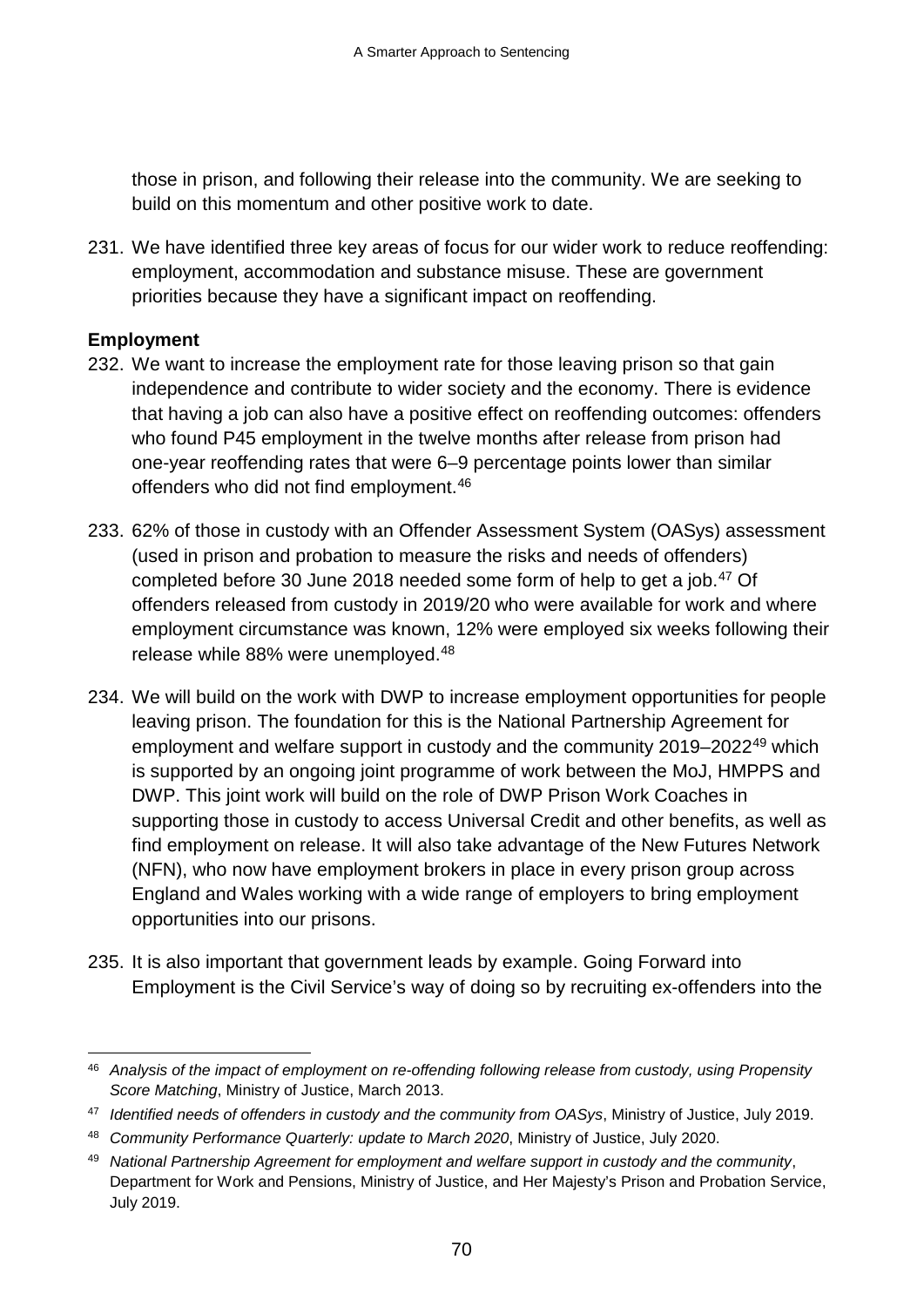Civil Service. The pilot was launched in January 2018 with the first ex-offender recruited to the MoJ in August 2018 and is now being rolled out nationally.

- 236. In Wales the Taking Wales Forward 2016–2021<sup>[50](#page-73-0)</sup> framework which supports positive changes for those at risk of offending in Wales and recognises that reducing reoffending through skills and employment is one of the most effective means of combating crime.
- 237. Building on our existing work to strengthen education provision in prisons, we will deliver on the manifesto commitment to develop a Prisoner Education Service, focused on work-based training and skills. We are developing ambitious plans to deliver this, building on the recent prison education reforms that have already enabled Governors to commission education provision that meets the needs of their prison populations and local economies. The ability to improve prisoners' functional, vocational and life-skills is also key to support wider rehabilitation and reduce reoffending on release.
- 238. We know that a criminal record of any kind can discourage many employers from hiring an individual. Therefore, we have set out our plans for criminal record reform below beginning at paragraph 250.

# **Accommodation**

- 239. We want to ensure that those leaving prison have suitable accommodation on release and are given the support they need to access settled accommodation. We know this is crucial because access to accommodation is foundational to addressing other needs on release that can influence reoffending, such as health and employment. There is evidence that this will have a positive effect on reoffending outcomes: 66% of offenders that were homeless or in temporary accommodation shortly after release from prison went on to reoffend, compared to 51% in settled accommodation.[51](#page-73-1)
- 240. Levels of accommodation need are often high amongst those that come into contact with the criminal justice system: 56% of offenders in custody with an OASys assessment taken on or before 30 June 2018 had an accommodation need.<sup>[52](#page-73-2)</sup> 39% of adult prisoners supervised by probation services were released in 2019/20 to unsettled accommodation, rough sleeping, homeless, or their accommodation status was unknown on their first night of release.<sup>[53](#page-73-3)</sup>

<span id="page-73-0"></span> <sup>50</sup> *Taking Wales Forward*, Welsh Government, September 2016.

<span id="page-73-1"></span><sup>51</sup> *The factors associated with proven re-offending following release from prison: findings from Waves 1 to 3 of SPCR*, Ministry of Justice, November 2013.

<span id="page-73-2"></span><sup>52</sup> *Identified needs of offenders in custody and the community from OASys*, Ministry of Justice, July 2019.

<span id="page-73-3"></span><sup>53</sup> *Community Performance Quarterly: update to March 2020*, Ministry of Justice, July 2020.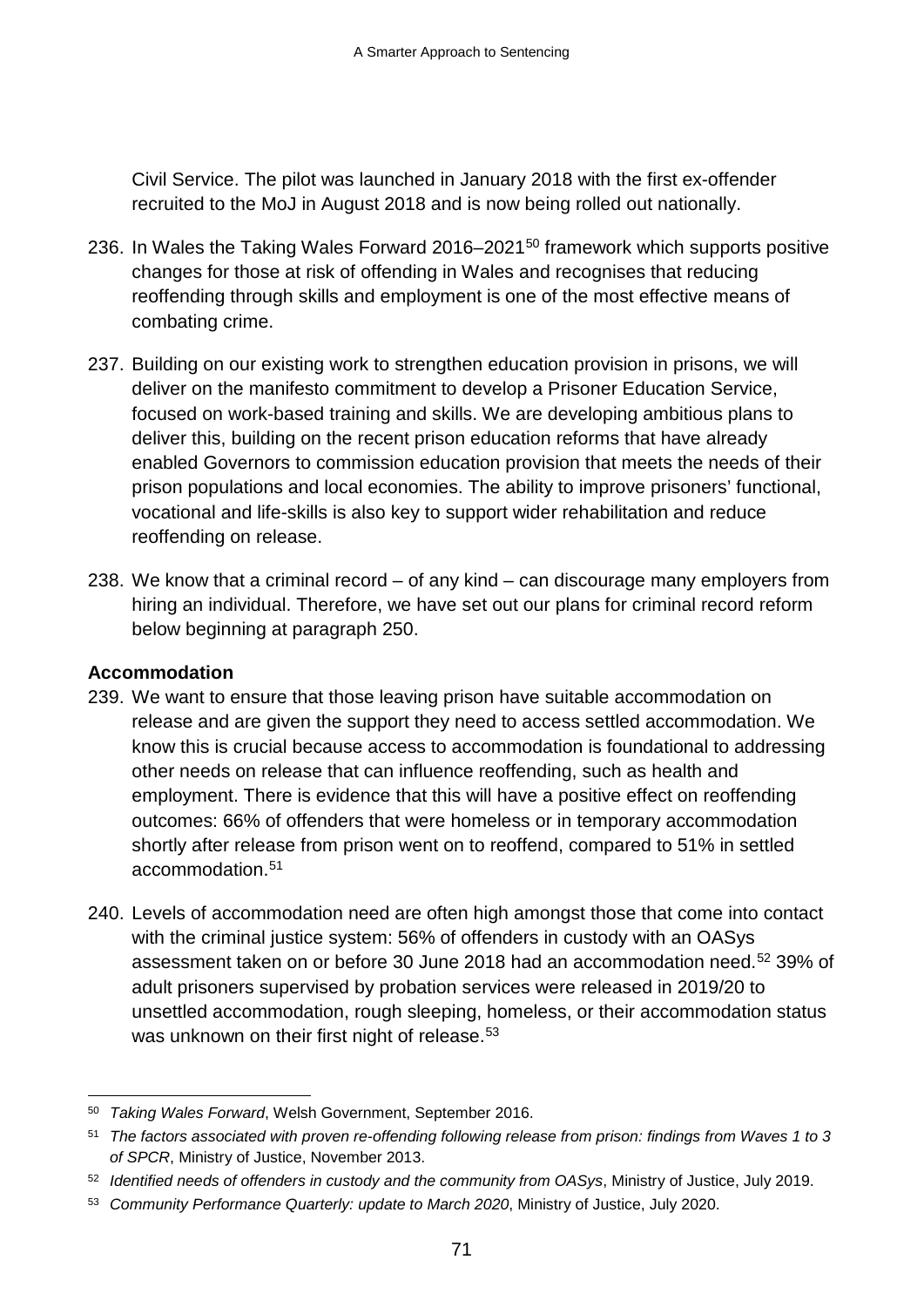- 241. It is particularly important that we work closely with MHCLG and the Welsh government to ensure people leaving prison can access accommodation. The government's response to COVID-19, including collaboration between the MoJ, MHCLG and the Welsh Government, has been key to securing accommodation through this time. We are seeking to build on this through the incorporation of the Homelessness Prevention Taskforces (HPTs) into the future probation structure. HMPPS set up seven Regional Taskforces in response to COVID-19 to ensure no offender was released without accommodation in place.
- 242. The establishment of the Probation Service Dynamic Framework, which has a specific category for accommodation services, will help probation practitioners to meet offenders' accommodation needs. We are also looking to develop innovative solutions to accommodation, such as the Offender Accommodation pilots set up through the Rough Sleeping strategy, which are intended to test the benefits of providing settled accommodation for prisoners on release, combined with wraparound support for up to two-years, to help address any underlying criminogenic needs.

#### **Substance Misuse**

- 243. We want to improve the continuity of care for substance misuse treatment provision and the access to services for people whilst they are in custody and in the community on release. In October 2017, experimental statistics from a Ministry of Justice – Public Health England data share showed that among those who committed an offence in the two years prior to engaging with drug or alcohol treatment, 44% did not go on to reoffend in the two years following treatment.[54](#page-74-0) The study compared offending behaviour before and after the treatment but did not use a control group and therefore the reductions in reoffending could have been driven by several factors, treatment being one of them.
- 244. 45% of those in custody with an OASys assessment taken on or before 30 June 2018 had a drug misuse need, and 17% had an alcohol misuse need.<sup>[55](#page-74-1)</sup> However, only 34% of people in drug or alcohol treatment in prison were engaged in community treatment 3 weeks after release between April 2018 and March 2019.[56](#page-74-2)
- 245. We want to build on the positive work in Wales where criminal justice substance misuse services are co-commissioned across the whole pathway by HMPPS in Wales and the PCCs. The 2019–20 annual report for South Wales shows that 85% of clinically treated service users engaged with post-release treatment over that year.<sup>[57](#page-74-3)</sup>

<span id="page-74-0"></span> <sup>54</sup> *The impact of community-based drug and alcohol treatment on re-offending*, Ministry of Justice and Public Health England, October 2017.

<span id="page-74-1"></span><sup>55</sup> *Identified needs of offenders in custody and the community from OASys*, Ministry of Justice, July 2019.

<span id="page-74-2"></span><sup>56</sup> *Substance Misuse Treatment in Secure Settings: 2018 to 2019*, Public Health England, January 2020.

<span id="page-74-3"></span><sup>57</sup> *Annual and Quarter 4 Report 2019 – 2020*, Police and Crime Commissioner for South Wales, 2020.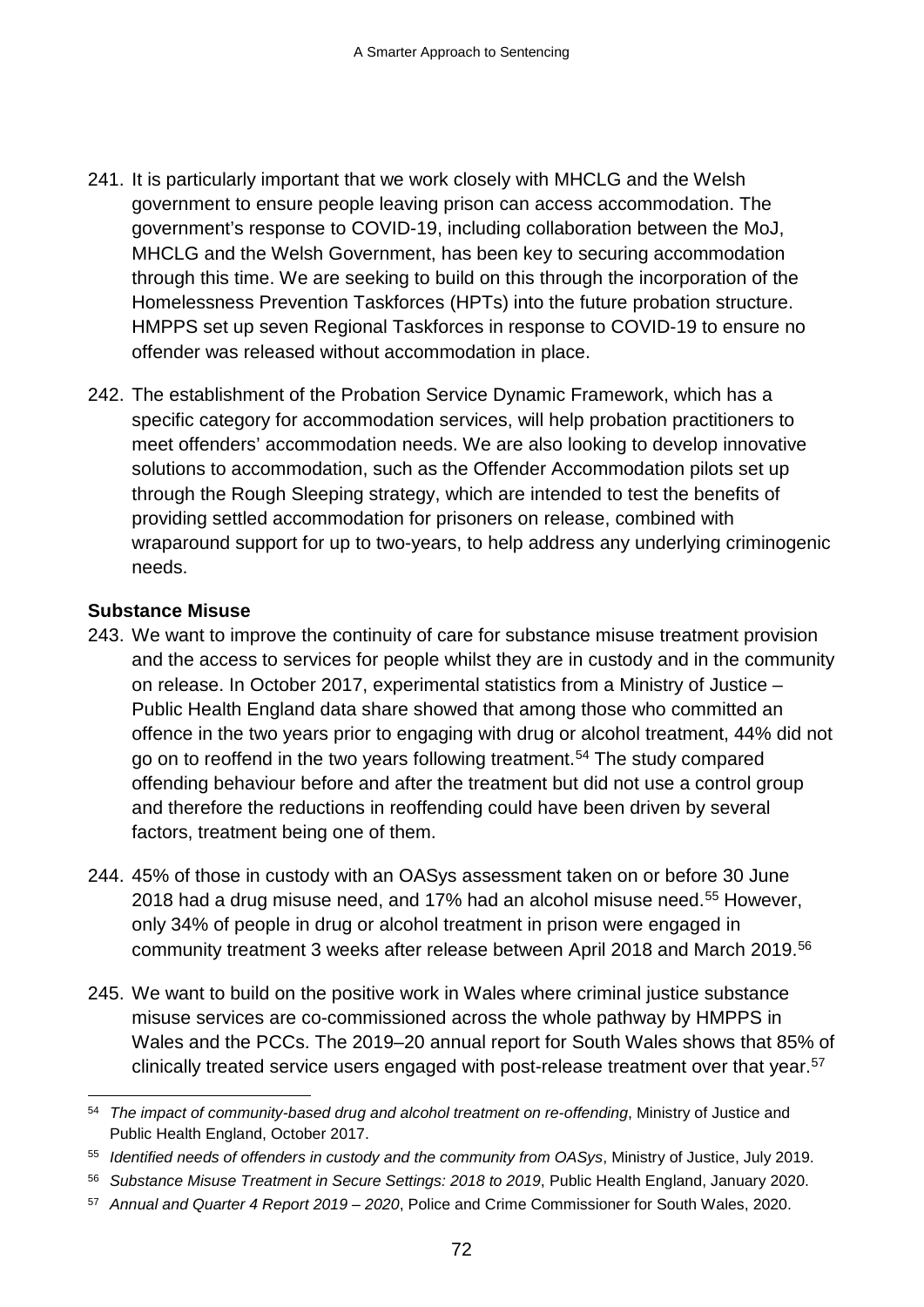Much of this success can be attributed to the co-commissioning of the service because it is integrated from police custody through the criminal justice system (inside and outside of prison).

246. Our approach going forward will build on work already underway in this space. For example, NHSE/I have developed RECONNECT, a 'care after custody service' that begins to work with people before they leave prison to facilitate their engagement with community health and care services. Our Drug Recovery Prison (DRP) pilot at HMP Holme House creates an environment where prisoners have access to the full range of health services that meet their individual needs, and are also given support to lead a drug free life following their release into the community. An economic and impact evaluation of this approach is due to report in 2023.

#### **Drug Recovery Prison pilot**

We are piloting a £9 million joint MoJ/HMPPS and DHSC/NHSE Drug Recovery Prison (DRP) pilot at HMP Holme House. The DRP pilot began in April 2017 and is currently funded until March 2021.

The DRP pilot creates a whole prison approach to tackle the supply of drugs into prison, together with creating an environment where prisoners have access to the full range of health services that meet individual needs. They are given support to lead a drug free life while they are in custody and also following their release into the community.

The pilot will be subject to process, impact and economic evaluations to help to identify successful initiatives that will be shared with the rest of the prison estate.

MoJ/HMPPS fund the restricting supply and reducing demand elements of the pilot, including scanners, a dedicated search and intelligence team and dedicated dog support. NHS England fund the treatment and recovery elements including enhanced substance misuse and mental health services, psychologist, speech and language therapist, and a connecting community team to help ease the transition back into the community on release.

247. We also have a number of programmes aimed at supporting offenders into treatment in the community, which are referenced earlier in this paper. This includes the Community Sentence Treatment Requirement (CSTR) Programme which seeks greater use of mental health, alcohol and drug treatment requirements as part of community sentences; supporting efforts to reduce reoffending. Out of Court Disposals (OOCDs) can provide a mechanism for early rehabilitative interventions including health related services, which can help support people away from substance misuse and reduce reoffending. We are also keen to explore problemsolving court pilots, based on specialist 'drug and alcohol courts', which will help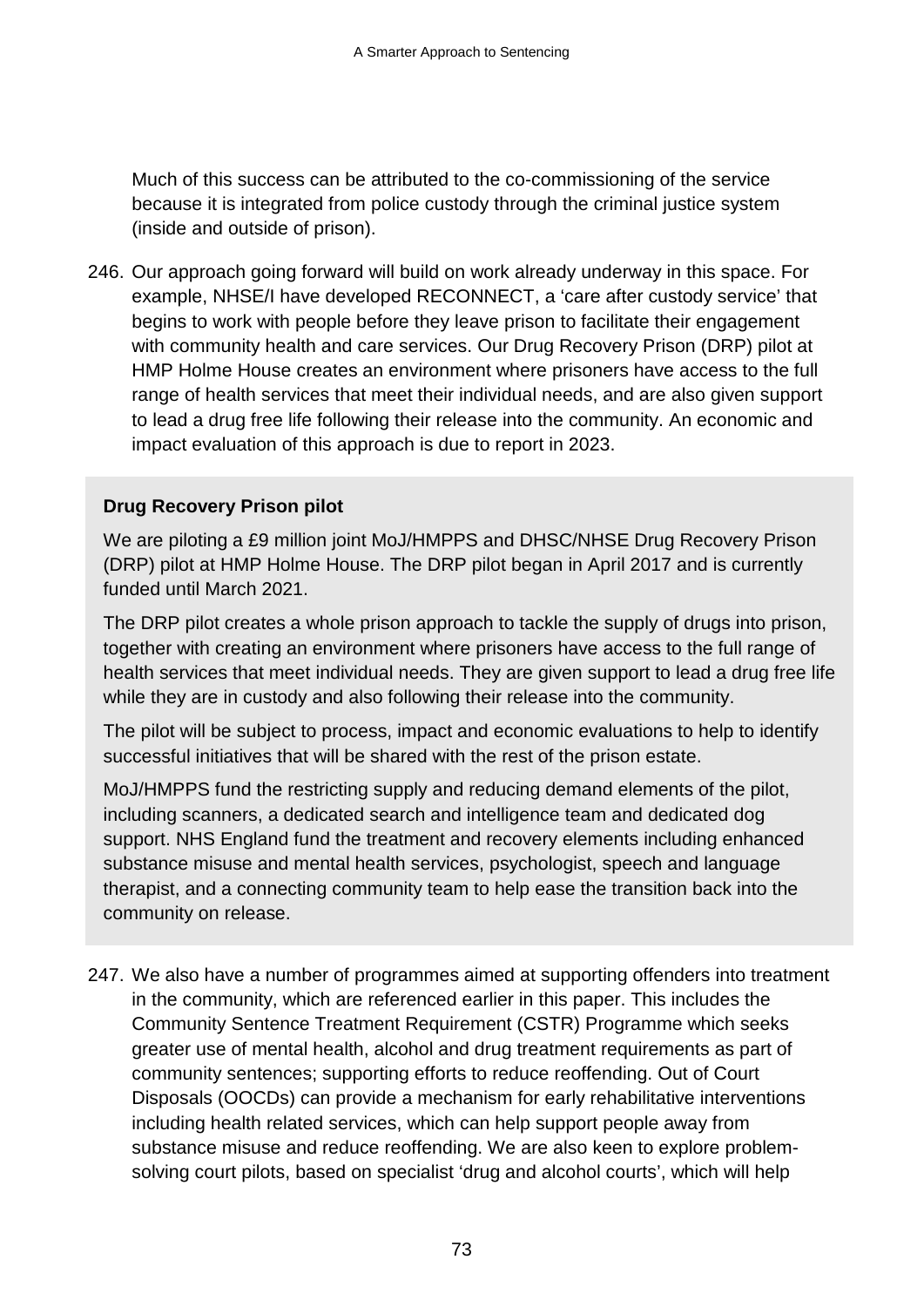drug- and alcohol-misusing offenders to access treatment whilst their progress is regularly monitored by the court.

# **The Community Sentence Treatment Requirement (CSTR) Programme**

The CSTR Programme was launched in October 2017 by the Ministry of Justice, Department of Health and Social Care, NHS England and NHS Improvement, Her Majesty's Prison and Probation Service and Public Health England to ensure that greater use is made of treatment requirements as part of community sentences; supporting efforts to reduce reoffending.

The three types of treatment requirement available are Alcohol Treatment Requirements (ATRs), Drug Rehabilitation Requirements (DRRs) and Mental Health Treatment Requirements (MHTRs).

The Programme focuses on improving multi-agency working to ensure that the roles and responsibilities of all those involved in delivering CSTRs are clear, with the necessary treatment pathways in place to help support offenders with mental health, drug and alcohol needs to engage with their rehabilitation and turn their lives around.

- 248. In general, people who come into contact with the criminal justice system also tend to experience poorer physical and mental health than the general population, so it is crucial that we take a holistic approach that considers all of these issues.
- 249. Information on whether a person in substance misuse treatment has a mental health need was introduced for the first time in 2017/18 (NDTMS Report, 2020). The proportion of people starting treatment who had a mental health need in addition to a substance misuse need was 35%, and 39% of adults who had a reported mental health need also needed treatment for opiate use.<sup>[58](#page-76-0)</sup>

# **Criminal records reform**

# **Summary**

- 250. This government recognises the importance of proportionate criminal records disclosure in contributing to reducing reoffending.
- 251. There are two strands of the criminal records disclosure regime. In July, following careful consideration of a Supreme Court judgment, the government announced its intention to make changes to the strand of the disclosure regime that relates to

<span id="page-76-0"></span> <sup>58</sup> *Substance Misuse Treatment in Secure Settings: 2018 to 2019*, Public Health England, January 2020.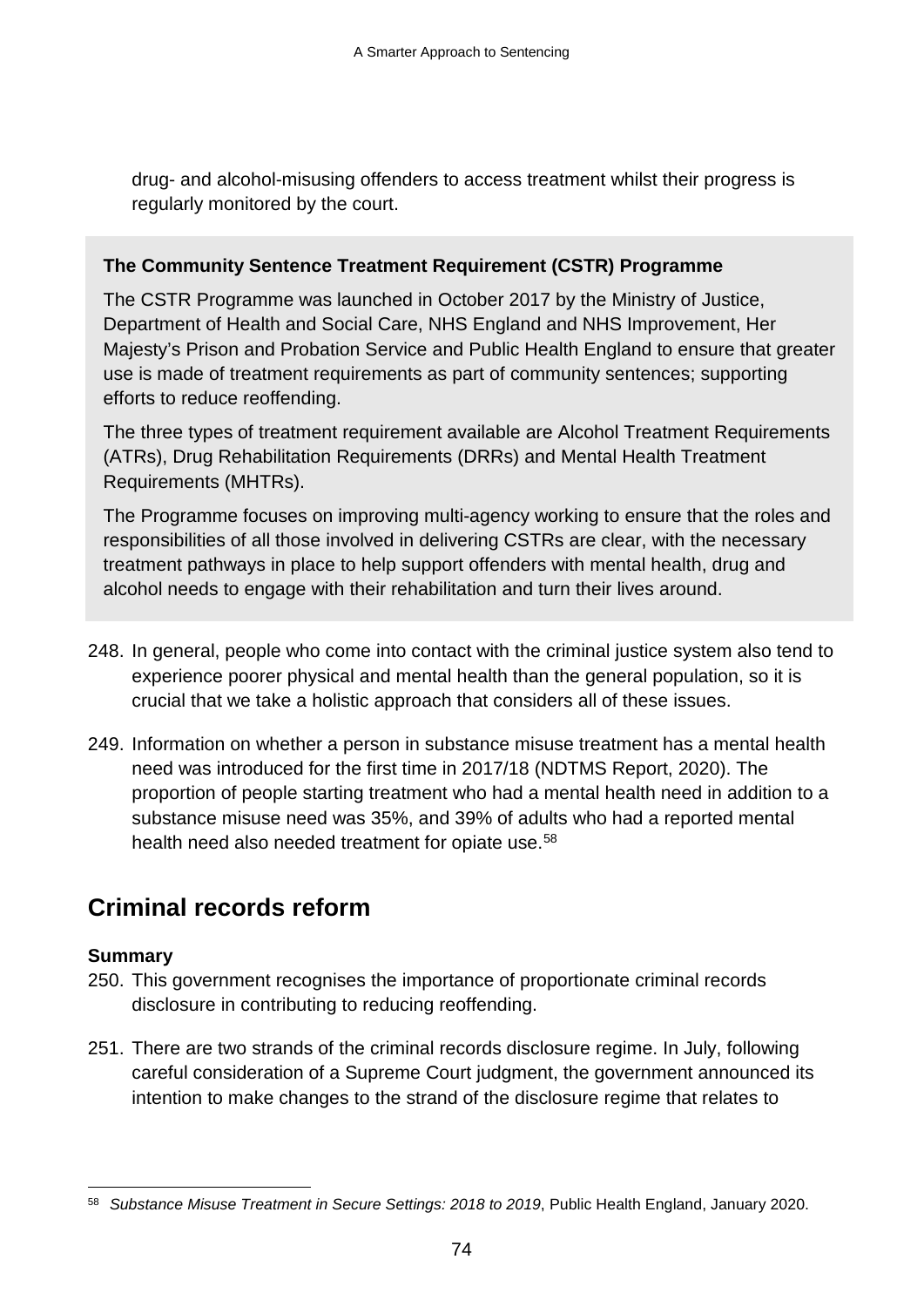disclosure for most sensitive roles, to ensure that the right balance is struck between rehabilitating those who offended in the past and protecting the public.

- 252. We have laid secondary legislation to amend the filtering rules that govern both what a person is required to disclose and what is automatically disclosed through standard and enhanced criminal records certificates issued by the Disclosure and Barring Service (DBS). DBS certificates provide information to employers about an individual's criminal record to help them consider a person's suitability for certain roles; principally those working closely with children and vulnerable adults or roles requiring a high degree of public trust.
- 253. The new legislation will, in most cases, remove the requirement for automatic disclosure and self-disclosure of youth cautions, reprimands and warnings as well as removing the 'multiple conviction' rule, which requires the disclosure of all convictions where a person has more than one conviction, regardless of the nature of their offence or sentence. We consider this to strike the balance between the needs of protecting people, especially the most vulnerable and children, while ensuring those who have reformed after committing offences are not disproportionately hindered by previous wrongdoing. This change will particularly benefit those with childhood cautions and those with convictions for minor offences who have moved away from their past.
- 254. We want to go further on criminal records disclosure to support those who offended in the past to move on with their lives and in particular to improve access to employment for those with criminal records.

#### **The Rationale Behind the Rehabilitation of Offenders Act (ROA) 1974**

- 255. The other strand of the criminal records disclosure regime relates to general disclosure. When the ROA was introduced over 40 years ago, its intention was to help those with past offences re-enter the workforce whilst ensuring that some disclosure of convictions remains where appropriate. It enables most convictions to become "spent", or disregarded, after a set rehabilitation period has been completed. The rehabilitation period is automatically determined by the disposal received. Once an individual's conviction is spent, they are considered, for most purposes, as fully rehabilitated, and treated as if they have never been cautioned or convicted of a crime.
- 256. We believe that the rationale for the ROA and criminal records disclosure system includes:
	- Enabling individuals who have desisted from crime to move on with their lives, work and fully participate in society whilst acknowledging that it is reasonable for employers and some other organisations to know about certain types of convictions (particularly those that are serious or recent).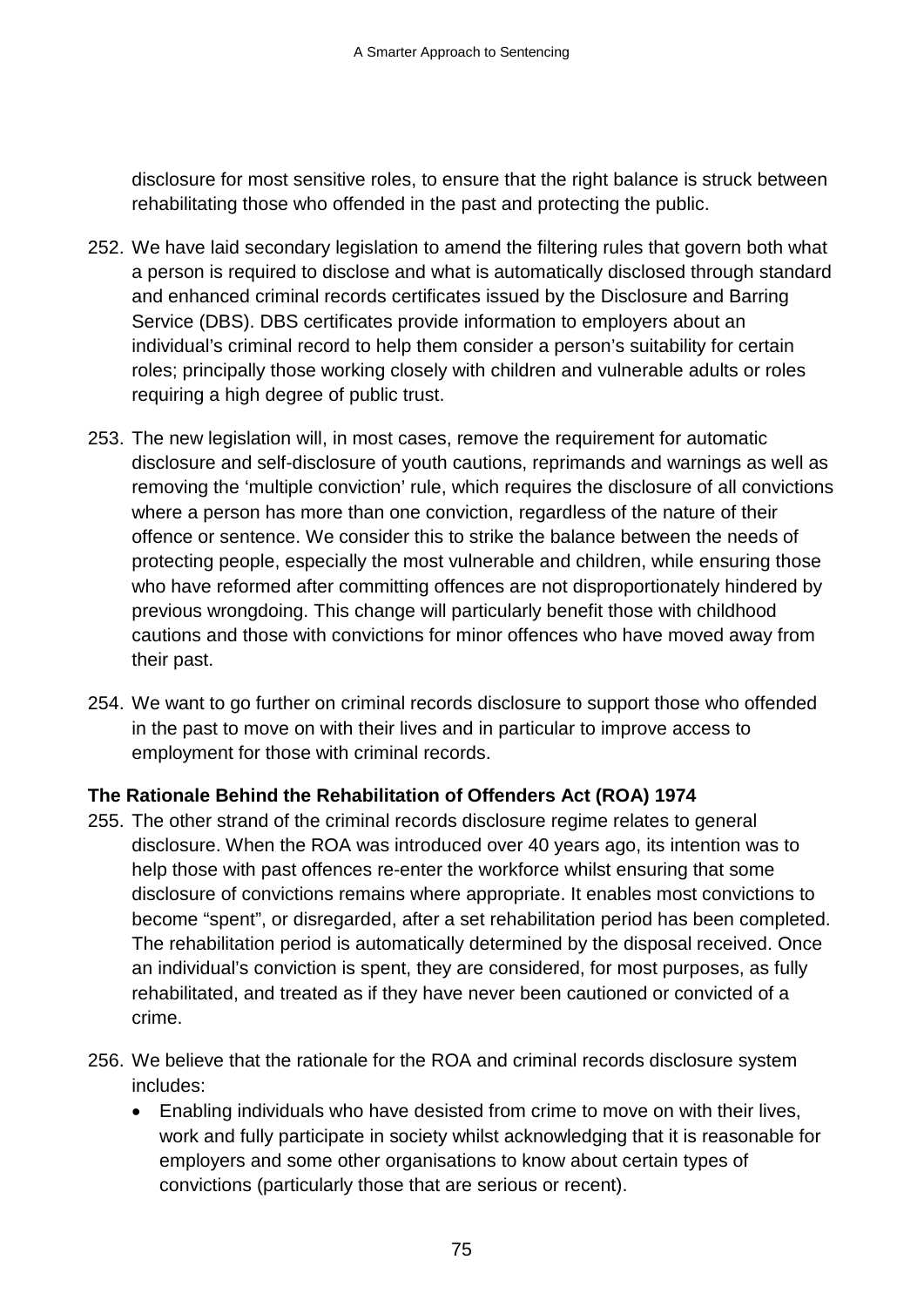- Removing barriers to employment. Employment is a significant factor in encouraging rehabilitation, and it is in everyone's interest that we successfully rehabilitate offenders. This means that after a certain period of time most convictions should become spent and no longer need to be disclosed.
- We are committed to supporting children in turning their lives around, and we recognise that having a criminal record can have a significant impact on children or adults who offended as a child.

# **Reducing the rehabilitation periods**

- 257. A key element in reducing reoffending is access to employment and having unspent convictions on a criminal record can act as a barrier to employment. In order to support these aims, we are proposing a change in the law to reduce the number of people who have previously offended and are required to disclose their convictions as part of basic checks for employment. We therefore propose changing the rehabilitation periods that govern the length of time before a conviction becomes "spent". At present, rehabilitation periods are generally halved if the offender was under 18 at the time of conviction. This distinction recognises that children who offend are often highly vulnerable and are still maturing.
- 258. Significantly, we are proposing the removal of the rule that convictions resulting in a custodial sentence of over 4 years can never become spent. This would mean that those who have served their time and stopped committing crime are not unfairly discriminated against in the job market.
- 259. We are, however, mindful of safeguarding concerns and the need to ensure that any changes are proportionate and take into account the level of harm caused by the individual's offence, and the possibility of further harm should they offend again. For this reason, and for consistency with the wider sentencing reform package, we propose that serious sexual, violent and terrorist offences are excluded from this change.
- 260. These are not opposing aims employment for people with convictions can support public protection, because there are few better tools for reducing reoffending than a regular pay cheque.
- 261. Whilst this change will apply to children we are aware that only a small number of people who were convicted as a child will be affected, since custody is a last resort for children and children rarely receive a sentence of over 4 years for an offence that is not a serious sexual, violent or terrorist offence.
- 262. These new measures, including our secondary legislation addressing the Supreme Court judgment, represent wide-ranging reform to criminal records, and will make a significant change to the system advocated for by many. Longer-term we will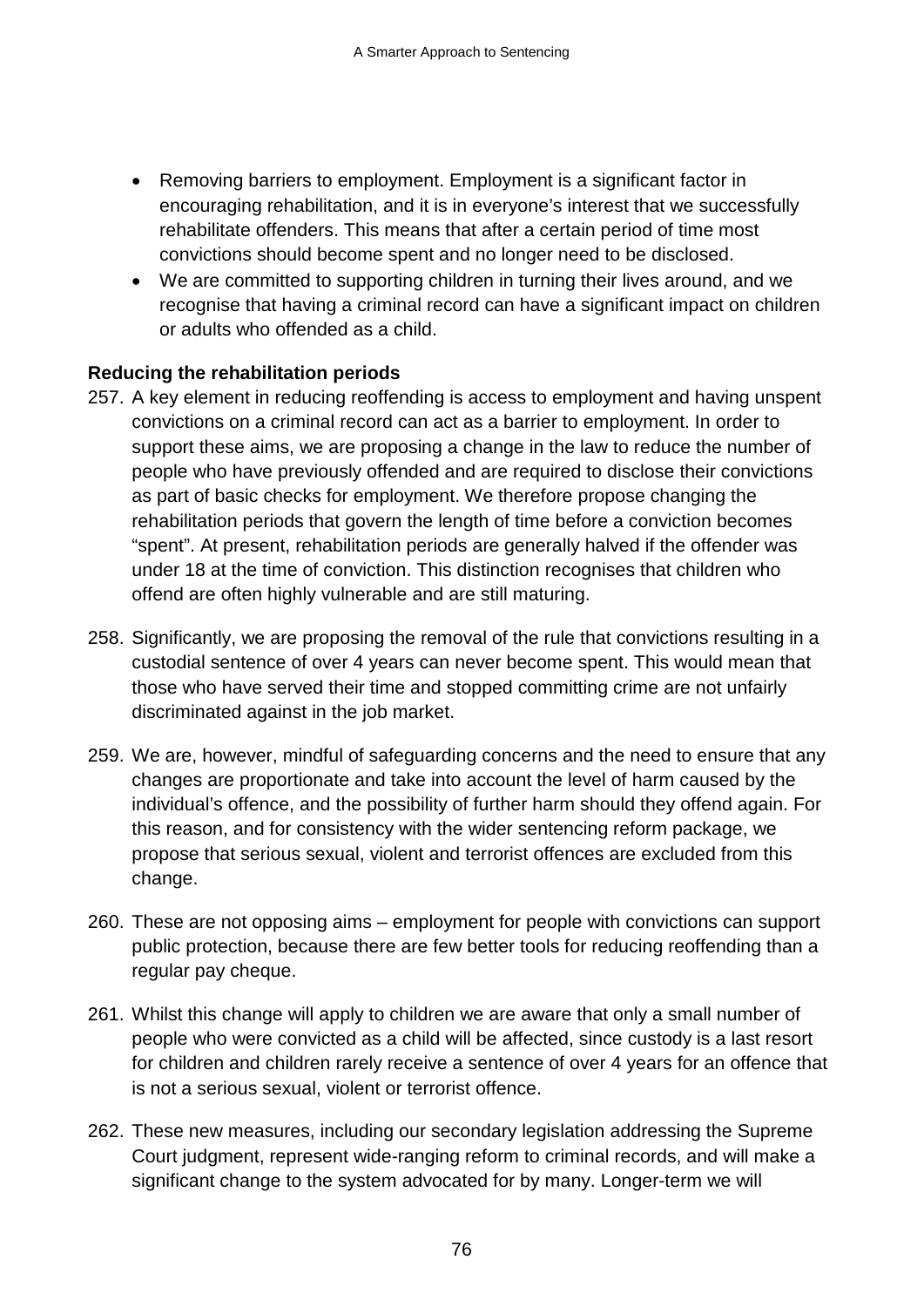continue to work with the Home Office to ensure the effective operation of the reformed system.

#### **Reducing the rehabilitation periods in the Rehabilitation of Offenders Act: What are we proposing?**

263. The current rehabilitation periods are:

# **Existing regime England & Wales**

| <b>Sentence</b>                                      | <b>Adults</b>                                                          | <b>Under 18s</b>                                                         |  |
|------------------------------------------------------|------------------------------------------------------------------------|--------------------------------------------------------------------------|--|
| (Adult) Community Order                              | 1 year beginning with the<br>last day on which the<br>order has effect | N/A                                                                      |  |
| <b>Youth Rehabilitation Order</b>                    | N/A                                                                    | 6 months beginning with<br>the last day on which the<br>order has effect |  |
| <b>Custody of 6 months or less</b>                   | 2 years                                                                | 18 months<br>2 years                                                     |  |
| Custody of more than 6<br>months and up to 30 months | 4 years                                                                |                                                                          |  |
| Custody of more than 30<br>months and up to 4 years  | 7 years                                                                | 3.5 years                                                                |  |
| Custody of more than 4 years                         | Conviction is never spent                                              | Conviction is never spent                                                |  |

264. We are proposing the following changes:

# **Proposal for New Rehabilitation Periods**

| <b>Sentence</b>                                  | <b>Adults</b>                                 | <b>Under 18s</b>                              |  |
|--------------------------------------------------|-----------------------------------------------|-----------------------------------------------|--|
| (Adult) Community Order                          | The last day on which the<br>order has effect | N/A                                           |  |
| <b>Youth Rehabilitation Order</b>                | N/A                                           | The last day on which the<br>order has effect |  |
| Custody of 1 year or less                        | year                                          | 6 months                                      |  |
| Custody of more than 1 year<br>and up to 4 years | 4 years                                       | 2 years                                       |  |
| Custody of more than 4 years*   7 years          |                                               | 3.5 years                                     |  |

\* excluding serious sexual, violent or terrorist offences, that continue to never be spent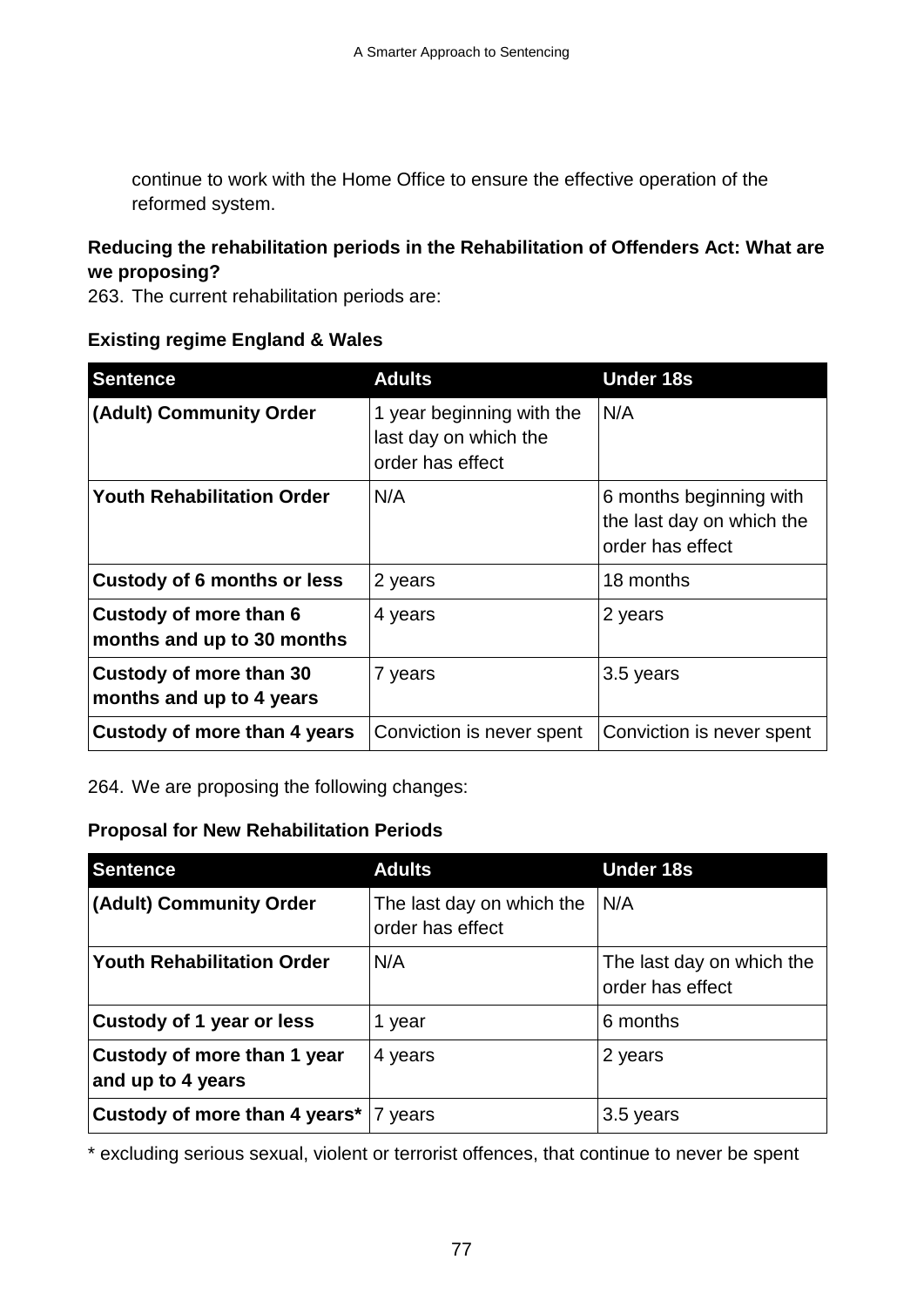- 265. It is important to reiterate that any changes to the rehabilitation periods would apply to **basic** checks only. We have laid secondary legislation to change the disclosure regime for sensitive roles as set out above. This provides assurance that such changes would retain the necessary balance between safeguarding concerns and enabling those who have previously offended to move on with their lives.
- 266. In making these changes, we have continued the principle that children's rehabilitation periods should be half those of adults. We also intend to ensure that guidance on the use of criminal records for both potential employers and employees is both clear and accessible.

# **Conclusion**

- 267. Reoffending costs society around £18 billion per year<sup>[59](#page-80-0)</sup> and perpetuates a cycle of crime which creates further victims and blights lives. Tackling it is a priority for the government, and we recognise that this complex issue requires a whole system approach that considers interventions across sentencing, custody, and supervision and support in the community.
- 268. In doing so, we recognise that many individuals have multiple and complex needs and so these cannot be delivered in silos. Rather, we need to take a 'user-centred' approach which recognises specific experiences, including those of black and minority ethnic people who come into contact with the criminal justice system, so that our approach to reducing reoffending contributes to addressing inequalities and racial disparities.
- 269. Part of our approach will also be to influence the wider conversation on reoffending in this country, which can have a significant impact on an individual's sense of identity, attitude, and motivation to change. Wider attitudes towards people who have offended can often present barriers for individuals. For example, if an employer or landlord doesn't recognise the potential for someone that has offended in the past to be a good employee or tenant, then this makes finding accommodation and employment more difficult. We also know that maintaining positive ties with family and peer networks, and a sense of belonging in the community, are important in supporting desistance from crime.
- 270. In taking this 'whole system' approach, this government also recognises that both a central cross-government response, and effective local leadership and partnerships, are crucial in tackling the persistent issue of reoffending. Supporting local leadership and identifying innovative new ways to tackle reoffending is the aim of the Prison Leaver Project which the government announced in July. This confirmed that

<span id="page-80-0"></span> <sup>59</sup> Economic and Social Costs of Reoffending, Ministry of Justice, July 2019.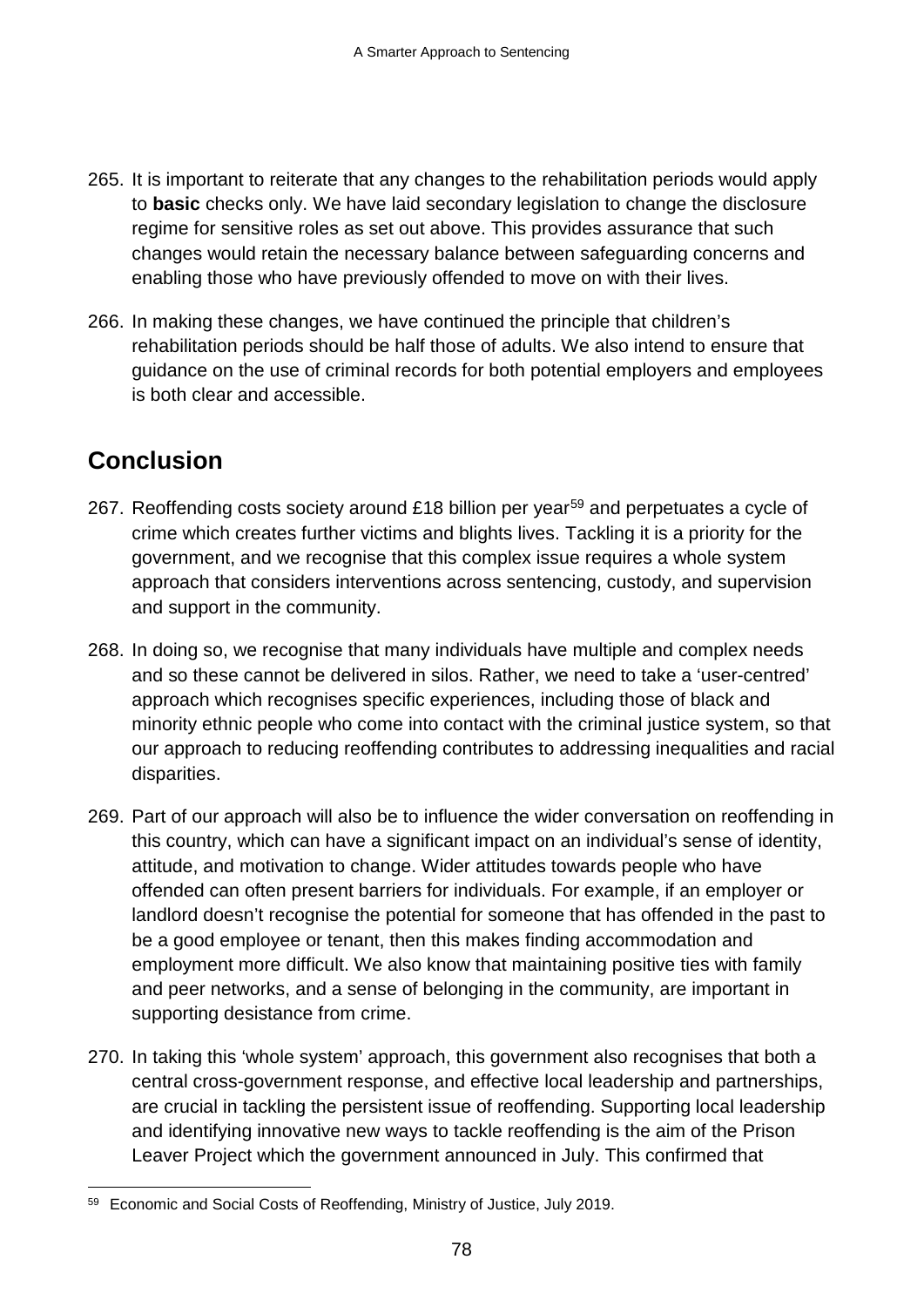£20 million of funding would be made available to support our efforts to embed this systems-led approach across the public-sector and improve outcomes for people leaving prison.

- 271. This funding will be used to both establish a collective central government response to address reoffending, and also enable locally-led partnerships to respond to the needs of their communities. It will improve our understanding of how effectively systems, local partners and the private sector can work together in innovative new ways, which can be scaled up if shown to be successful.
- 272. Setting out our proposals on the reform of criminal records and identifying our priority areas are this government's first steps to tackle the underlying drivers of reoffending; particularly those related to accommodation, employment and substance misuse. This government is ambitious and determined to address these issues. We will publish more detail on our plans before the end of 2020.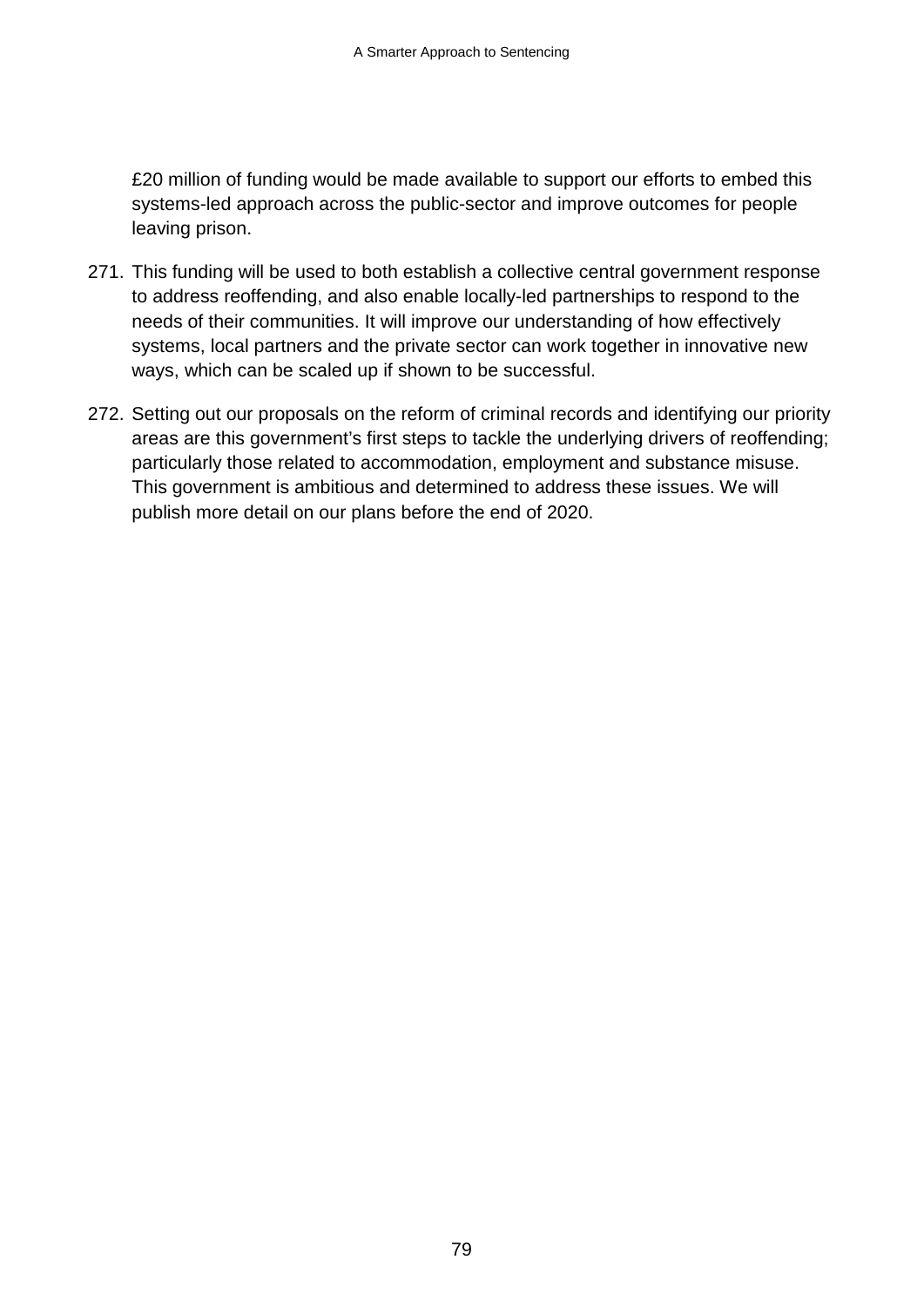# **5. Youth Sentencing**

The approach to sentencing for under 18s is distinct. In addition to wider local and national work to improve youth justice outcomes, such as secure schools, we are proposing legislative change in two key areas:

**Serious offences:** Sets out how we plan to ensure custodial sentences are appropriate for the small number of children for whom they are necessary by reforming the Detention and Training Order and by reforming existing provisions for murder and serious violent and sexual offences.

**Tougher community sentences and reforms to remand tests:** Sets out proposals for stronger high-end community sentences and reforms to the legal tests for custodial remand, to avoid unnecessary use of custody for children.

# **Introduction**

- 273. The approach to youth sentencing is distinct from that for adults and focuses on the statutory aim of preventing offending by children and on the welfare of the child. We want a youth justice system that recognises the unique needs of children, tackles the underlying reasons why children offend, and intervenes early to provide support and to divert them where possible.
- 274. The youth sentencing framework emphasises restoration and rehabilitation but provides that those committing the most serious offences go to custody. Custody is only to be used as a last resort for children and the system includes high intensity community orders, as well as restrictions on the use of custody for younger children.
- 275. The youth justice system has seen considerable successes over the past decade. The number of first-time entrants fell by 85% between 2008/09 and 2018/19, [60](#page-82-0) with an 18% fall from 2017/18 to 2018/19 alone. Likewise, the number of sentencing occasions has fallen by 78% over the same period and fell by 16% between 2017/18 and 2018/19.[61](#page-82-1) The number of children sentenced to custody has fallen by 76%

<span id="page-82-0"></span><sup>60</sup> *First time entrants to the criminal justice are classified as offenders, resident in England and Wales, who received their first reprimand, warning, caution or conviction, based on data recorded by the police on the PNC*. From Ministry of Justice, Youth Justice Statistics Glossary.

<span id="page-82-1"></span><sup>61</sup> *Youth justice statistics: 2018 to 2019*, Ministry of Justice and Youth Justice Board for England and Wales, January 2020.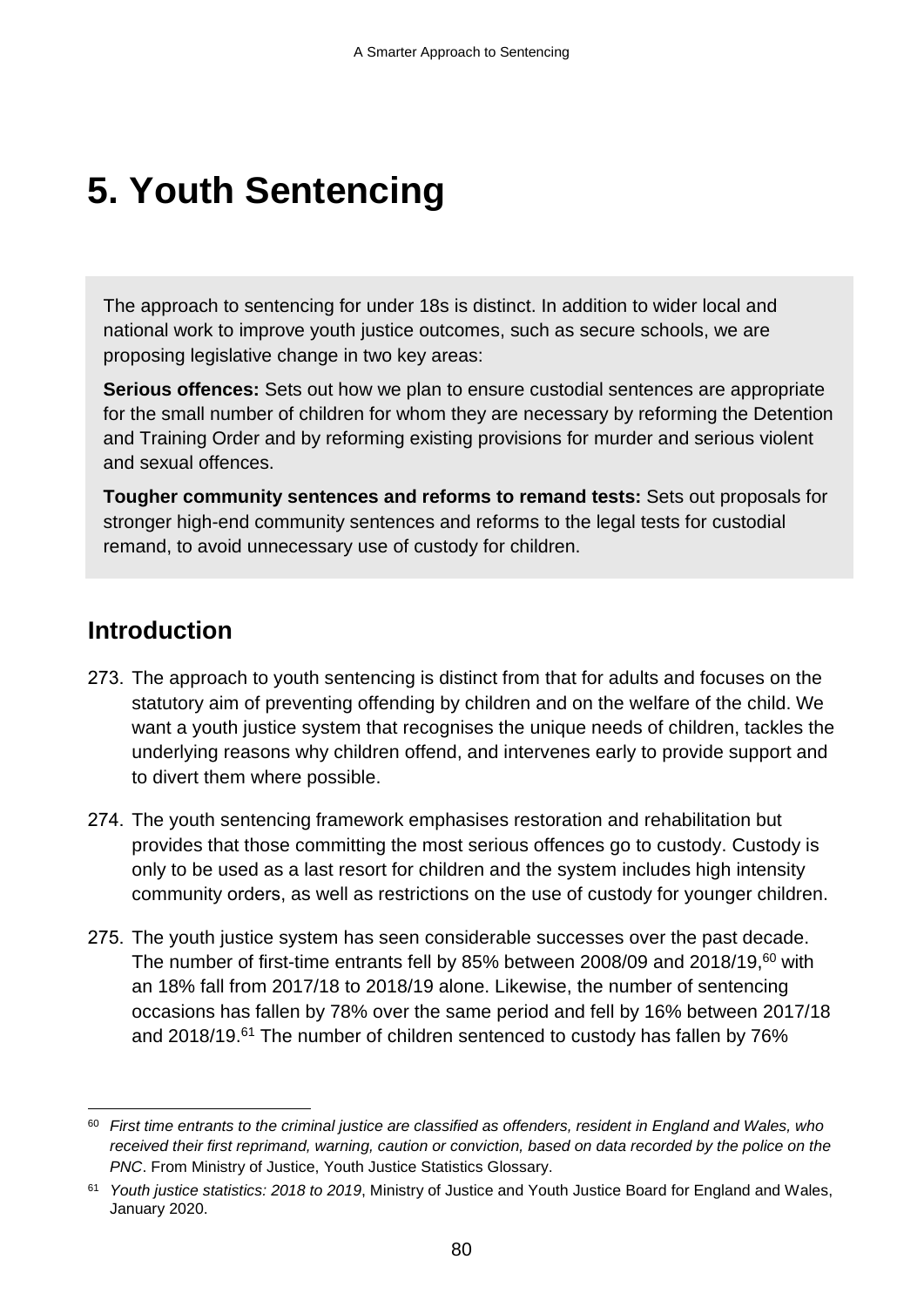within the same ten-year period, resulting in a monthly average of fewer than 900 children in custody in 2018/19, and fewer than 800 in 2019/20.[62](#page-83-0)

- 276. However, challenges remain, which we seek to address in this paper and subsequent legislation:
	- For the minority of cases where a custodial sentence is necessary, we must ensure that courts also have the tools they need to pass appropriate sentences which properly reflect the seriousness of their offending. We want to reform the most common youth custodial sentence (the Detention and Training Order) to be simpler and fairer, and ensure that the provisions on minimum terms, minimum term reviews and release points for those children committing the most serious offences are appropriate.
	- The reoffending rate for children is the highest in the criminal justice system, particularly for those children sentenced to short periods in custody.<sup>[63](#page-83-1)</sup> We recognise that community sentences can be more effective than custody at reducing reoffending and we intend to give the courts the tools they need to ensure that children can be diverted from custody to more effective community sentences, while keeping the public safe.
	- We also believe that there are too many children in custody awaiting sentence or trial.[64](#page-83-2) While there are cases where remand to custody is necessary and proportionate, we believe that, where possible, children should be supervised in the community. The proposals set out in this paper form one part of a more significant piece of work to review the current use of remand for children.
- 277. This chapter focuses on the measures we propose to take through primary legislation around the sentencing framework to support change. We recognise that ensuring the best outcomes for children in the youth justice system, to reduce reoffending and to rehabilitate children, relies on work far beyond legislation. The youth justice system and support for children in England and Wales is the responsibility of a wide range of partners. The Ministry of Justice therefore seeks to reduce reoffending by improving support for children within areas of the youth justice system that it has direct control over, and by creating a policy environment which drives innovation and improves support across public agencies.

<span id="page-83-0"></span> <sup>62</sup> *Youth custody report: June 2020*, HM Prison and Probation Service, August 2020.

<span id="page-83-1"></span><sup>63</sup> *Youth Justice Statistics: 2018 to 2019*, [Ministry of Justice and Youth Justice Board for England and](https://www.gov.uk/government/statistics/proven-reoffending-statistics-january-to-march-2018)  [Wales, January 2020; Proven Reoffending Statistics: January to March 2018,](https://www.gov.uk/government/statistics/proven-reoffending-statistics-january-to-march-2018) Ministry of Justice, January 2020. Proven reoffending rates for children are significantly higher than for adults with 38% of under 18s going on to reoffend compared to 29% of adults (2017/2018 cohort). For children leaving custody, the rate is even higher at 69% proven reoffending.

<span id="page-83-2"></span><sup>64</sup> *Youth Justice Statistics: 2018 to 2019*, Ministry of Justice and Youth Justice Board for England and Wales, January 2020. (Across 2018/19, a monthly average of 250 children were held in youth custody on remand increased, accounting for 28% of all children in youth custody.)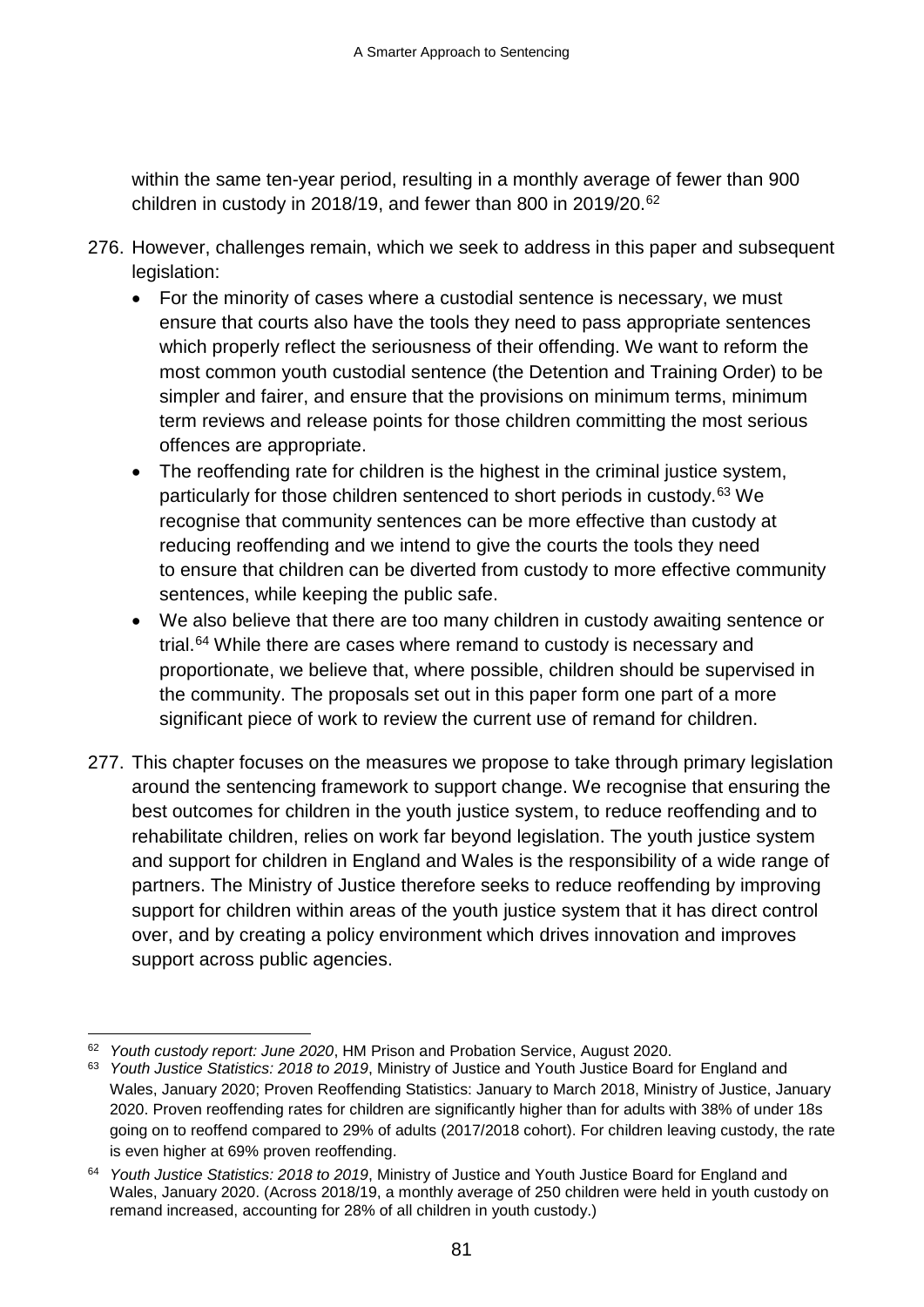#### **Wider agenda on youth**

278. It is important to set our youth sentencing reforms in the context of a wider ambition and agenda for youth justice. The proposed new sentencing measures are intended to support this agenda; to ensure the best outcomes for children in the youth justice system while keeping the public safe.

#### 279. More broadly, we want to:

- Have a youth justice system that tackles the reasons why children offend and intervenes early to provide support and divert children away from the system where appropriate.
- See fewer children entering the youth justice system, and greater numbers of children who have offended desisting from further offending and going on to lead crime-free lives.
- Reform the experience of custody for the small minority of children who do require detention and to improve outcomes.
- Minimise the harm caused to victims and communities from offending by children.
- 280. It is important to recognise that the proposals set out here apply to a youth justice system in which BAME children are over-represented at every stage, which remains a real concern. We recognise the need to improve the situation at all stages of the pathway and will continue to prioritise the understanding and tackling of disproportionality.<sup>[65](#page-84-0)</sup> In respect of these measures, we have carefully considered the equality impacts of each of these proposals and will continue to monitor them as we move forward.

# **Prevention, early intervention and diversion**

- 281. We recognise the critical importance of prevention (seeking to avoid children at risk of entering the justice system from doing so by providing early support) and early intervention (stopping minor offences leading to repeat and severe reoffending). [66](#page-84-1) We know that those children who do end up in the youth justice system often have unmet needs and face multiple disadvantages early on in life.<sup>[67](#page-84-2)</sup>
- 282. The government will support these children in a range of ways including through better access to and quality of education, enhancing support for parents and families in need, and improved access to mental health services for those who need it. We also recognise the need for specialist support for those children who are involved in serious violence. In March 2020 the government announced it would be providing a

<span id="page-84-0"></span><sup>&</sup>lt;sup>65</sup> *Tackling racial disparity in the criminal justice system: 2020*, Ministry of Justice and Race Disparity Unit, February 2020.

<span id="page-84-1"></span><sup>66</sup> *What works in managing young people who offend? Summary of the international evidence*, Ministry of Justice, 2016.

<span id="page-84-2"></span><sup>67</sup> *Assessing the needs of sentenced children in the Youth Justice System 2018/19*, Ministry of Justice, May 2020.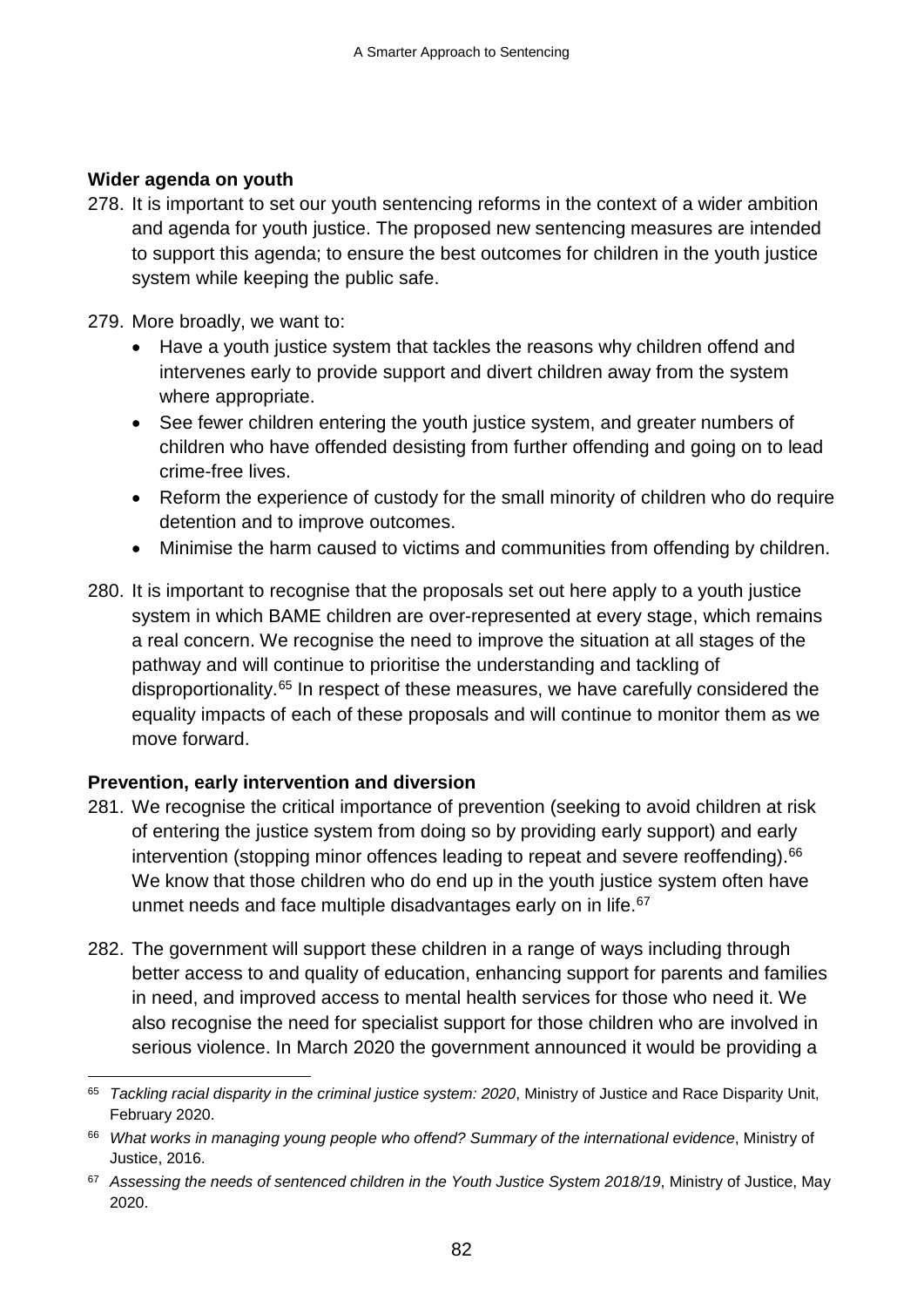one-off additional £5 million payment to the Youth Endowment Fund (YEF) to expedite the development of a national Centre of Expertise (CofE).<sup>[68](#page-85-0)</sup> The CofE will build a robust evidence base on what works in diverting children away from violence. Where possible we will utilise a wider range of support services, designed with the views of children in mind, to ensure that they are diverted away from the youth justice system and better supported in their communities. We also know that, in order to be effective, the justice system must recognise children's developmental status, their dependence on adults, and their unique needs. This is particularly important in the case of neurodivergent children, who are likely to need additional support.

283. There are however circumstances in which a community or custodial sentence is the only option and, in these cases, it is critical that agencies work collaboratively to ensure that the sentence accounts for the child's unique vulnerabilities and needs. We discuss community sentences in more detail later in this chapter.

#### **Secure Schools**

- 284. For youth custody, we have committed to opening a secure school in Medway in 2022, fulfilling a key Manifesto commitment. We recognise that the principles of secure schools – an education-focused regime, smaller more 'homely' units, wrap-around health services and greater proximity to the communities from which children in custody come – are central to protecting the vulnerable, changing lives and reducing the high risk of reoffending which children in custody represent. Those principles will guide our transformation of youth custody in the short and medium term.[69](#page-85-1)
- 285. Secure schools will be schools with security rather than prisons with education. They will have education, healthcare and physical activity at their heart and will be run by child-focused providers who will create a therapeutic environment in a secure setting. Evidence suggests that reoffending can be better reduced through well-implemented therapeutic interventions than punitive or surveillance-based programmes.[70](#page-85-2) Work is being done to improve the therapeutic interventions delivered in the current secure estate, but we recognise it was not designed with such therapeutic approaches in mind. Secure Children's Homes (SCH) come closest to delivering the principles of best practice in youth custody, being smaller than Young Offender Institutions (typically holding 8–34 children) and designed to provide a therapeutic environment. We want to establish secure schools using both SCH and 16–19 academy legislation to combine the best ethos and practice from the SCH and academy sectors.

<span id="page-85-0"></span> <sup>68</sup> *Budget 2020*, HM Treasury, March 2020. (Section 1.37.)

<span id="page-85-1"></span><sup>69</sup> *Review of the Youth Justice System in England and Wales*, Ministry of Justice, December 2016.

<span id="page-85-2"></span><sup>70</sup> *What works in managing young people who offend?*, Ministry of Justice, February 2016.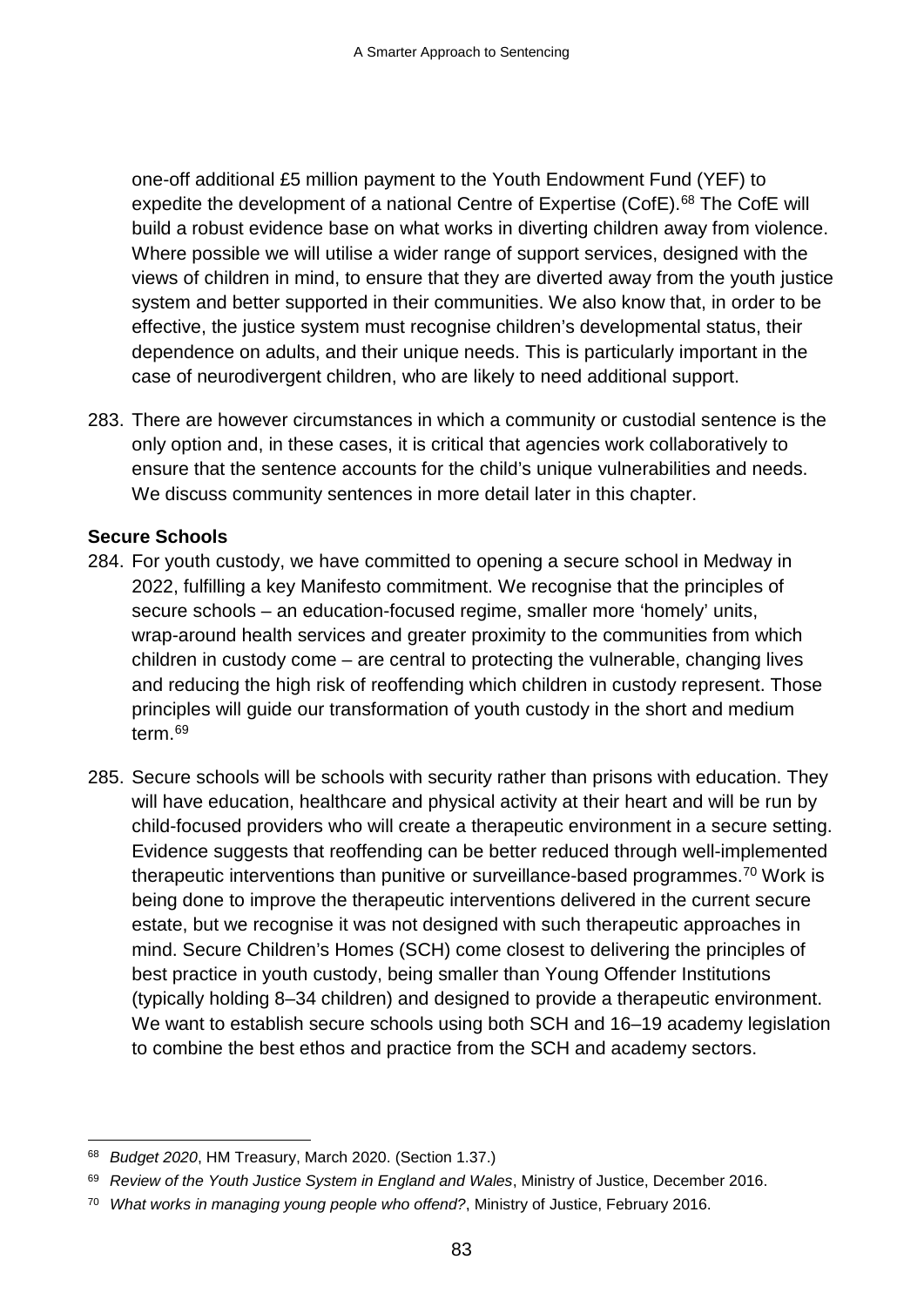286. In secure schools we want to engage visionary, not-for-profit, child-focused providers and trust them to deliver the best outcomes for children including on reoffending, education and health. A high proportion of the organisations that are not-for-profit and meet the criteria we are looking for in secure school providers are charities. We are proposing legislative change to clarify that operating a secure school could be a charitable activity.

#### **Rehabilitation**

- 287. Effective resettlement from custody is critical to achieving reduced reoffending. The MoJ, Youth Justice Board (YJB) and Youth Custody Service (YCS) are working to improve casework in custody so that it has a greater focus on resettlement from the start of a child's sentence. We also know that suitable and stable accommodation is an important part of the foundation for reducing reoffending. We recognise that, despite best efforts, accommodation for children leaving custody is sometimes not ideal in terms of location and level of support, as well as often being secured too late for wraparound support to be in place upon release. These issues are primarily driven by demand outstripping supply of children's accommodation placements, particularly for children with complex needs. The MoJ is assessing options for specific youth resettlement and remand accommodation, as well as working with the Department for Education to ensure that the needs of children in the youth justice system are considered as a specific cohort within broader plans to improve the availability of accommodation in the children's home sector.
- 288. Finally, having a criminal record can severely hamper the efforts of adults (or children) who offended in the past to gain employment, which in turn can drive reoffending. Reduced disclosure can support children by promoting opportunities for employment and reintegration into society. Changes are already underway to remove automatic disclosure of youth cautions and multiple convictions.[71](#page-86-0) In addition, as set out in the 'Reducing Reoffending' chapter, we plan to make changes to the Rehabilitation of Offenders Act to reduce the number of adults and children who will have to disclose their criminal records.

# **Serious offences**

289. Although custody should always be a last resort for children, there are some cases where it is necessary, and we believe that the court is best placed to make the decision on the appropriate sentence. Those who commit the most serious offences, and who pose a risk to the public, should serve an amount of time in custody which

<span id="page-86-0"></span> <sup>71</sup> *Government plan new changes to criminal records disclosure regime*, Home Office, Ministry of Justice, and Victoria Atkins MP, July 2020.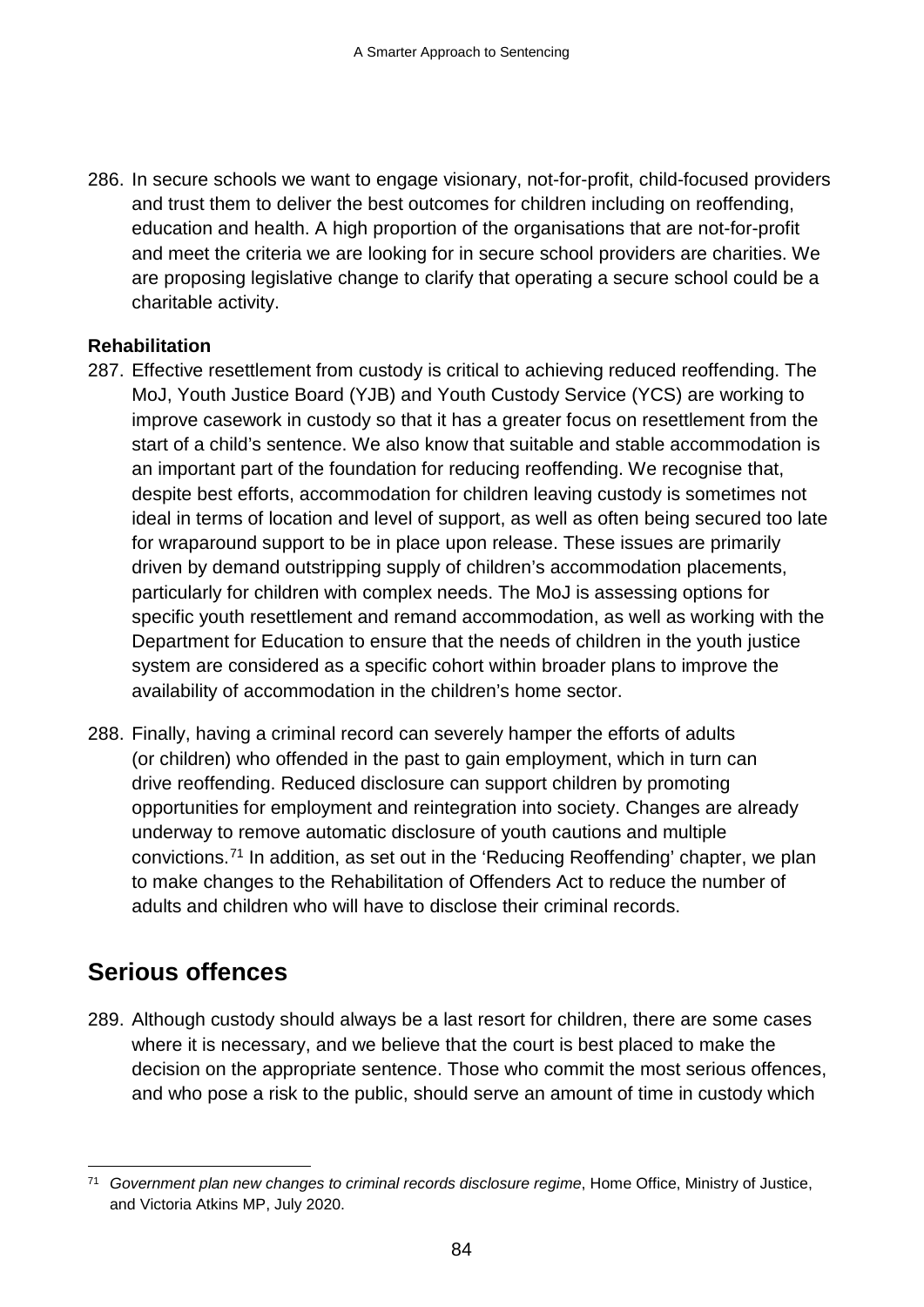reflects the seriousness of their offending. It is key that the public feel protected by our criminal justice system, even where the offender is a child.

- 290. In order to ensure that the courts are able to make the most appropriate decision in the best interests of the child and of the public, sentencers need access to options that are fair and straightforward. We therefore intend to reform the most common youth sentence (the Detention and Training Order) to be simpler and fairer, and ensure that the provisions on minimum terms, minimum term reviews and release points for those children committing the most serious offences are appropriate.
- 291. These changes also build upon specific reforms that have already been carried out in relation to terrorism. Following the attacks in London Bridge and Streatham, the government took swift action to put an end to the automatic early release of terrorist offenders.[72](#page-87-0) The Counter-Terrorism and Sentencing (CTS) Bill currently before Parliament introduces a new 'special sentence of detention for terrorist offenders of particular concern' for offenders aged under 18, which bridges the gap in sentencing options for young offenders who commit a terrorism offence but do not meet the criteria for a life sentence, extended determinate sentence or a sentence under section 91 of the Powers of Criminal Courts (Sentencing) Act 2000 (grave crime), and where a Detention and Training Order (DTO) of two years would be insufficient. We recognise that there is a great difference between a 17-year-old and a 10-year-old. Courts are already required to take into account the age and maturity of a child when sentencing and sentencing guidelines provide the court with guidance on setting custodial sentence lengths for children of different ages. However, in some cases, such as murder, the court is restricted in its ability to give a sentence which properly reflects the age of the offender. We are therefore addressing this through legislative changes that will make longer sentences available for offenders closer to the age of 18.
- 292. It is important to remember that in parallel with these changes, there is an ongoing programme to transform the youth custodial estate to improve how it supports children, including through the introduction of secure schools. Further reforms in this programme include: the rollout of the Custody Support Plan to provide each child with a personal officer to work with on a weekly basis, in order to build trust and consistency; a new conflict resolution strategy, which applies Restorative Justice principles to resolve conflict between children; establishing Enhanced Support Units for children with the most complex needs; implementation of an integrated care framework jointly led by NHS England and NHS Improvement and the YCS; and the introduction of a Youth Justice Specialist role and funding for every Prison Officer in the YCS to undertake a youth justice qualification.

<span id="page-87-0"></span> <sup>72</sup> Terrorist Offenders (Restriction of Early Release) Act 2020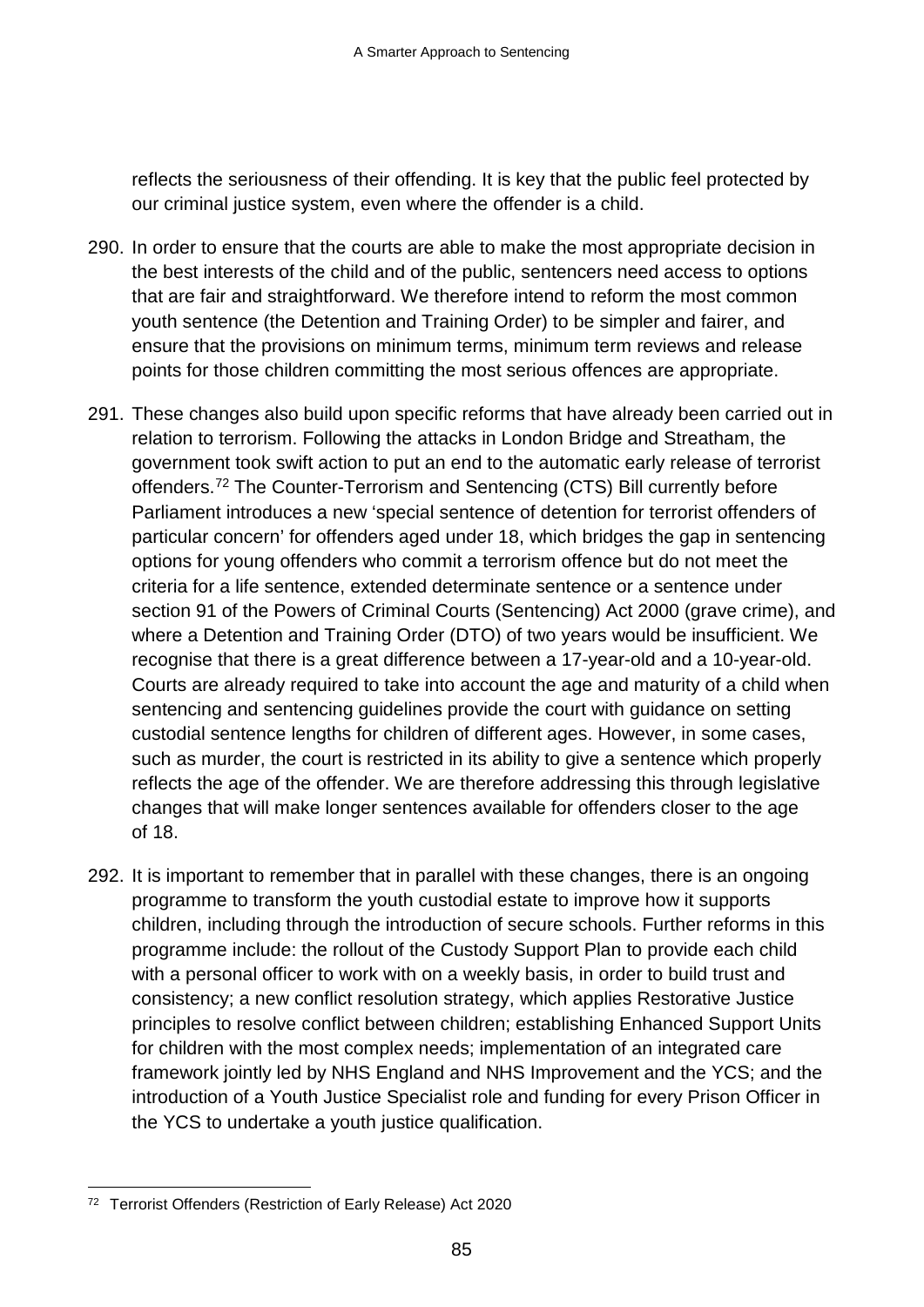#### **Legislative measures proposed:**

- Change the Detention and Training Order to allow the courts to pass any length of Detention and Training between 4 and 24 months in order to pass the right sentence in the interests of the child and the interests of justice and create a more flexible structure no longer requiring exactly half the order to be spent in custody and half in the community, and better taking account of time spent on remand
- Move the automatic release point to two-thirds (from halfway) only for those who receive a standard determinate sentence of 7 years or more for the most serious violent offences relating to homicide and for all serious sexual offences (with a maximum penalty of life) to ensure that time spent in custody reflects the seriousness of the offence committed
- Change how discretionary life sentence minimum terms are calculated to ensure that the minimum term served in custody reflects the seriousness of the offence
- Change the minimum term starting points for murder committed as a child to ensure that the seriousness of the offence is taken into account and there is less of a gap between older children and young adults
- Reduce the opportunities for over 18s who committed murder as a child, to have their minimum term reviewed, to protect the families of victims while maintaining a clear distinction between adults and children

# **Detention and Training Order (DTO) reform: Introduction**

- 293. The DTO is the most common custodial sentence for children and there were 980 given in 2019.[73](#page-88-0) It is a sentence in which a child spends half of the time in custody and half in the community under the supervision of the Youth Offending Team (YOT). This structure was intended to provide children with a sentence that delivered training, education and support while in custody which then continued once they were back in the community. However, 20 years on from its introduction, with a more mature youth justice system and experienced judiciary and practitioners, we believe that some elements of the DTO are unnecessary and in fact hamper the ability of courts and professionals to do what is best for the child. Other elements also mean that there are unnecessary inconsistencies between the DTO and other youth sentences.
- 294. Currently a DTO can only be given for a fixed length (4, 6, 8, 10, 12, 18, or 24 months). This restricts the court deciding on the most appropriate length and can impact on how time spent on remand or on bail (only where it is subject to a

<span id="page-88-0"></span> <sup>73</sup> *Youth justice statistics: 2018 to 2019*, Ministry of Justice and Youth Justice Board for England and Wales, January 2020.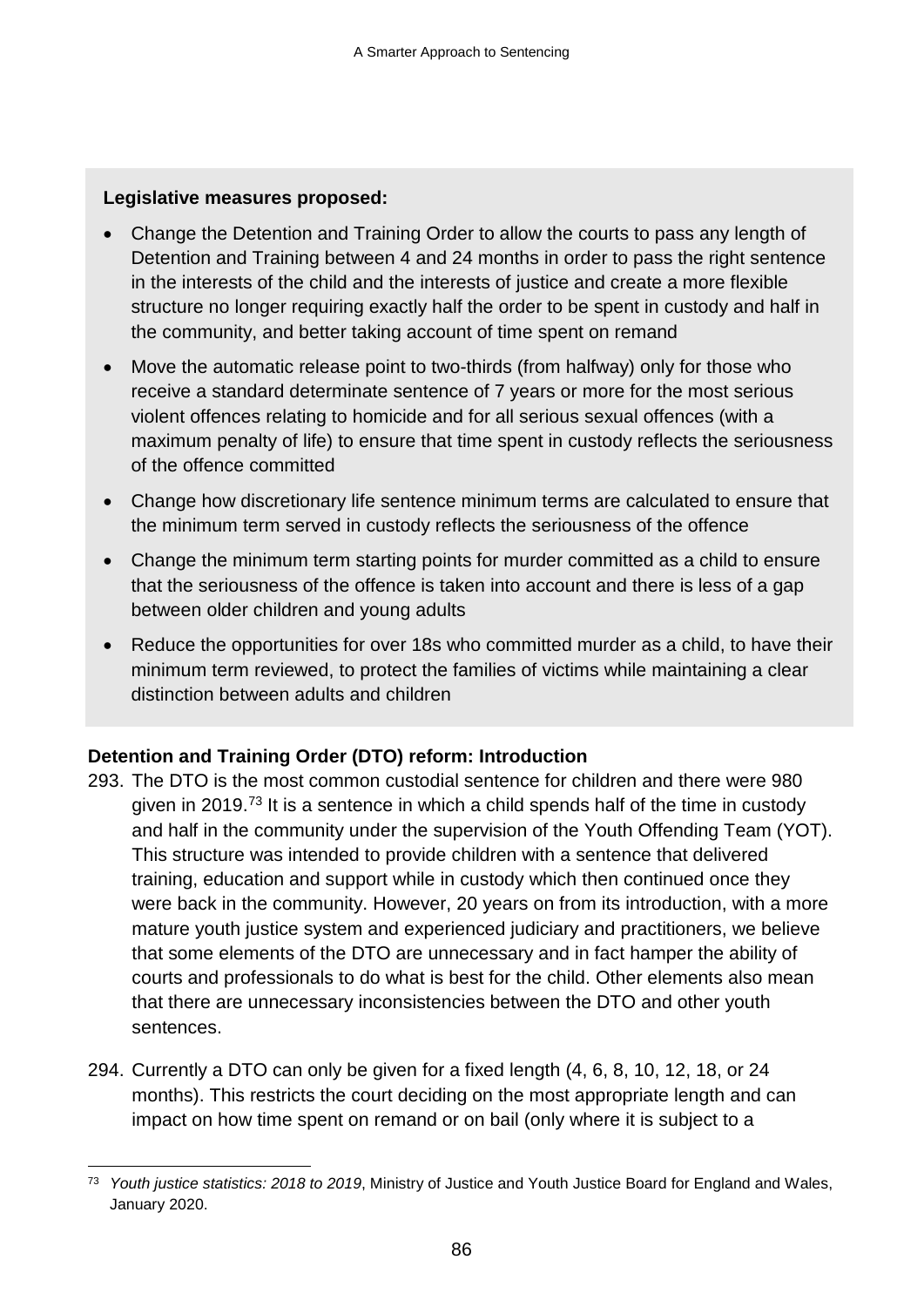qualifying curfew condition and an electronic monitoring condition), and reductions made for guilty pleas, are taken into account. This is because there is not always a DTO length that directly fits once remand, electronically monitored bail and/or guilty pleas have been considered and instead the court must sentence to one of the fixed lengths.

- 295. When taking into account time that a child has spent on remand or electronically monitored bail, the court should first consider what the appropriate DTO length would be and then make the appropriate reduction. The reduction for remand or electronically monitored bail is subtracted from the whole DTO sentence and therefore reduces the time spent in custody and in the community. To ensure that the custodial part is reduced by the equivalent amount of time spent on remand or electronically monitored bail, the time on remand or electronically monitored bail is doubled before being subtracted from the whole sentence.
- 296. If this results in a length that falls between two available fixed lengths, the court should impose the nearest. This is different to a standard determinate sentence (known as a section 91 sentence for children and is given to those who commit the most serious offences) or an extended determinate sentence (given to those who are deemed to be dangerous) where the sentence length is decided and then the amount of time spent on remand or electronically monitored bail is subtracted from the custodial part.
- 297. According to sentencing guidelines, when taking into account a guilty plea, the appropriate DTO length is decided first and then a reduction is made. The level of reduction depends on what stage the guilty plea was made (the maximum reduction is one third). This is the same for a DTO, standard determinate sentence and an extended determinate sentence. However, for a DTO, if the reduction for a guilty plea results in a length that falls between two available fixed lengths, the court must impose the lesser of those two. This may result in a reduction of greater than a third.

# **DTO reform: Making the DTO more flexible**

- 298. We propose to remove the fixed lengths of the DTO to give the courts greater flexibility in deciding on sentence length. This also ensures that a sentence length can be given which accurately reflects the level of reduction for remand, electronically monitored bail or a guilty plea, rather than the nearest permissible length. In addition, this removes the inconsistency between the DTO and other youth sentences.
- 299. We are retaining the 4-month minimum length to maintain custodial sentences being given as a last resort and where neither a fine nor a community sentence is appropriate. This also avoids very short and potentially counter-productive terms of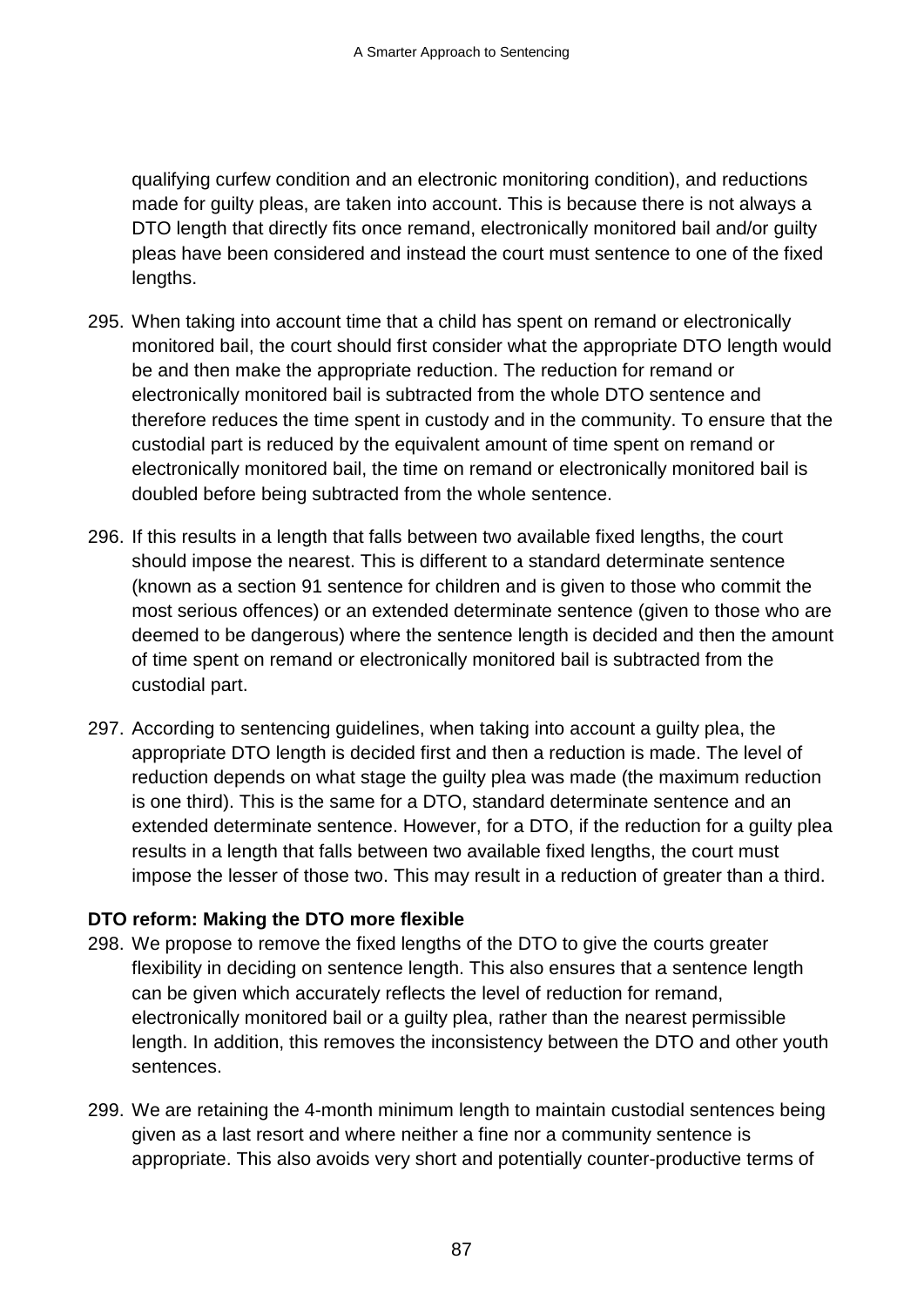custody. If an offence does not warrant a DTO of at least 4 months, then the child must receive a non-custodial sentence.<sup>[74](#page-90-0)</sup>

- 300. To provide further flexibility with a DTO we are changing the structure so that it works in the same way as other youth sentences. The current structure of the DTO (half of the order to be spent in custody and half in the community under the supervision of a YOT) is fixed in legislation. Although this structure is different to other youth sentences, it does not make a difference to a child's sentence plan or regime in custody which are based on their needs rather than their type of sentence.
- 301. Changing the structure also means that time spent on remand or electronically monitored bail can be subtracted solely from the custodial time. This makes it consistent with other youth sentences and means that children are under supervision in the community for the time deemed appropriate by the sentence.
- 302. When a child is serving the community part of the DTO they are under the supervision of a YOT and must comply with certain requirements. If a child breaches any of those requirements, the YOT can initiate action for the case to go to court. The court then decides whether to impose a further period in custody, a further period of supervision, a fine, or take no action. We are maintaining this approach to breaches because it provides the opportunity for each child's situation to be taken into consideration and the flexibility to respond appropriately. It also means that the court continues to decide if a child should be returned to custody.
- 303. We are also maintaining the current age restrictions for a DTO. Children aged 10 or 11 years old cannot be given a DTO and those aged 12 to 14 can only be given a DTO if they are deemed by the court to be a persistent offender. This means that 10 to 11-year-olds and most 12 to 14-year-olds can only be sent to custody where they have committed a grave crime (including committing murder) or are deemed to be dangerous. We want to ensure that custodial sentences are only imposed as a last resort and for the most serious crimes, preserving one of the core principles of the youth justice system.
- 304. These changes to the DTO make it a more flexible sentence, more consistent with other youth sentences and simplify how remand is considered.

#### **Moving the release point for the most serious violent and sexual offences**

305. We recognise that children's cognitive skills are still maturing and so these are more likely to develop over a shorter timeframe than for an adult. Therefore, in the minority of cases where a child is sentenced to custody, the term of a custodial sentence must be the shortest commensurate with the seriousness of the offence.<sup>[75](#page-90-1)</sup> This also

<span id="page-90-0"></span> <sup>74</sup> *Sentencing Young People and Children Definitive Guideline*, Sentencing Council, March 2017.

<span id="page-90-1"></span><sup>75</sup> Ibid.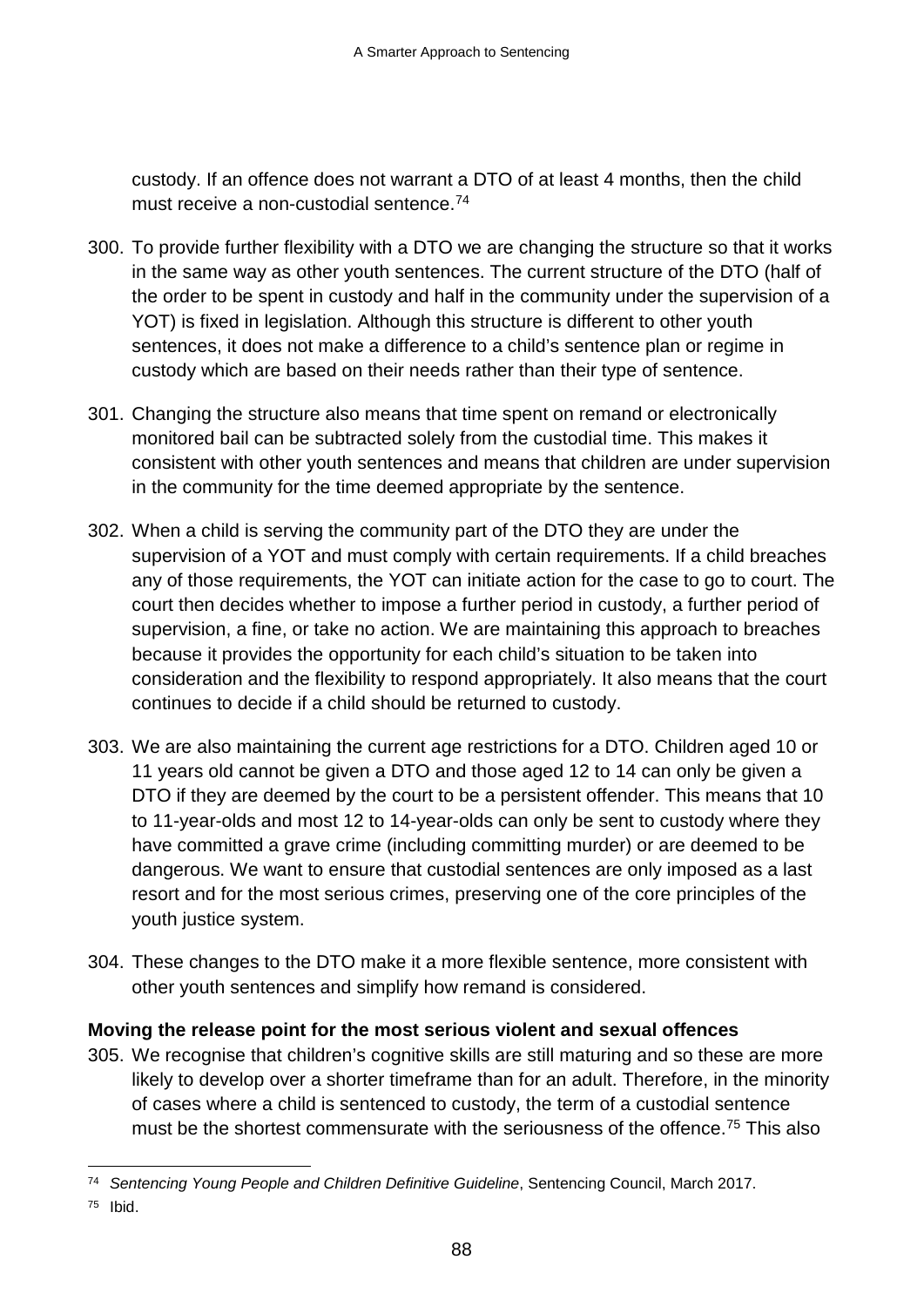reflects the fact that any length of custodial sentence is likely to be felt more heavily by a child in comparison to an adult due to their young age.

- 306. However, we also recognise that some children do commit very serious offences and the youth justice system should protect the public from harm, ensure justice for victims, and instil public confidence. Courts must therefore be able to give appropriate sentences which reflect the seriousness of the offences committed.
- 307. For children who commit very serious violent and sexual offences, we are therefore proposing to move the point at which they can be released from custody. This will apply to those who are serving a standard determinate sentence. Currently the release point is at the halfway point of the sentence (the remaining sentence is served on licence in the community). Our proposal is to move the release point to two-thirds of the sentence for children who receive a sentence of 7 years or more for serious sexual offences (with a maximum penalty of life) or the most serious violent offences (attempted murder, soliciting murder and manslaughter).
- 308. Although changes have been and are being made to release points for adults who commit serious violent and sexual offences, we are not directly replicating these. We are restricting the list of violent offences to only the most serious. It is right that we take a different approach than for adults, but for this limited selection of crimes which have the gravest impact on victims, we believe that an altered release point is proportionate. Spending longer in custody also means that those who commit these offences will have more time to focus on rehabilitative interventions and education, as well as longer to prepare for life in the community.

# **Discretionary life sentence tariff calculation**

- 309. A discretionary life sentence should be given when the criteria for an extended determinate sentence (a sentence for those who are deemed by the court to be dangerous, but the offence does not warrant a life sentence) is not met. It has a tariff which sets out the minimum amount of time that must be spent in custody. Once the tariff has been served, the Parole Board considers if it would be safe for release on licence in the community. Between 2015 and 2019 there were 7 discretionary life sentences given to children.<sup>[76](#page-91-0)</sup>
- 310. Currently, the way in which the tariff is calculated is the same for adults and children. This calculation has led to an anomaly between the discretionary life sentence and an extended determinate sentence (EDS) in terms of the earliest point in the sentence at which the Parole Board can consider release from custody.
- 311. When setting the tariff for a discretionary life sentence, the court first considers what an equivalent determinate sentence length would be, taking into consideration the

<span id="page-91-0"></span> <sup>76</sup> *Criminal justice system statistics quarterly: December 2019*, Ministry of Justice, May 2020.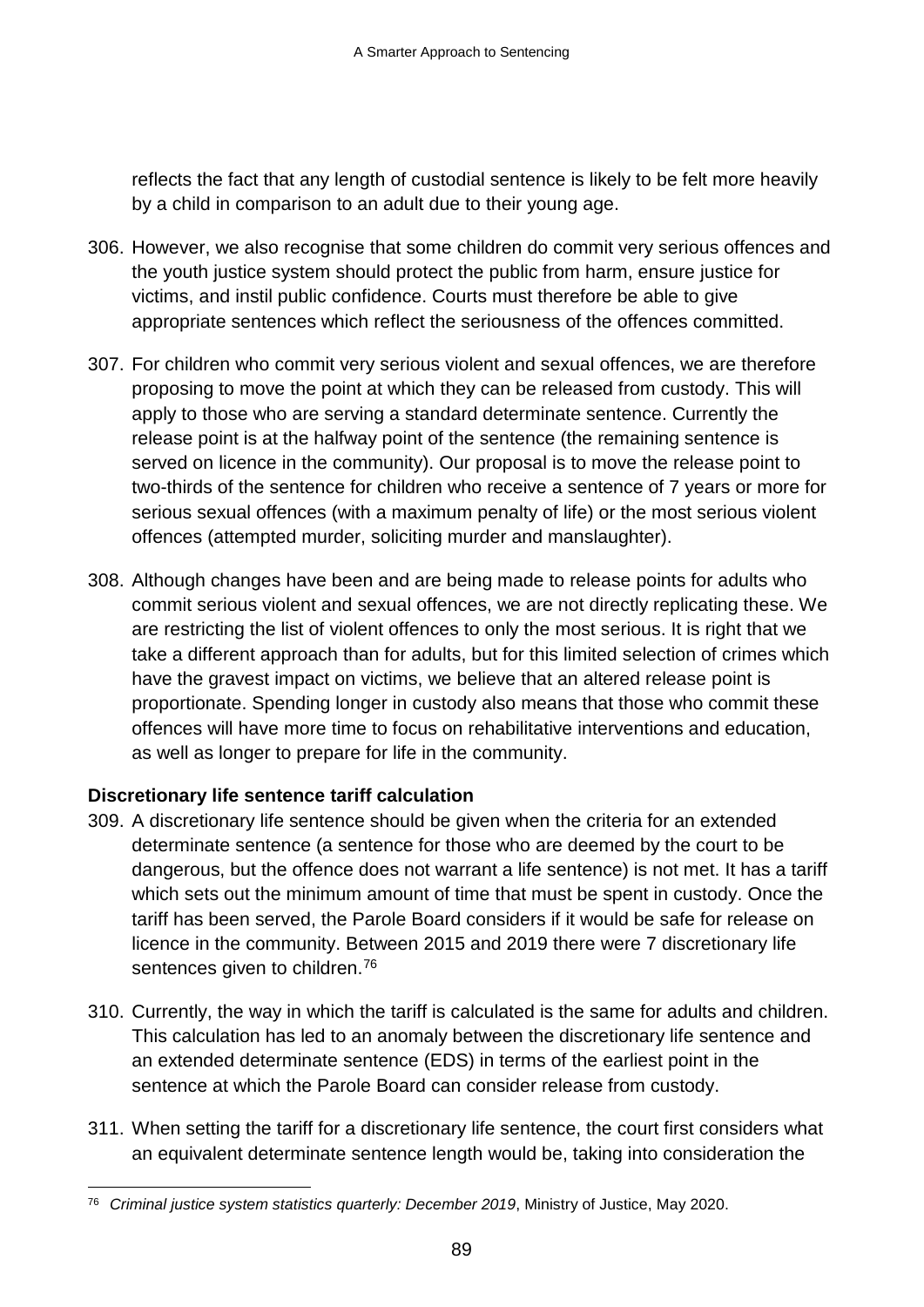age of the child and any guilty plea. This length is then halved to calculate the tariff, reflecting the release from custody at the halfway point for a standard determinate sentence. Then credit is given for any time served in custody on remand or bail. Once the tariff has been served, the Parole Board can consider release from custody.

- 312. This is different to the release point in an EDS where the Parole Board can consider release from custody at the two-thirds point of the custodial term. This means that it is currently possible for the Parole Board to consider release earlier for a discretionary life sentence than for an equivalent EDS.
- 313. Because of this anomaly, the tariff calculation for adult discretionary life sentences is changing. Instead of setting a tariff that is half of the notional determinate sentence length, it will be based on the two-thirds point. This aligns the minimum amount of time served in custody on a discretionary life sentence with the minimum amount of time served in custody on an EDS.
- 314. In step with this, we are proposing changes to the way discretionary life sentence tariffs for children are calculated. It means that those serving a discretionary life sentence will not be eligible for Parole Board consideration earlier than those serving an equivalent EDS.
- 315. The new approach for adults also includes the option for the court to set a tariff using a calculation of half of the determinate sentence where appropriate. We will retain this option of using the former calculation so that the court has the flexibility to use this for children, particularly younger children. Ultimately, it is a matter for the court to decide on the appropriate length of tariff, taking into account all the circumstances of the particular case before the court.

# **Tariff starting points for murder**

- 316. Murder is the most serious crime a person can commit, and, as such, carries a mandatory life sentence. For children, this sentence is Detention at Her Majesty's Pleasure (DHMP), a life sentence under section 90 of the Powers of Criminal Courts (Sentencing) Act 2000. With all life sentences, both for adults and for children, the court must set a minimum term, or tariff, to be served in custody before the offender can be considered for release by the Parole Board. Starting points for determining these tariffs are set out in the Criminal Justice Act 2003; depending on the details of the crime, courts can raise or lower the final tariff from the starting point.
- 317. These starting points, as they currently stand, create a significant gap between the way older teenagers and younger adults are sentenced. While it is right that children are treated differently from adults because they have the capacity to develop and mature in a way adults do not, the way starting points are currently set means that a 17-year-old who commits murder can receive a much shorter tariff than someone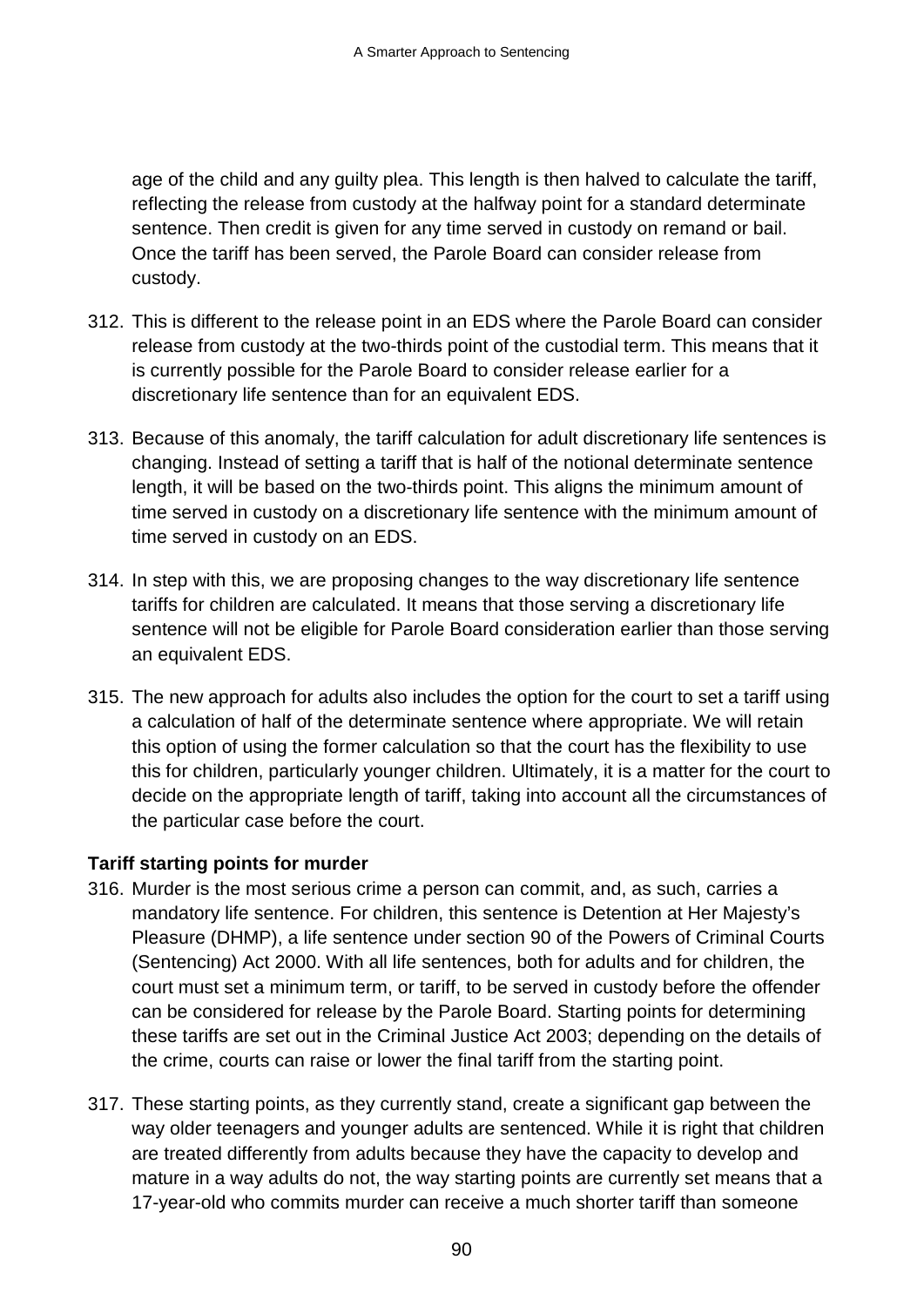who has just turned 18 – even if the crime is more serious. We do not believe that this is fair to the families of victims, who can often feel as though the person responsible for the loss of their loved one has missed being eligible for an appropriate minimum term on account of a matter of weeks or months of difference in age.

318. Tariff starting points for adult life sentences offer more nuance. While the starting point for DHMP sentences is a fixed 12 years in all cases, starting points for adults vary depending on the seriousness of the crime, as well as on the age of the offender. These are set out below:

| <b>Type of offence</b>                                                                                                                                                                                                                                                             | starting point<br>(ages 18-20) | Minimum term Minimum term<br>starting point<br>(ages $21+$ ) |
|------------------------------------------------------------------------------------------------------------------------------------------------------------------------------------------------------------------------------------------------------------------------------------|--------------------------------|--------------------------------------------------------------|
| Exceptionally high seriousness offences, such as the<br>murder of a child involving abduction or sexual or<br>sadistic motivation, the murder of a police or prison<br>officer in the course of his or her duty, or where the<br>offender has been previously convicted of murder. | 30 years                       | Whole Life<br>Order                                          |
| Particularly high seriousness offences, such as murders<br>involving firearms or explosives, murders involving<br>sexual or sadistic conduct, or murders committed for<br>gain.                                                                                                    | 30 years                       | 30 years                                                     |
| Offences where the murderer took a knife or other<br>weapon to the scene intending to commit any offence or<br>have it available as a weapon, and used it to commit the<br>murder.                                                                                                 | 25 years                       | 25 years                                                     |
| All other offences, where none of the above apply.                                                                                                                                                                                                                                 | 15 years                       | 15 years                                                     |

#### **Minimum term starting points for adult mandatory life sentences**

319. Unlike the adult system, the fixed 12-year starting point for children does not account for the seriousness of the crime, nor does it reflect the different stages of development children go through between the ages of 10 and 17. There is currently some capacity for flexibility, as courts can set a tariff higher or lower than the starting point based on aggravating or mitigating factors, such as: maturity; behaviour toward the victim; or the presence of learning disabilities or other health concerns. Despite this, the limitations of the current system mean that offenders very close to the age of 18 can receive a significantly shorter sentence than offenders only a few months older would.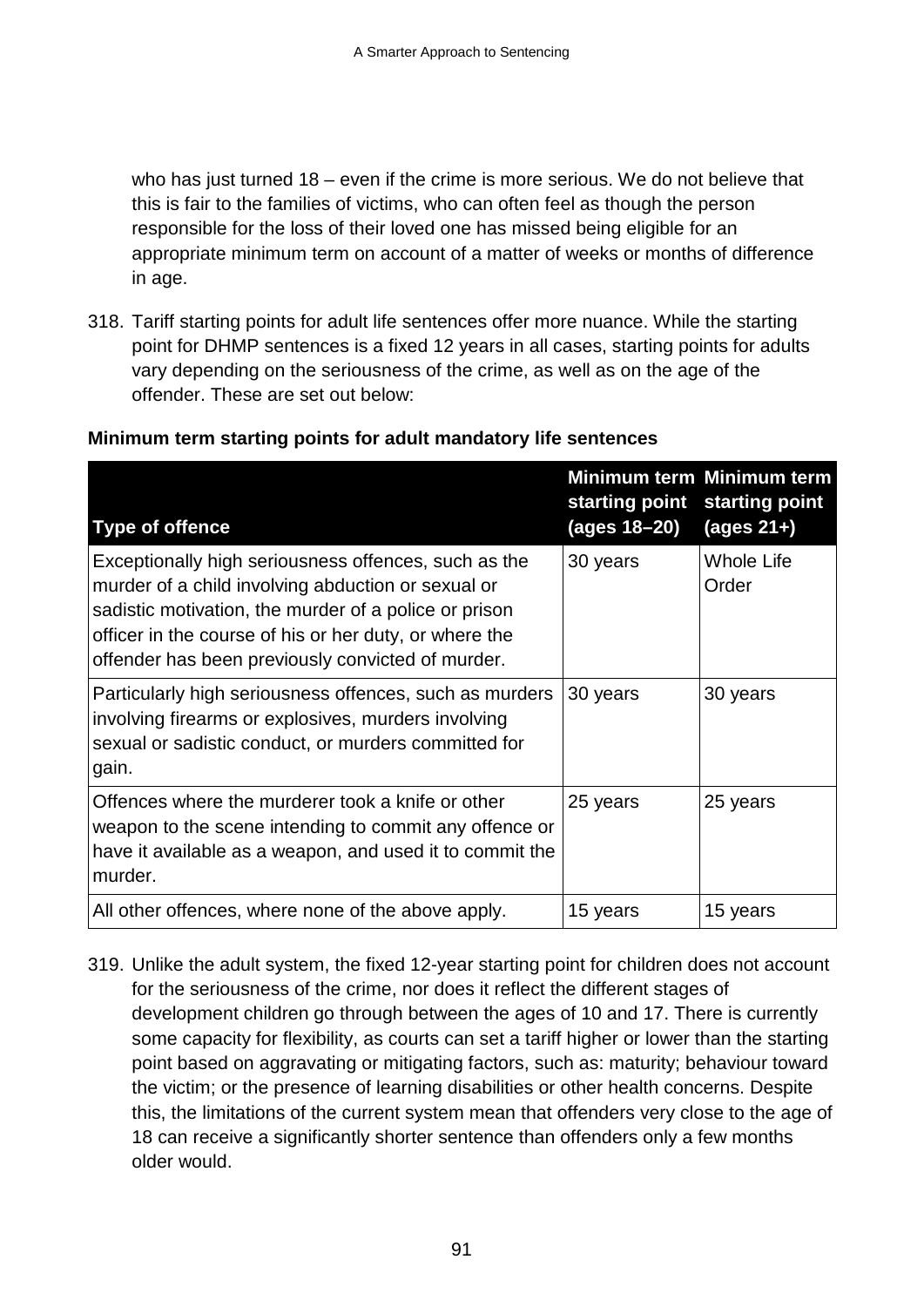- 320. To create a fairer system, we intend to amend the tariff starting points for murder committed under the age of 18. More serious offences, and those committed when the offender is closer to the age of 18, will have higher starting points, while younger children will have lower starting points to reflect their reduced maturity and development. This change will provide a more nuanced framework to use in determining the appropriate tariff, but will still allow courts full discretion in setting a tariff higher or lower than the starting point to account for any aggravating or mitigating factors.
- 321. The new starting points will be based on the adult system set out in the table *Minimum term starting points for adult life sentences,* with four different levels of seriousness. Within this framework starting points will vary depending on age group, with the oldest child offenders receiving higher starting points than younger offenders who commit crimes of an equivalent level of seriousness.
- 322. When determining the new starting points, we consulted the guidelines produced by the Sentencing Council, which state that for custodial sentences (outside mandatory life sentences) courts "may feel it appropriate to apply a sentence broadly within the region of half to two-thirds of the adult sentence for those aged 15–17 and allow a greater reduction for those aged under 15." The guidelines also note that for children ages 14 and under custodial sentences "should be for a shorter length of time than that which a young person aged 15–17 would receive if found guilty of the same offence."
- 323. Based on these guidelines, we will replace the current starting point of 12 years with a starting point of two-thirds the equivalent adult starting point for children aged 15–17 and half the equivalent adult starting point for children aged 10–14. These age groupings will allow a gradual increase in tariff lengths as offenders become closer to the age of 18, bringing the process in line with how other custodial sentences are calculated for children.
- 324. The proposed new starting points are set out below:

#### **Proposed minimum term starting points for DHMP sentences**

| <b>Type of offence</b>                                                                                                                                                                                                                                                             | starting point starting point<br>(ages 10–14) | Minimum term Minimum term<br>(ages 15-17) |
|------------------------------------------------------------------------------------------------------------------------------------------------------------------------------------------------------------------------------------------------------------------------------------|-----------------------------------------------|-------------------------------------------|
| Exceptionally high seriousness offences, such as the<br>murder of a child involving abduction or sexual or<br>sadistic motivation, the murder of a police or prison<br>officer in the course of his or her duty, or where the<br>offender has been previously convicted of murder. | 15 years                                      | 20 years                                  |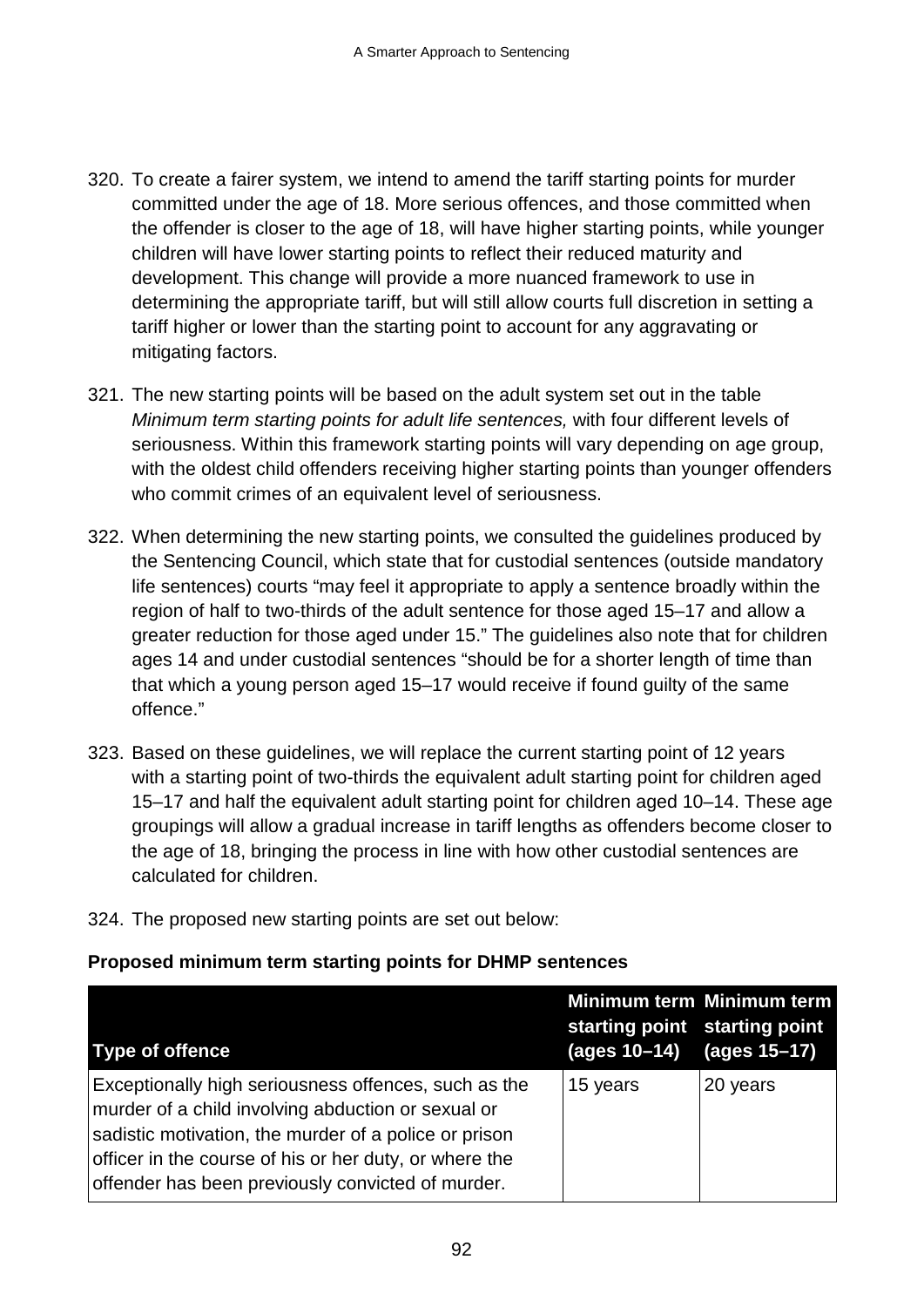| Type of offence                                                                                                                                                                    | starting point starting point<br>(ages 10–14) | Minimum term Minimum term<br>(ages 15–17) |
|------------------------------------------------------------------------------------------------------------------------------------------------------------------------------------|-----------------------------------------------|-------------------------------------------|
| Particularly high seriousness offences, such as murders<br>involving firearms or explosives, murders involving<br>sexual or sadistic conduct, or murders committed for<br>gain.    | 15 years                                      | 20 years                                  |
| Offences where the murderer took a knife or other<br>weapon to the scene intending to commit any offence or<br>have it available as a weapon, and used it to commit the<br>murder. | 13 years                                      | 17 years                                  |
| All other offences, where none of the above apply.                                                                                                                                 | 8 years                                       | 10 years                                  |

(For comparison: Current starting point is 12 years in all cases above)

- 325. The new framework will mean that, while more serious murders would have higher starting points than is currently the case, the lowest starting points – for children who commit a murder for which the adult starting point is 15 years – would be below the current 12 years. Overall, however, this option is likely to increase the average starting point. Murder by children is comparatively rare, with 224 cases in the period from 2011 to 2019, but the majority of cases are likely to have been committed by children between the ages of 15 and 17: of those 224 instances, 10 offenders were aged 10–14 at the time of sentencing, 130 were aged 15–17, and 84 were over 18.[77](#page-95-0)
- 326. By amending the tariff starting points, we will introduce a more gradual shift to adult sentences, reducing the gap that currently exists while still giving courts the discretion to set a tariff higher or lower than the starting point should the circumstances of the case warrant it. This change will give the sentencing system greater flexibility to factor in the seriousness of the crime while still reflecting the relative immaturity and developmental stages of children, and will create a fairer system that will ensure the families of victims can feel that justice has been done.

# **Tariff reviews for murder**

327. Offenders sentenced to DHMP may apply to the High Court for a review of the length of their tariff at the halfway point. The purpose of this review is to determine whether the tariff should be reduced, and for a review to be successful, the child must show exceptional progress in custody. If the application is unsuccessful, the child can continue to apply every subsequent two years until the tariff expiry date.

<span id="page-95-0"></span> <sup>77</sup> *Criminal justice system statistics quarterly: December 2019*, Ministry of Justice, May 2020.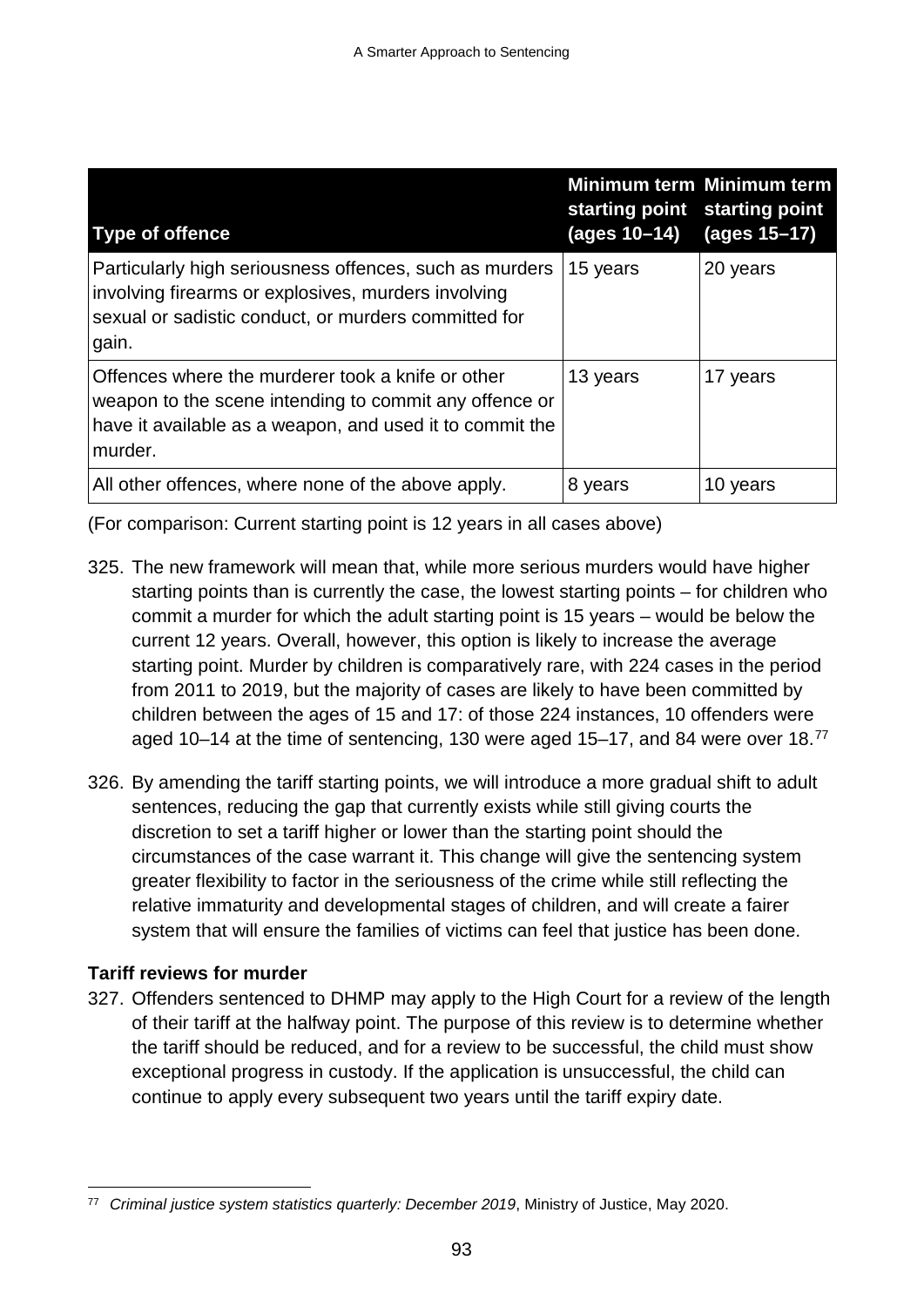- 328. The existence of reviews is an important part of ensuring that the tariff remains appropriate, as children change and develop as they mature. It is also clear, however, that the existence of the review procedure – particularly the opportunity for continuing reviews after the halfway point – can be extremely distressing for the families of victims. Families are contacted every time an offender applies for a review and are given the opportunity to provide a new Victim Personal Statement, a process which in many cases causes them to relive the circumstances of the crime and feel as though they have to advocate again for justice for their loved one. This difficult process is also unlikely to lead to any benefit for the offender, as subsequent reviews are rarely successful and very few offenders take advantage of the opportunity to apply again.
- 329. This is why we propose to reduce the number of reviews an offender is entitled to after they turn 18. Offenders who are given life sentences for murders committed over the age of 18, or those who commit murders as children but who are not sentenced until they are over 18, are not entitled to reviews, reflecting the fact that adults do not go through the same accelerated development and maturation that children do. Our new system will be based on this principle.
- 330. We propose a new, fairer system that recognises that offenders who were sentenced to DHMP as children but have since turned 18 in custody are now adults and have passed the age where significant development occurs, while still accounting for the fact that they were children and still maturing when the crime was committed and they were sentenced. Under the new system all offenders sentenced when under 18 would receive the opportunity to apply for one tariff review at the halfway point of their sentence. This will allow the High Court to take into account any development or maturation since the crime was committed. However, the offender will only be eligible for subsequent reviews covering the period until they turn 18. This change will make the tariff review policy equitable for all offenders who are given life sentences for crimes they committed as children, regardless of their age when they are sentenced, while also reflecting the fact that adult offenders are not eligible for any reviews.
- 331. Removing eligibility for continuing reviews past the age of 18 will provide more clarity for victims' families and keep them from having to continually revisit the events that led to the loss of their loved one. Continuing reviews provide very little practical benefit for offenders, and this change will ensure that all offenders who have reached adulthood are treated equally while still offering the opportunity for rehabilitation and making allowances for the process of development and maturation in children.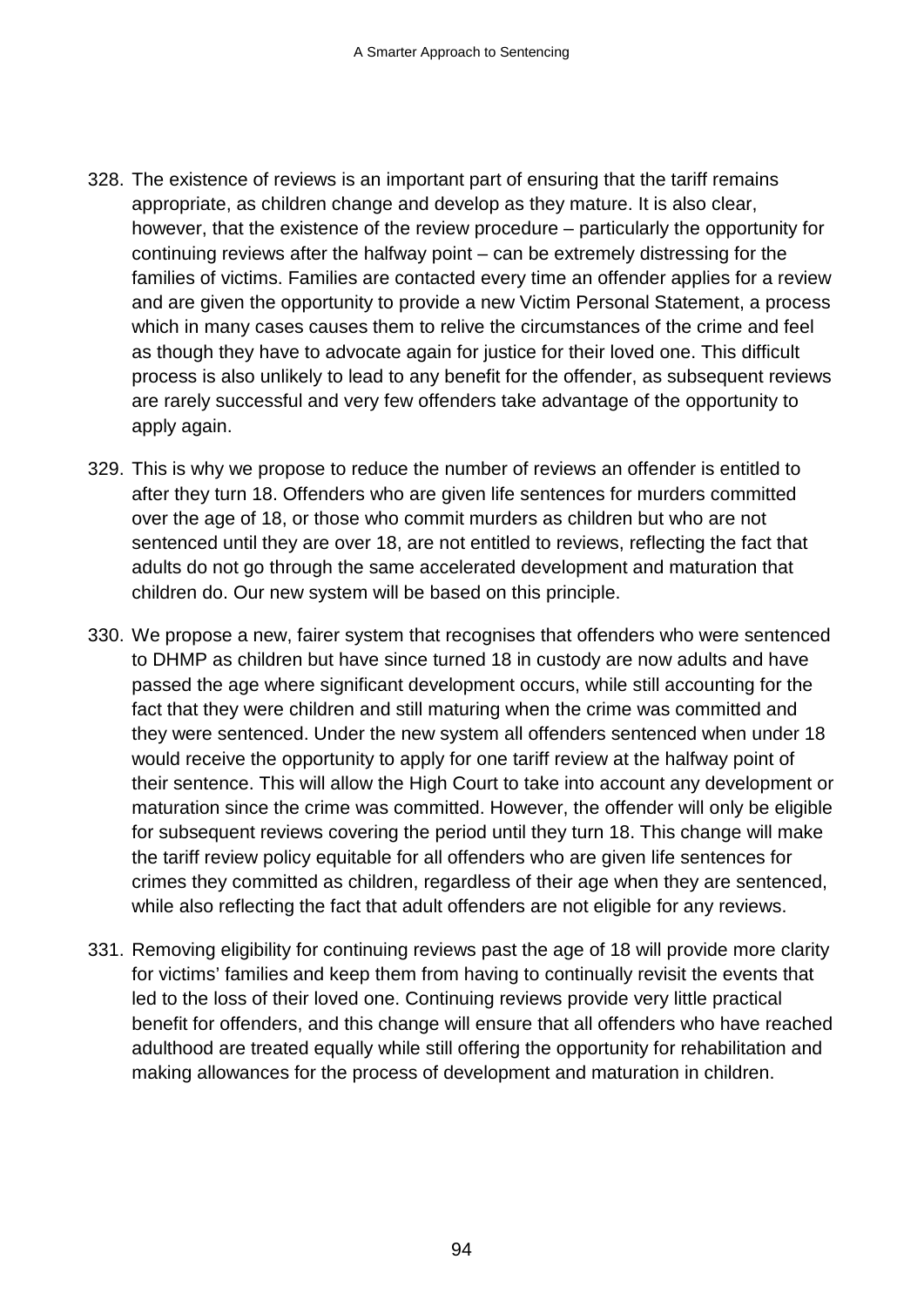# **Tougher community sentences and reforms to remand tests**

332. We believe that, where appropriate, children should be supervised in the community and there are specific tests for both bail and sentencing decisions to ensure that custody is not used as a default for children. While we are taking steps to transform youth custody, it remains true that any time in custody can be highly disruptive to a child's life, impacting their family connections and education. While custody will always be necessary in some cases, we want to ensure it is a last resort. The measures summarised below strengthen high-end community sentences and also include changes to the legal tests for custodial remands.

#### **Legislative measures proposed – Community sentences:**

- Increase the flexibility of curfews attached to Youth Rehabilitation Orders by increasing the maximum number of hours per day to ensure that curfews can be better tailored to individual circumstances
- Give the option to add a location monitoring requirement to Youth Rehabilitation Orders to: reduce the likelihood of breach; provide information to support services; and provide an additional protective factor
- Make sure that Youth Offending Team or probation staff (as appropriate) are the Responsible Officers for Youth Rehabilitation Orders rather than the Electronic Monitoring Provider, to ensure that youth justice professionals are the decisionmakers in relation to breach action
- Pilot extending the maximum length of high intensity community sentences to give courts an effective non-custodial option and ensure custody is used as a last resort
- Pilot adding a mandatory location monitoring requirement to the high intensity community order, giving courts further confidence to ensure custody is used as a last resort
- Abolish Reparation Orders which are seldom used, while inviting views on how reparation and restorative justice can be improved

#### **Legislative measures proposed – Remand:**

- Amend the real prospect of custody test, to raise the threshold when custodial remand is suitable and require courts to record their rationale
- Amend the history conditions, so only recent and significant history of breach or offending while on bail or remand can result in a custodial remand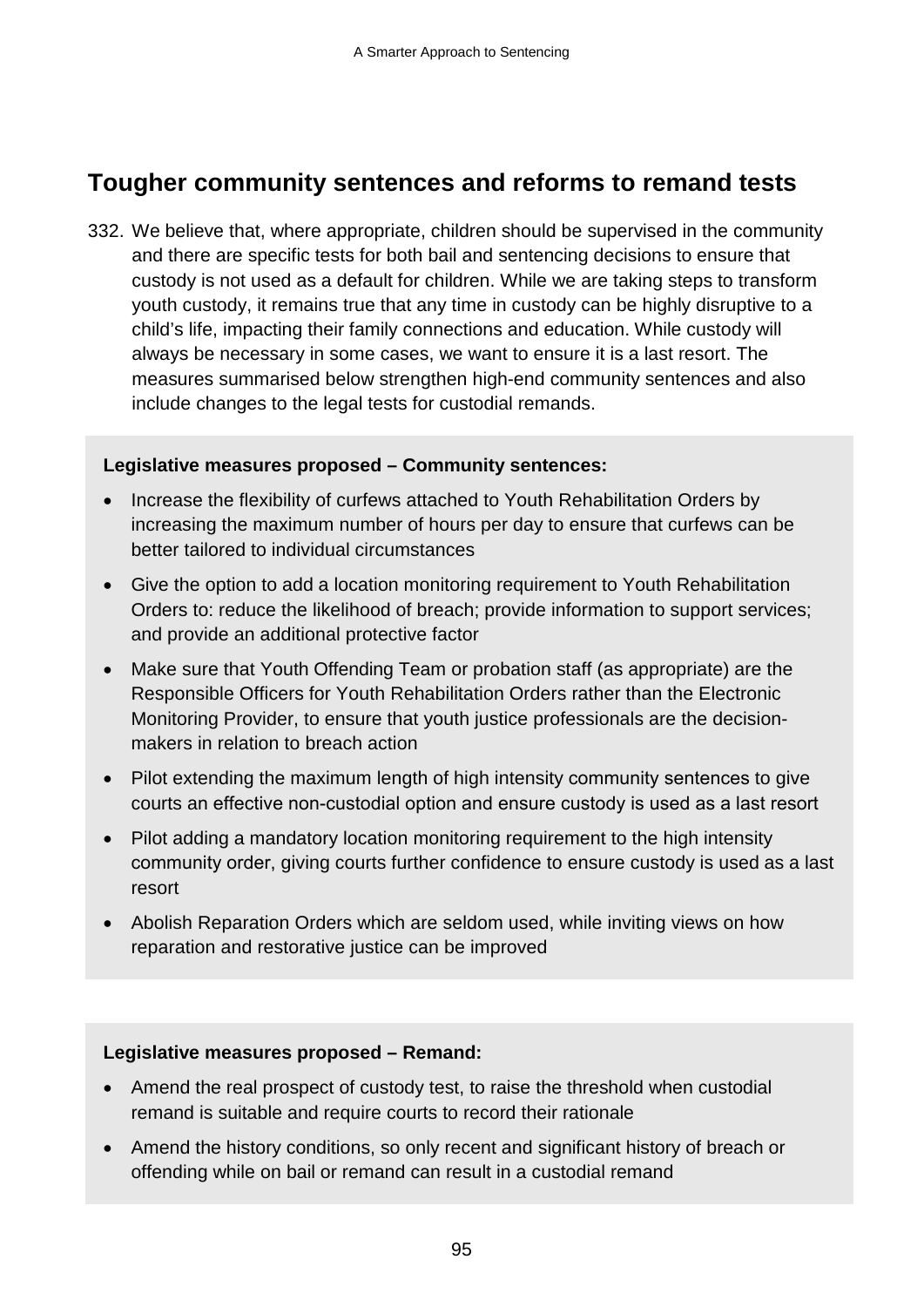• Amend section 91 of the Legal Aid, Sentencing and Punishment of Offenders Act 2012 (LASPO) to include cases of arrests, warrants or adjournments for previously imposed orders to eliminate circumstances in which courts are left without the full range of remand options

#### **Tougher community sentences**

- 333. The Criminal Justice Act 2003 sets out that custody should only be imposed where the court considers the offence or combination of offences to be so serious that neither a community sentence nor a fine alone can be justified.
- 334. MoJ analysis indicates that robust community sentences (i.e. matched referral orders or youth rehabilitation orders) can be more effective at reducing reoffending by children than custodial sentences,<sup>[78](#page-98-0)</sup> particularly short custodial sentences, which can also be highly disruptive to a child's life and can have an ongoing, criminogenic effect. Robust community sentences can achieve benefits to the welfare of children by imposing tough measures to prevent offending while also ensuring closer proximity to their family and reduced disruption to education or training.
- 335. While courts must have all sentencing options open to them to ensure public protection in cases of children who persistently offend or who have committed serious offences, whenever possible children should be supervised in the community as this is more beneficial for their rehabilitation.
- 336. This is why we are proposing changes to strengthen community sentences and give courts more confidence in their ability to act as a robust sentencing option, as well as creating a more streamlined system by abolishing orders that are no longer useful. We plan to pilot some changes to understand their impacts before wider application.
- 337. YOTs in local authorities are key in delivery of community sentences as they are responsible for advising the courts on appropriate interventions and supervising children serving a community sentence. It is important to recognise that their actions, and the services which they can draw in to support children, are also key to the success of a community sentence, in addition to changes to the legal sentencing framework.
- 338. The YJB has a role in developing and disseminating evidence about best practice across the youth justice system, including in relation to community sentences, and works with MoJ and partners to advocate for improved availability of support services

<span id="page-98-0"></span><sup>78</sup> *Proven Reoffending Statistics April to June 2017, Annex A: Impact of sentencing on proven reoffending for young offenders in England and Wales, 2012 to 2014*, Ministry of Justice, April 2019.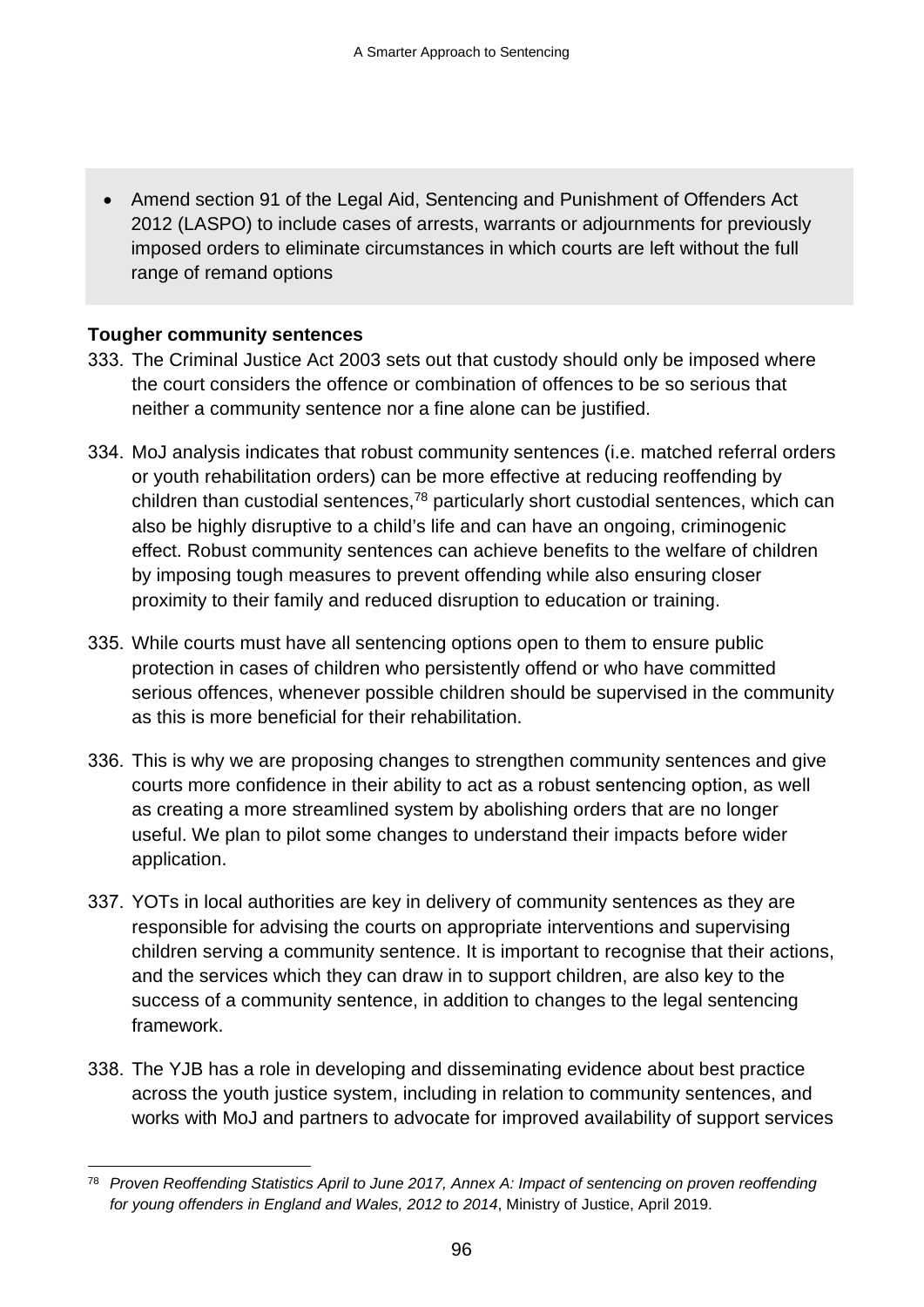for children. This includes, for example, working to improve the availability of local health services. HMI Probation inspects YOTs on their delivery of community sentences which helps ensure scrutiny and attention to standards. This wider work will continue and will contribute to building the confidence of courts in community sentences.

339. Problem-solving approaches work well within the current youth justice system, and we recognise that effective multi-agency working can have a positive impact on a child's rehabilitation. In addition to keeping sight of innovative pilots taking place which use problem-solving approaches to engage the local community, to improve inter-agency communication and to improve overall support to children, we will monitor the implementation and progress of the pilot for problem-solving courts for adults as proposed in this paper. We will explore problem-solving approaches in the youth justice system, including building the evidence base for the use of panels beyond their use for referral orders.

# **Tougher community sentences: Youth Rehabilitation Orders**

340. The Youth Rehabilitation Order (YRO), introduced in 2009 as part of the Criminal Justice and Immigration Act 2008, can be imposed in any case where the mandatory referral order conditions do not apply. It provides the court with a menu of 18 requirements to choose from (including curfews, activity, health, exclusion, electronic monitoring and education) and orders can be imposed for up to three years.

# **Tougher community sentences: Flexible Curfews**

- 341. We recognise that children's cognitive skills are still developing and so they are more impulsive and more inclined to make mistakes.<sup>[79](#page-99-0)</sup> Children who offend are more likely to lead chaotic lifestyles and find it challenging to comply with a routine. We also know that children can become involved in gang activity, be unduly affected by negative influences, or be subject to criminal exploitation.
- 342. A curfew can be attached as a requirement to any YRO and can last for up to 12 months. A curfew can not only help to protect the public and prevent further offending but also help to support children as an additional protective factor against potential coercion or exploitation.
- 343. At present, curfews can be imposed for up to 16 hours each day and sentencers can vary the length of the curfew from one day to the other, imposing shorter curfews on some days and longer curfews on others, depending on the child's needs and circumstances, but only within that daily maximum.

<span id="page-99-0"></span> <sup>79</sup> *What works in managing young people who offend? Summary of the international evidence*, Ministry of Justice, February 2016.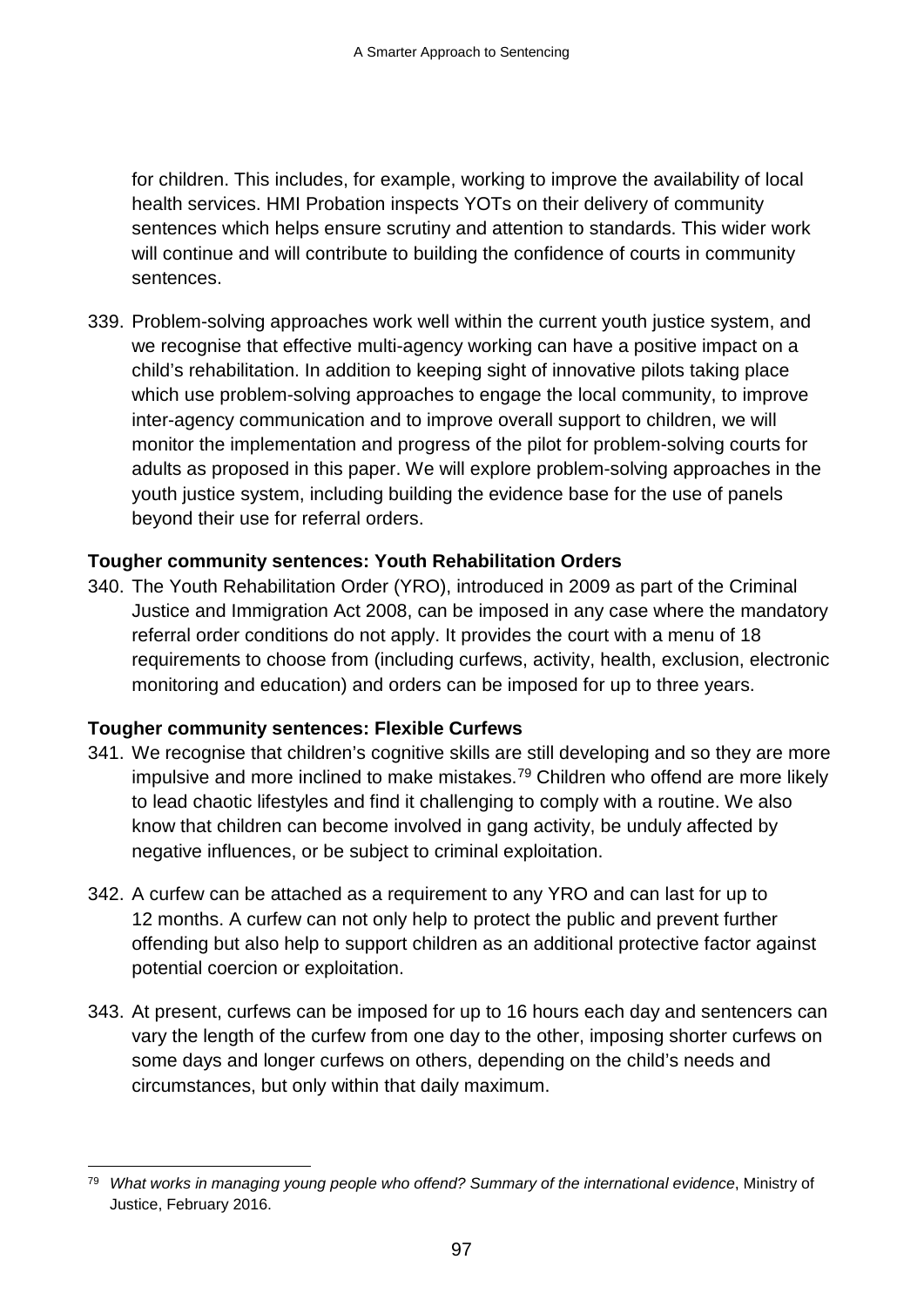- 344. We know, however, that there will be times when a child is more at risk of committing further offences. For example, at weekends when they may have more free time and may find it more challenging to stay away from undesirable influences.
- 345. We believe that it is right that courts have the powers they need to help ensure that children are not committing further offences and that, in some cases, a 16-hour curfew may not be sufficient on a particular day. That is why we propose increasing the flexibility of the courts' powers by allowing them to impose a maximum daily curfew of up to 20 hours.
- 346. However, we are clear that this policy aims at greater flexibility rather than greater restriction on liberty. That is why the maximum number of curfew hours which can be imposed in any one week will remain at the current total of 112 hours. This means that if the court imposes a curfew of over 16 hours on one day, they would have to impose a curfew of less than 16 hours on other day/s to compensate.

#### **Tougher community sentences: Electronic Monitoring**

- 347. In March this year we completed the rollout of GPS tags across England and Wales, which can be used to monitor compliance with any other condition of a YRO.
- 348. This technology allows us to go further in protecting the public and young people as well as improving confidence in tougher community sentences. Standalone location monitoring requirements already exist as an option for adult offenders and, for children, can already be used as part of the supervision period of a Detention and Training Order (the most common youth custodial sentence).
- 349. We now propose adding the option of a standalone location monitoring requirement to the YRO. Used appropriately, we believe that this technology will help to reduce the likelihood of a child breaching the requirements of their Order, to ensure that YOTs and courts have the right information to intervene when support or correction is needed or, when appropriate, to take swift and confident action in the event of a breach. This technology might also provide an additional protective factor for a child who may otherwise face a more disruptive custodial intervention whilst also providing enhanced protection to the public.
- 350. Current legislation sets out that, in cases in which electronic monitoring is imposed alongside a curfew or exclusion zone, but no other requirements, the "Responsible Officer" is the person responsible for monitoring the Electronic Monitoring requirement (i.e. the Electronic Monitoring provider). This differs from YROs with other requirements, for which the qualified YOT worker/manager is the Responsible Officer as they are aware of the child's individual circumstances and are therefore in the best position to make an informed decision in the case of a breach.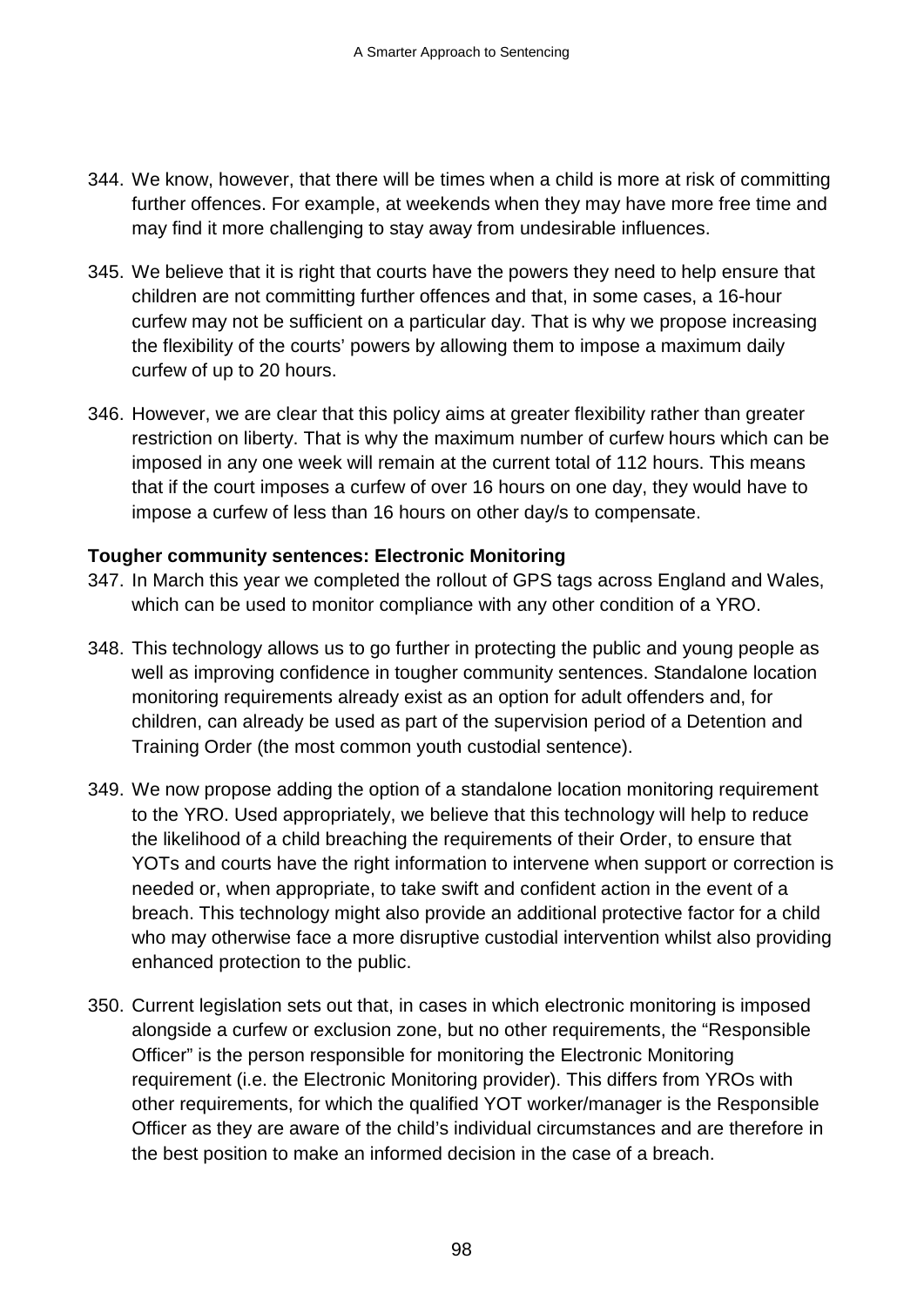- 351. We will therefore legislate to make YOT/probation staff the Responsible Officers for cases in which EM is imposed rather than the EM Provider as it is under current legislation. This will mean that EM Services will remain responsible for the fitting of equipment and monitoring, but that justice professionals will become responsible for determining the required response to a violation and instigating breach action if appropriate.
- 352. We are also exploring whether, as with probation, YOTs should be empowered to do more; for example to make variations to EM requirements in a limited range of circumstances (changes of address and changes in curfew timings but not the number of hours).
- 353. We believe EM is a valuable tool and the changes set out here will make a significant contribution to strengthening community options and diverting children away from custody. In future we are keen to consider further ways this technology could be used to support the rehabilitation of children while keeping the public safe.

#### **Tougher community sentences: Intensive Supervision and Surveillance**

- 354. Even when a case crosses the custody threshold and the court believes that custody is merited, the Criminal Justice and Immigration Act 2008 created two statutory alternatives to custody for children; the Youth Rehabilitation Order (YRO) with Intensive Supervision and Surveillance and the YRO with Intensive Fostering. Before imposing a custodial sentence, the court must consider whether either of these requirements can be used.
- 355. Intensive Supervision and Surveillance (ISS) is the main statutory alternative to custody which can be attached to a YRO. ISS includes an extended activity requirement, a supervision requirement and an electronically monitored curfew. It can also include any other requirement which may be imposed as part of a YRO. The extended activity requirement can only be imposed for a maximum of 6 months regardless of the length of the YRO and can be given to children under 15 years only if they are deemed to be a "persistent offender". The legislation does not prescribe the number of hours or what type of activity should be imposed as part of ISS. However, the YJB case management guidance recommends 25 hours of highintensity activity, of which 15 hours should be focused on education, training and employment and the remainder on activities such as restorative justice and family engagement. As with all YROs, we believe it is right that the exact interventions are determined by the local YOT.
- 356. The limitation on the length of the extended activity requirement to only 6 months limits its ability to act as a tough community sentence and an effective alternative to custody. We propose giving the court additional flexibility to keep children out of custody where appropriate, by doubling the maximum possible length of the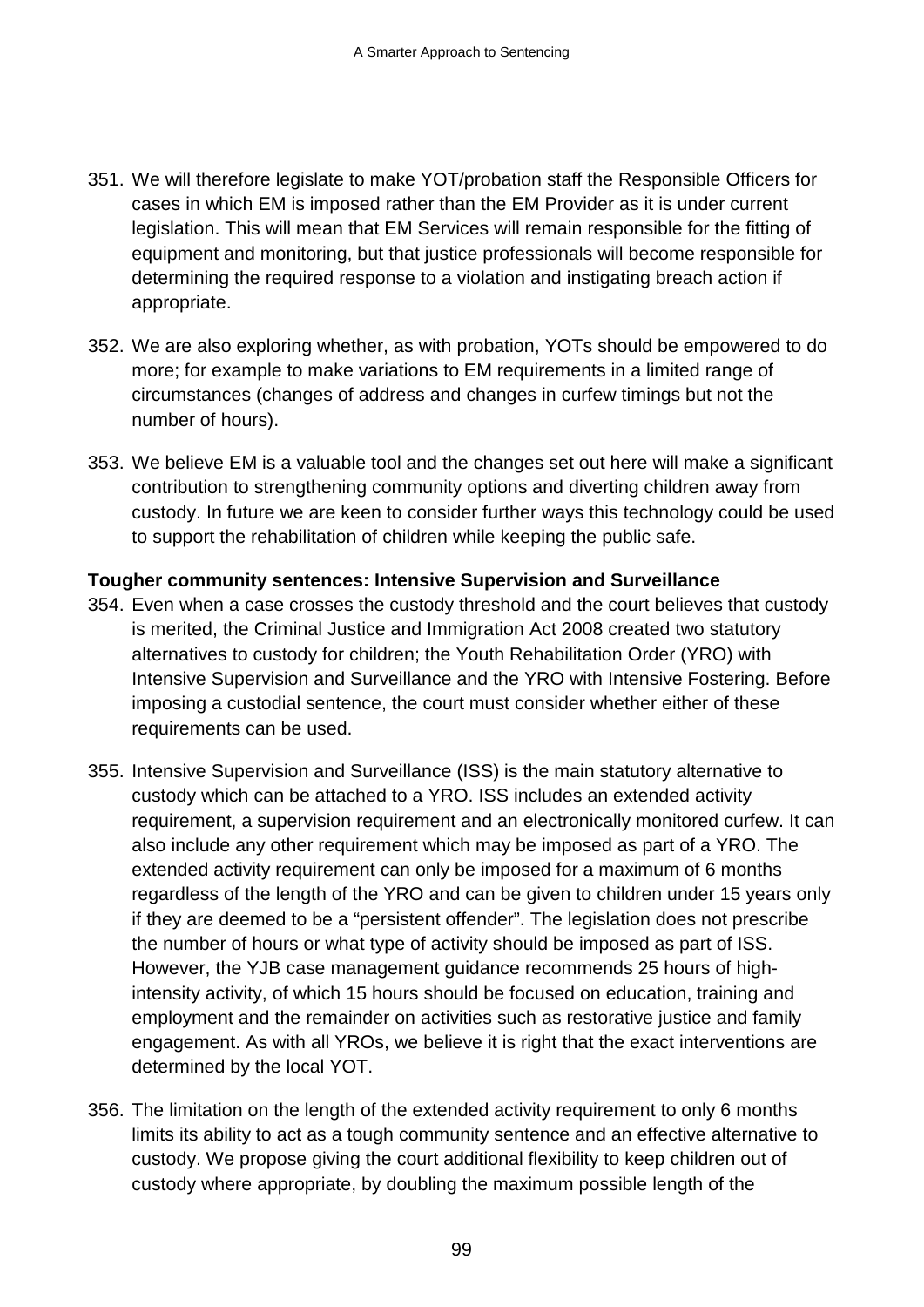extended activity requirement element of the ISS from 6 months to 12 months. We believe that this will allow the court to use ISS in place of longer custodial sentences, ensuring that the public is protected, while affording the child the benefits of being in the community through access to education and training opportunities and engagement with their family. As always, the court will be required to consider the seriousness of the offence and the overall package of measures in the sentence and not impose greater restrictions on liberty than are warranted in the circumstances of the case.

- 357. We also propose adding a location monitoring requirement as a mandatory element of the ISS requirement. For the reasons set out previously, we believe that such an approach ensures that ISS is a tough community sentence for children who offend, giving courts the confidence that children can be effectively supervised in the community.
- 358. While we believe that the current restrictions on breach proceedings and the use of professional judgment in areas of discretion will ensure that children are supported during longer intensive orders, we recognise the risk of increased breaches defeats the object of keeping more children out of custody.
- 359. That is why we propose piloting these measures following legislation. This will allow us to ensure that the process is robust and effective before considering a national rollout, and allow services to put the right measures in place to ensure such orders are not only effective as an alternative to custody, but also to rehabilitate children who have committed serious offences.

#### **Tougher community sentences: Intensive fostering**

- 360. The other statutory alternative to custody which can be included in an YRO is Intensive Fostering (IF), in which a multi-disciplinary team works with a child and their family during a placement of no longer than 12 months with specially trained foster carers.
- 361. A review of the international evidence on preventing youth offending, undertaken by MoJ in 2016, concluded that there is evidence that intensive foster care may have better outcomes for some groups of children, compared to custody.<sup>[80](#page-102-0)</sup> We also have promising indications from learnings around Intensive Fostering from earlier pilots.[81,](#page-102-1)[82](#page-102-2)

<span id="page-102-0"></span> <sup>80</sup> *[What works in managing young people who offend? Summary of the international evidence](https://www.gov.uk/government/publications/what-works-in-managing-young-people-who-offend)*, Ministry of Justice, February 2016.

<span id="page-102-1"></span><sup>81</sup> *A Report of the Intensive Fostering Pilot Programme*, Youth Justice Board, 2010.

<span id="page-102-2"></span><sup>82</sup> *Written evidence from Action for Children*, Justice Select Committee, October 2012.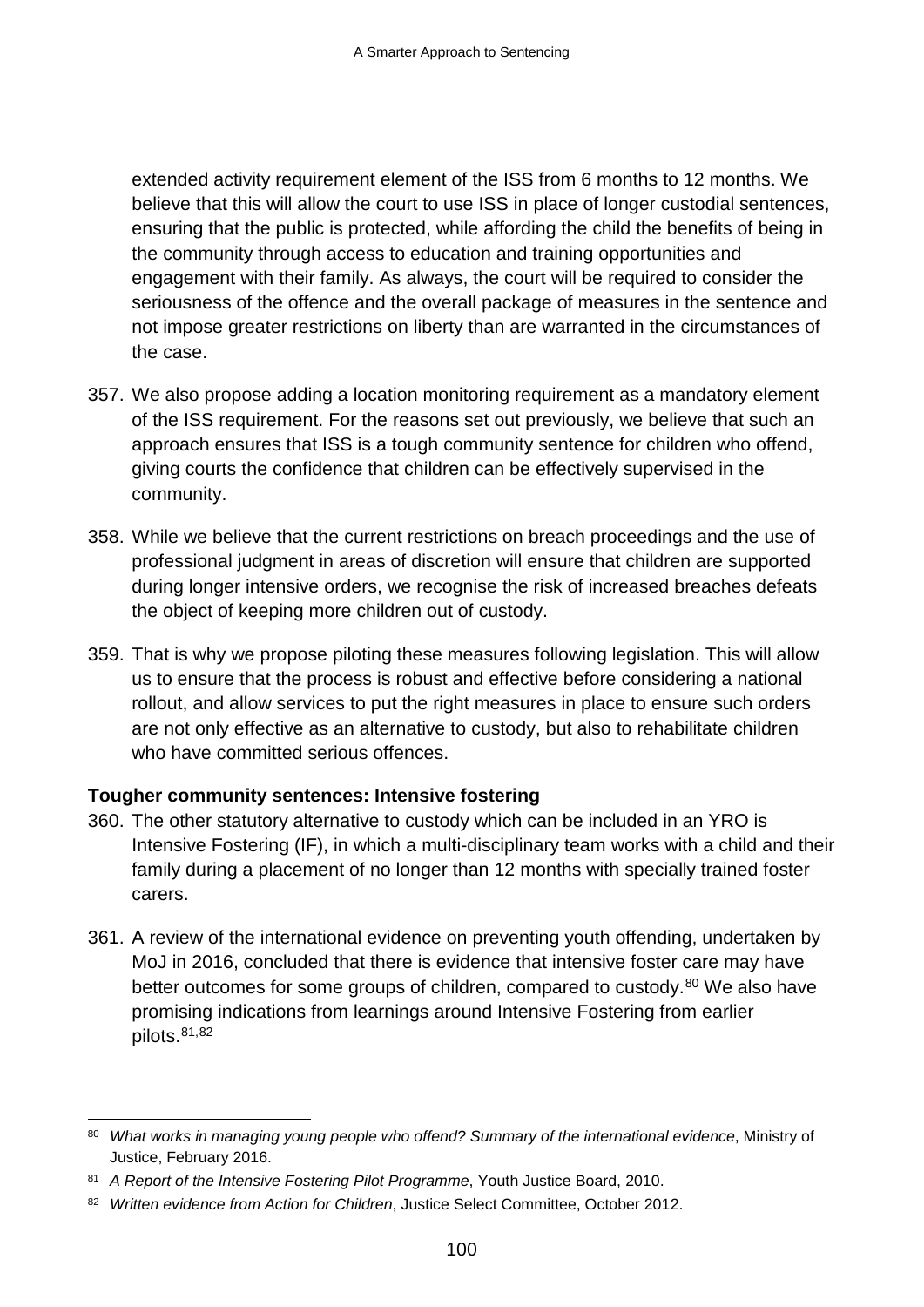362. Intensive Fostering is already on the statute books; however, it has been very rarely used in recent years. We intend to give closer consideration to this sentence in the medium term, and if more can be done to enable its use.

#### **Tougher community sentences: Reparation Orders**

- 363. We believe restorative justice is an important part of the justice system and has significant benefits both for the victim and for the rehabilitation of offenders. In order to deliver this, the Reparation Order, a non-custodial sentence which aims to help children understand the effect of their crime on the victims, was introduced in the Powers of Criminal Courts (Sentencing) Act 2000. The Order requires offenders to make practical amends to those harmed by the offence – either a victim or another affected party, so long as they have consented, or to the community. While it is right that courts have clear ways to include reparation requirements in sentencing, it has become clear that the Reparation Order itself has been made redundant by the evolution of the youth disposals framework. With this in mind, we propose abolishing the Reparation Order and redirecting cases to other, more effective disposals.
- 364. Use of the Reparation Order has dropped significantly over the past decade. Only 84 orders were given in 2018/19, down from 4,003 in 2008/09 – a faster rate of decrease than any other disposal. Reparation Orders are now the least-used disposal, used even less frequently than fines, and have a higher rate of reoffending than Referral Orders, cautions and fines.<sup>[83](#page-103-0)</sup>
- 365. It is likely that the use of Reparation Orders has declined because they have been replaced with other, more widely-used sentencing options. The current sentencing framework offers other avenues for reparation, including Referral Orders and YROs. These both provide a fuller package with more flexibility than the Reparation Order, which cannot be given in conjunction with a Referral Order or a YRO, thereby significantly restricting the situations in which it can be used. Another factor contributing to the decline of Reparation Orders is changes to the Legal Aid, Sentencing and Punishment of Offenders Act (LASPO) 2012, that removed restrictions on the use of cautions and conditional cautions. Following this change, it is likely that some of the less serious cases for which a Reparation Order would have been used are now being dealt with outside of court.
- 366. While we believe in the importance of restorative justice and its benefits both to victims and to offenders, other, more effective avenues exist to implement reparation and the Reparation Order itself is now an unused and redundant Order. Abolishing the Reparation Order will simplify the options available to sentencers, and will redirect cases to more flexible sentences that can offer a wider range of options to

<span id="page-103-0"></span> <sup>83</sup> *Youth justice statistics: 2018 to 2019*, Ministry of Justice and Youth Justice Board for England and Wales, January 2020.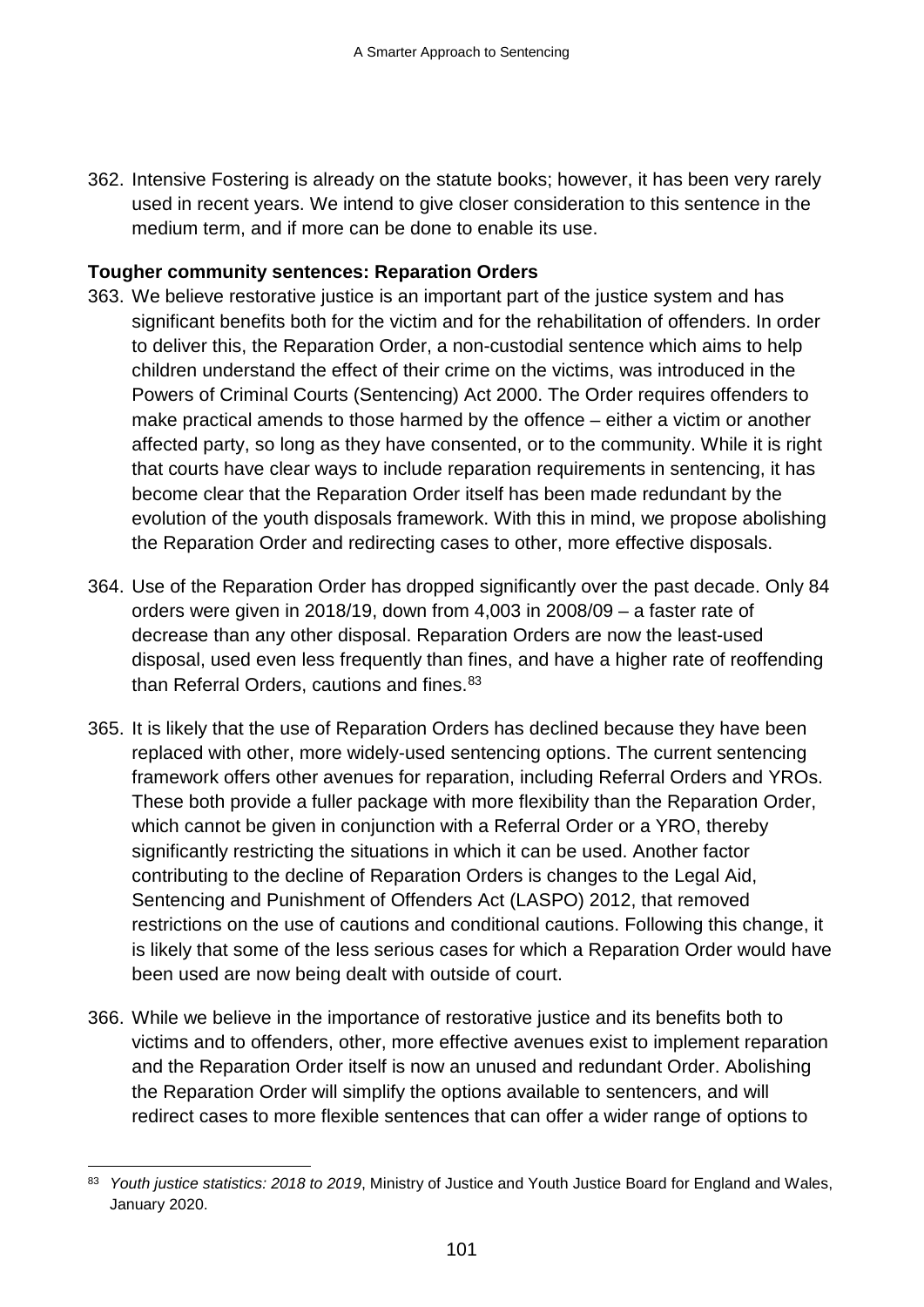contribute to the offender's rehabilitation and help victims feel that justice has been done.

367. Reparation across youth sentences is a far wider question than simply Reparation Orders. In addition to making this change, we are interested in exploring how reparation and restorative justice could be used more effectively as part of a youth caution or sentence, while ensuring that restorative justice continues to be victim-led.

#### **Remand: Introduction**

- 368. There is a general presumption to bail for all defendants in criminal proceedings under the Bail Act 1976. However, bail can be refused under Schedule 1 of that Act where the court is satisfied that there are substantial grounds for believing that the defendant will: fail to surrender to custody; commit a further offence while on bail, or interfere with witnesses or obstruct the course of justice; or substantial grounds to believe the commission of a further offence likely to cause injury.
- 369. While custodial remand can be justifiable in some cases, unnecessary exposure to custody on remand has detrimental impacts on children; it interrupts their access to education and removes them from their existing support network at home and in the community.
- 370. If the court determines an exception under Schedule 1 applies, the defendant must be remanded under the Legal Aid, Sentencing and Punishment of Offenders (LASPO) Act 2012 to either Local Authority Accommodation (LAA) $84$  or to Youth Detention Accommodation (YDA) if some specific conditions are satisfied.<sup>[85](#page-104-1)</sup> In both situations, the child will be treated as 'looked after' by the designated local authority.
- 371. Following the commencement of the LASPO Act, the average monthly custodial remand population for under 18s decreased by 62% between 2011/12 and 2016/17.[86](#page-104-2) However, between 2016/17 and 2018/19 there was a 33% increase in the average monthly custodial remand population, in sharp contrast with the trend for the sentenced youth custodial population, which decreased by 10% over the same period. A contributing factor to this change is the recent rise in children remanded in custody for violence against the person offences, increasing from an average population of 83 (45% of the custodial remand population) in 2016/17 to 153 (63% of the custodial remand population) in 2018/2019. [87](#page-104-3)

<span id="page-104-0"></span><sup>&</sup>lt;sup>84</sup> LAA is broad and may cover remand to: the family home, with relatives, foster care, a non-secure children's home or specialist remand accommodation.

<span id="page-104-1"></span><sup>85</sup> YDA consists of: Secure Children's Homes, Secure Training Centres, and Young Offenders Institutions.

<span id="page-104-2"></span><sup>86</sup> *Youth justice statistics: 2018 to 2019*, Ministry of Justice and Youth Justice Board for England and Wales, January 2020.

<span id="page-104-3"></span><sup>87</sup> Ibid.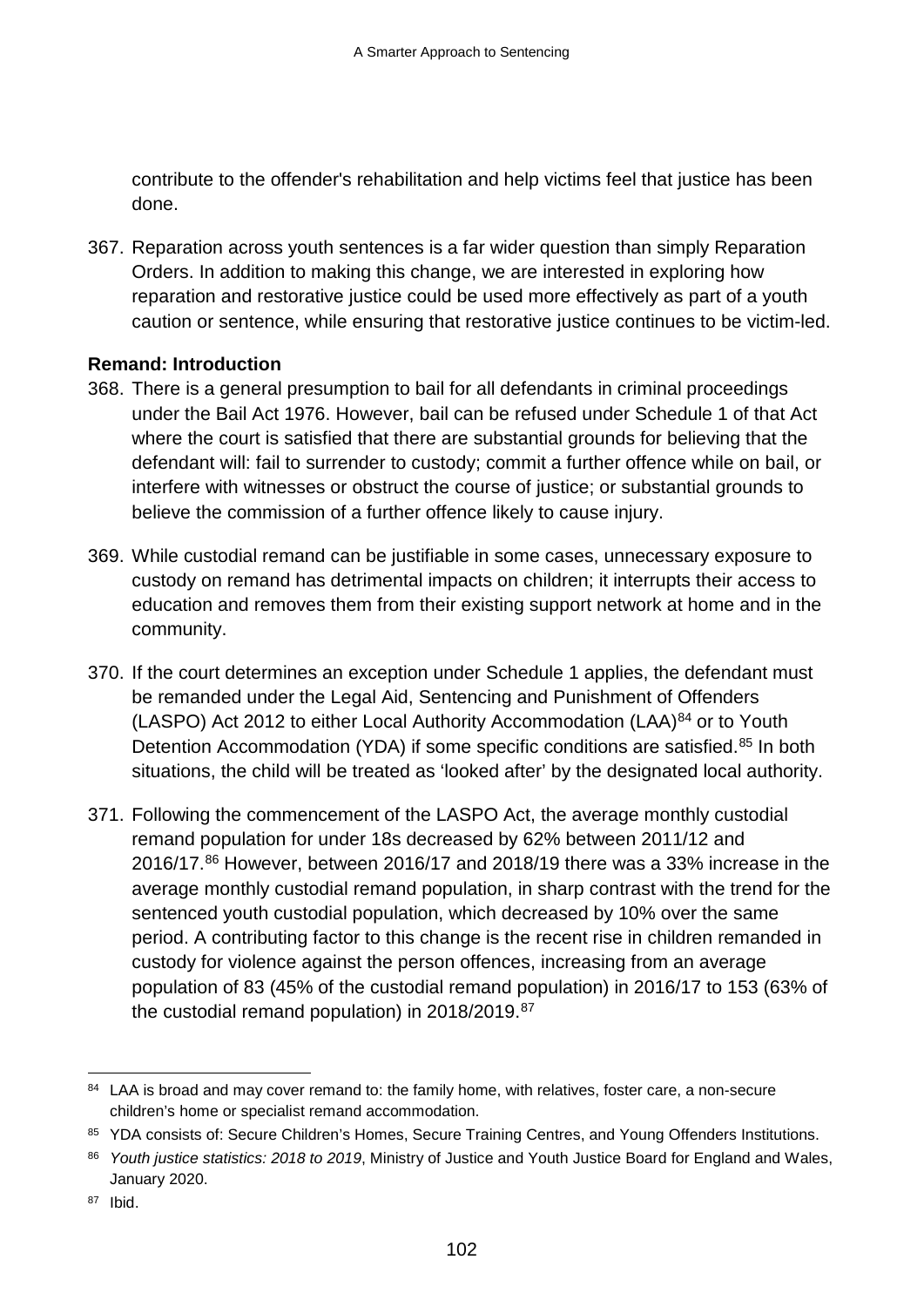- 372. Despite this, between 2013/14 and 2018/19, around two-thirds of remanded children did not go on to receive a custodial sentence. $88$  This suggests that more can be done to ensure children are remanded to custody as a last resort.
- 373. In addition, in 2018/19, children from a BAME background made up an average of 57% of the custodial remand population, compared to 38% in 2008/09 (33% were Black, 15% were Mixed Race, 9% were Asian and Other), suggesting they are disproportionally represented in the remand population.<sup>[89](#page-105-1)</sup>
- 374. Remand decisions are complex and involve a range of factors which can influence the decision, making it difficult to pinpoint one single cause or justification for the apparent overuse of custodial remand. The YJB has commissioned research into disproportionality in remand and sentencing, which should help us to better understand the reasons why disproportionality occurs in these areas.
- 375. In response to these trends and the Independent Inquiry into Child Sexual Abuse's report on the Sexual Abuse of Children in Custodial Institutions: 2009–2017<sup>90</sup>, the government publicly committed to undertake further work to review the use of remand for children and develop options to reduce numbers of those remanded to custody, where appropriate.
- 376. Our review covers four key workstreams:
	- 'Pre-custody', which explores court process and legal tests for remand; the role of practitioners and other key professionals in remand decision-making; and the use and availability of alternatives to youth detention accommodation.
	- 'Custody', which explores the length of custodial remand episodes.
	- 'Funding', to look at the current funding structure and arrangements for local authorities covering the costs of remands.
	- 'Data', to assess the effectiveness of data collection regarding the use of remand for children.
- 377. This paper covers the legislative element of the review. The main aim of the proposed changes to the law are to tighten where possible the tests used in remand decision-making to ensure custodial remand is imposed as a last resort, while retaining judicial discretion in assessing the risk a child might pose.

<span id="page-105-0"></span> <sup>88</sup> Ibid.

<span id="page-105-1"></span><sup>89</sup> Ibid.

<span id="page-105-2"></span><sup>90</sup> *Sexual Abuse of Children in Custodial Institutions: 2009-2017 Investigation Report*, Independent Inquiry Child Sexual Abuse, February 2019.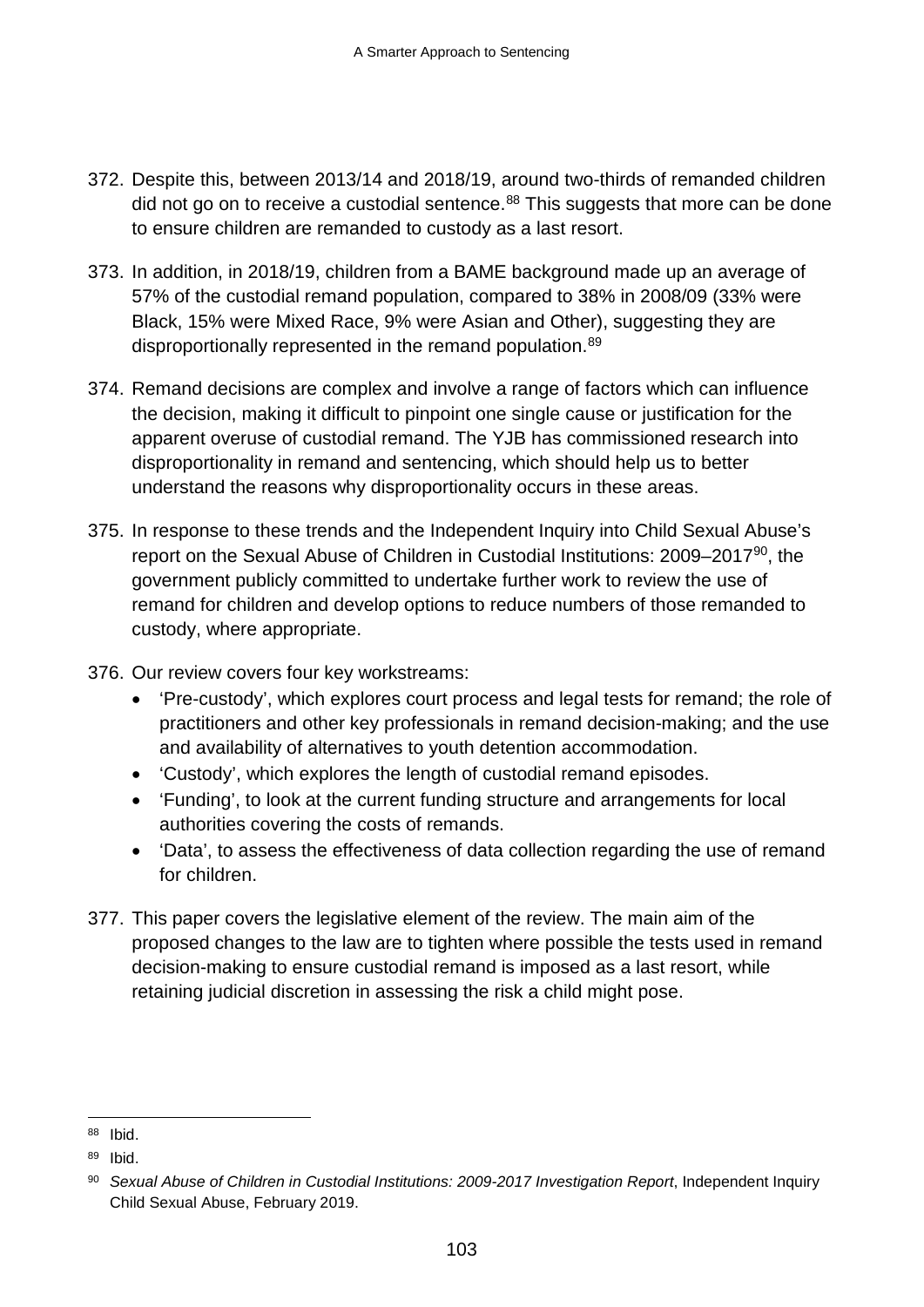## **Remand: Existing legislative framework**

- 378. Decisions to remand a child to youth detention accommodation (YDA) are governed by an already stringent set of cumulative conditions based on considerations around age, offence, necessity and legal representation.
- 379. Under the first set of conditions in section 98 of LASPO, the child must be at least 12 years old, charged with a serious offence,  $91$  and the court must be satisfied that a remand to YDA would be necessary to protect the public from death or serious personal injury, or to prevent the commission of an imprisonable offence (the 'necessity condition'). In addition, for a child to be remanded in custody, the child must have been legally represented, or some specific conditions must be fulfilled if not (e.g. presentation was withdrawn or refused because it appeared the child's financial resources meant s/he was not eligible; or the child refused or failed to apply).
- 380. Under the second set of conditions in section 99 of LASPO, the offence condition is limited to 'imprisonable offences'. In addition to the age, necessity and representation conditions outlined above, the following must also be satisfied to remand a child to YDA:
	- Sentencing condition: it appears to the court that there is a real prospect that the child will be sentenced to a custodial sentence for the offence(s).
	- First 'history condition': the child has a recent history of absconding while subject to a custodial remand, and the offence is alleged to be or has been found to have been committed while the child was remanded to LAA or YDA; or
	- Second 'history condition': the offence amounts to a recent history of committing imprisonable offences while on bail or subject to a custodial remand.
- 381. Under section 98, remand decisions are primarily based on the seriousness of the offence where it is necessary to protect the public, whereas remand decisions under section 99 are based on the prospect of a custodial sentence and history of absconding/offending. The child may only be remanded into YDA if the full set of conditions under either section are satisfied. However, the high proportion of seemingly unwarranted custodial remands suggest that these conditions are not prescriptive enough to ensure custody is truly the last resort. We therefore need to determine whether and how these legal tests could be amended to ensure custodial remand is used only where absolutely necessary, whilst ensuring the public are protected.

<span id="page-106-0"></span><sup>91</sup> A violent, sexual or terrorism offence listed under Schedule 15 of the Criminal Justice Act (CJA) 2003, or an offence punishable in the case of an adult with imprisonment for a term of 14 years or more.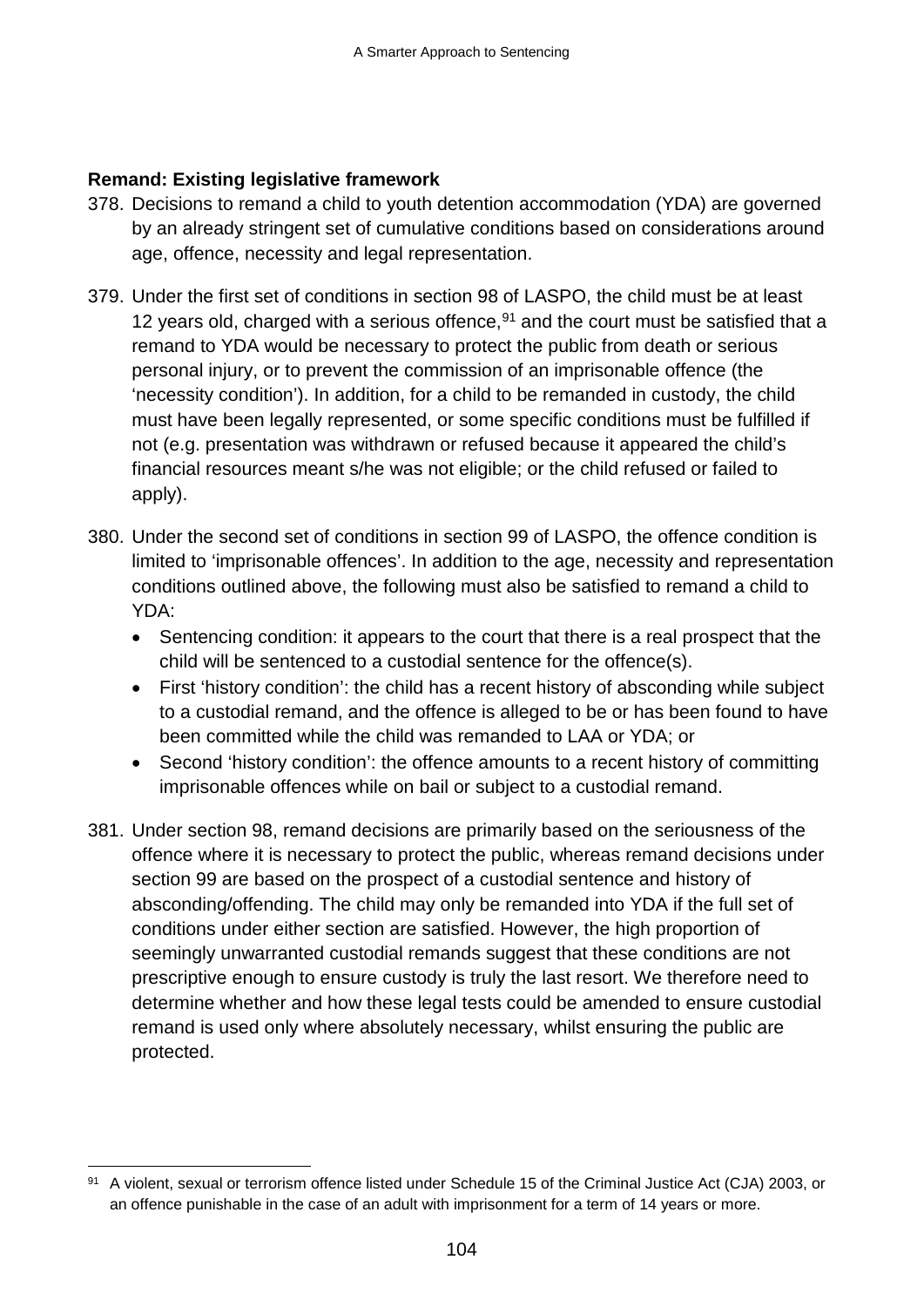#### **Remand: Strengthening the 'real prospect test' reform**

- 382. The effectiveness of the current test is questionable, given two-thirds of children who are remanded do not go on to receive a custodial sentence. The word "real prospect" is open to too wide an interpretation. We believe the current wording could be strengthened to make the threshold for remand higher while maintaining room for judicial discretion.
- 383. We also believe that requiring the courts to provide a justification for their assessment that there is a high likelihood that the child would receive a custodial sentence could make judges more accountable for their decision to remand a child to custody. There are examples throughout the criminal justice legislative framework, including in the Bail Act 1976, which provide reasons to be given to justify a certain decision.
- 384. For consistency, we also propose to include the amended real prospect test within the section 98 conditions. Though this set of conditions requires that a child must have committed a violent or sexual offence, the individual circumstances of a case may mean the seriousness of the actual offending does not meet the threshold for a custodial sentence to be imposed.

#### **Remand: History conditions reform**

- 385. The current wording of both tests may be interpreted broadly, resulting in bail refusal based on a single previous incident. We have considered whether removing the second history condition altogether could achieve our aims, but felt that this would be too radical. The section 99 test provides courts with the ability to remand a youth to custody for offences outside the scope of section 98 (violent and sexual offences) but where remand is nonetheless deemed necessary because of a history of offending or breaching bail. If we remove the history condition completely, only children who have committed serious offences can be remanded while other children, who can still pose a risk, could be granted bail or remand to local authority accommodation only.
- 386. We propose reforming the history condition to ensure that only a recent and significant history of breach or serious offending while on bail can result in custodial remand. This would have the effect of ensuring that custodial remand is a last resort to protect the public and / or prevent further offending behaviour, where no other form of bail / remand would be appropriate for that child. This would signal to the court that this should not simply mean a single previous or minor breach, but we do not propose to be too prescriptive in order to safeguard judicial discretion.

# **Remand: Previous orders reform**

387. Section 91 of LASPO sets out the cases to which the remand provisions apply, namely where a) a court deals with a child charged with or convicted of one or more offences by remanding the child, and b) the child is not released on bail. However,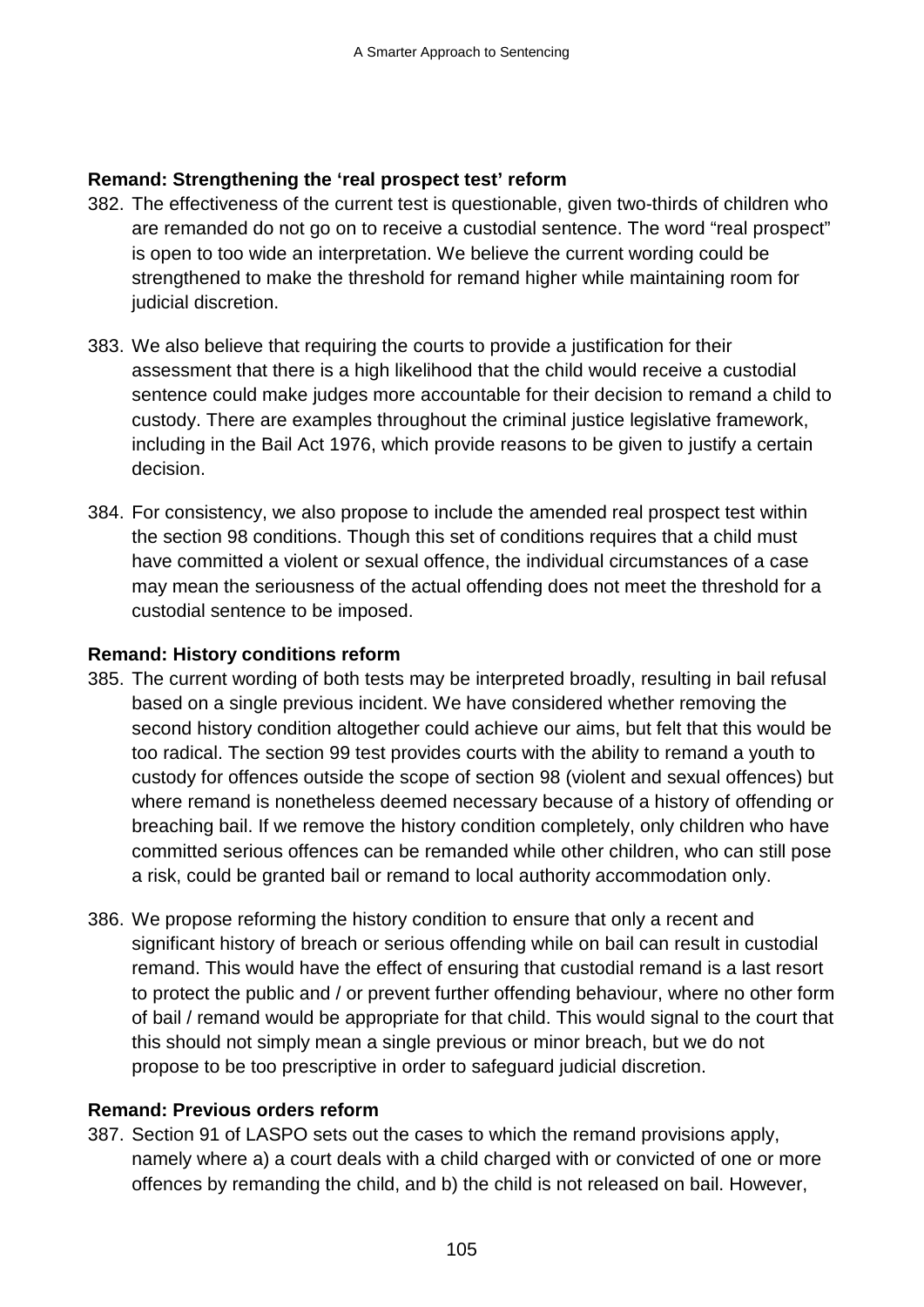section 91 does not apply to cases where a child is brought in front of the court on an arrest warrant or on an adjournment in connection with a previously imposed order.

388. The Law Commission has recommended that we amend section 91 so that the remand provisions apply to these types of cases.<sup>[92](#page-108-0)</sup> We agree with this recommendation and therefore propose to amend section 91 to include cases of arrests, warrants or adjournments for previously imposed orders to eliminate the circumstance in which courts are left without the necessary powers.

## **Conclusion**

- 389. Taken together, these measures build on existing work to strengthen the youth justice system.
- 390. Where custody is required for public protection, we think there are necessary reforms to improve the coherence of current sentences. This includes modernising the Detention and Training Order and moving the release point for those who receive a sentence of 7 years or more for the most serious violent offences and for serious sexual offences. For the small number of very serious youth offenders, ensuring age and seriousness of crime is better factored into starting points for murder, reducing the number of tariff reviews for murder, and changing how we calculate tariff in discretionary life sentences.
- 391. However, to help ensure custody is always the last resort for youth we will reform the legal tests for custodial remand to discourage its use, and we will provide courts with tools to deliver tougher high-end community sentences to effectively supervise behaviour in the community. This includes greater provision for location monitoring, flexibility around curfews, and piloting an extended duration of the most intensive current community sentence. Beyond these legislative measures, we will reinforce the importance of prevention and the successes we have seen in this area.

<span id="page-108-0"></span> <sup>92</sup> *The Sentencing Code Volume 1: Report*, Law Com No 382, Law Commission, November 2018. (Recommendation 4.)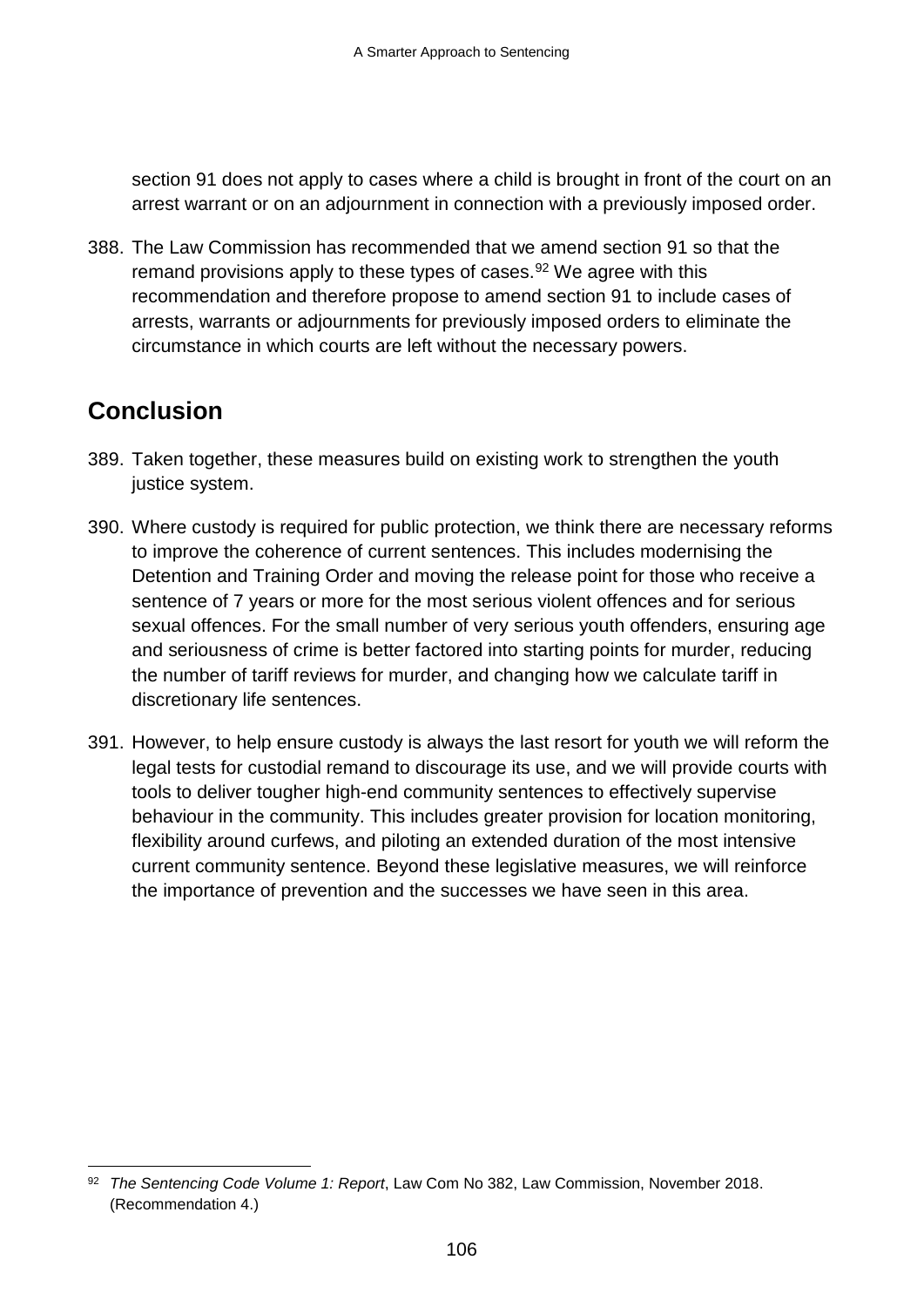## **Annex A – Race Disparity in the Criminal Justice System**

- 392. To be effective, people must have confidence that the justice system is fair, open and accessible to all – one where no individual faces any degree of bias based on their background, faith or their ethnicity. But we know that there remains an overrepresentation of ethnic minorities in the criminal justice system, and disparities in outcomes for these groups.
- 393. Since the Criminal Justice Act 1991 the government has been required to publish data on all aspects of race in the criminal justice system. The original intent was that by exposing racial bias, people would be supported in their duty to remedy imbalances where they occurred. While the Act's intent was sound, the transparency that it brought to the statistics did not deliver sufficient impact.
- 394. Building on this, the Equality Act 2010 has created a clear, active duty for the public sector to address discrimination and disparities where they cannot be justified. However, the 2017 review of the treatment and outcomes for Black, Asian and other minority ethnic individuals (the Lammy Review) demonstrated that despite changes in legislation, the outcomes, experiences, and perceptions of BAME individuals are still different, and frequently worse, than their White counterparts.<sup>[93](#page-109-0)</sup>
- 395. Yet, at its core, parts of the system, such as the decision making of juries, delivered equitable results and could command confidence. We have further examined what these key ingredients for greater confidence are. We know that they include being open to external scrutiny, making the workforce more representative of the communities they serve, and demystifying systems and procedures so individuals understand their legal rights and the options available to them at each stage. These and other similar measures are essential to building trust.
- 396. Through the Criminal Justice Race and Ethnicity Board (set up in 2018) a greater emphasis has been placed on bringing a co-ordinated and strategic response to race disparity, building on pre-existing initiatives. These range from focusing on diversity in recruitment of front-line staff, to direct changes in day-to-day practice, or revised practice guidance especially assessment or decision-making stages of processes, such as in prosecution or reports containing sentencing proposals.

<span id="page-109-0"></span><sup>93</sup> *An independent review into the treatment of, and outcomes for, Black, Asian and Minority Ethnic individuals in the Criminal Justice System*, Lammy Review, September 2017.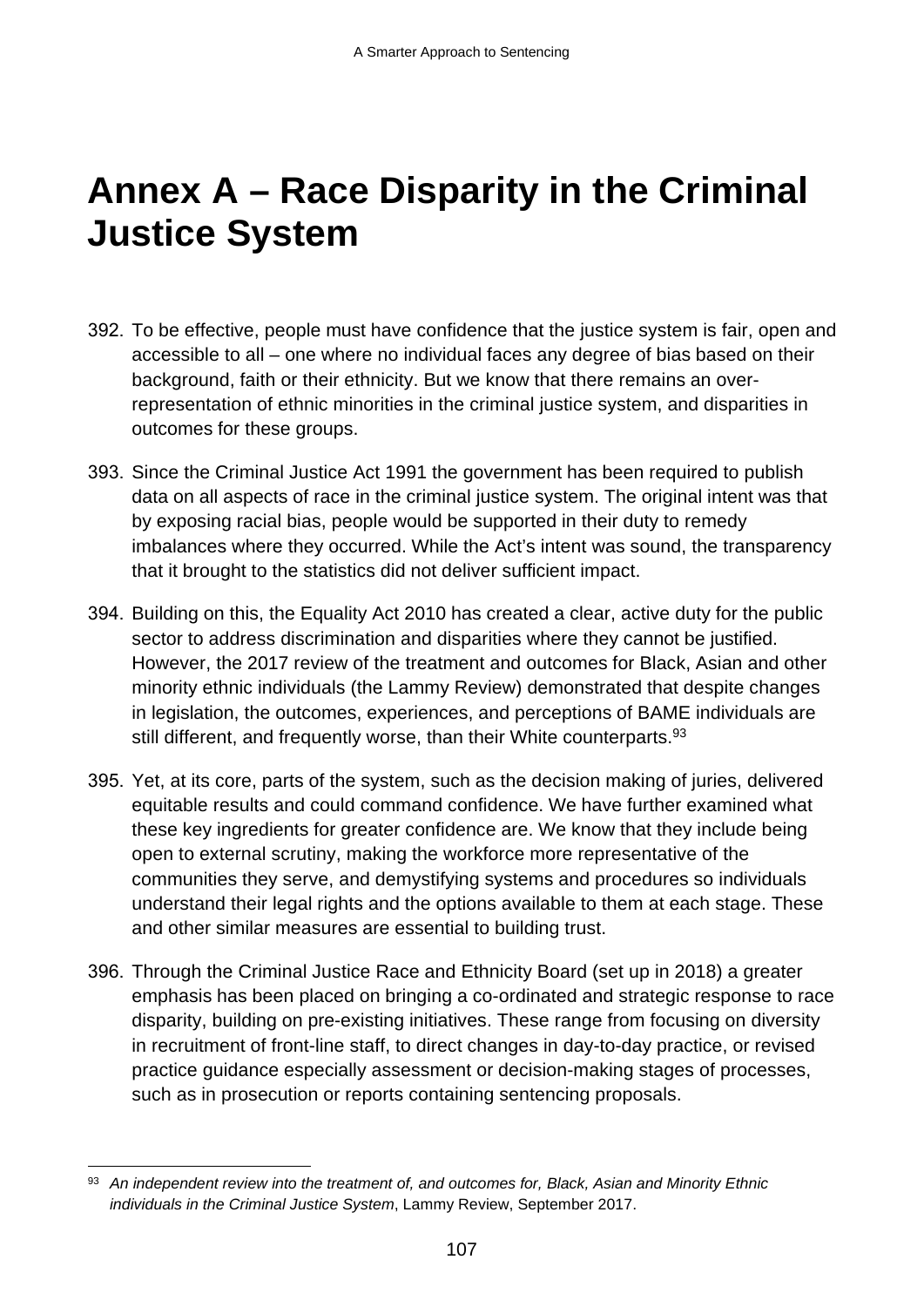- 397. The independent Commission on Race and Ethnic Disparities was announced by the Prime Minister in June 2020 and will submit its report to the Prime Minister by the end of the year. Its work includes an explicit focus on criminal justice and the Chair of the Youth Justice Board for England and Wales sits on the commission. It will make evidence-based recommendations on criminal justice as well as on employment, health and education.
- 398. The Youth Justice Board is now using the "exploring racial disparity" data project to scrutinise all the stages where disparity is recorded, before and during a child's entry into the justice system.[94](#page-110-0) This imperative to act, and to invite external challenge, significantly bolsters publication of figures and obliges criminal justice organisations and agencies to examine the increasing number of datasets where ethnicity is recorded.

<span id="page-110-0"></span> <sup>94</sup> *The journey of the child*, Youth Justice Board for England and Wales, July 2019.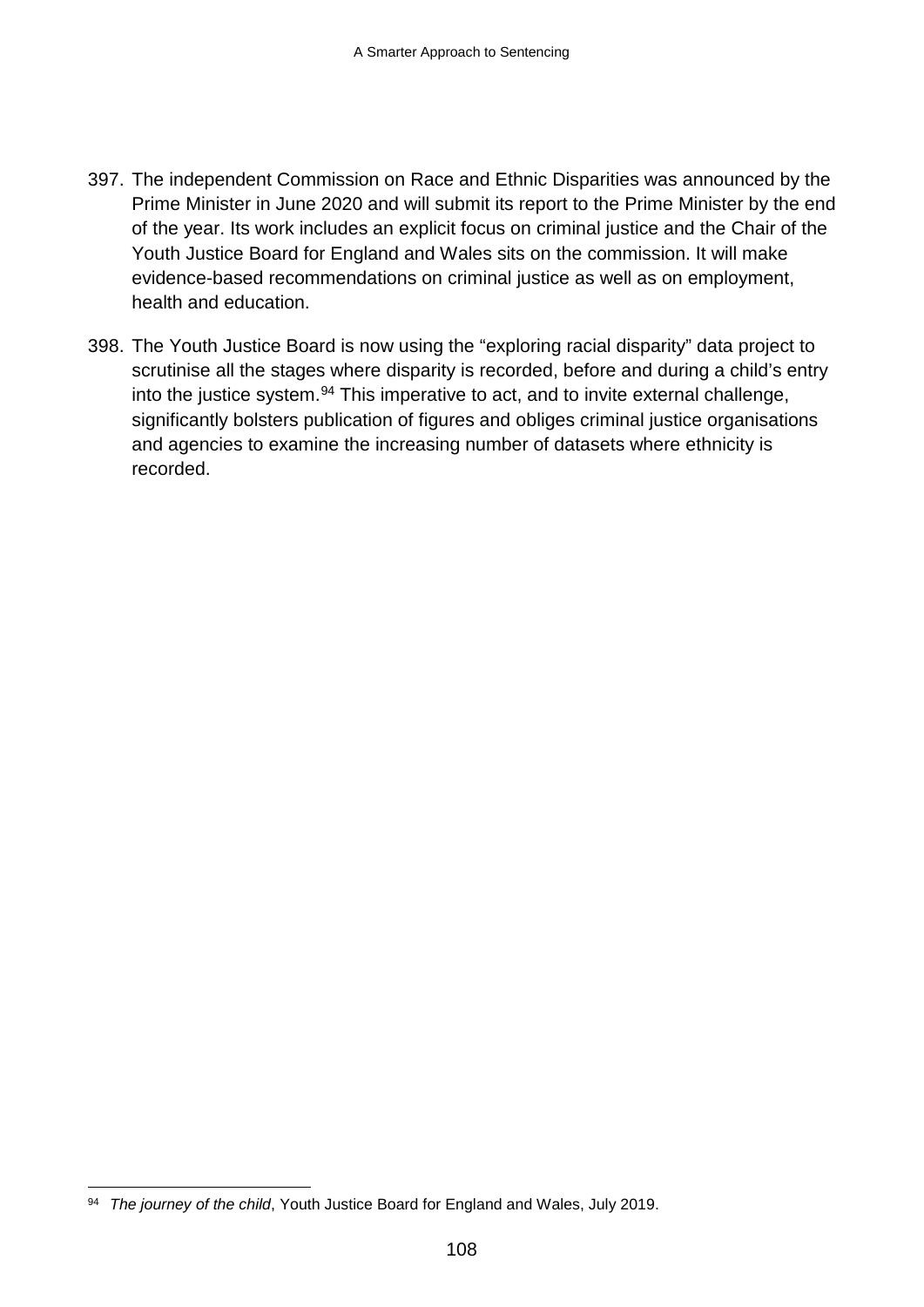## **Annex B – Female Offenders**

- 399. Female offenders can be amongst the most vulnerable of all offenders, in both the prevalence and complexity of their needs. Many experience chaotic lifestyles involving substance misuse, mental health problems, homelessness, and offending behaviour – these are often the product of a life of abuse and trauma. Although the proportion of women in the criminal justice system is small – approximately 5% of the prison population and 15% of offenders in the community<sup>[95](#page-111-0)</sup> – the positive impact of addressing their needs is significant.
- 400. The Female Offender Strategy, published in 2019, set out our vision to see fewer women offending and reoffending; fewer women serving short custodial sentences, with more managed effectively in the community; and improved conditions that support rehabilitation for those women in custody. The strategy set out a framework for taking this forward through effective partnerships, at national and local level, and launched an ambitious programme of work to improve outcomes for female offenders and make society safer by tackling the underlying causes of offending and reoffending. This will take several years to deliver.
- 401. On average, women commit less serious offences than men, and over three quarters of women sentenced to custody receive sentences of fewer than 12 months.<sup>[96](#page-111-1)</sup> Importantly, we know that custody can be particularly damaging for women, and outcomes are poorer for women than men. Rates of self-harm for women in custody are nearly five times higher than those of men. Almost 60% of assessed female offenders have experienced domestic abuse, with coercion a factor in some women's offending. Women in custody are also twice as likely as men to report suffering from anxiety and depression, and more likely to report symptoms indicative of psychosis. Custody also results in significant disruptions to family life, with women more likely than men to be primary carers for dependent children, and this leads to an increased risk of intergenerational offending.
- 402. A bespoke offender management approach for women in prison has been developed which incorporates both complexity of need and risk of harm. It recognises the different challenges and opportunities in the female estate, where self-harm and the complex needs of some women are of significant concern.
- 403. The Offender Management in Custody (OMiC) model for women is an integrated one which incorporates both key work and case management. Both key work and case

<span id="page-111-0"></span> <sup>95</sup> *Offender Management Statistics Quarterly: January to March 2020*, Ministry of Justice, July 2020.

<span id="page-111-1"></span><sup>96</sup> *Female Offender Strategy*, Ministry of Justice, June 2018.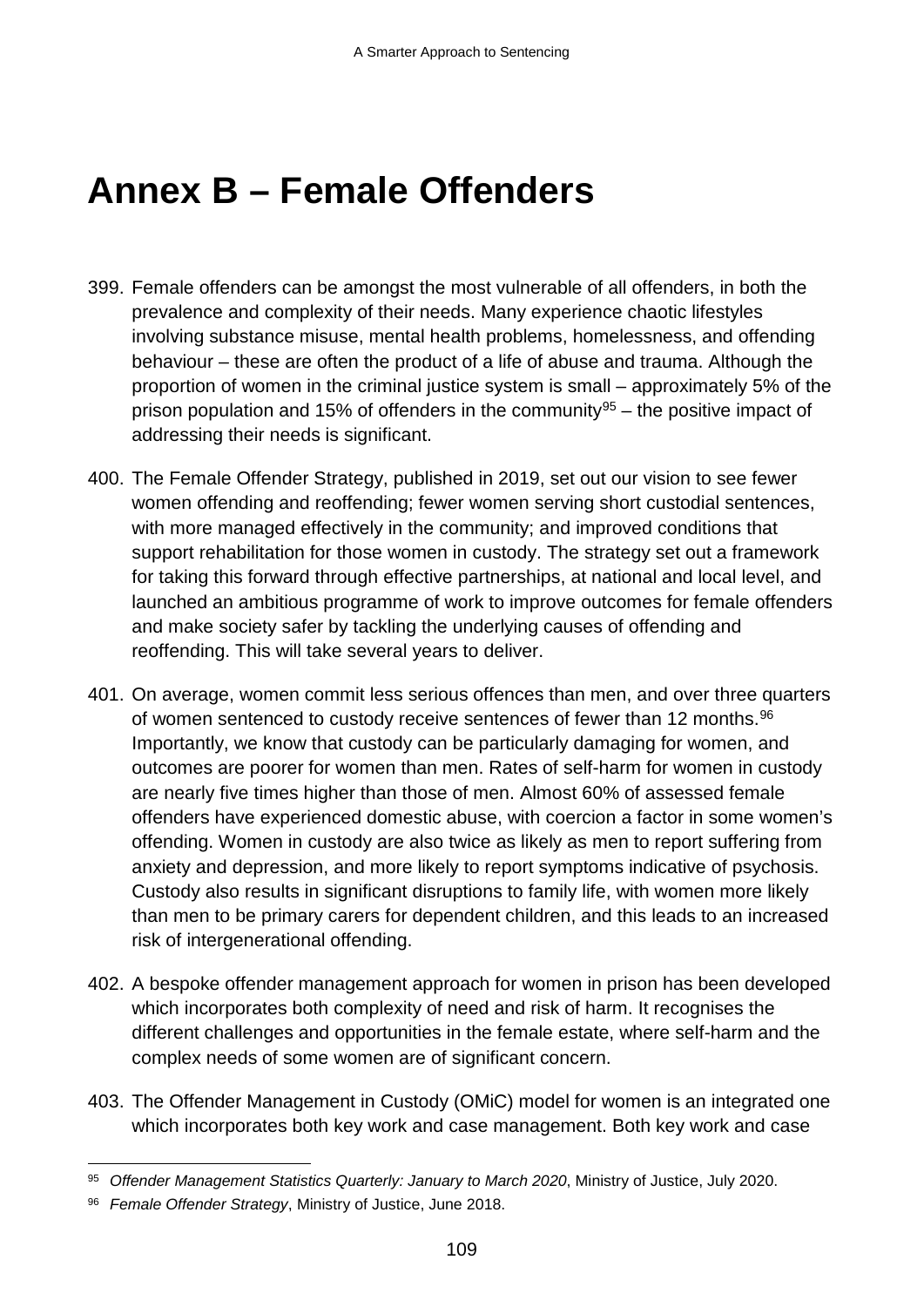management time will be allocated to women based on their level of need in addition to their risk of harm. Women assessed as having the highest level of need will receive an enhanced offender management service, with additional engagement time between Prison Offender Manager (POM) and prisoner. Unsentenced women and those assessed as having a lower level of need will receive key work.

- 404. There is consistency between the male and female models for case allocation and tiering and the timings of the handovers; which means there is consistency in the management of all individual's in the community within the same structure.
- 405. One of the strategy's key commitments was to pilot residential women's centres (RWCs) in at least five sites. These will offer sentencers a robust community option to divert women on the cusp of custody, who would otherwise receive a short custodial sentence. Attendance at an RWC will be subject to a risk assessment and the consent of the woman concerned, and will form part of a court order together with, if appropriate, a curfew or electronic monitoring. The RWC will provide safe accommodation for a defined period, combined with intensive wraparound support to address the complex needs underlying a woman's offending behaviour (e.g. mental health, substance misuse, domestic and sexual abuse, accommodation needs, finance/debt, and employment). At the end of this period a woman will be supported into move on accommodation, whilst continuing to access the holistic support and interventions for the remainder of the court order. On the 5 May 2020 the Minister for State announced funding for the development of residential women's centres, the first of which to be built in Wales.
- 406. Our strategy also set out our intent to explore family ties for female offenders across both custody and the community as part of our commitment to improve outcomes for women and improve conditions in custody. As such, we commissioned Lord Farmer to undertake a report into the importance of family and other relational ties through the lens of women in the criminal justice system. This review built upon Lord Farmer's first review (2017) on family and other relational ties in preventing reoffending and reducing intergenerational crime in the male estate.
- 407. The review report was published on 18th June 2019.<sup>97</sup> The review recognises the key differences in relationships for women and men: that female offenders are more likely than male offenders to be primary carers; and whereas children of male prisoners will often remain at home with their mother, a survey carried out in 1994 found that only 5% of children remain in the family home when mothers go into custody. It similarly recognises that women entering the criminal justice system are more likely than men to be in relationships that are either abusive (almost 60% report

<span id="page-112-0"></span> <sup>97</sup> *The Importance of Strengthening Female Offenders' Family and other Relationships to Prevent Reoffending and Reduce Intergenerational Crime by Lord Farmer*, Ministry of Justice, June 2019.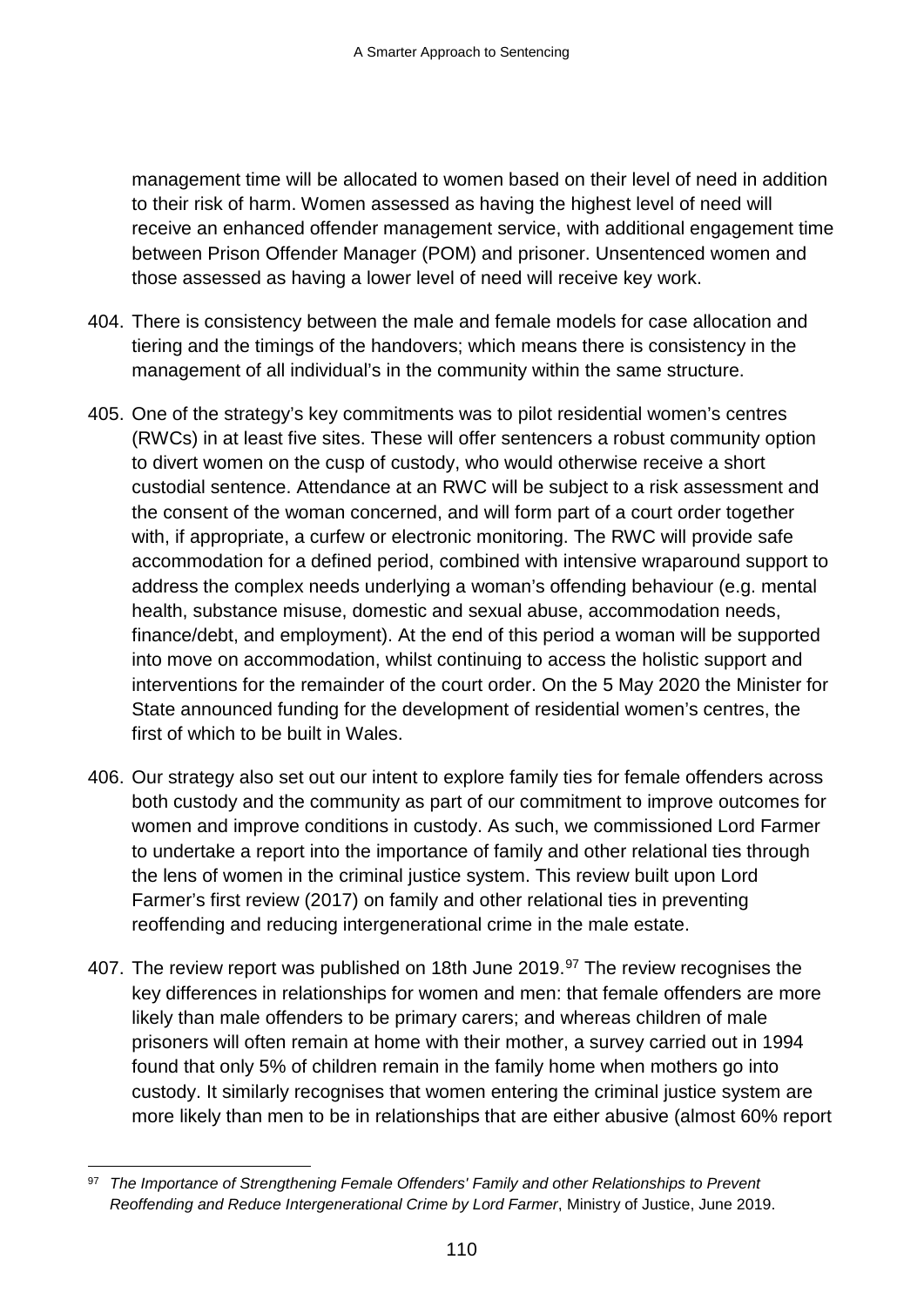experience of domestic abuse) and/or criminogenic. Lord Farmer made 33 recommendations for government, aimed at strengthening family ties and improving outcomes for women in the justice system.

408. We have made good progress with implementing Lord Farmer's recommendations, with six already complete. Other recommendations are inevitably going to take more time to implement but work is ongoing. Some of the recommendations are the responsibility of other government departments and external bodies and we are working with them closely to see how we can give best effect to the recommendations.